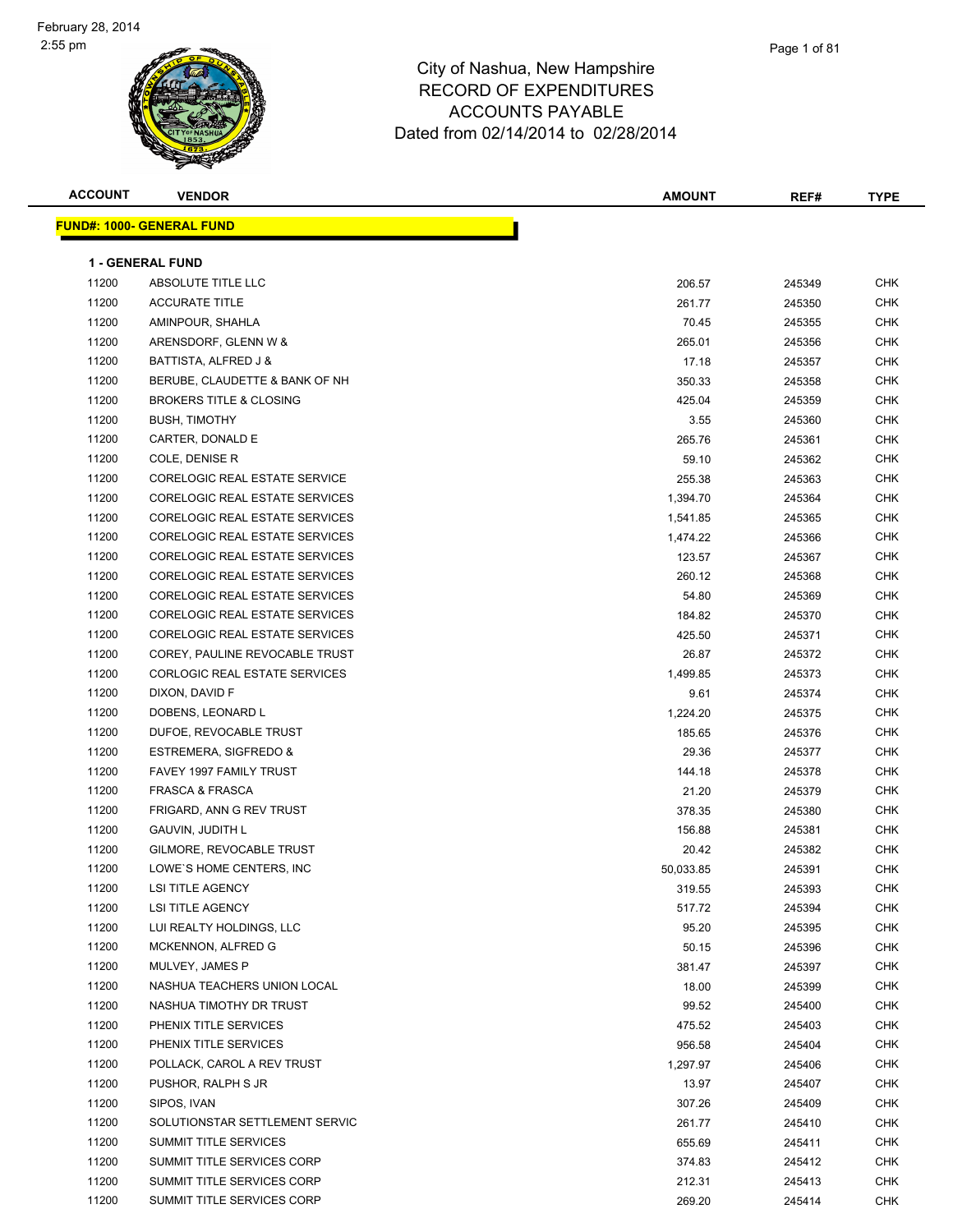

| <b>ACCOUNT</b> | <b>VENDOR</b>                     | <b>AMOUNT</b> | REF#   | <b>TYPE</b> |
|----------------|-----------------------------------|---------------|--------|-------------|
|                | <u> FUND#: 1000- GENERAL FUND</u> |               |        |             |
|                |                                   |               |        |             |
|                | <b>1 - GENERAL FUND</b>           |               |        |             |
| 11200          | SUMMMIT TITLE SERVICES CORP       | 454.32        | 245415 | CHK         |
| 11200          | SUN, CHUNG-HSIEH &                | 280.45        | 245416 | <b>CHK</b>  |
| 11200          | TITLE SOURCE INC                  | 270.05        | 245418 | <b>CHK</b>  |
| 11200          | WELLS FARGO REAL ESTATE SERVIC    | 1,180.96      | 245419 | CHK         |
| 11500          | AFP 105 CORP                      | 207,157.80    | 245351 | <b>CHK</b>  |
| 11500          | AFP 105 CORP                      | 619,018.99    | 245352 | CHK         |
| 11500          | LOWE'S HOME CENTERS, INC          | 48,597.49     | 245392 | CHK         |
| 11500          | AFP 105 CORP                      | 14,913.90     | 245351 | <b>CHK</b>  |
| 11500          | AFP 105 CORP                      | 117,662.59    | 245352 | CHK         |
| 11500          | DUFOE, REVOCABLE TRUST            | 2.34          | 245376 | <b>CHK</b>  |
| 11500          | FRIGARD, ANN G REV TRUST          | 5.70          | 245380 | CHK         |
| 12421          | <b>G BEN OWENS</b>                | 30.00         | 244906 | CHK         |
| 20800          | PENTA CORP                        | (2,042.58)    | 245135 | CHK         |
| 21432          | <b>TSA CONSULTING GROUP</b>       | 1,734.94      | 14854  | ACH         |
| 21432          | <b>TSA CONSULTING GROUP</b>       | 73,860.86     | 14889  | ACH         |
| 21440          | HARTFORD LIFE IPD GROUP ANNUIT    | 24,173.60     | 14841  | ACH         |
| 21440          | HARTFORD LIFE IPD GROUP ANNUIT    | 35,968.56     | 14876  | ACH         |
| 21467          | <b>BENEFIT STRATEGIES (FLEX)</b>  | 34,355.79     | 14859  | ACH         |
| 21475          | <b>CITIZENS BANK</b>              | 45.00         | 244558 | <b>CHK</b>  |
| 21475          | <b>CITIZENS BANK</b>              | 1,264.10      | 244560 | CHK         |
| 21475          | <b>CITIZENS BANK</b>              | 1,573.79      | 244941 | <b>CHK</b>  |
| 21475          | <b>CITIZENS BANK</b>              | 1,500.00      | 245473 | <b>CHK</b>  |
| 21485          | AFSCME COUNCIL 93/LOCAL 365       | 2,058.62      | 14838  | ACH         |
| 21485          | FIREFIGHTERS LOCAL 789            | 4,032.14      | 14840  | ACH         |
| 21485          | IAFF LOCAL 789                    | 234.00        | 14842  | ACH         |
| 21485          | NASHUA POLICE COMM UNION          | 176.00        | 14844  | ACH         |
| 21485          | NASHUA POLICE PATROLMANS ASSOC    | 1,016.00      | 14845  | ACH         |
| 21485          | NASHUA POLICE RELIEF ASSOC        | 803.50        | 14846  | ACH         |
| 21485          | NASHUA POLICE SUPERVISORS ASSO    | 403.00        | 14847  | ACH         |
| 21485          | NPLE-LOCAL #4831                  | 244.98        | 14849  | ACH         |
| 21485          | TEAMSTERS UNION LOCAL #633        | 256.77        | 14852  | ACH         |
| 21485          | TREAS NASHUA TEACHERS UNION       | 4,585.23      | 14853  | ACH         |
| 21485          | UAW LOCAL 2232                    | 738.69        | 14855  | ACH         |
| 21485          | AFSCME COUNCIL 93/LOCAL 365       | 2,067.62      | 14872  | ACH         |
| 21485          | FIREFIGHTERS LOCAL 789            | 4,032.14      | 14875  | ACH         |
| 21485          | IAFF LOCAL 789                    | 234.00        | 14877  | ACH         |
| 21485          | NASHUA POLICE COMM UNION          | 176.00        | 14879  | ACH         |
| 21485          | NASHUA POLICE PATROLMANS ASSOC    | 1,008.00      | 14880  | ACH         |
| 21485          | NASHUA POLICE RELIEF ASSOC        | 803.50        | 14881  | ACH         |
| 21485          | NASHUA POLICE SUPERVISORS ASSO    | 403.00        | 14882  | ACH         |
| 21485          | NPLE-LOCAL #4831                  | 244.98        | 14884  | ACH         |
| 21485          | TEAMSTERS UNION LOCAL #633        | 256.77        | 14887  | ACH         |
| 21485          | TREAS NASHUA TEACHERS UNION       | 29,194.00     | 14888  | ACH         |
| 21485          | UAW LOCAL 2232                    | 762.48        | 14890  | ACH         |
| 21485          | AMERICAN FEDERATION OF TEACHER    | 14.25         | 244559 | <b>CHK</b>  |
| 21485          | AMERICAN FEDERATION OF TEACHER    | 197.25        | 244940 | CHK         |
| 21490          | UNITED WAY OF GREATER NASHUA      | 253.16        | 244572 | CHK         |
| 21490          | UNITED WAY OF GREATER NASHUA      | 796.97        | 244955 | <b>CHK</b>  |
|                |                                   |               |        |             |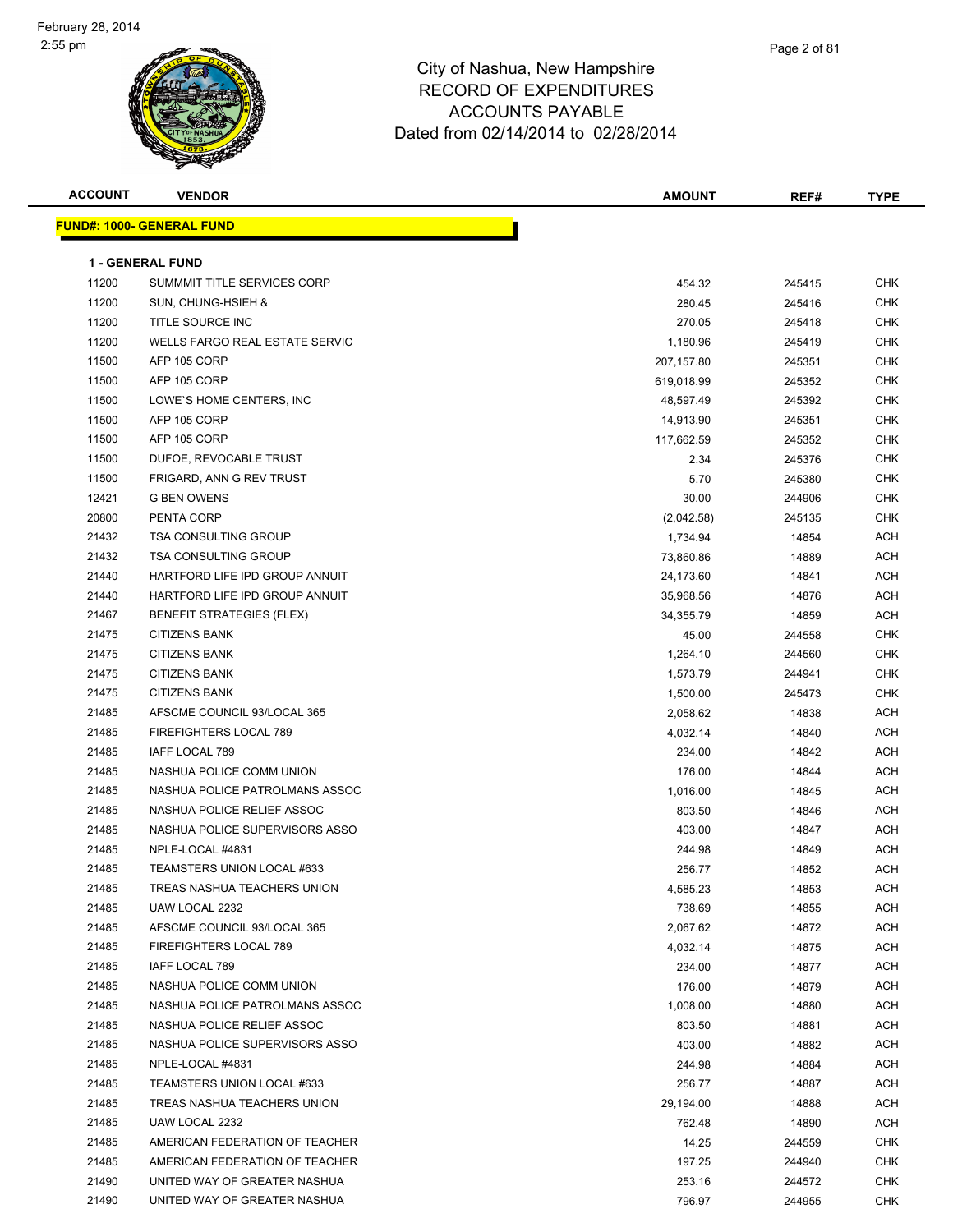

| <b>ACCOUNT</b> | <b>VENDOR</b>                    | <b>AMOUNT</b> | REF#   | <b>TYPE</b> |
|----------------|----------------------------------|---------------|--------|-------------|
|                | <b>FUND#: 1000- GENERAL FUND</b> |               |        |             |
|                | <b>1 - GENERAL FUND</b>          |               |        |             |
| 21495          | <b>WAGE ASSIGNMENT</b>           | 318.00        | 14839  | <b>ACH</b>  |
| 21495          | <b>WAGE ASSIGNMENT</b>           | 219.23        | 14843  | <b>ACH</b>  |
| 21495          | <b>WAGE ASSIGNMENT</b>           | 175.00        | 14850  | <b>ACH</b>  |
| 21495          | <b>WAGE ASSIGNMENT</b>           | 259.00        | 14851  | <b>ACH</b>  |
| 21495          | <b>WAGE ASSIGNMENT</b>           |               |        | <b>ACH</b>  |
| 21495          | <b>WAGE ASSIGNMENT</b>           | 318.00        | 14873  | <b>ACH</b>  |
| 21495          | <b>WAGE ASSIGNMENT</b>           | 594.00        | 14874  |             |
|                |                                  | 219.23        | 14878  | <b>ACH</b>  |
| 21495          | <b>WAGE ASSIGNMENT</b>           | 175.00        | 14885  | <b>ACH</b>  |
| 21495          | <b>WAGE ASSIGNMENT</b>           | 259.00        | 14886  | <b>ACH</b>  |
| 21495          | <b>WAGE ASSIGNMENT</b>           | 186.40        | 244561 | <b>CHK</b>  |
| 21495          | <b>WAGE ASSIGNMENT</b>           | 1,337.07      | 244562 | <b>CHK</b>  |
| 21495          | <b>WAGE ASSIGNMENT</b>           | 1.15          | 244563 | <b>CHK</b>  |
| 21495          | <b>WAGE ASSIGNMENT</b>           | 22.56         | 244564 | <b>CHK</b>  |
| 21495          | <b>WAGE ASSIGNMENT</b>           | 89.27         | 244565 | <b>CHK</b>  |
| 21495          | <b>WAGE ASSIGNMENT</b>           | 1,305.85      | 244566 | <b>CHK</b>  |
| 21495          | <b>WAGE ASSIGNMENT</b>           | 25.00         | 244567 | <b>CHK</b>  |
| 21495          | <b>WAGE ASSIGNMENT</b>           | 80.74         | 244568 | <b>CHK</b>  |
| 21495          | <b>WAGE ASSIGNMENT</b>           | 11.54         | 244569 | <b>CHK</b>  |
| 21495          | <b>WAGE ASSIGNMENT</b>           | 103.50        | 244570 | <b>CHK</b>  |
| 21495          | <b>WAGE ASSIGNMENT</b>           | 237.00        | 244571 | <b>CHK</b>  |
| 21495          | <b>WAGE ASSIGNMENT</b>           | 123.67        | 244573 | <b>CHK</b>  |
| 21495          | <b>WAGE ASSIGNMENT</b>           | 80.42         | 244942 | <b>CHK</b>  |
| 21495          | <b>WAGE ASSIGNMENT</b>           | 1,337.07      | 244943 | <b>CHK</b>  |
| 21495          | <b>WAGE ASSIGNMENT</b>           | 1.15          | 244944 | <b>CHK</b>  |
| 21495          | <b>WAGE ASSIGNMENT</b>           | 44.79         | 244945 | <b>CHK</b>  |
| 21495          | <b>WAGE ASSIGNMENT</b>           | 89.27         | 244946 | <b>CHK</b>  |
| 21495          | <b>WAGE ASSIGNMENT</b>           | 1,305.85      | 244947 | <b>CHK</b>  |
| 21495          | <b>WAGE ASSIGNMENT</b>           | 75.00         | 244948 | <b>CHK</b>  |
| 21495          | <b>WAGE ASSIGNMENT</b>           | 95.21         | 244949 | <b>CHK</b>  |
| 21495          | <b>WAGE ASSIGNMENT</b>           | 11.54         | 244950 | <b>CHK</b>  |
| 21495          | <b>WAGE ASSIGNMENT</b>           | 103.50        | 244951 | <b>CHK</b>  |
| 21495          | WAGE ASSIGNMENT                  | 373.99        | 244952 | <b>CHK</b>  |
| 21495          | <b>WAGE ASSIGNMENT</b>           | 237.00        | 244953 | <b>CHK</b>  |
| 21495          | <b>WAGE ASSIGNMENT</b>           | 197.45        | 244954 | <b>CHK</b>  |
| 21495          | <b>WAGE ASSIGNMENT</b>           | 589.53        | 244956 | <b>CHK</b>  |
| 21495          | WAGE ASSIGNMENT                  | 148.23        | 244957 | <b>CHK</b>  |
| 21538          | NASHUA TEACHERS UNION            | 100.32        | 14848  | <b>ACH</b>  |
| 21538          | NASHUA TEACHERS UNION            | 4,378.33      | 14883  | <b>ACH</b>  |
| 21907          | ALAN KAVANAUGH                   | 4.88          | 245353 | <b>CHK</b>  |
| 21907          | ALESSANDR MANNINO                | 7.00          | 245354 | <b>CHK</b>  |
| 21907          | <b>IRVING COOK</b>               | 25.00         | 245383 | <b>CHK</b>  |
| 21907          | JOHN WALTER CHASE                | 119.00        | 245385 | <b>CHK</b>  |
| 21907          | JOHN WALTER CHASE                | 42.00         | 245386 | <b>CHK</b>  |
| 21907          | JOHN WALTER CHASE                | 24.00         | 245387 | <b>CHK</b>  |
| 21907          | <b>JOHNNY CARL</b>               | 6.00          | 245388 | <b>CHK</b>  |
| 21907          | <b>KEVIN REYNOLDS</b>            | 20.00         | 245389 | <b>CHK</b>  |
| 21907          | LINDA SULLIVAN                   | 141.20        | 245390 | <b>CHK</b>  |
| 21907          | NICHOLAS ALBERTS                 | 184.20        | 245401 | <b>CHK</b>  |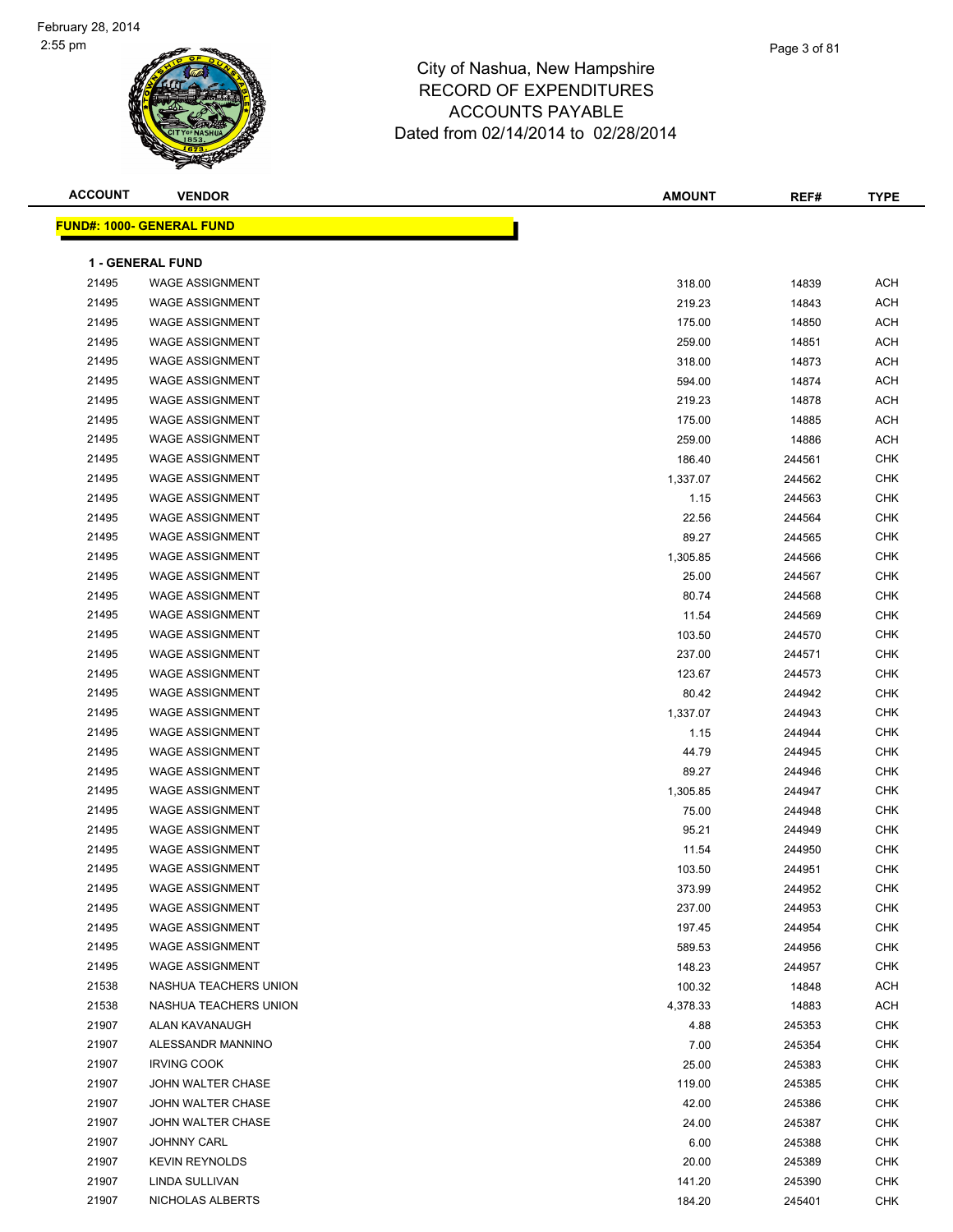

| <b>ACCOUNT</b>     | <b>VENDOR</b>                    | <b>AMOUNT</b>   | REF#             | <b>TYPE</b> |
|--------------------|----------------------------------|-----------------|------------------|-------------|
|                    | <b>FUND#: 1000- GENERAL FUND</b> |                 |                  |             |
|                    | 1 - GENERAL FUND                 |                 |                  |             |
| 21907              | <b>NICHOLE WILKINS</b>           |                 |                  | <b>CHK</b>  |
| 21907              | PHILIP WOOD                      | 110.20<br>69.00 | 245402<br>245405 | <b>CHK</b>  |
| 21907              | <b>ROBIN PARSONS</b>             | 108.20          | 245408           | <b>CHK</b>  |
| 21907              | TELEMARKETING CONT.              | 672.20          | 245417           | <b>CHK</b>  |
| 21907              | <b>WILLIAM LI</b>                | 95.20           | 245420           | <b>CHK</b>  |
| 21907              | <b>WILLIAM SHUTT</b>             | 60.00           | 245421           | <b>CHK</b>  |
| 21921              | STATE OF NH-MV                   | 7,906.49        | 14833            | <b>ACH</b>  |
| 21921              | STATE OF NH-MV                   | 12,255.39       | 14834            | <b>ACH</b>  |
| 21921              | STATE OF NH-MV                   | 16,477.02       | 14837            | ACH         |
| 21921              | STATE OF NH -MV                  | 27,491.47       | 14856            | <b>ACH</b>  |
| 21921              | STATE OF NH -MV                  | 25,659.08       | 14857            | ACH         |
| 21921              | STATE OF NH -MV                  | 20,970.43       | 14868            | <b>ACH</b>  |
| 21921              | STATE OF NH-MV                   |                 | 14869            | <b>ACH</b>  |
| 21921              | STATE OF NH-MV                   | 25,958.62       | 14870            | <b>ACH</b>  |
| 21921              |                                  | 22,156.53       |                  |             |
|                    | STATE OF NH -MV                  | 18,548.29       | 14891            | <b>ACH</b>  |
| 21921              | STATE OF NH-MV                   | 25,305.83       | 14892            | ACH         |
| 21922              | STATE OF NH DEPT OF SAFETY       | 16.50           | 244608           | <b>CHK</b>  |
| 21922              | STATE OF NH DEPT OF SAFETY       | 33.00           | 245003           | CHK         |
|                    | TOTAL 1 - GENERAL FUND           | \$1,524,374.14  |                  |             |
|                    |                                  |                 |                  |             |
| <b>101 - MAYOR</b> |                                  |                 |                  |             |
| 61100              | CONWAY OFFICE SOLUTIONS          | 9.60            | 244645           | <b>CHK</b>  |
| 61100              | WB MASON CO INC                  | 26.01           | 244739           | <b>CHK</b>  |
| 61100              | AMAZON                           | 3.48            | 244981           | <b>CHK</b>  |
| 61100              | CONWAY OFFICE SOLUTIONS          | 9.84            | 245040           | <b>CHK</b>  |
| 68300              | THE HOLISTIC SELF CARE CENTER    | 140.00          | 244673           | CHK         |
|                    | TOTAL 101 - MAYOR                | \$188.93        |                  |             |
|                    |                                  |                 |                  |             |
|                    | <b>102 - BOARD OF ALDERMEN</b>   |                 |                  |             |
| 53428              | DONNA GRAHAM                     | 237.50          | 245066           | CHK         |
| 61100              | WB MASON CO INC                  | 142.07          | 245171           | CHK         |
|                    | TOTAL 102 - BOARD OF ALDERMEN    | \$379.57        |                  |             |
|                    |                                  |                 |                  |             |
| <b>103 - LEGAL</b> |                                  |                 |                  |             |
| 61100              | WB MASON CO INC                  | 14.89           | 245171           | <b>CHK</b>  |
|                    | TOTAL 103 - LEGAL                | \$14.89         |                  |             |
|                    | 107 - CITY CLERK                 |                 |                  |             |
| 55699              |                                  |                 |                  | <b>CHK</b>  |
|                    | REV PAUL BERUBE, SENIOR PASTOR   | 200.00          | 244581           |             |
| 55699              | NASHUA VFW POST 483              | 200.00          | 244587           | <b>CHK</b>  |
| 55699              | ANDRUSKEVICH PHOTOGRAPHY         | 925.00          | 244982           | <b>CHK</b>  |
| 55699              | OCCUPATIONAL DRUG TESTING LLC    | 520.00          | 244998           | CHK         |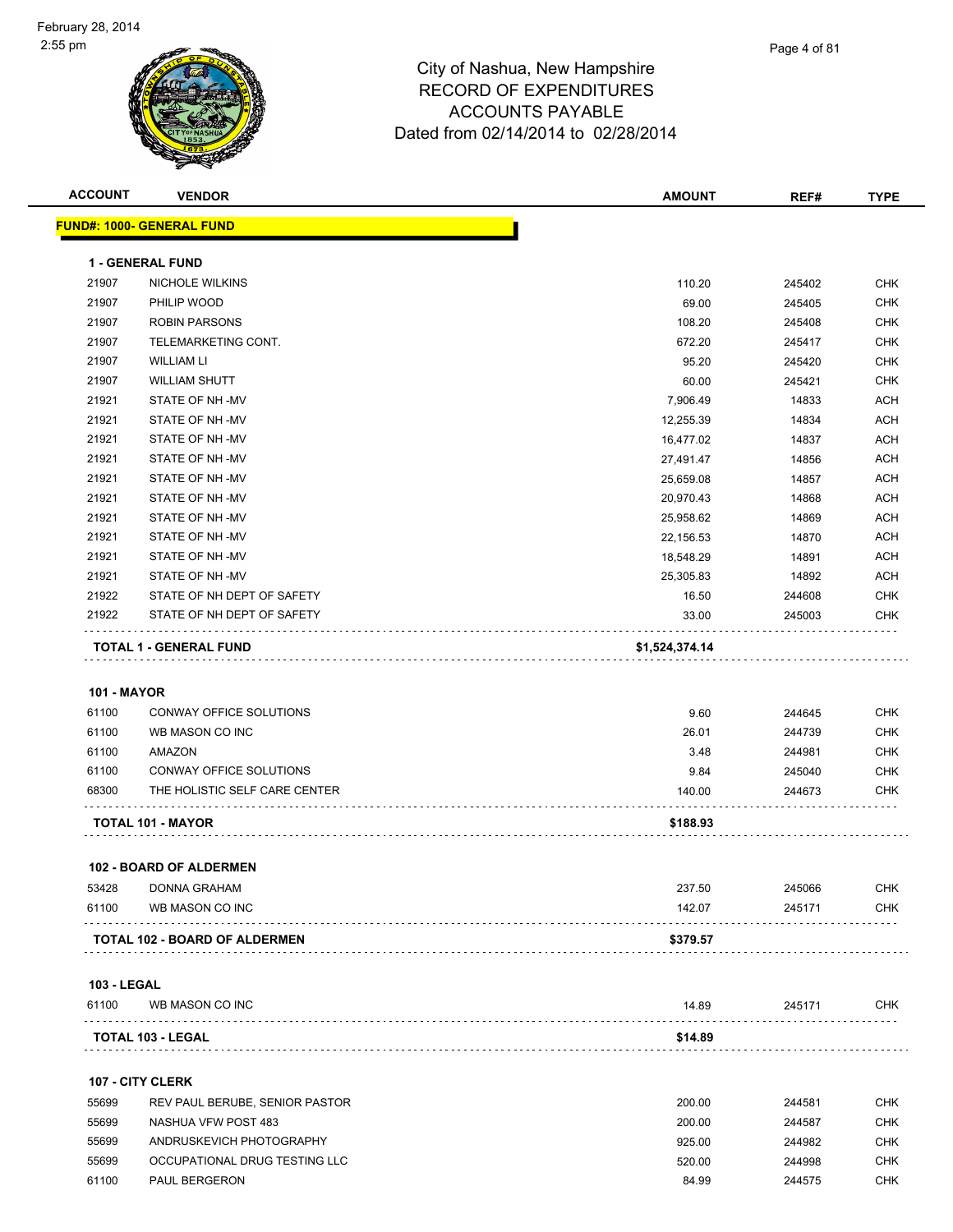

| <b>ACCOUNT</b> | <b>VENDOR</b>                         | <b>AMOUNT</b> | REF#   | <b>TYPE</b> |
|----------------|---------------------------------------|---------------|--------|-------------|
|                | <b>FUND#: 1000- GENERAL FUND</b>      |               |        |             |
|                | <b>TOTAL 107 - CITY CLERK</b>         | \$1,929.99    |        |             |
|                | <b>111 - HUMAN RESOURCES</b>          |               |        |             |
| 61807          | THOMPSON INFORMATION SERVICES         | 536.99        | 244610 | <b>CHK</b>  |
|                | <b>TOTAL 111 - HUMAN RESOURCES</b>    | \$536.99      |        |             |
| 113 - BENEFITS |                                       |               |        |             |
| 59580          | STATE OF NH UC                        | 20,959.03     | 245154 | <b>CHK</b>  |
|                | <b>TOTAL 113 - BENEFITS</b>           | \$20,959.03   |        |             |
|                | <b>115 - CITYWIDE PENSIONS</b>        |               |        |             |
|                | <b>TOTAL 115 - CITYWIDE PENSIONS</b>  | \$0.00        |        |             |
|                | <b>120 - TELECOMMUNICATIONS</b>       |               |        |             |
| 55109          | LANGUAGE LINE SERVICES                | 167.07        | 244691 | <b>CHK</b>  |
| 55109          | <b>FAIRPOINT COMMUNICATIONS</b>       | 89.99         | 244988 | <b>CHK</b>  |
| 55109          | PAETEC COMMUNICATIONS INC             | 2,059.44      | 244999 | <b>CHK</b>  |
| 55118          | AT & T MOBILITY                       | 92.99         | 244984 | <b>CHK</b>  |
|                | <b>TOTAL 120 - TELECOMMUNICATIONS</b> | \$2,409.49    |        |             |
|                | <b>122 - INFORMATION TECHNOLOGY</b>   |               |        |             |
| 54428          | AFFILIATED COMPUTER SERVICES          | 18,218.00     | 244622 | <b>CHK</b>  |
| 55118          | VERIZON WIRELESS-842015493            | (80.04)       | 244619 | <b>CHK</b>  |
| 55118          | AT & T MOBILITY                       | 108.92        | 244984 | <b>CHK</b>  |
| 61607          | AMAZON                                | 35.20         | 244981 | <b>CHK</b>  |
| 71221          | AMAZON                                | 1,008.16      | 244981 | <b>CHK</b>  |
|                | TOTAL 122 - INFORMATION TECHNOLOGY    | \$19,290.24   |        |             |
|                | <b>126 - FINANCIAL SERVICES</b>       |               |        |             |
| 53114          | <b>MELANSON HEATH &amp; CO PC</b>     | 8,000.00      | 245105 | <b>CHK</b>  |
| 53452          | KROLL, BECKER & WING LLC              | 782.00        | 244689 | <b>CHK</b>  |
| 53452          | KROLL, BECKER & WING LLC              | 782.00        | 245091 | <b>CHK</b>  |
| 54450          | <b>JOHN GRIFFIN</b>                   | 114.00        | 244960 | <b>CHK</b>  |
| 54828          | US BANK EQUIPMENT FINANCE             | 87.58         | 244616 | <b>CHK</b>  |
| 61235          | MHC SOFTWARE INC                      | 936.00        | 245106 | <b>CHK</b>  |
|                | <b>TOTAL 126 - FINANCIAL SERVICES</b> | \$10,701.58   |        |             |
|                | <b>129 - CITY BUILDINGS</b>           |               |        |             |
| 54100          | PSNH-LARGE POWER                      | 5,538.87      | 244605 | <b>CHK</b>  |

| 54114 | LIBERTY UTILITIES - NH     | 863.03   | 244594 | СНК |
|-------|----------------------------|----------|--------|-----|
| 54114 | <b>HESS CORPORATION</b>    | 2.237.94 | 244671 | СНК |
| 54141 | PENNICHUCK WATER WORKS INC | 195.58   | 245000 | СНК |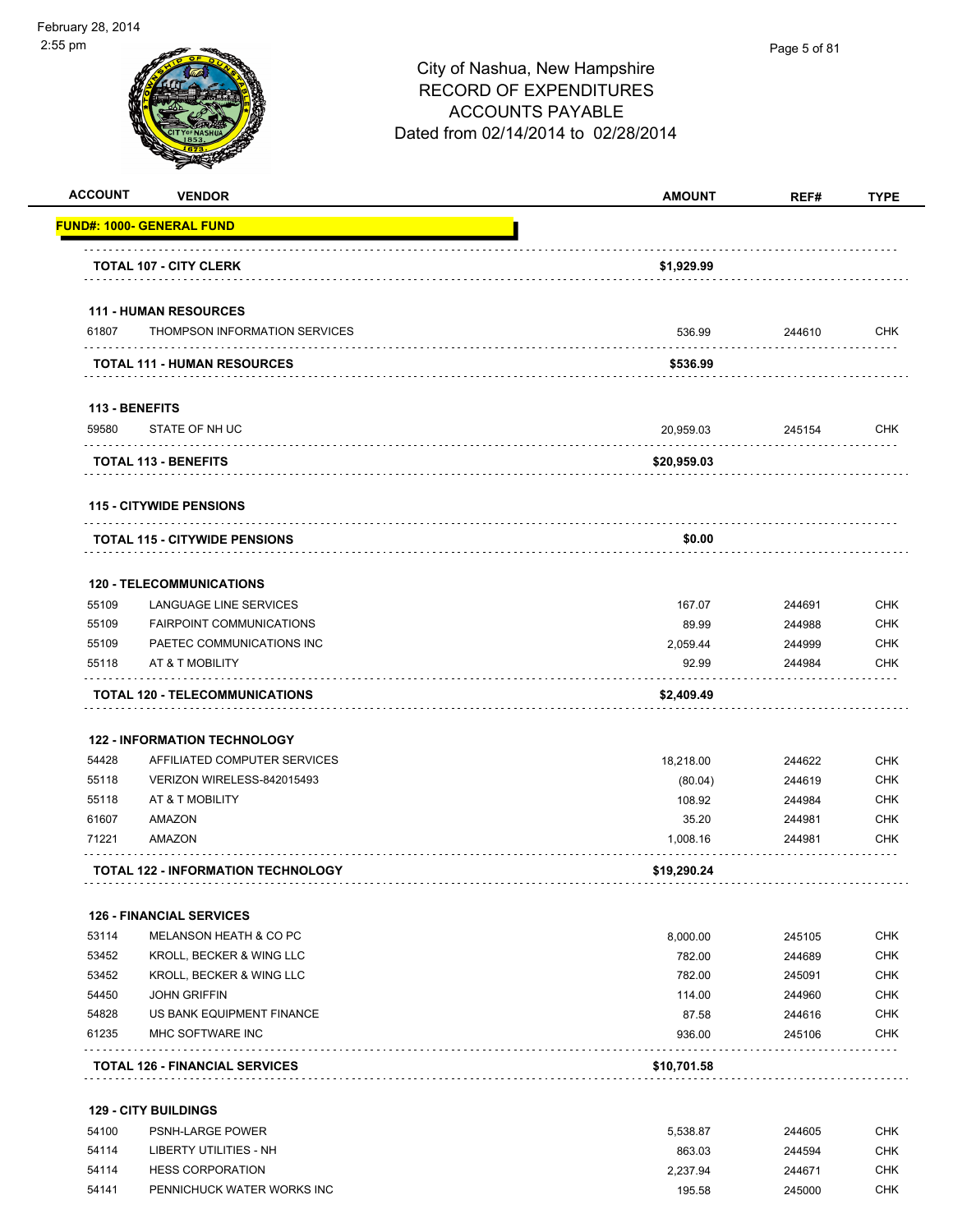| <b>ACCOUNT</b> | <b>VENDOR</b>                                                    | <b>AMOUNT</b>   | REF#             | <b>TYPE</b>                                                                                    |
|----------------|------------------------------------------------------------------|-----------------|------------------|------------------------------------------------------------------------------------------------|
|                | <u> FUND#: 1000- GENERAL FUND</u>                                |                 |                  |                                                                                                |
|                | <b>129 - CITY BUILDINGS</b>                                      |                 |                  |                                                                                                |
| 54243          | SHATTUCK MALONE OIL CO                                           | 147.18          | 245002           | <b>CHK</b>                                                                                     |
| 54243          | J LAWRENCE HALL INC                                              | 496.50          | 245085           | <b>CHK</b>                                                                                     |
| 54243          | TOTAL AIR SUPPLY INC                                             | 39.06           | 245158           | <b>CHK</b>                                                                                     |
| 54280          | <b>CINTAS FIRE PROTECTION</b>                                    | 375.00          | 245038           | <b>CHK</b>                                                                                     |
| 54280          | M & M ELECTRICAL SUPPLY CO INC                                   | 62.85           | 245095           | <b>CHK</b>                                                                                     |
| 54280          | PROTECTION ONE ALARM MONTORING                                   | 490.00          | 245137           | <b>CHK</b>                                                                                     |
| 55118          | AT & T MOBILITY                                                  | 114.41          | 244984           | <b>CHK</b>                                                                                     |
| 61428          | M & M ELECTRICAL SUPPLY CO INC                                   | 162.42          | 245095           | <b>CHK</b>                                                                                     |
|                | <b>TOTAL 129 - CITY BUILDINGS</b>                                | \$10,722.84     |                  |                                                                                                |
|                | <b>131 - HUNT BUILDING</b>                                       |                 |                  |                                                                                                |
| 54487          | PROTECTION ONE ALARM MONTORING                                   | 54.00           | 245137           | <b>CHK</b>                                                                                     |
| 54487          | STANLEY ELEVATOR CO INC                                          | 268.00          | 245153           | <b>CHK</b>                                                                                     |
|                | <b>TOTAL 131 - HUNT BUILDING</b>                                 | \$322.00        |                  |                                                                                                |
|                |                                                                  |                 |                  |                                                                                                |
|                | 132 - ASSESSING                                                  |                 |                  |                                                                                                |
| 54828          | US BANK EQUIPMENT FINANCE                                        | 109.70          | 244614           | <b>CHK</b>                                                                                     |
| 55200          | <b>NHAAO</b>                                                     | 120.00          | 244600           | <b>CHK</b>                                                                                     |
| 55400          | ANGELO MARINO                                                    | 122.32          | 244586           | <b>CHK</b>                                                                                     |
| 61650          | CONWAY OFFICE SOLUTIONS                                          | 9.35            | 244645           | <b>CHK</b>                                                                                     |
| 71999          | WB MASON CO INC                                                  | 113.78          | 245171           | <b>CHK</b>                                                                                     |
|                | <b>TOTAL 132 - ASSESSING</b>                                     | \$475.15        |                  |                                                                                                |
| 134 - GIS      |                                                                  |                 |                  |                                                                                                |
| 54407          | <b>CDW GOVERNMENT</b>                                            | 158.37          | 245034           | <b>CHK</b>                                                                                     |
|                | <b>TOTAL 134 - GIS</b>                                           | \$158.37        |                  |                                                                                                |
|                |                                                                  |                 |                  |                                                                                                |
|                |                                                                  |                 |                  |                                                                                                |
| 54280          | <b>140 - PINEWOOD CEMETERY</b><br>HOME DEPOT CREDIT SERVICE 3065 | 127.38          | 245074           |                                                                                                |
|                | TOTAL 140 - PINEWOOD CEMETERY                                    | \$127.38        |                  | <b>CHK</b>                                                                                     |
|                |                                                                  |                 |                  |                                                                                                |
|                | <b>142 - WOODLAWN CEMETERY</b>                                   |                 |                  |                                                                                                |
| 55109          | PAETEC COMMUNICATIONS INC                                        | 9.78            | 244999           |                                                                                                |
| 61100          | WB MASON CO INC                                                  | 116.66          | 245171           |                                                                                                |
| 61428          | HOME DEPOT CREDIT SERVICE 3065                                   | 59.64           | 245074           |                                                                                                |
| 61499          | SANEL AUTO PARTS CO                                              | 9.67            | 244726           |                                                                                                |
| 61499          | <b>BELLETETES INC</b>                                            | 15.50           | 245020           |                                                                                                |
| 61549<br>61799 | STOKES SEEDS INC<br>SANEL AUTO PARTS CO                          | 115.83<br>41.97 | 245155<br>245145 | <b>CHK</b><br><b>CHK</b><br><b>CHK</b><br><b>CHK</b><br><b>CHK</b><br><b>CHK</b><br><b>CHK</b> |

**144 - EDGEWOOD CEMETERY**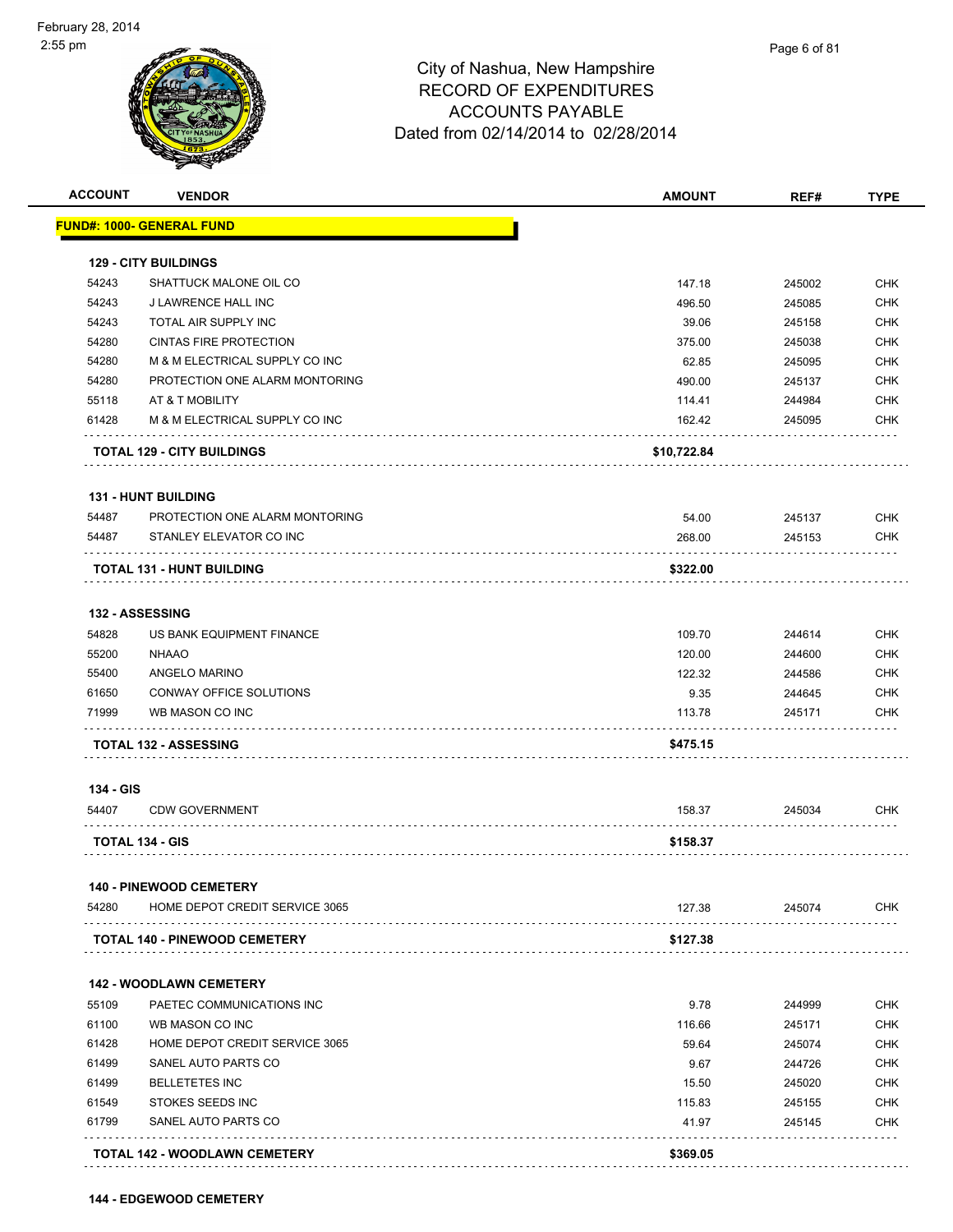| <b>ACCOUNT</b> | <b>VENDOR</b>                        | <b>AMOUNT</b> | REF#   | <b>TYPE</b> |
|----------------|--------------------------------------|---------------|--------|-------------|
|                | <u> FUND#: 1000- GENERAL FUND</u>    |               |        |             |
|                |                                      |               |        |             |
|                | <b>144 - EDGEWOOD CEMETERY</b>       |               |        |             |
| 54141          | PENNICHUCK WATER WORKS INC           | 124.91        | 244603 | <b>CHK</b>  |
| 54487          | NASHUA OUTDOOR POWER EQUIPMENT       | 75.61         | 245118 | <b>CHK</b>  |
| 61307          | SHATTUCK MALONE OIL CO               | 328.41        | 244606 | <b>CHK</b>  |
| 61307          | SHATTUCK MALONE OIL CO               | 1,398.07      | 245002 | <b>CHK</b>  |
| 61549          | J P BARTLETT CO INC                  | 1,696.04      | 244584 | CHK         |
|                | <b>TOTAL 144 - EDGEWOOD CEMETERY</b> | \$3,623.04    |        |             |
|                |                                      |               |        |             |
| 150 - POLICE   |                                      |               |        |             |
| 52150          | NH RETIREMENT SYSTEM                 | 818.61        | 14893  | ACH         |
| 52800          | NICOLE M CLAY                        | 900.00        | 244578 | <b>CHK</b>  |
| 53135          | OCCUPATIONAL DRUG TESTING LLC        | 60.00         | 244718 | <b>CHK</b>  |
| 54100          | <b>PSNH</b>                          | 191.83        | 244604 | <b>CHK</b>  |
| 54114          | LIBERTY UTILITIES - NH               | 64.83         | 244994 | CHK         |
| 54114          | LIBERTY UTILITIES - NH               | 66.07         | 244995 | <b>CHK</b>  |
| 54141          | PENNICHUCK WATER WORKS INC           | 23.64         | 244603 | CHK         |
| 54243          | J LAWRENCE HALL INC                  | 782.72        | 244682 | CHK         |
| 54280          | NORMAN E DAY INC                     | 1,155.33      | 244715 | <b>CHK</b>  |
| 54280          | <b>B &amp; S LOCKSMITHS INC</b>      | 9.00          | 245016 | CHK         |
| 54280          | HOME DEPOT CREDIT SERVICE 3073       | 35.97         | 245075 | <b>CHK</b>  |
| 54487          | SOUTHWORTH-MILTON INC                | 661.84        | 244607 | <b>CHK</b>  |
| 54600          | <b>BEST FORD</b>                     | 362.35        | 244632 | <b>CHK</b>  |
| 54600          | SULLIVAN TIRE COMPANY                | 323.39        | 244731 | <b>CHK</b>  |
| 54600          | SULLIVAN TIRE COMPANY                | 84.00         | 245156 | <b>CHK</b>  |
| 54849          | COMCAST CABLE COMMUNICATIONS I       | 124.85        | 244985 | <b>CHK</b>  |
| 54849          | DIRECTV INC                          | 11.00         | 244986 | <b>CHK</b>  |
| 54849          | <b>FAIRPOINT COMMUNICATIONS</b>      | 59.45         | 244988 | <b>CHK</b>  |
| 55118          | VERIZON WIRELESS-581499451           | 419.72        | 245006 | <b>CHK</b>  |
| 55200          | NH ASSOC OF CHIEFS OF POLICE         | 100.00        | 244997 | <b>CHK</b>  |
| 55307          | <b>STEVEN PRYMAK</b>                 | 89.60         | 244588 | <b>CHK</b>  |
| 55307          | <b>KEITH TROMBLEY</b>                | 44.80         | 244593 | <b>CHK</b>  |
| 55307          | RICHARD SPRANKLE                     | 44.80         | 244975 | <b>CHK</b>  |
| 55307          | <b>HEATHER WEST</b>                  | 44.80         | 244978 | <b>CHK</b>  |
| 55307          | MICHAEL ZUPKOSKY                     | 44.80         | 244980 | <b>CHK</b>  |
| 55400          | ADAM ANDERSON                        | 105.00        | 244574 | <b>CHK</b>  |
| 55400          | DANIEL HODGES                        | 447.22        | 244582 | <b>CHK</b>  |
| 55400          | <b>ANDREW LANE</b>                   | 105.00        | 244585 | <b>CHK</b>  |
| 55400          | ROGER WILLIAMS UNIVERSITY            | 780.00        | 244725 | <b>CHK</b>  |
| 55400          | <b>ANDREW LANE</b>                   | 463.03        | 244964 | <b>CHK</b>  |
| 55400          | E Z PAULSON                          | 105.00        | 244969 | <b>CHK</b>  |
| 55400          | <b>SCOTT SEROLL</b>                  | 105.00        | 244974 | <b>CHK</b>  |
| 55400          | <b>FRANCIS SULLIVAN</b>              | 105.00        | 244977 | <b>CHK</b>  |
| 55421          | E Z PAULSON                          | 250.00        | 244969 | <b>CHK</b>  |
| 55421          | <b>WILLIAM PEASE</b>                 | 250.00        | 245133 | <b>CHK</b>  |
| 55607          | USPS-CMRS-PB #14658595               | 1,000.00      | 14871  | ACH         |
| 55607          | PETTY CASH                           | 0.49          | 244971 | CHK         |
| 55699          | CINTAS DOCUMENT MANAGEMENT           | 60.00         | 244643 | CHK         |
| 55699          | STANLEY CONVERGENT SECURITY          | 536.00        | 244729 | <b>CHK</b>  |
|                |                                      |               |        |             |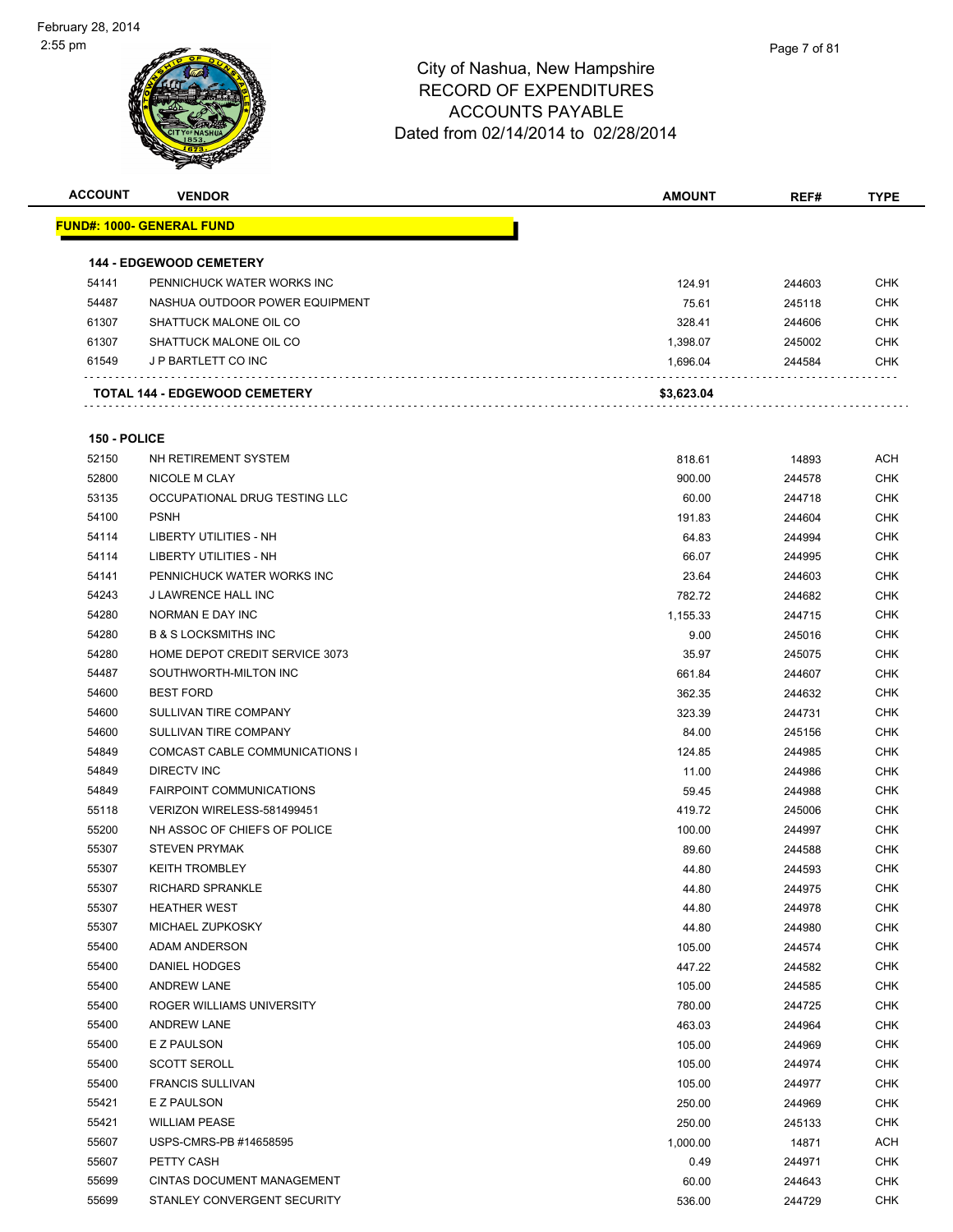

| Page 8 of 81 |
|--------------|
|              |

| <b>ACCOUNT</b> | <b>VENDOR</b>                        | <b>AMOUNT</b> | REF#   | <b>TYPE</b> |
|----------------|--------------------------------------|---------------|--------|-------------|
|                | <b>FUND#: 1000- GENERAL FUND</b>     |               |        |             |
|                |                                      |               |        |             |
| 150 - POLICE   |                                      |               |        |             |
| 55699          | R B ALLEN CO INC                     | 700.00        | 245139 | CHK         |
| 55699          | <b>VILLAGE SENTRY KENNEL</b>         | 82.00         | 245169 | <b>CHK</b>  |
| 61100          | WB MASON CO INC                      | 2,720.86      | 244739 | CHK         |
| 61100          | PETTY CASH                           | 23.95         | 244971 | <b>CHK</b>  |
| 61100          | WB MASON CO INC                      | 19.09         | 245171 | <b>CHK</b>  |
| 61107          | ALECS SHOE STORE INC                 | 1,470.74      | 244625 | <b>CHK</b>  |
| 61107          | <b>BENS UNIFORMS</b>                 | 1,083.95      | 244630 | <b>CHK</b>  |
| 61107          | <b>ANDREW LANE</b>                   | 80.00         | 244963 | CHK         |
| 61107          | ALECS SHOE STORE INC                 | 304.75        | 245013 | <b>CHK</b>  |
| 61107          | <b>BENS UNIFORMS</b>                 | 1,487.97      | 245022 | <b>CHK</b>  |
| 61110          | ALECS SHOE STORE INC                 | 129.95        | 244625 | CHK         |
| 61110          | <b>BENS UNIFORMS</b>                 | 365.00        | 245022 | <b>CHK</b>  |
| 61110          | QRST'S                               | 823.00        | 245138 | <b>CHK</b>  |
| 61110          | RILEYS SPORT SHOP INC                | 2,023.75      | 245142 | CHK         |
| 61121          | RILEYS SPORT SHOP INC                | 383.75        | 245142 | <b>CHK</b>  |
| 61142          | BOUND TREE MEDICAL, LLC              | 133.05        | 244635 | CHK         |
| 61299          | <b>ID WHOLESALER</b>                 | 124.00        | 245078 | CHK         |
| 61300          | PETTY CASH                           | 40.00         | 244971 | <b>CHK</b>  |
| 61428          | CENTRAL PAPER PRODUCTS CO            | 457.79        | 244640 | CHK         |
| 61428          | <b>BELLETETES INC</b>                | 8.28          | 245020 | <b>CHK</b>  |
| 61428          | THE DURKIN CO INC                    | 566.79        | 245049 | <b>CHK</b>  |
| 61428          | NASHUA OUTDOOR POWER EQUIPMENT       | 27.54         | 245118 | <b>CHK</b>  |
| 61607          | <b>CDW GOVERNMENT</b>                | 2,384.07      | 244639 | <b>CHK</b>  |
| 61607          | PETTY CASH                           | 14.99         | 244971 | <b>CHK</b>  |
| 61650          | WB MASON CO INC                      | 473.25        | 244739 | <b>CHK</b>  |
| 61705          | <b>MAYNARD &amp; LESIEUR INC</b>     | 245.40        | 244700 | <b>CHK</b>  |
| 61705          | <b>GOODYEAR TIRE &amp; RUBBER CO</b> | 6,591.20      | 245065 | CHK         |
| 61799          | <b>BEST FORD</b>                     | 362.75        | 244632 | <b>CHK</b>  |
| 61799          | CARPARTS OF NASHUA                   | 210.96        | 244638 | <b>CHK</b>  |
| 61799          | <b>G H BERLIN OIL CO</b>             | 100.85        | 244662 | CHK         |
| 61799          | MACMULKIN CHEVROLET INC              | 223.10        | 244698 | CHK         |
| 61799          | MAYNARD & LESIEUR INC                | (49.95)       | 244700 | CHK         |
| 61799          | <b>BEST FORD</b>                     | 423.83        | 245024 | <b>CHK</b>  |
| 61799          | CARPARTS OF NASHUA                   | 86.29         | 245032 | <b>CHK</b>  |
| 61799          | FISHER AUTO PARTS INC                | 83.19         | 245056 | <b>CHK</b>  |
| 61799          | MHQ MUNICIPAL VEHICLES               | 738.30        | 245107 | <b>CHK</b>  |
| 61907          | SAM'S CLUB DIRECT-0860               | 229.86        | 245144 | <b>CHK</b>  |
| 61910          | PETTY CASH                           | 32.68         | 244971 | <b>CHK</b>  |
| 71221          | <b>CDW GOVERNMENT</b>                | 679.80        | 244639 | <b>CHK</b>  |
| 71221          | DELL MARKETING LP                    | 8,658.37      | 244648 | CHK         |
| 71221          | INSIGHT PUBLIC SECTOR INC            | 1,404.33      | 244680 | <b>CHK</b>  |
| 71221          | <b>TESSCO INC</b>                    | 68.68         | 244732 | CHK         |
| 71221          | <b>CDW GOVERNMENT</b>                | 1,099.49      | 245034 | CHK         |
| 71221          | INSIGHT PUBLIC SECTOR INC            | 540.48        | 245081 | CHK         |
| 71414          | WAL-MART                             | 207.00        | 245170 | CHK         |
| 71428          | MHQ MUNICIPAL VEHICLES               | 6,276.02      | 245107 | <b>CHK</b>  |
|                |                                      |               |        |             |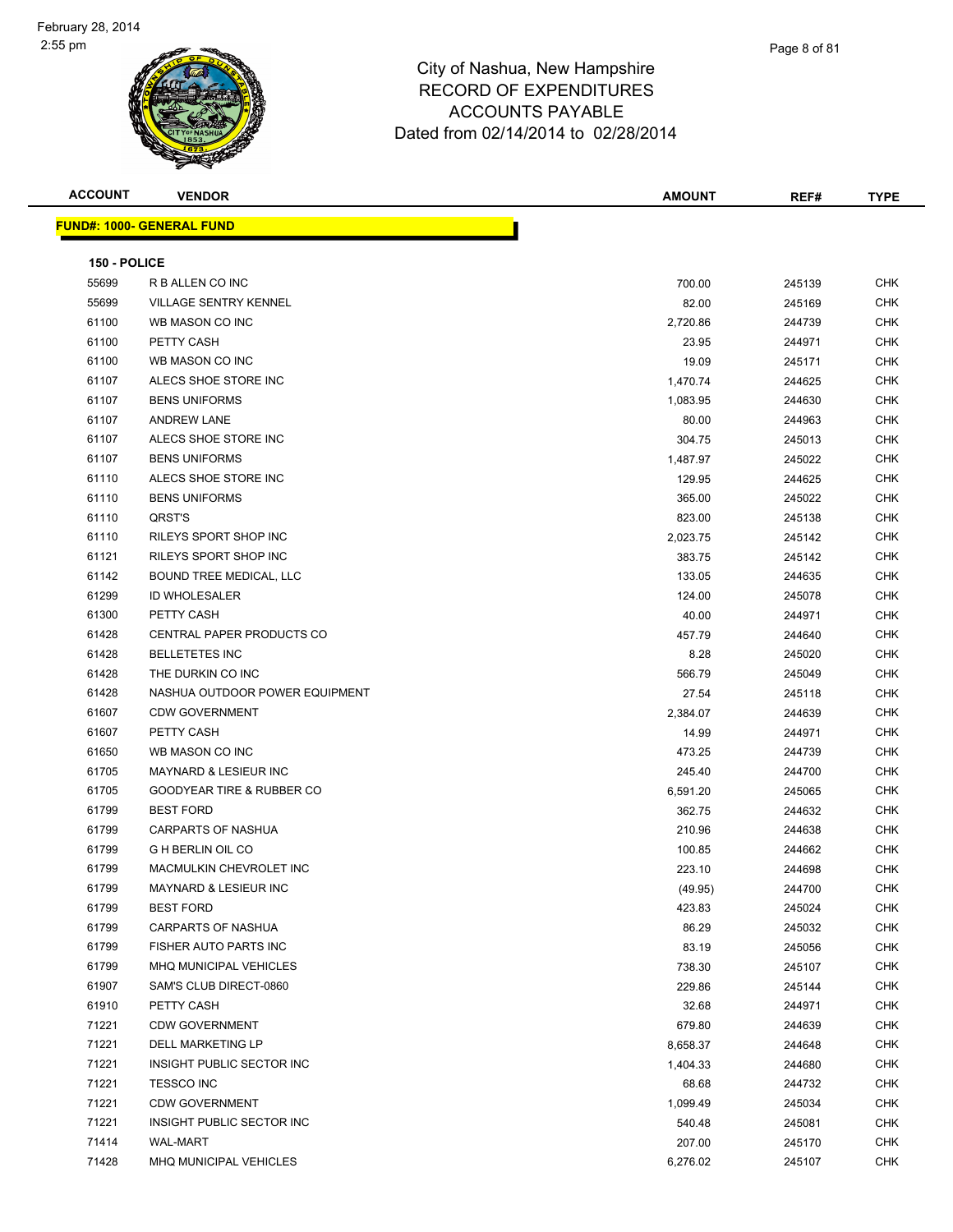



**FUND#: 1000- GENERAL FUND**

#### City of Nashua, New Hampshire RECORD OF EXPENDITURES ACC Dated from

|                   |                                  | <b>ACCOUNTS PAYABLE</b><br>Dated from 02/14/2014 to 02/28/2014 |               |        |             |
|-------------------|----------------------------------|----------------------------------------------------------------|---------------|--------|-------------|
| <b>ACCOUNT</b>    | <b>VENDOR</b>                    |                                                                | <b>AMOUNT</b> | REF#   | <b>TYPE</b> |
|                   | <u> IND#: 1000- GENERAL FUND</u> |                                                                |               |        |             |
|                   | <b>TOTAL 150 - POLICE</b>        |                                                                | \$54,976.29   |        |             |
| <b>152 - FIRE</b> |                                  |                                                                |               |        |             |
| 52800             | <b>MICHAEL HATFIELD</b>          |                                                                | 60.00         | 244670 | <b>CHK</b>  |
| 53135             | ST JOSEPHS BUSINESS & HEALTH     |                                                                | 645.70        | 245152 | <b>CHK</b>  |
| 54114             | LIBERTY UTILITIES - NH           |                                                                | 284.24        | 244990 | <b>CHK</b>  |
| 54114             | LIBERTY UTILITIES - NH           |                                                                | 814.16        | 244991 | <b>CHK</b>  |
| 54141             | PENNICHUCK WATER WORKS INC       |                                                                | 328.23        | 244603 | <b>CHK</b>  |
| 54141             | PENNICHUCK WATER WORKS INC       |                                                                | 321.53        | 245000 | <b>CHK</b>  |
| 54228             | J P PEST SERVICES                |                                                                | 85.00         | 245086 | <b>CHK</b>  |

| 54114 | <b>LIBERTY UTILITIES - NH</b>       | 284.24    | 244990 | CHK        |
|-------|-------------------------------------|-----------|--------|------------|
| 54114 | <b>LIBERTY UTILITIES - NH</b>       | 814.16    | 244991 | <b>CHK</b> |
| 54141 | PENNICHUCK WATER WORKS INC          | 328.23    | 244603 | <b>CHK</b> |
| 54141 | PENNICHUCK WATER WORKS INC          | 321.53    | 245000 | <b>CHK</b> |
| 54228 | <b>JP PEST SERVICES</b>             | 85.00     | 245086 | <b>CHK</b> |
| 54280 | AE MECHANICAL INC                   | 1,245.75  | 244621 | <b>CHK</b> |
| 54280 | AE MECHANICAL INC                   | 3,725.20  | 245011 | <b>CHK</b> |
| 54600 | THE HOPE GROUP                      | 112.69    | 244675 | <b>CHK</b> |
| 54600 | R WHITE EQUIPMENT CENTER INC        | 30.00     | 244723 | <b>CHK</b> |
| 55118 | VERIZON WIRELESS-842015493          | 160.06    | 244619 | <b>CHK</b> |
| 55118 | AT & T MOBILITY                     | 168.12    | 244984 | <b>CHK</b> |
| 55118 | PAETEC COMMUNICATIONS INC           | 10.65     | 244999 | CHK        |
| 55118 | VERIZON WIRELESS-842015493          | 80.08     | 245008 | <b>CHK</b> |
| 55600 | MACH V GROUP LLC                    | 74.00     | 244697 | <b>CHK</b> |
| 55699 | TRUE BLUE CLEANERS                  | 52.78     | 244733 | <b>CHK</b> |
| 55699 | TRUE BLUE CLEANERS                  | 90.86     | 244734 | <b>CHK</b> |
| 55699 | TRUE BLUE CLEANERS                  | 74.86     | 244735 | <b>CHK</b> |
| 55699 | TRUE BLUE CLEANERS                  | 58.78     | 245159 | <b>CHK</b> |
| 55699 | TRUE BLUE CLEANERS                  | 60.32     | 245160 | <b>CHK</b> |
| 61107 | <b>WAYNE AGAN</b>                   | 54.00     | 244623 | <b>CHK</b> |
| 61110 | BERGERON PROTECTIVE CLOTHING        | 17,452.21 | 244631 | <b>CHK</b> |
| 61156 | FIRE TECH & SAFETY OF NEW ENGL      | 949.00    | 245055 | <b>CHK</b> |
| 61299 | PETTY CASH                          | 1.50      | 244970 | <b>CHK</b> |
| 61299 | R B ALLEN CO INC                    | 158.44    | 245139 | <b>CHK</b> |
| 61428 | NEW ENGLAND PAPER & SUPPLY          | 392.21    | 244713 | <b>CHK</b> |
| 61428 | NEW ENGLAND PAPER & SUPPLY          | 109.13    | 245121 | <b>CHK</b> |
| 61499 | PETTY CASH                          | 25.47     | 244970 | <b>CHK</b> |
| 61499 | <b>BELLETETES INC</b>               | 25.28     | 245020 | <b>CHK</b> |
| 61499 | NH SAFE & LOCK CO INC               | 99.00     | 245123 | <b>CHK</b> |
| 61699 | <b>GRANITE CITY ELECTRIC SUPPLY</b> | 259.15    | 244668 | <b>CHK</b> |
| 61699 | M & M ELECTRICAL SUPPLY CO INC      | 268.51    | 245095 | <b>CHK</b> |
| 61799 | <b>BELLETETES INC</b>               | 5.37      | 244629 | <b>CHK</b> |
| 61799 | MINUTEMAN TRUCKS INC                | 823.76    | 244707 | <b>CHK</b> |
| 61799 | YANKEE TRUCK LLC                    | 13.20     | 244740 | <b>CHK</b> |
| 61799 | PETTY CASH                          | 19.80     | 244970 | CHK        |
| 61799 | CHELMSFORD AUTO ELECTRIC            | 279.00    | 245036 | <b>CHK</b> |
| 61799 | JACK YOUNG CO INC                   | 66.96     | 245087 | <b>CHK</b> |
| 61799 | MINUTEMAN TRUCKS INC                | 669.36    | 245109 | <b>CHK</b> |
| 61799 | SANEL AUTO PARTS CO                 | 107.34    | 245146 | <b>CHK</b> |
| 61910 | PETTY CASH                          | 68.00     | 244970 | CHK        |
| 68335 | AMAZON                              | 610.83    | 244981 | CHK        |
| 71000 | <b>BELLETETES INC</b>               | 26.53     | 245020 | <b>CHK</b> |
| 71025 | SANEL AUTO PARTS CO                 | 27.82     | 245146 | <b>CHK</b> |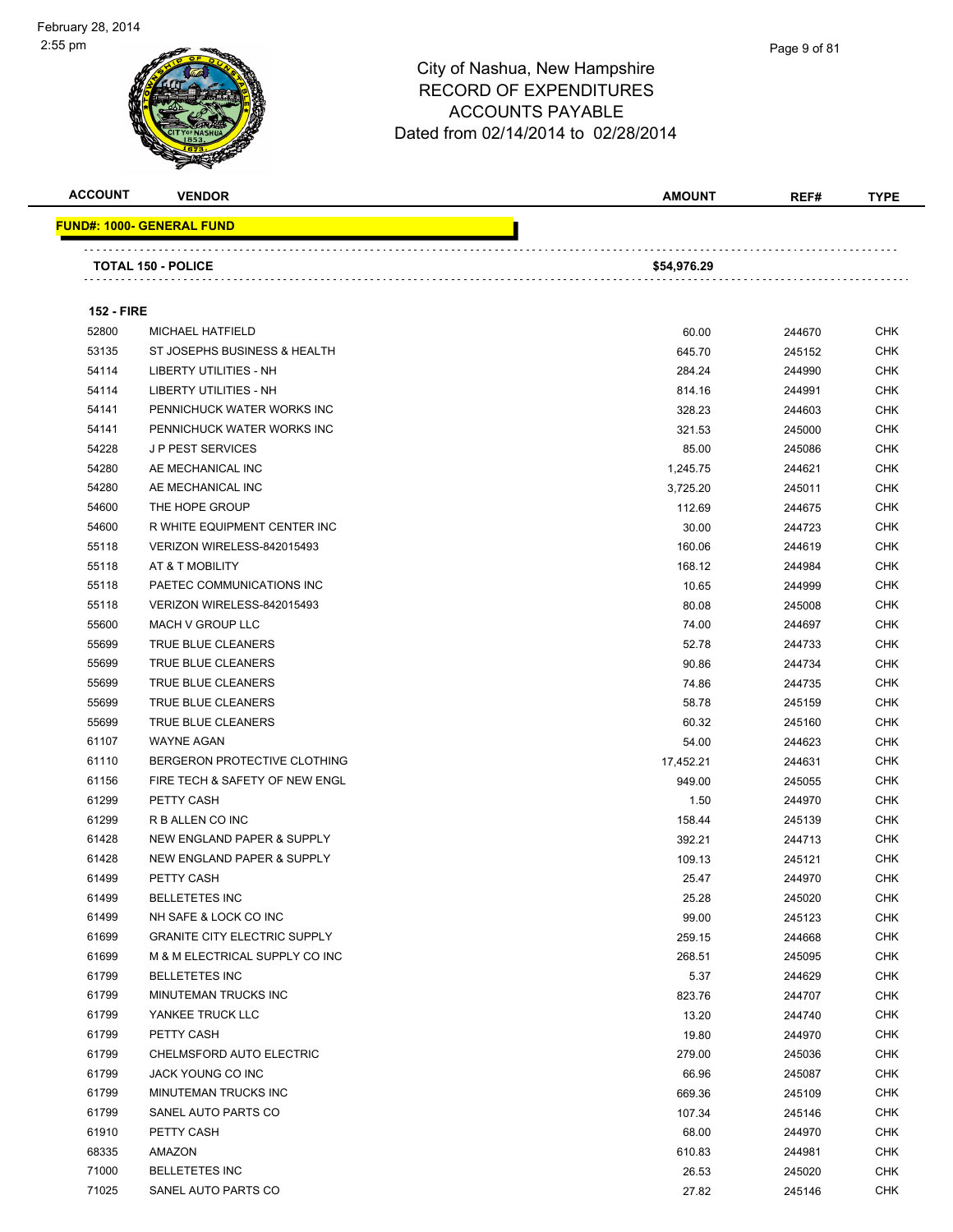| <b>ACCOUNT</b>    | <b>VENDOR</b>                               | <b>AMOUNT</b> | REF#   | <b>TYPE</b> |
|-------------------|---------------------------------------------|---------------|--------|-------------|
|                   | <b>FUND#: 1000- GENERAL FUND</b>            |               |        |             |
| <b>152 - FIRE</b> |                                             |               |        |             |
| 71414             | AMAZON                                      | 213.32        | 244981 | <b>CHK</b>  |
| 71432             | FIREMATIC SUPPLY CO INC                     | 150.00        | 244659 | <b>CHK</b>  |
| 71999             | FIREMATIC SUPPLY CO INC                     | 1,182.00      | 244659 | <b>CHK</b>  |
| 71999             | LIFEGUARD SYSTEMS INC                       | 115.50        | 244694 | CHK         |
|                   | <b>TOTAL 152 - FIRE</b>                     | \$32,655.70   |        |             |
|                   | <b>153 - BUILDING INSPECTION</b>            |               |        |             |
| 55307             | <b>DAWN MICHAUD</b>                         | 119.84        | 244966 | <b>CHK</b>  |
| 55421             | PHIL ACKLAND & ASSOCIATES LLC               | 690.00        | 245001 | <b>CHK</b>  |
|                   | <b>TOTAL 153 - BUILDING INSPECTION</b>      | \$809.84      |        |             |
|                   | <b>155 - CODE ENFORCEMENT</b>               |               |        |             |
| 55118             | AT & T MOBILITY                             | 95.60         | 244984 | <b>CHK</b>  |
| 55307             | <b>KYLE METCALF</b>                         | 328.72        | 244965 | <b>CHK</b>  |
| 61299             | WB MASON CO INC                             | 57.99         | 245171 | <b>CHK</b>  |
|                   | <b>TOTAL 155 - CODE ENFORCEMENT</b>         | \$482.31      |        |             |
|                   |                                             |               |        |             |
|                   | <b>156 - EMERGENCY MANAGEMENT</b>           |               |        |             |
| 55421             | <b>JUSTIN KATES</b>                         | 301.46        | 244962 | <b>CHK</b>  |
| 68325             | AMAZON                                      | 746.29        | 244981 | <b>CHK</b>  |
|                   | TOTAL 156 - EMERGENCY MANAGEMENT            | \$1,047.75    |        |             |
|                   | <b>157 - CITYWIDE COMMUNICATIONS</b>        |               |        |             |
| 54100             | <b>PSNH</b>                                 | 247.33        | 244604 | <b>CHK</b>  |
| 55118             | VERIZON WIRELESS-581499451                  | 337.91        | 245006 | <b>CHK</b>  |
| 55699             | PAGE STREET LEASING LLC                     | 75.00         | 245130 | <b>CHK</b>  |
| 61299             | PETTY CASH                                  | 3.99          | 244971 | <b>CHK</b>  |
| 61799             | CARPARTS OF NASHUA                          | (32.29)       | 244638 | <b>CHK</b>  |
| 71207             | MOTOROLA SOLUTIONS INC                      | 4,417.90      | 244597 | <b>CHK</b>  |
| 71207             | 2-WAY COMMUNICATIONS SERVICE                | 620.00        | 244620 | <b>CHK</b>  |
| 71228             | MOTOROLA SOLUTIONS INC                      | 251.75        | 244597 | <b>CHK</b>  |
|                   | <b>TOTAL 157 - CITYWIDE COMMUNICATIONS</b>  | \$5,921.59    |        |             |
|                   | <b>160 - PUBLIC WORKS-ADMIN/ENGINEERING</b> |               |        |             |
| 54114             | <b>LIBERTY UTILITIES - NH</b>               | 139.90        | 244995 | <b>CHK</b>  |
| 54141             | PENNICHUCK WATER WORKS INC                  | 81.86         | 245000 | <b>CHK</b>  |
| 54280             | DEPENDABLE LOCK SERVICE INC                 | 123.00        | 244649 | <b>CHK</b>  |
| 55109             | PAETEC COMMUNICATIONS INC                   | 6.34          | 244999 | <b>CHK</b>  |
| 55118             | AT & T MOBILITY                             | 279.30        | 244984 | <b>CHK</b>  |
| 55307             | <b>WILLIAM TOOMEY</b>                       | 77.84         | 244591 | <b>CHK</b>  |

 61100 NEW ENGLAND PAPER & SUPPLY 109.55 244713 CHK 61100 WB MASON CO INC 61100 CHK 61100 AMAZON 88.28 244981 CHK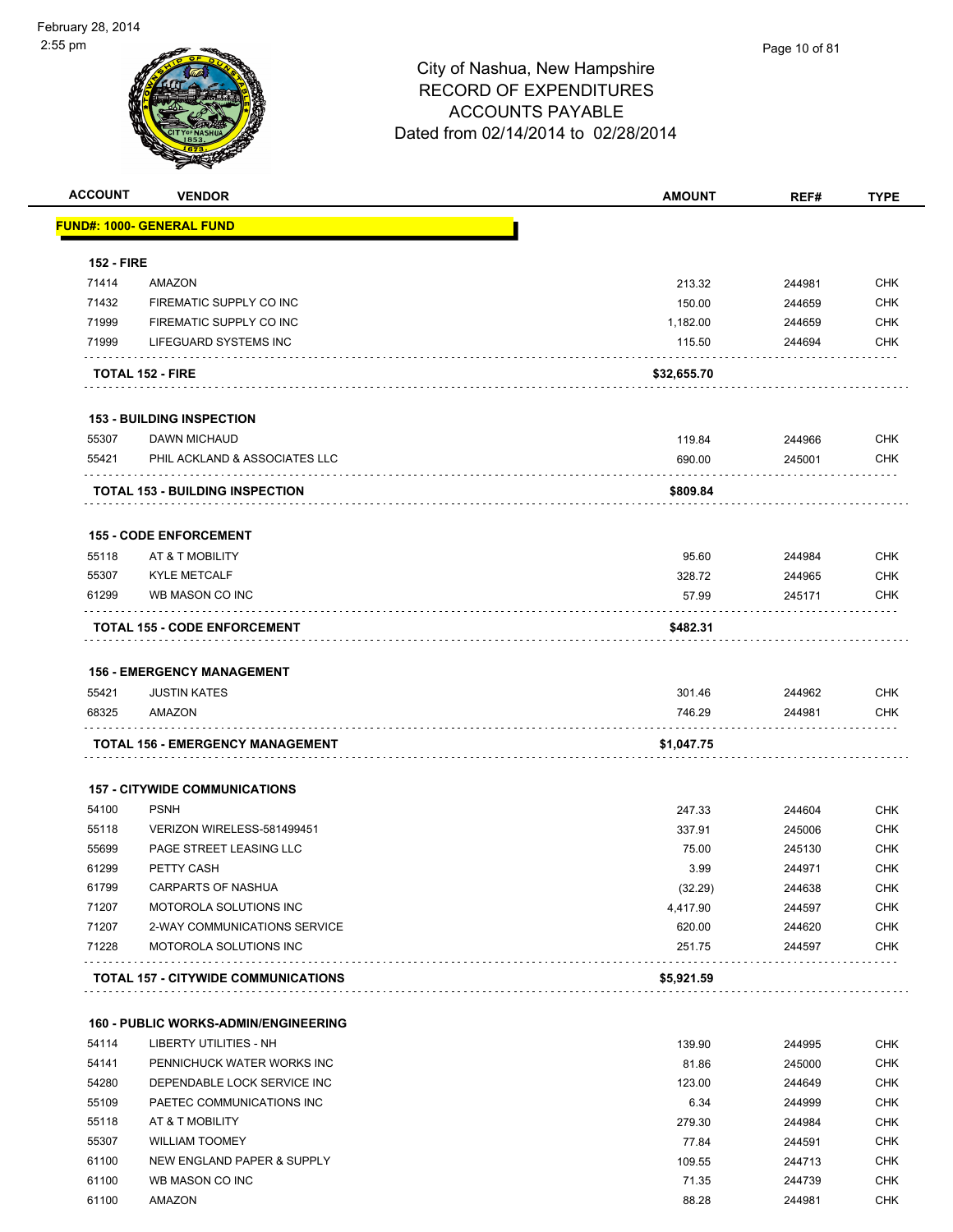| <b>ACCOUNT</b> | <b>VENDOR</b>                               | <b>AMOUNT</b> | REF#   | TYPE       |
|----------------|---------------------------------------------|---------------|--------|------------|
|                | <u> FUND#: 1000- GENERAL FUND</u>           |               |        |            |
|                | <b>160 - PUBLIC WORKS-ADMIN/ENGINEERING</b> |               |        |            |
| 61100          | <b>CONWAY OFFICE SOLUTIONS</b>              | 9.95          | 245040 | <b>CHK</b> |
| 61299          | APWA                                        | 78.75         | 244983 | <b>CHK</b> |
|                |                                             |               |        |            |
|                | TOTAL 160 - PUBLIC WORKS-ADMIN/ENGINEERING  | \$1,066.12    |        |            |
| 161 - STREETS  |                                             |               |        |            |
| 54100          | <b>PSNH</b>                                 | 1,082.38      | 244604 | <b>CHK</b> |
| 54114          | <b>ENERGYNORTH PROPANE</b>                  | 4,300.06      | 244655 | <b>CHK</b> |
| 54114          | LIBERTY UTILITIES - NH                      | 2,791.21      | 244992 | <b>CHK</b> |
| 54207          | <b>CRISP CONTRACTING LLC</b>                | 3,275.13      | 244958 | <b>CHK</b> |
| 54207          | LYDIA E BELTRAN                             | 1,567.50      | 245021 | <b>CHK</b> |
| 54207          | BENTLEY MANAGEMENT GROUP INC                | 2,180.25      | 245023 | <b>CHK</b> |
| 54207          | <b>ROY E BRIAND</b>                         | 2,689.51      | 245026 | <b>CHK</b> |
| 54207          | PATRICK T CADY                              | 2,790.76      | 245028 | <b>CHK</b> |
| 54207          | ROBERT W CHAMPAGNE                          | 3,749.13      | 245035 | <b>CHK</b> |
| 54207          | STEPHEN P CRAVOTT                           | 1,758.13      | 245041 | <b>CHK</b> |
| 54207          | RONALD MANN                                 | 1,768.13      | 245098 | <b>CHK</b> |
| 54207          | <b>JOHN MARINO</b>                          | 1,681.88      | 245099 | <b>CHK</b> |
| 54207          | <b>STEPHAN MORIN</b>                        | 1,829.63      | 245111 | <b>CHK</b> |
| 54207          | <b>CHRISTOPHER UNDERWOOD</b>                | 2,677.51      | 245163 | <b>CHK</b> |
| 54207          | UNITED ROOFING & HOME REMODEL               | 1,345.26      | 245166 | <b>CHK</b> |
| 54207          | ROBERT W CHAMPAGNE                          | 60.00         | 245471 | <b>CHK</b> |
| 54236          | CALLOGIX INC                                | 147.61        | 245030 | <b>CHK</b> |
| 54280          | UNIFIRST CORPORATION                        | 17.00         | 244736 | <b>CHK</b> |
| 54305          | M & M ELECTRICAL SUPPLY CO INC              | 194.62        | 244696 | <b>CHK</b> |
| 54600          | <b>CARPARTS OF NASHUA</b>                   | 936.74        | 244638 | <b>CHK</b> |
| 54600          | DONOVAN EQUIPMENT CO INC                    | 59.68         | 244651 | <b>CHK</b> |
| 54600          | <b>EASTERN NE HYDRAULICS INC</b>            | 345.00        | 244654 | <b>CHK</b> |
| 54600          | F W WEBB CO                                 | 3.48          | 244658 | <b>CHK</b> |
| 54600          | NORTHLAND INDUSTRIAL TRUCK CO               | 96.94         | 244716 | <b>CHK</b> |
| 54600          | <b>BEST FORD</b>                            | 27.36         | 245024 | CHK        |
| 54600          | <b>CARPARTS OF NASHUA</b>                   | 100.74        | 245032 | <b>CHK</b> |
| 54600          | DONOVAN EQUIPMENT CO INC                    | 78.44         | 245047 | <b>CHK</b> |
| 54600          | <b>EASTERN NE HYDRAULICS INC</b>            | 395.00        | 245051 | <b>CHK</b> |
| 54600          | FREIGHTLINER OF NH INC                      | 200.04        | 245058 | <b>CHK</b> |
| 54600          | <b>HOWARD P FAIRFIELD LLC</b>               | 1,395.34      | 245076 | <b>CHK</b> |
| 54600          | LIBERTY INTNL TRUCKS OF NH LLC              | 147.58        | 245092 | <b>CHK</b> |
| 54600          | MCDEVITT TRUCKS INC                         | 770.64        | 245103 | <b>CHK</b> |
| 54600          | NORTHLAND INDUSTRIAL TRUCK CO               | 211.88        | 245125 | <b>CHK</b> |
| 54600          | SANEL AUTO PARTS CO                         | 79.92         | 245147 | <b>CHK</b> |
| 54600          | SANEL AUTO PARTS CO                         | 30.06         | 245148 | <b>CHK</b> |
| 54828          | US BANK EQUIPMENT FINANCE                   | 109.70        | 244615 | <b>CHK</b> |
| 55109          | PAETEC COMMUNICATIONS INC                   | 21.31         | 244999 | <b>CHK</b> |
| 55118          | AT & T MOBILITY                             | 226.96        | 244984 | <b>CHK</b> |
| 55699          | UNITED RENTALS                              | 222.30        | 244738 | <b>CHK</b> |
| 55699          | METRO GROUP INC                             | 745.00        | 245009 | <b>CHK</b> |
| 61107          | UNIFIRST CORPORATION                        | 923.21        | 244736 | <b>CHK</b> |
| 61107          | UNIFIRST CORPORATION                        | 341.56        | 245164 | <b>CHK</b> |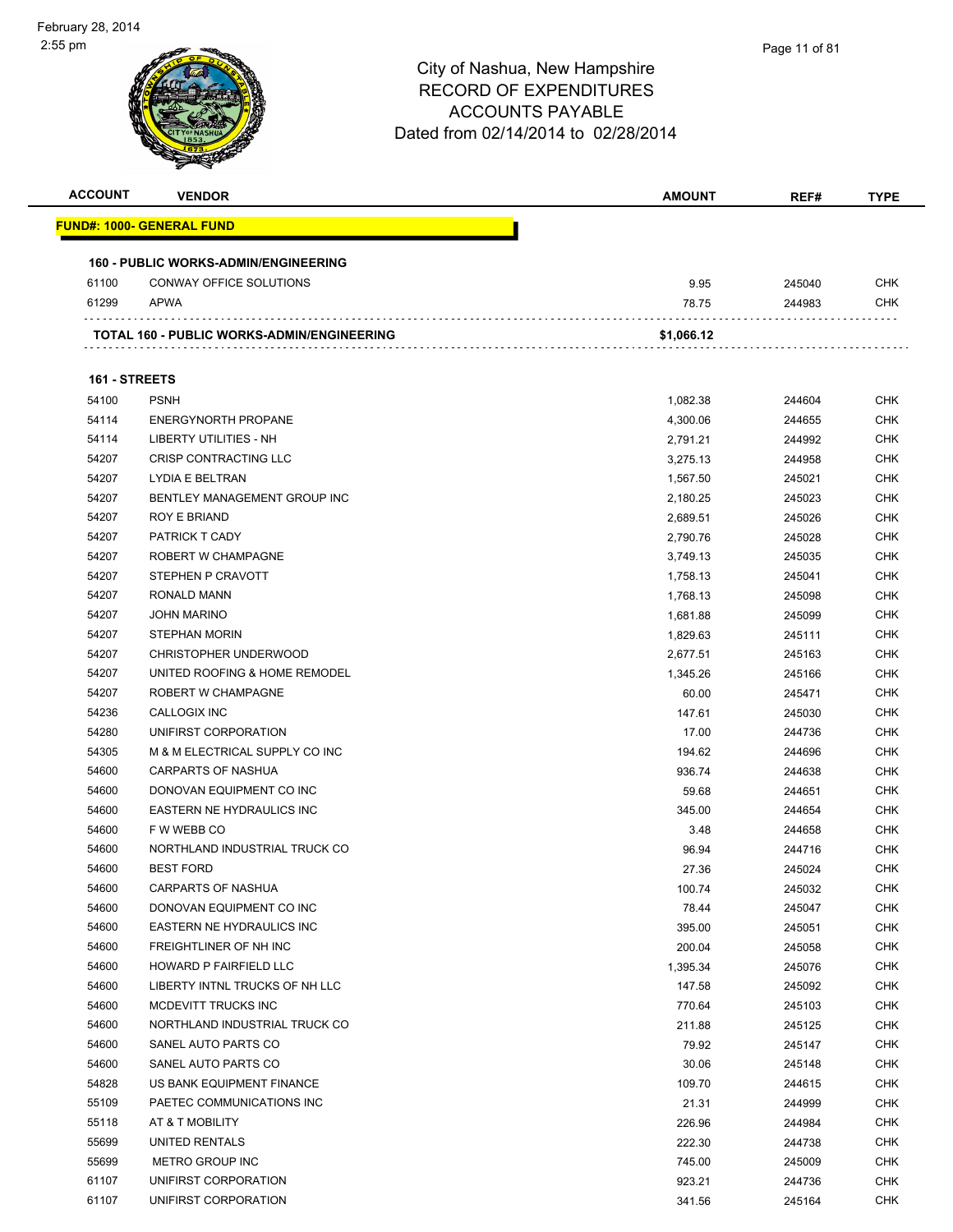

| <b>ACCOUNT</b> | <b>VENDOR</b>                    | <b>AMOUNT</b> | REF#   | <b>TYPE</b> |
|----------------|----------------------------------|---------------|--------|-------------|
|                | <b>FUND#: 1000- GENERAL FUND</b> |               |        |             |
| 161 - STREETS  |                                  |               |        |             |
| 61299          | <b>CARPARTS OF NASHUA</b>        | 32.19         | 244638 | CHK         |
| 61299          | NAPA AUTO PARTS                  | 146.74        | 245113 | <b>CHK</b>  |
| 61299          | SANEL AUTO PARTS CO              | 115.86        | 245147 | <b>CHK</b>  |
| 61299          | SANEL AUTO PARTS CO              | 59.10         | 245148 | <b>CHK</b>  |
| 61300          | DENNIS K BURKE INC               | 18,083.76     | 245044 | CHK         |
| 61307          | SHATTUCK MALONE OIL CO           | 26,044.18     | 244606 | <b>CHK</b>  |
| 61307          | SHATTUCK MALONE OIL CO           | 21,396.90     | 245002 | <b>CHK</b>  |
| 61507          | <b>BROX INDUSTRIES INC</b>       | 928.77        | 244636 | <b>CHK</b>  |
| 61507          | <b>BROX INDUSTRIES INC</b>       | 830.19        | 245027 | <b>CHK</b>  |
| 61514          | <b>GRANITE STATE MINERAL INC</b> | 3,909.95      | 244669 | <b>CHK</b>  |
| 61514          | <b>EASTERN MINERALS INC</b>      | 53,379.63     | 245050 | <b>CHK</b>  |
| 61514          | <b>GRANITE STATE MINERAL INC</b> | 11,691.46     | 245068 | <b>CHK</b>  |
| 61521          | PEMBROKE SAND & GRAVEL           | 230.59        | 245134 | <b>CHK</b>  |
| 61542          | PERMA LINE CORP OF NEW ENGLAND   | 1,177.05      | 244719 | <b>CHK</b>  |
| 61556          | OCEAN STATE SIGNAL CO            | 2,907.00      | 245127 | <b>CHK</b>  |
| 61709          | <b>CARPARTS OF NASHUA</b>        | 36.00         | 245032 | <b>CHK</b>  |
| 61709          | OMEGA INDUSTRIAL SUPPLY INC      | 593.70        | 245129 | CHK         |
| 61799          | <b>BEST FORD</b>                 | 32.56         | 244632 | <b>CHK</b>  |
| 61799          | <b>CARPARTS OF NASHUA</b>        | 52.07         | 244638 | <b>CHK</b>  |
| 61799          | <b>CARPARTS OF NASHUA</b>        | 24.19         | 245032 | <b>CHK</b>  |
| 61799          | <b>NAPA AUTO PARTS</b>           | 14.14         | 245113 | <b>CHK</b>  |
| 61799          | SANEL AUTO PARTS CO              | 5.26          | 245147 | <b>CHK</b>  |
| 71025          | <b>B-B CHAIN INC</b>             | 17.00         | 245017 | <b>CHK</b>  |
| 71025          | <b>GMS HYDRAULICS INC</b>        | 111.00        | 245064 | CHK         |
| 71025          | MCDEVITT TRUCKS INC              | 51.37         | 245103 | <b>CHK</b>  |
| 71025          | <b>NAPA AUTO PARTS</b>           | 212.31        | 245113 | <b>CHK</b>  |
| 71025          | SANEL AUTO PARTS CO              | 33.72         | 245148 | <b>CHK</b>  |
|                | TOTAL 161 - STREETS              | \$185,491.27  |        |             |

#### **162 - STREET LIGHTING**

| 54100 | <b>PSNH</b>                        | 731.12   | 244604 | <b>CHK</b> |
|-------|------------------------------------|----------|--------|------------|
|       | <b>TOTAL 162 - STREET LIGHTING</b> | \$731.12 |        |            |
|       | <b>166 - PARKING LOTS</b>          |          |        |            |
| 54100 | <b>PSNH</b>                        | 2,393.72 | 244604 | <b>CHK</b> |
| 54207 | THE DOTY GROUP INC                 | 2,550.00 | 244652 | <b>CHK</b> |
| 54207 | THE DOTY GROUP INC                 | 2,925.00 | 245048 | <b>CHK</b> |
| 55699 | <b>LOOMIS</b>                      | 83.10    | 245093 | <b>CHK</b> |
| 55699 | UNITED SITE SERVICES NORTHEAST     | 54.97    | 245167 | <b>CHK</b> |
| 61300 | SHATTUCK MALONE OIL CO             | 545.91   | 245002 | <b>CHK</b> |
| 61307 | CITY OF NASHUA/TAX COLLECTORS      | 85.57    | 244577 | <b>CHK</b> |
| 61307 | SHATTUCK MALONE OIL CO             | 1,000.00 | 245002 | <b>CHK</b> |
| 71600 | <b>BOBCAT OF NEW HAMPSHIRE</b>     | 137.95   | 245025 | <b>CHK</b> |
|       | TATAL 400 BABIZINA LATO            | 0.770.00 |        |            |

**TOTAL 166 - PARKING LOTS \$9,776.22**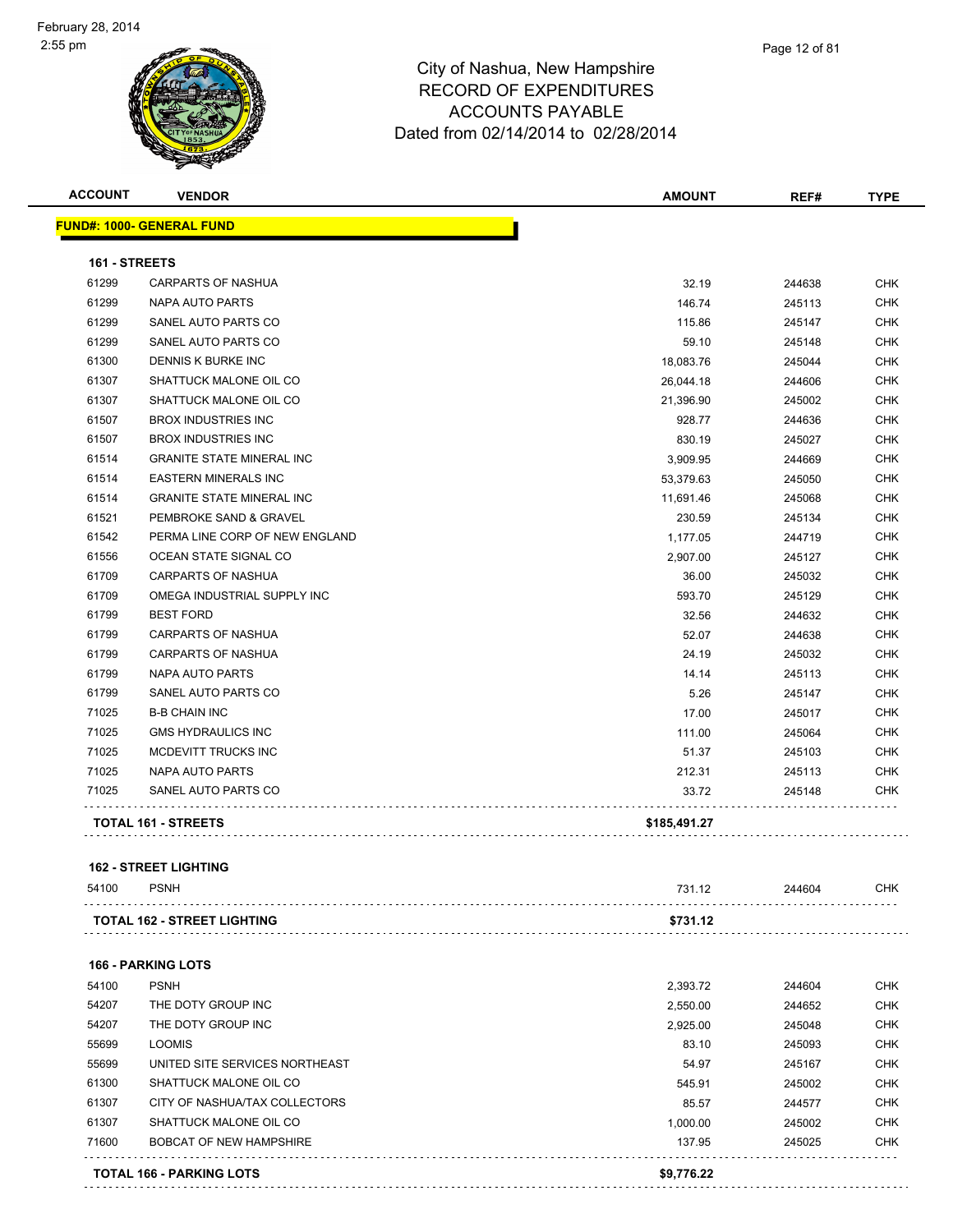

| <b>ACCOUNT</b> | <b>VENDOR</b>                         | <b>AMOUNT</b> | REF#   | <b>TYPE</b>       |
|----------------|---------------------------------------|---------------|--------|-------------------|
|                | <u> FUND#: 1000- GENERAL FUND</u>     |               |        |                   |
|                |                                       |               |        |                   |
|                | <b>171 - COMMUNITY SERVICES</b>       |               |        |                   |
| 54100          | <b>PSNH</b>                           | 1,052.14      | 244604 | <b>CHK</b>        |
| 54107          | SHATTUCK MALONE OIL CO                | 3,318.15      | 245002 | <b>CHK</b>        |
| 54828          | US BANK EQUIPMENT FINANCE             | 339.00        | 244618 | <b>CHK</b>        |
| 61100          | WB MASON CO INC                       | 5.40          | 245171 | <b>CHK</b>        |
|                | <b>TOTAL 171 - COMMUNITY SERVICES</b> | \$4,714.69    |        |                   |
|                | <b>172 - COMMUNITY HEALTH</b>         |               |        |                   |
| 55118          | AT & T MOBILITY                       | 53.58         | 244984 | CHK               |
|                | <b>TOTAL 172 - COMMUNITY HEALTH</b>   | \$53.58       |        |                   |
|                |                                       |               |        |                   |
|                | <b>173 - ENVIRONMENTAL HEALTH</b>     |               |        |                   |
| 55118          | AT & T MOBILITY                       | 31.73         | 244984 | <b>CHK</b>        |
| 55307<br>55307 | AMANDA HYDE<br><b>APRIL TORHAN</b>    | 85.32         | 244583 | <b>CHK</b><br>CHK |
|                |                                       | 120.34        | 244592 |                   |
|                | TOTAL 173 - ENVIRONMENTAL HEALTH      | \$237.39      |        |                   |
|                | <b>175 - WELFARE ASSISTANCE</b>       |               |        |                   |
| 55810          | 188 CONCORD ST LLC                    | 435.00        | 244893 | <b>CHK</b>        |
| 55810          | 28-34 RAILROAD SQUARE LLC             | 475.00        | 244894 | <b>CHK</b>        |
| 55810          | 35-37 CROWN ST REALTY LLC             | 480.00        | 244895 | <b>CHK</b>        |
| 55810          | <b>BCAD PROPERTIES</b>                | 675.00        | 244896 | <b>CHK</b>        |
| 55810          | <b>GAUTHIER REAL ESTATE MGMT CORP</b> | 695.00        | 244897 | <b>CHK</b>        |
| 55810          | <b>LEO M LAVOIE</b>                   | 650.00        | 244898 | <b>CHK</b>        |
| 55810          | LEVI A LANTIGUA MARTINEZ              | 900.00        | 244900 | CHK               |
| 55810          | <b>LOUIS MICHAUD</b>                  | 750.00        | 244901 | <b>CHK</b>        |
| 55810          | <b>DIPAK PATEL</b>                    | 850.00        | 244902 | <b>CHK</b>        |
| 55810          | NICHOLAS QUARATIELLO                  | 640.00        | 244903 | CHK               |
| 55810          | MOTEL 6                               | 1,230.39      | 245422 | CHK               |
| 55810          | 31 BRIDGE ST REALTY LLC               | 475.00        | 245423 | <b>CHK</b>        |
| 55810          | ANDREAS NIKITAS                       | 367.85        | 245424 | <b>CHK</b>        |
| 55810          | BISHOP REAL ESTATE MGMT INC           | 675.00        | 245425 | <b>CHK</b>        |
| 55810          | KENNETH P BLANCHARD                   | 162.03        | 245426 | <b>CHK</b>        |
| 55810          | JOSEPH E COTE                         | 483.60        | 245427 | <b>CHK</b>        |
| 55810          | DAVID WILLIAMS                        | 1,192.98      | 245429 | <b>CHK</b>        |
| 55810          | DONALD D DOBENS                       | 625.00        | 245431 | <b>CHK</b>        |
| 55810          | DOWNTOWNER NELSON                     | 700.00        | 245432 | <b>CHK</b>        |
| 55810          | <b>JENSEN'S INC</b>                   | 370.15        | 245433 | <b>CHK</b>        |
| 55810          | LOUIS C JURIS                         | 381.42        | 245434 | <b>CHK</b>        |
| 55810          | <b>LAMERAND ENTERPRISES</b>           | 1,600.00      | 245435 | <b>CHK</b>        |
| 55810          | <b>LIGHT PARTNERS</b>                 | 855.19        | 245436 | <b>CHK</b>        |
| 55810          | <b>MCCHANDLER LLC</b>                 | 776.00        | 245437 | <b>CHK</b>        |
| 55810          | MILE HIGH REAL ESTATE MGT LLC         | 650.00        | 245438 | <b>CHK</b>        |
| 55810          | NWGM TITLE HOLDING CO II              | 700.00        | 245439 | <b>CHK</b>        |
| 55810          | EDWARD PAQUIN                         | 1,035.50      | 245440 | <b>CHK</b>        |
| 55810          | PRA PROPERTIES LTD PARTNERSHIP        | 816.00        | 245441 | <b>CHK</b>        |
|                |                                       |               |        |                   |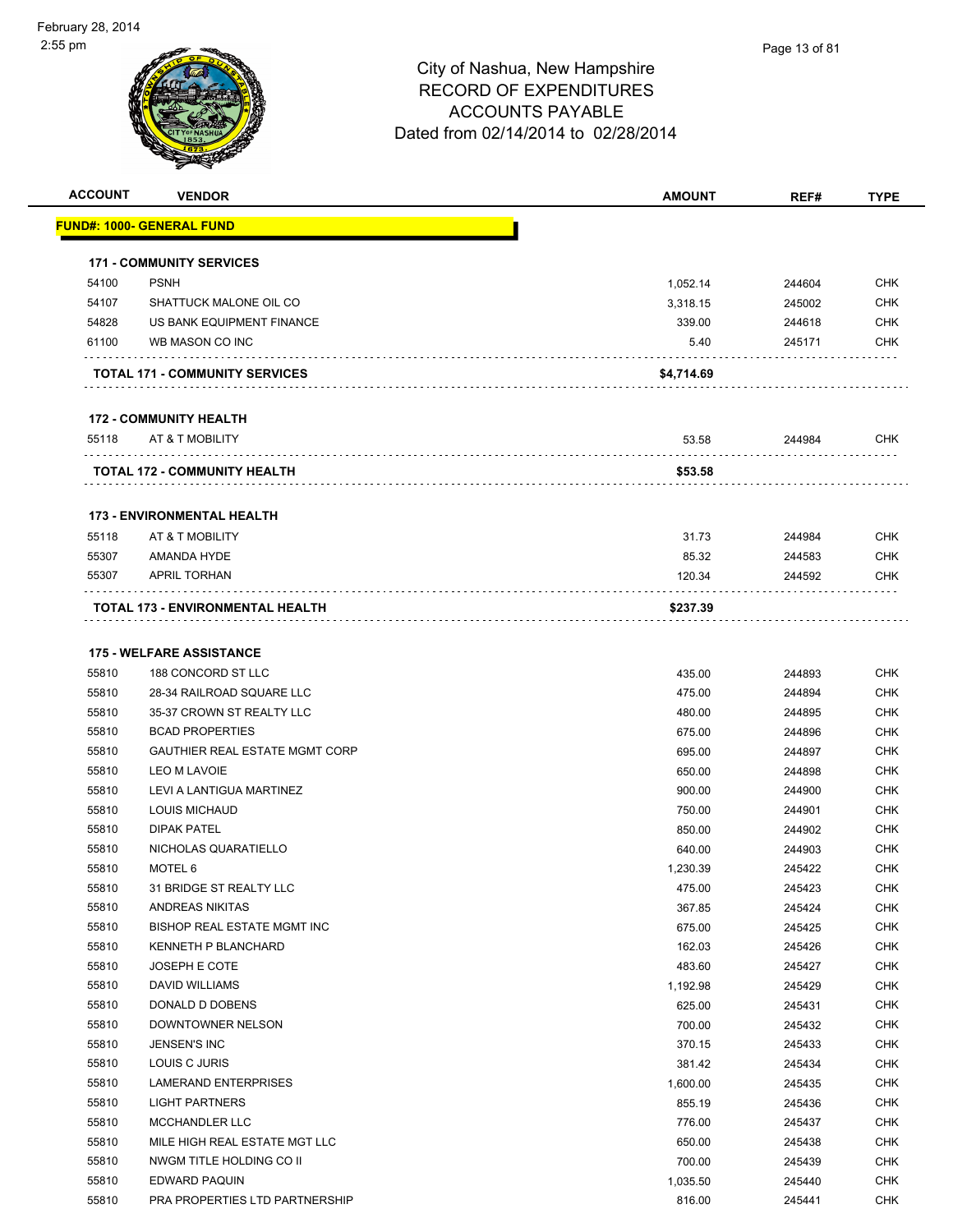| <b>ACCOUNT</b> | <b>VENDOR</b>                       | <b>AMOUNT</b> | REF#   | <b>TYPE</b> |
|----------------|-------------------------------------|---------------|--------|-------------|
|                | <u> FUND#: 1000- GENERAL FUND</u>   |               |        |             |
|                | <b>175 - WELFARE ASSISTANCE</b>     |               |        |             |
| 55810          | <b>JUSSARA ROSA</b>                 | 587.31        | 245442 | CHK         |
| 55810          | RTN LLC                             | 450.00        | 245443 | <b>CHK</b>  |
| 55810          | NIKOLAY SOSNOVSKY                   | 200.00        | 245444 | CHK         |
| 55810          | MIGRELA REALTY TRUST                |               |        | CHK         |
|                |                                     | 725.00        | 245445 |             |
| 55810          | <b>CAROLYN K WONG</b>               | 700.00        | 245446 | <b>CHK</b>  |
| 55812          | RITE AID ACCT#1009804               | 5,514.80      | 244892 | CHK         |
| 55814          | NORTHEAST UTILITIES                 | 83.61         | 244890 | <b>CHK</b>  |
| 55814          | PENNICHUCK WATER WORKS INC          | 149.84        | 244891 | CHK         |
| 55816          | MARKET BASKET ACCT 2589096          | 551.99        | 244899 | CHK         |
| 55818          | MARKET BASKET ACCT 2589096          | 156.93        | 244899 | CHK         |
| 55820          | <b>CREMATION SOCIETY OF NH</b>      | 750.00        | 245428 | CHK         |
| 55820          | DAVIS FUNERAL HOME                  | 750.00        | 245430 | CHK         |
|                | TOTAL 175 - WELFARE ASSISTANCE      | \$30,265.59   |        |             |
|                |                                     |               |        |             |
|                | <b>177 - PARKS &amp; RECREATION</b> |               |        |             |
| 54100          | <b>PSNH</b>                         | 130.25        | 244604 | CHK         |
| 54114          | LIBERTY UTILITIES - NH              | 38.21         | 244993 | <b>CHK</b>  |
| 54141          | PENNICHUCK WATER WORKS INC          | 625.24        | 244603 | CHK         |
| 54141          | PENNICHUCK WATER WORKS INC          | 301.24        | 245000 | CHK         |
| 54280          | ASAP ALARM & ELECTRICAL LLC         | 890.00        | 244627 | CHK         |
| 54280          | BOT L GAS INC                       | 98.33         | 244634 | CHK         |
| 54280          | JOHNSONS ELECTRIC INC               | 607.44        | 244686 | CHK         |
| 54280          | MEMPHIS NET & TWINE CO INC          | 69.77         | 244705 | <b>CHK</b>  |
| 54280          | NEW ENGLAND SHARPENING CO INC       | 60.00         | 244714 | CHK         |
| 54280          | <b>B &amp; S LOCKSMITHS INC</b>     | 26.00         | 245016 | CHK         |
| 54280          | <b>GEESE PROBLEM SOLVED</b>         | 354.99        | 245061 | CHK         |
| 54280          | HOME DEPOT CREDIT SERVICE 3065      | 1,223.77      | 245074 | CHK         |
| 54280          | LOWE'S - 3502                       | 317.57        | 245094 | <b>CHK</b>  |
| 54280          | NASHUA WALLPAPER & PAINT CO         | 318.41        | 245119 | CHK         |
| 54280          | PEABODY SUPPLY CO                   | 502.10        | 245132 | CHK         |
| 54280          | SIMPLEX GRINNELL                    | 1,135.78      | 245149 | <b>CHK</b>  |
| 54280          | <b>TURF PRODUCTS</b>                | 1,722.41      | 245161 | CHK         |
| 54600          | <b>D &amp; R TOWING INC</b>         | 142.50        | 244647 | CHK         |
| 54821          | UNITED SITE SERVICES NORTHEAST      | 109.94        | 245167 | <b>CHK</b>  |
| 54828          | US BANK EQUIPMENT FINANCE           | 83.85         | 244617 | CHK         |
| 55109          | PAETEC COMMUNICATIONS INC           | 8.52          | 244999 | <b>CHK</b>  |
| 55118          | AT & T MOBILITY                     | 161.37        | 244984 | <b>CHK</b>  |
| 55400          | NE REGIONAL TURFGRASS FOUNDATN      | 145.00        | 244996 | CHK         |
| 55400          | UNIVERSITY OF NEW HAMPSHIRE         | 205.00        | 245005 | <b>CHK</b>  |
| 55607          | WB MASON CO INC                     | 66.30         | 245171 | <b>CHK</b>  |
| 55642          | KATELYN E HENMUELLER                | 154.00        | 244884 | CHK         |
| 55642          | <b>TIMOTHY KLEIN</b>                | 534.00        | 244885 | CHK         |
| 55642          | <b>ANTON MARINCHIK</b>              | 175.00        | 244886 | CHK         |
| 55642          | STEPHEN PARADIS                     | 350.00        | 244887 | CHK         |
| 55642          | KENNETH W SINCLAIR                  | 308.00        | 244888 | <b>CHK</b>  |
| 55642          | RON WELLIVER                        | 308.00        | 244889 | CHK         |
| 55642          | <b>JOSEPH SORAGHAN</b>              | 250.00        | 245348 | <b>CHK</b>  |
|                |                                     |               |        |             |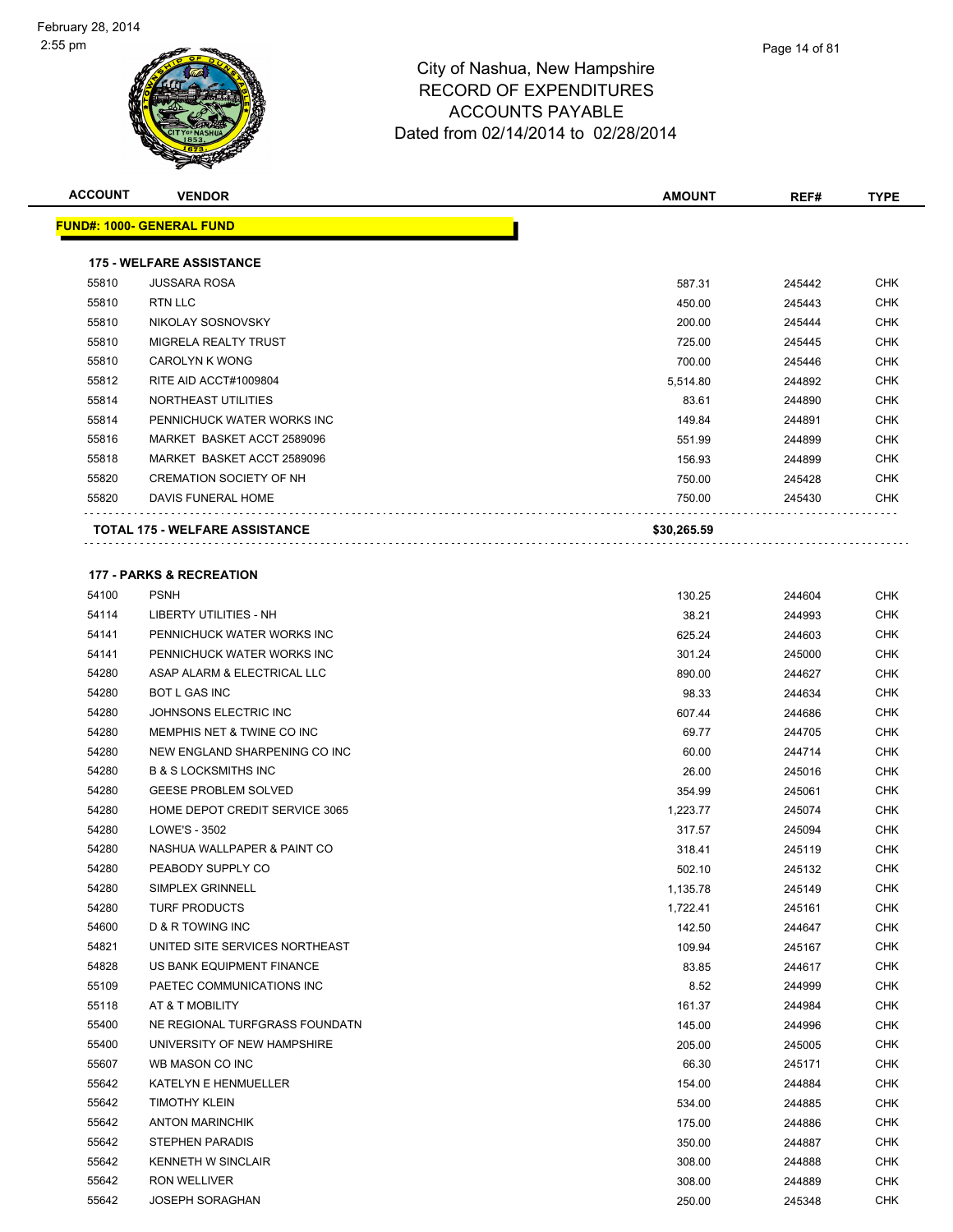

| <b>ACCOUNT</b> | <b>VENDOR</b>                             | <b>AMOUNT</b> | REF#   | <b>TYPE</b> |
|----------------|-------------------------------------------|---------------|--------|-------------|
|                | <b>FUND#: 1000- GENERAL FUND</b>          |               |        |             |
|                | <b>177 - PARKS &amp; RECREATION</b>       |               |        |             |
| 61110          | REFLECTIVE APPAREL FACTORY INC            | 1,078.63      | 245141 | <b>CHK</b>  |
| 61799          | <b>CARPARTS OF NASHUA</b>                 | 90.74         | 244638 | <b>CHK</b>  |
| 61799          | DONOVAN EQUIPMENT CO INC                  | 221.90        | 244651 | <b>CHK</b>  |
| 61799          | <b>CARPARTS OF NASHUA</b>                 | 8.31          | 245032 | <b>CHK</b>  |
| 61799          | <b>CUES INC</b>                           | 1,122.75      | 245042 | <b>CHK</b>  |
| 61799          | J C MADIGAN INC                           | 380.56        | 245084 | <b>CHK</b>  |
| 61799          | NAPA AUTO PARTS                           | 84.52         | 245114 | <b>CHK</b>  |
| 61799          | NAPA AUTO PARTS                           | 43.80         | 245115 | <b>CHK</b>  |
|                | <b>TOTAL 177 - PARKS &amp; RECREATION</b> | \$14,454.20   |        |             |
| 179 - LIBRARY  |                                           |               |        |             |
| 53479          | HERITAGE ARCHIVES INC.                    | 14175         | 245072 | <b>CHK</b>  |

| 53479 | <b>HERITAGE ARCHIVES INC</b>            | 141.75   | 245072 | <b>UHK</b> |
|-------|-----------------------------------------|----------|--------|------------|
| 54114 | LIBERTY UTILITIES - NH                  | 984.04   | 244595 | <b>CHK</b> |
| 54141 | PENNICHUCK WATER WORKS INC              | 348.47   | 245000 | <b>CHK</b> |
| 54243 | <b>GRAINGER</b>                         | 189.36   | 244666 | <b>CHK</b> |
| 54243 | <b>JOHNSON CONTROLS</b>                 | 3,911.50 | 244685 | <b>CHK</b> |
| 54280 | HOME DEPOT CREDIT SERVICE 3065          | 55.77    | 244674 | <b>CHK</b> |
| 54280 | DEPENDABLE LOCK SERVICE INC             | 126.00   | 245045 | <b>CHK</b> |
| 54280 | F W WEBB CO                             | 157.76   | 245054 | <b>CHK</b> |
| 54280 | HUFF & GAUTHIER INC                     | 210.00   | 245077 | <b>CHK</b> |
| 54428 | <b>CENTURION TECHNOLOGIES</b>           | 366.40   | 244641 | CHK        |
| 54428 | EVANCED SOLUTIONS LLC                   | 477.00   | 244657 | CHK        |
| 54428 | COMCAST CABLE COMMUNICATIONS I          | 99.90    | 244985 | <b>CHK</b> |
| 54428 | <b>JANDI ENTERPRISES INC</b>            | 820.00   | 245088 | <b>CHK</b> |
| 54600 | FISHER AUTO PARTS INC                   | 134.75   | 244660 | <b>CHK</b> |
| 55109 | AT & T MOBILITY                         | 31.31    | 244984 | <b>CHK</b> |
| 55200 | NH LIBRARY ASSOCIATION                  | 75.00    | 244601 | CHK        |
| 55300 | <b>CARA BARLOW</b>                      | 41.66    | 245019 | <b>CHK</b> |
| 55300 | LINDA TAGGART                           | 82.16    | 245157 | <b>CHK</b> |
| 55400 | NH LIBRARY ASSOCIATION                  | 150.00   | 244601 | <b>CHK</b> |
| 61100 | WB MASON CO INC                         | 243.03   | 245171 | CHK        |
| 61299 | AMAZON                                  | 211.45   | 244981 | CHK        |
| 61299 | <b>GENERAL BOOK COVERS</b>              | 401.55   | 245062 | <b>CHK</b> |
| 61428 | LOWE'S - 3502                           | 79.83    | 245094 | <b>CHK</b> |
| 61807 | <b>BAKER &amp; TAYLOR</b>               | 1,327.29 | 244628 | <b>CHK</b> |
| 61807 | <b>INGRAM LIBRARY SERVICES</b>          | 1,124.63 | 244679 | <b>CHK</b> |
| 61807 | AMAZON                                  | 4.00     | 244981 | CHK        |
| 61807 | <b>BAKER &amp; TAYLOR</b>               | 466.27   | 245018 | <b>CHK</b> |
| 61807 | <b>INGRAM LIBRARY SERVICES</b>          | 26.67    | 245080 | <b>CHK</b> |
| 61807 | UNITED NATIONS PUBLICATIONS             | 169.17   | 245165 | <b>CHK</b> |
| 61814 | <b>BAKER &amp; TAYLOR</b>               | 38.48    | 244628 | CHK        |
| 61814 | <b>MIDWEST TAPE</b>                     | 988.38   | 244706 | CHK        |
| 61814 | <b>MULTICULTURAL BOOKS &amp; VIDEOS</b> | 107.75   | 244710 | <b>CHK</b> |
| 61814 | RANDOM HOUSE LLC                        | 45.00    | 244724 | <b>CHK</b> |
| 61814 | <b>BAKER &amp; TAYLOR</b>               | 85.21    | 245018 | <b>CHK</b> |
| 61814 | <b>MIDWEST TAPE</b>                     | 886.21   | 245108 | <b>CHK</b> |
| 61814 | MULTICULTURAL BOOKS & VIDEOS            | 107.75   | 245112 | CHK        |
|       |                                         |          |        |            |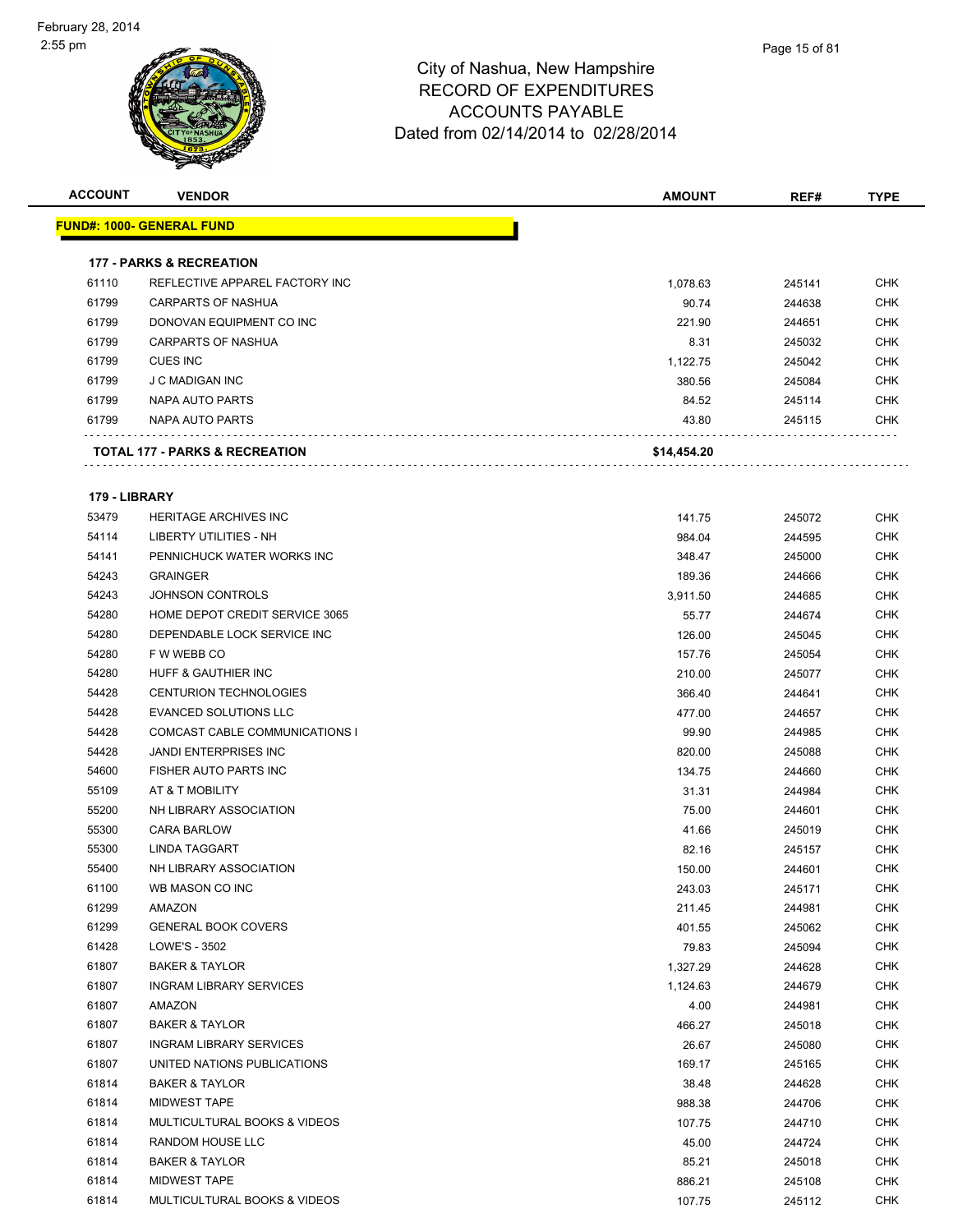| <b>ACCOUNT</b>      | <b>VENDOR</b>                            | AMOUNT      | REF#   | <b>TYPE</b> |
|---------------------|------------------------------------------|-------------|--------|-------------|
|                     | FUND#: 1000- GENERAL FUND                |             |        |             |
|                     |                                          |             |        |             |
| 179 - LIBRARY       |                                          |             |        |             |
| 61816               | AC MOORE INC                             | 63.30       | 245010 | <b>CHK</b>  |
| 61819               | AMAZON                                   | 229.80      | 244981 | <b>CHK</b>  |
| 61819               | INGRAM LIBRARY SERVICES                  | 39.15       | 245080 | <b>CHK</b>  |
| 61819               | SAM'S CLUB DIRECT-0860                   | 142.81      | 245144 | <b>CHK</b>  |
| 61830               | ENCYCLOPAEDIA BRITANNICA INC             | 2,594.82    | 244987 | <b>CHK</b>  |
| 71000               | AMAZON                                   | 457.69      | 244981 | <b>CHK</b>  |
| 71221               | <b>JENNIFER HOSKING</b>                  | 45.00       | 244676 | <b>CHK</b>  |
|                     | TOTAL 179 - LIBRARY                      | \$18,288.07 |        |             |
|                     | <b>181 - COMMUNITY DEVELOPMENT</b>       |             |        |             |
| 61100               | WB MASON CO INC                          | 111.15      | 245171 | <b>CHK</b>  |
| 61650               | WB MASON CO INC                          | 91.01       | 245171 | <b>CHK</b>  |
|                     |                                          |             |        |             |
|                     | <b>TOTAL 181 - COMMUNITY DEVELOPMENT</b> | \$202.16    |        |             |
|                     | <b>182 - PLANNING &amp; ZONING</b>       |             |        |             |
| 61242               | <b>SPILLERS</b>                          | 75.46       | 245151 | <b>CHK</b>  |
|                     | TOTAL 182 - PLANNING & ZONING            | \$75.46     |        |             |
| <b>191 - SCHOOL</b> |                                          |             |        |             |
| 52300               | UNUM LIFE INSURANCE                      | 1,423.71    | 245181 | <b>CHK</b>  |
| 52300               | <b>GUARDIAN</b>                          | 3,297.26    | 245244 | <b>CHK</b>  |
| 52800               | NICOLE CONNORS                           | 4,072.00    | 245217 | <b>CHK</b>  |
| 52800               | NICOLE GUINEY                            | 4,072.00    | 245245 | <b>CHK</b>  |
| 52800               | <b>CASSIE HAYES</b>                      | 540.00      | 245251 | <b>CHK</b>  |
| 52800               | <b>KELLY HOLMES</b>                      | 540.00      | 245259 | <b>CHK</b>  |
| 53600               | ADULT LEARNING CENTER                    | 28,643.30   | 245185 | <b>CHK</b>  |
| 53600               | DYANN G LEVESQUE                         | 273.24      | 245272 | <b>CHK</b>  |
| 53614               | <b>COMPASSIONATE STAFFING LLC</b>        | 157.50      | 244772 | <b>CHK</b>  |
| 53614               | <b>AMY MCCARTNEY</b>                     | 8,850.53    | 244833 | <b>CHK</b>  |
| 53614               | <b>CLARK ASSOC</b>                       | 28,391.50   | 245211 | <b>CHK</b>  |
| 53614               | COMPASSIONATE STAFFING LLC               | 630.00      | 245214 | <b>CHK</b>  |
| 53614               | FIRST STUDENT INC                        | 88.56       | 245229 | <b>CHK</b>  |
| 53614               | <b>HEAR IN NEW HAMPSHIRE</b>             | 63.74       | 245252 | <b>CHK</b>  |
| 53628               | STATE OF NH CRIMINAL RECORDS             | 1,306.50    | 244746 | <b>CHK</b>  |
| 53628               | <b>CLEAN HARBORS ENV SERVICES</b>        | 1,460.25    | 244769 | <b>CHK</b>  |
| 53628               | MULTI STATE BILLING SERVICES L           | 2,571.67    | 244838 | <b>CHK</b>  |
| 53628               | STATE OF NH CRIMINAL RECORDS             | 304.50      | 245179 | <b>CHK</b>  |
| 53628               | <b>CLARITY WATER TECHNOLOGIES LLC</b>    | 822.92      | 245210 | <b>CHK</b>  |
| 53628               | NORTHEAST PRO-CON SOLUTIONS              | 575.00      | 245301 | <b>CHK</b>  |
| 53628               | PHOENIX HOUSE ACAD. AT DUBLIN            | 1,500.00    | 245306 | <b>CHK</b>  |
| 53628               | YOUTH EDUCATIONAL EMPLOYMENT             | 1,500.00    | 245346 | <b>CHK</b>  |
| 54100               | <b>PSNH</b>                              | 13,356.05   | 244745 | <b>CHK</b>  |
| 54100               | <b>PSNH</b>                              | 12,773.48   | 245178 | CHK         |
| 54100               | PUBLIC SERVICE OF NH-LARGE POW           | 84,822.28   | 245309 | <b>CHK</b>  |
| 54114               | <b>ENERGYNORTH PROPANE</b>               | 1,602.77    | 244786 | <b>CHK</b>  |
|                     |                                          |             |        |             |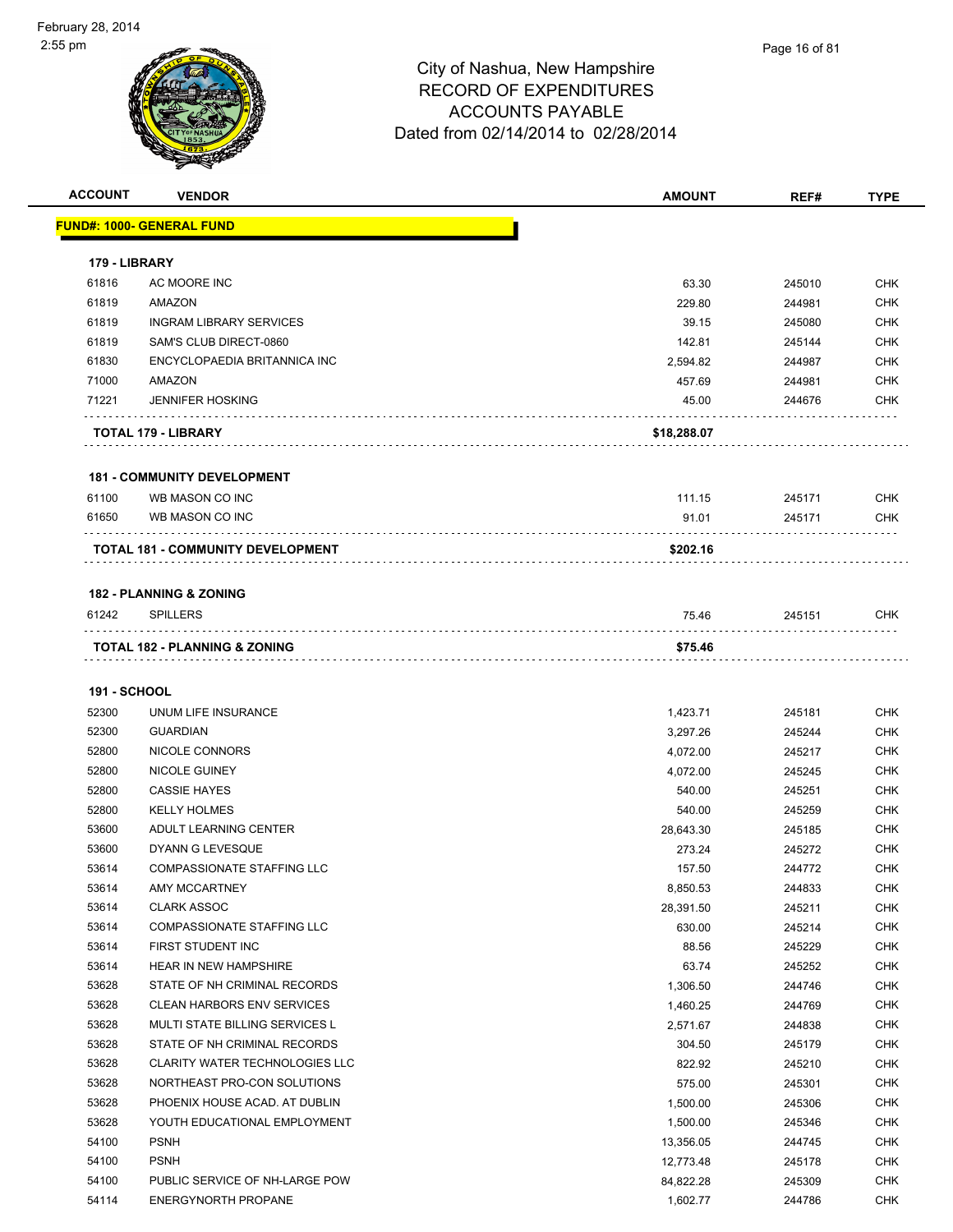

| <b>ACCOUNT</b>      | <b>VENDOR</b>                         | AMOUNT    | REF#   | <b>TYPE</b> |
|---------------------|---------------------------------------|-----------|--------|-------------|
|                     | <b>FUND#: 1000- GENERAL FUND</b>      |           |        |             |
|                     |                                       |           |        |             |
| <b>191 - SCHOOL</b> |                                       |           |        |             |
| 54114               | <b>HESS CORPORATION</b>               | 11,413.55 | 244804 | <b>CHK</b>  |
| 54114               | MCLAUGHLIN OIL CO                     | 3,084.00  | 244834 | <b>CHK</b>  |
| 54114               | LIBERTY UTILITIES - NH                | 6,497.01  | 245174 | <b>CHK</b>  |
| 54114               | MCLAUGHLIN OIL CO                     | 25.00     | 245281 | <b>CHK</b>  |
| 54141               | PENNICHUCK WATER WORKS INC            | 3,306.98  | 244744 | <b>CHK</b>  |
| 54141               | PENNICHUCK WATER WORKS INC            | 858.98    | 245177 | <b>CHK</b>  |
| 54243               | CONTROL TECHNOLOGIES INC              | 105.57    | 244773 | <b>CHK</b>  |
| 54280               | <b>B &amp; S LOCKSMITHS INC</b>       | 80.68     | 244752 | <b>CHK</b>  |
| 54280               | CENTRAL PAPER PRODUCTS CO             | 1,600.48  | 244767 | <b>CHK</b>  |
| 54280               | MARVELL PLATE GLASS INC               | 215.00    | 244830 | CHK         |
| 54280               | SECURADYNE SYSTEMS                    | 651.02    | 244864 | <b>CHK</b>  |
| 54280               | STANLEY ELEVATOR CO INC               | 258.00    | 244872 | CHK         |
| 54280               | <b>B &amp; S LOCKSMITHS INC</b>       | 155.96    | 245190 | CHK         |
| 54280               | <b>HIGH OUTPUT INC</b>                | 671.00    | 245256 | <b>CHK</b>  |
| 54280               | SECURADYNE SYSTEMS                    | 1,012.20  | 245320 | CHK         |
| 54280               | SHIFFLER EQUIPMENT SALES INC          | 314.43    | 245323 | <b>CHK</b>  |
| 54280               | <b>VIKING ROOFING INC</b>             | 5,016.15  | 245341 | <b>CHK</b>  |
| 54487               | <b>CUSTOM COMPUTER SPECIALIST INC</b> | 1,656.04  | 244779 | CHK         |
| 54487               | HILLYARD/MANCHESTER                   | 93.50     | 244805 | <b>CHK</b>  |
| 54487               | DAVID BAILEY                          | 40.00     | 245191 | <b>CHK</b>  |
| 54487               | COMPUTER HUT dba IT INSIDERS          | 285.90    | 245215 | <b>CHK</b>  |
| 54487               | HILLYARD/MANCHESTER                   | 2,154.01  | 245257 | <b>CHK</b>  |
| 54487               | <b>HOBART SERVICE</b>                 | 146.50    | 245258 | CHK         |
| 54487               | SIROIS & SON APPLIANCE REPAIRS        | 70.00     | 245326 | <b>CHK</b>  |
| 54487               | TEAM EXPRESS DISTRIBUTING LLC         | 740.00    | 245333 | <b>CHK</b>  |
| 54487               | UNITED MACHINE REPAIR INC             | 612.80    | 245339 | CHK         |
| 54600               | <b>HOWARD P FAIRFIELD LLC</b>         | 894.22    | 244809 | <b>CHK</b>  |
| 54600               | SANEL AUTO PARTS CO                   | 211.40    | 244856 | <b>CHK</b>  |
| 54600               | <b>DMR SERVICES</b>                   | 1,333.63  | 245224 | <b>CHK</b>  |
| 54600               | DONOVAN EQUIPMENT CO INC              | 915.77    | 245225 | <b>CHK</b>  |
| 54600               | <b>NAPA AUTO PARTS</b>                | 63.88     | 245289 | CHK         |
| 54600               | SANEL AUTO PARTS CO                   | 519.48    | 245313 | CHK         |
| 54899               | <b>BOYS &amp; GIRLS CLUB OF</b>       | 2,563.34  | 244760 | <b>CHK</b>  |
| 55109               | <b>EARTHLINK BUSINESS</b>             | 1,044.78  | 244742 | <b>CHK</b>  |
| 55109               | <b>FAIRPOINT COMMUNICATIONS</b>       | 72.67     | 244743 | <b>CHK</b>  |
| 55200               | NHIAA                                 | 25.00     | 244841 | <b>CHK</b>  |
| 55200               | <b>ASCD</b>                           | 49.00     | 245189 | CHK         |
| 55200               | CPI INC                               | 150.00    | 245219 | <b>CHK</b>  |
| 55200               | NAfME Tri-M Music Honor Soc.          | 200.00    | 245288 | <b>CHK</b>  |
| 55200               | <b>NHIAA</b>                          | 25.00     | 245297 | <b>CHK</b>  |
| 55300               | <b>MARILYN KASPER</b>                 | 110.00    | 244815 | CHK         |
| 55300               | LUTHERAN COMMUNITY SERVICES SH        | 180.00    | 244823 | <b>CHK</b>  |
| 55300               | GREATER NASHUA CHAMBER OF COMM        | 100.00    | 245173 | CHK         |
| 55307               | <b>ESTHER BRODEUR</b>                 | 31.92     | 244762 | <b>CHK</b>  |
| 55307               | DANIEL DONOVAN                        | 16.10     | 244784 | <b>CHK</b>  |
| 55307               | <b>WENDY GUAL</b>                     | 15.68     | 244801 | CHK         |
| 55307               | PHILIP SCHAPPLER                      | 23.24     | 244859 | CHK         |
| 55307               | <b>LORNE SWINDELL</b>                 | 122.31    | 244873 | <b>CHK</b>  |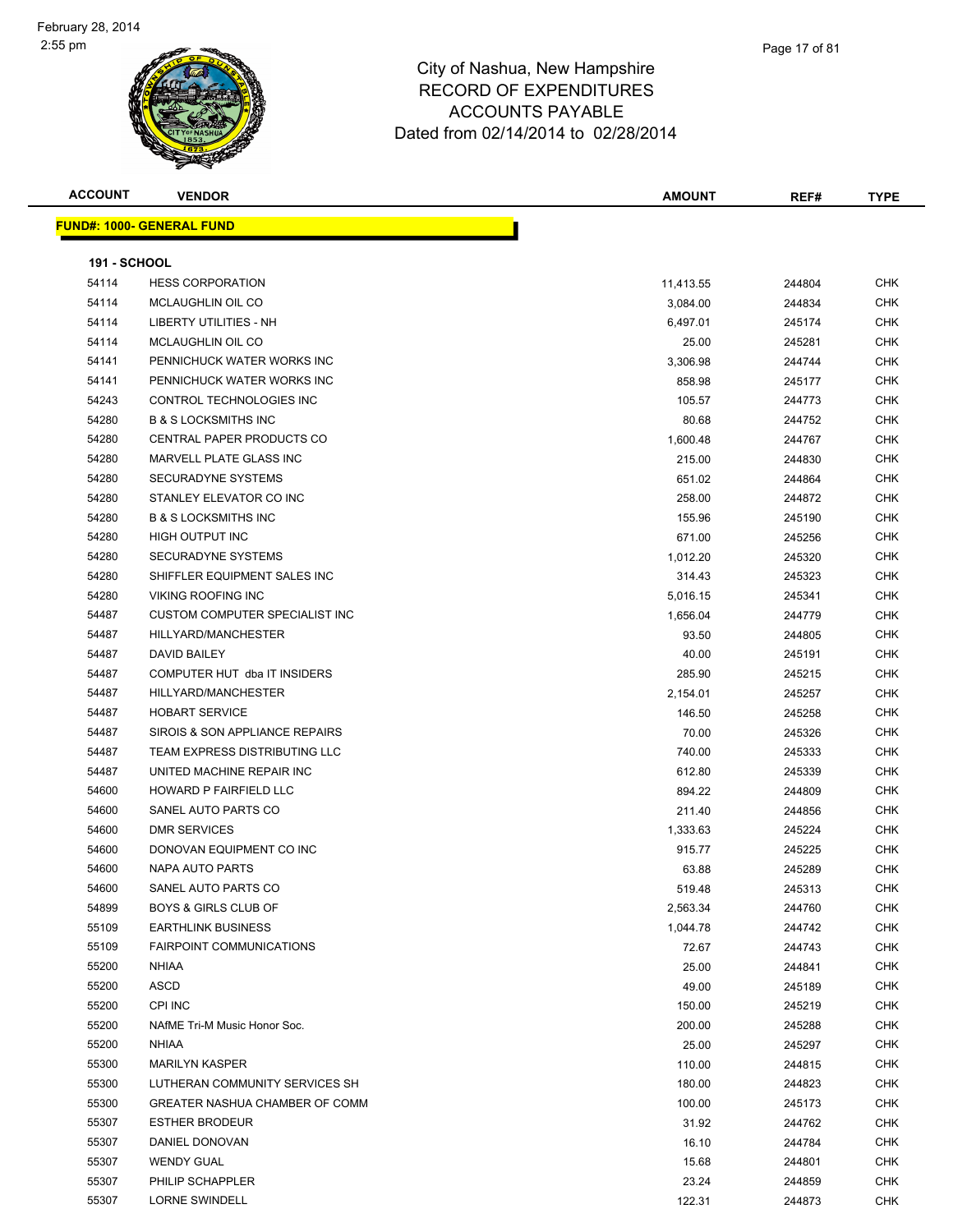

|   | Page 18 of 81 |  |
|---|---------------|--|
| э |               |  |
| ۰ |               |  |

| <b>ACCOUNT</b>      | <b>VENDOR</b>                    | <b>AMOUNT</b> | REF#   | <b>TYPE</b> |
|---------------------|----------------------------------|---------------|--------|-------------|
|                     | <b>FUND#: 1000- GENERAL FUND</b> |               |        |             |
|                     |                                  |               |        |             |
| <b>191 - SCHOOL</b> |                                  |               |        |             |
| 55307               | AMY YORK                         | 31.25         | 244883 | <b>CHK</b>  |
| 55307               | CLAUDIA CASTANO-VELEZ            | 48.08         | 245207 | <b>CHK</b>  |
| 55307               | <b>KELLIE GABRIEL</b>            | 19.04         | 245233 | <b>CHK</b>  |
| 55307               | <b>ELLEN GREENBERG</b>           | 392.53        | 245242 | <b>CHK</b>  |
| 55307               | <b>MAUREEN ODEA</b>              | 94.64         | 245302 | CHK         |
| 55307               | <b>KIM SILVERMAN</b>             | 22.82         | 245325 | <b>CHK</b>  |
| 55307               | <b>KAREN STANLEY</b>             | 52.64         | 245329 | <b>CHK</b>  |
| 55400               | LARISSA MANNING                  | 199.00        | 244827 | <b>CHK</b>  |
| 55400               | DAVID VARANO                     | 90.00         | 244875 | <b>CHK</b>  |
| 55400               | <b>KEYS TO LITERACY</b>          | 840.00        | 245266 | <b>CHK</b>  |
| 55400               | <b>NHASP</b>                     | 429.00        | 245296 | <b>CHK</b>  |
| 55500               | LOWELL PUBLISHING CO             | 853.70        | 244596 | <b>CHK</b>  |
| 55600               | <b>JOSTENS INC</b>               | 2,846.38      | 244813 | <b>CHK</b>  |
| 55607               | UNITED PARCEL SERVICE            | 91.15         | 244747 | <b>CHK</b>  |
| 55607               | CMRS-POC                         | 2,000.00      | 245172 | <b>CHK</b>  |
| 55642               | NATHAN CHRISTOPHER               | 124.00        | 244768 | CHK         |
| 55642               | ANDREW COADY                     | 82.00         | 244771 | <b>CHK</b>  |
| 55642               | MARY JANE CORMIER                | 82.00         | 244774 | <b>CHK</b>  |
| 55642               | LAURENT E COTE JR                | 82.00         | 244775 | <b>CHK</b>  |
| 55642               | <b>SCOTT J DAVIDSON</b>          | 82.00         | 244780 | <b>CHK</b>  |
| 55642               | <b>LEW DOKMO</b>                 | 62.00         | 244783 | <b>CHK</b>  |
| 55642               | <b>MICHEL FARMER</b>             | 62.00         | 244788 | <b>CHK</b>  |
| 55642               | <b>DON FERNANDES</b>             | 62.00         | 244790 | <b>CHK</b>  |
| 55642               | <b>RICHARD G FORTIER SR</b>      | 178.00        | 244793 | <b>CHK</b>  |
| 55642               | <b>MICHAEL FROST</b>             | 82.00         | 244794 | <b>CHK</b>  |
| 55642               | <b>KEITH GALVIN</b>              | 82.00         | 244795 | <b>CHK</b>  |
| 55642               | <b>MICHAEL GRONDIN</b>           | 76.00         | 244800 | <b>CHK</b>  |
| 55642               | ROBERT HOLEWA                    | 82.00         | 244806 | <b>CHK</b>  |
| 55642               | DONALD HURLEY                    | 62.00         | 244810 | <b>CHK</b>  |
| 55642               | <b>CHARLES KAJEN</b>             | 62.00         | 244814 | <b>CHK</b>  |
| 55642               | <b>TIMOTHY KEEFE</b>             | 82.00         | 244816 | <b>CHK</b>  |
| 55642               | STEPHEN LAFORGE                  | 62.00         | 244817 | CHK         |
| 55642               | PETER W LAMBERT                  | 62.00         | 244818 | <b>CHK</b>  |
| 55642               | <b>FREDERICK LATHAM</b>          | 82.00         | 244819 | <b>CHK</b>  |
| 55642               | RAYMOND MAYNARD                  | 82.00         | 244831 | <b>CHK</b>  |
| 55642               | <b>DENNIS MCCARTHY</b>           | 62.00         | 244832 | CHK         |
| 55642               | <b>SHAWN MCNAMARA</b>            | 82.00         | 244835 | <b>CHK</b>  |
| 55642               | <b>DENNIS MELANSON</b>           | 62.00         | 244836 | CHK         |
| 55642               | ROBERT P MONGAN                  | 114.00        | 244837 | CHK         |
| 55642               | MICHAEL W NOTINI                 | 62.00         | 244843 | CHK         |
| 55642               | ROY PARKER                       | 62.00         | 244845 | CHK         |
| 55642               | <b>KEVIN SIMONEAU</b>            | 144.00        | 244867 | <b>CHK</b>  |
| 55642               | DAVID SIMPSON                    | 82.00         | 244868 | <b>CHK</b>  |
| 55642               | <b>GARY WALSH</b>                | 62.00         | 244877 | <b>CHK</b>  |
| 55642               | <b>JAMES WALSH</b>               | 82.00         | 244878 | <b>CHK</b>  |
| 55642               | <b>GARY WONG</b>                 | 62.00         | 244881 | CHK         |
| 55642               | DAVE YATES                       | 62.00         | 244882 | <b>CHK</b>  |
| 55642               | <b>DON FERNANDES</b>             | 62.00         | 245228 | <b>CHK</b>  |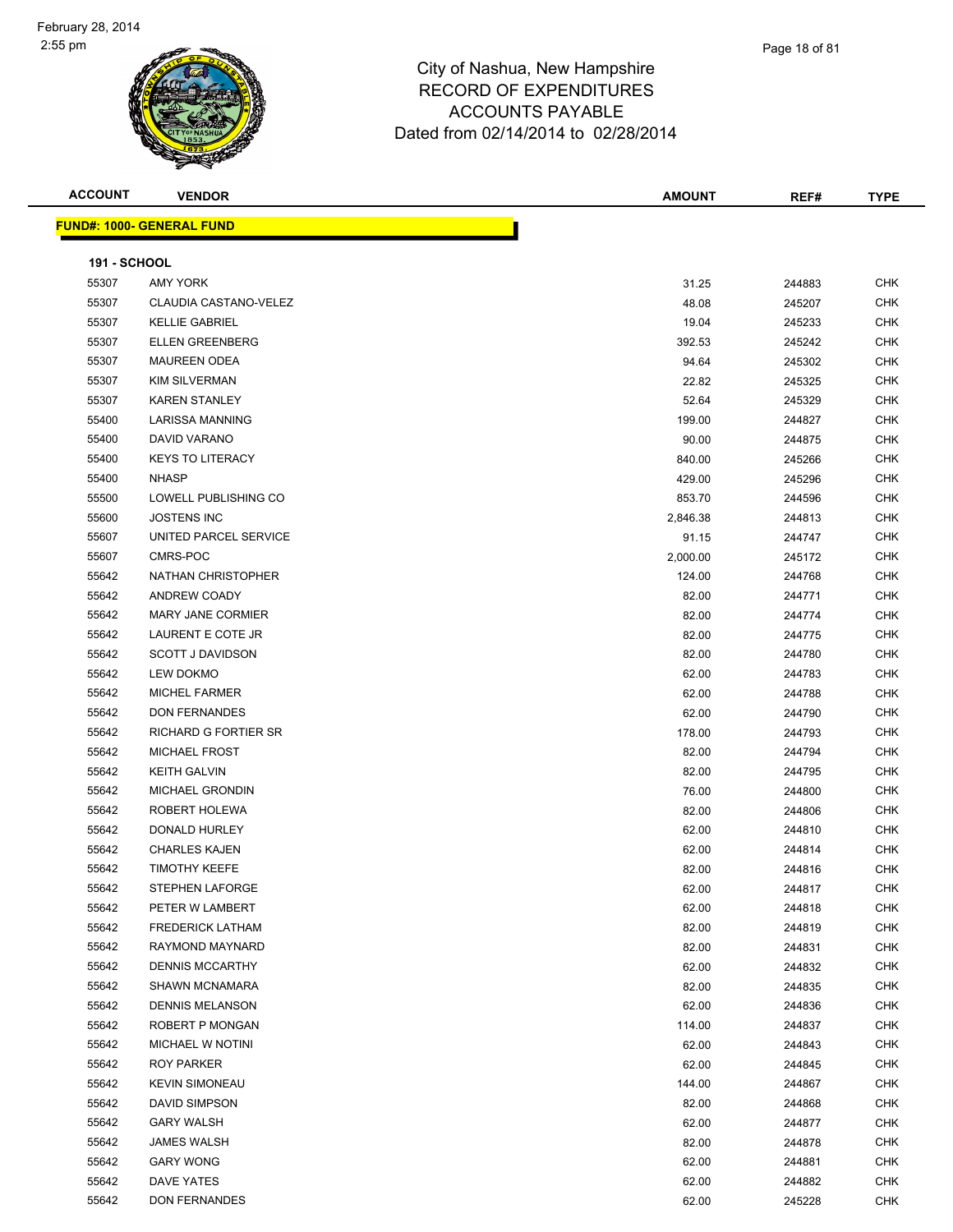

Page 19 of 81

| <b>ACCOUNT</b>      | <b>VENDOR</b>                            | <b>AMOUNT</b> | REF#   | <b>TYPE</b> |
|---------------------|------------------------------------------|---------------|--------|-------------|
|                     | <b>FUND#: 1000- GENERAL FUND</b>         |               |        |             |
|                     |                                          |               |        |             |
| <b>191 - SCHOOL</b> |                                          |               |        |             |
| 55642               | <b>STEVE GREENWOOD</b>                   | 62.00         | 245243 | <b>CHK</b>  |
| 55642               | <b>KENNETH HARRINGTON</b>                | 82.00         | 245249 | <b>CHK</b>  |
| 55642               | <b>ADAM HICKS</b>                        | 82.00         | 245255 | <b>CHK</b>  |
| 55642               | PETER W LAMBERT                          | 62.00         | 245269 | <b>CHK</b>  |
| 55642               | RAYMOND J MATHEWS                        | 62.00         | 245280 | <b>CHK</b>  |
| 55642               | <b>MICHAEL W PERCY</b>                   | 62.00         | 245305 | <b>CHK</b>  |
| 55642               | DAVID WOODWORTH                          | 164.00        | 245345 | <b>CHK</b>  |
| 55690               | FIRST STUDENT INC                        | 2,756.42      | 244791 | <b>CHK</b>  |
| 55690               | FIRST STUDENT INC                        | 252.56        | 245229 | CHK         |
| 55691               | FIRST STUDENT INC                        | 391.06        | 245229 | CHK         |
| 55691               | MILFORD SCHOOL DISTRICT                  | 525.00        | 245284 | CHK         |
| 55694               | <b>EASTER SEALS OF NEW HAMPSHIRE</b>     | 48,024.60     | 245226 | <b>CHK</b>  |
| 55694               | LEARNING CENTER FOR THE DEAF             | 14,647.92     | 245271 | CHK         |
| 55694               | LIGHTHOUSE SCHOOL INC                    | 128,243.20    | 245273 | <b>CHK</b>  |
| 55694               | MERRIMACK SPEC ED COLLABORATIV           | 41,211.00     | 245283 | CHK         |
| 55694               | MOUNT PROSPECT ACADEMY INC               | 4,682.79      | 245285 | <b>CHK</b>  |
| 55694               | NASHUA CHILDRENS HOME                    | 2,989.22      | 245290 | <b>CHK</b>  |
| 55694               | NFI NORTH INC                            | 1,207.36      | 245295 | <b>CHK</b>  |
| 55694               | <b>REGIONAL SERVICES &amp; EDUCATION</b> | 551.25        | 245311 | <b>CHK</b>  |
| 55694               | <b>SERESC</b>                            | 11,806.83     | 245321 | CHK         |
| 55694               | ST ANNS HOME INC                         | 7,040.80      | 245328 | CHK         |
| 55694               | STATE OF NEW HAMPSHIRE                   | 8,370.00      | 245330 | <b>CHK</b>  |
| 55694               | TREASURER STATE OF NH                    | 1,860.00      | 245337 | <b>CHK</b>  |
| 55694               | YOUTH VILLAGES                           | 15,595.80     | 245347 | <b>CHK</b>  |
| 61100               | PROJECTOR LAMP GENIE                     | 138.69        | 244850 | <b>CHK</b>  |
| 61100               | <b>SCHOOL SPECIALTY</b>                  | 89.66         | 244861 | <b>CHK</b>  |
| 61100               | WB MASON CO INC                          | 7.25          | 244879 | <b>CHK</b>  |
| 61100               | TREASURER STATE OF NH                    | 75.00         | 245180 | <b>CHK</b>  |
| 61100               | <b>CANON SOLUTIONS AMERICA</b>           | 125.00        | 245201 | CHK         |
| 61100               | LYNNE JOSEPH                             | 59.98         | 245265 | <b>CHK</b>  |
| 61100               | WB MASON CO INC                          | 6,375.00      | 245344 | <b>CHK</b>  |
| 61107               | ALL SEASONS PROMOTIONS                   | 319.15        | 244749 | <b>CHK</b>  |
| 61107               | <b>BENS UNIFORMS</b>                     | 212.00        | 244755 | <b>CHK</b>  |
| 61135               | <b>BELLETETES INC</b>                    | 136.21        | 244754 | <b>CHK</b>  |
| 61135               | <b>BRODART CO</b>                        | 3.75          | 244761 | <b>CHK</b>  |
| 61135               | <b>FRANK COVART</b>                      | 117.66        | 244776 | <b>CHK</b>  |
| 61135               | CRYSTAL ROCK BOTTLED WATER               | 69.20         | 244778 | <b>CHK</b>  |
| 61135               | <b>KAREN DAVIS</b>                       | 228.00        | 244781 | <b>CHK</b>  |
| 61135               | <b>FASTENAL CO</b>                       | 134.19        | 244789 | <b>CHK</b>  |
| 61135               | <b>HANNAFORD</b>                         | 81.37         | 244802 | <b>CHK</b>  |
| 61135               | <b>HEINEMANN</b>                         | 31,500.00     | 244803 | <b>CHK</b>  |
| 61135               | HOME DEPOT CREDIT SERVICE                | 10.68         | 244807 | CHK         |
| 61135               | J W PEPPER & SON INC                     | 160.48        | 244812 | CHK         |
| 61135               | <b>LIBRARY STORE</b>                     | 764.60        | 244820 | <b>CHK</b>  |

 M & M ELECTRICAL SUPPLY CO INC 907.00 244824 CHK MAINE OXY 267.19 244826 CHK er 199.99 MARKERTEK VIDEO SUPPLY And the state of the state of the 199.99 199.99 244828 CHK MARKET BASKET ACCT 2589096 193.67 244829 CHK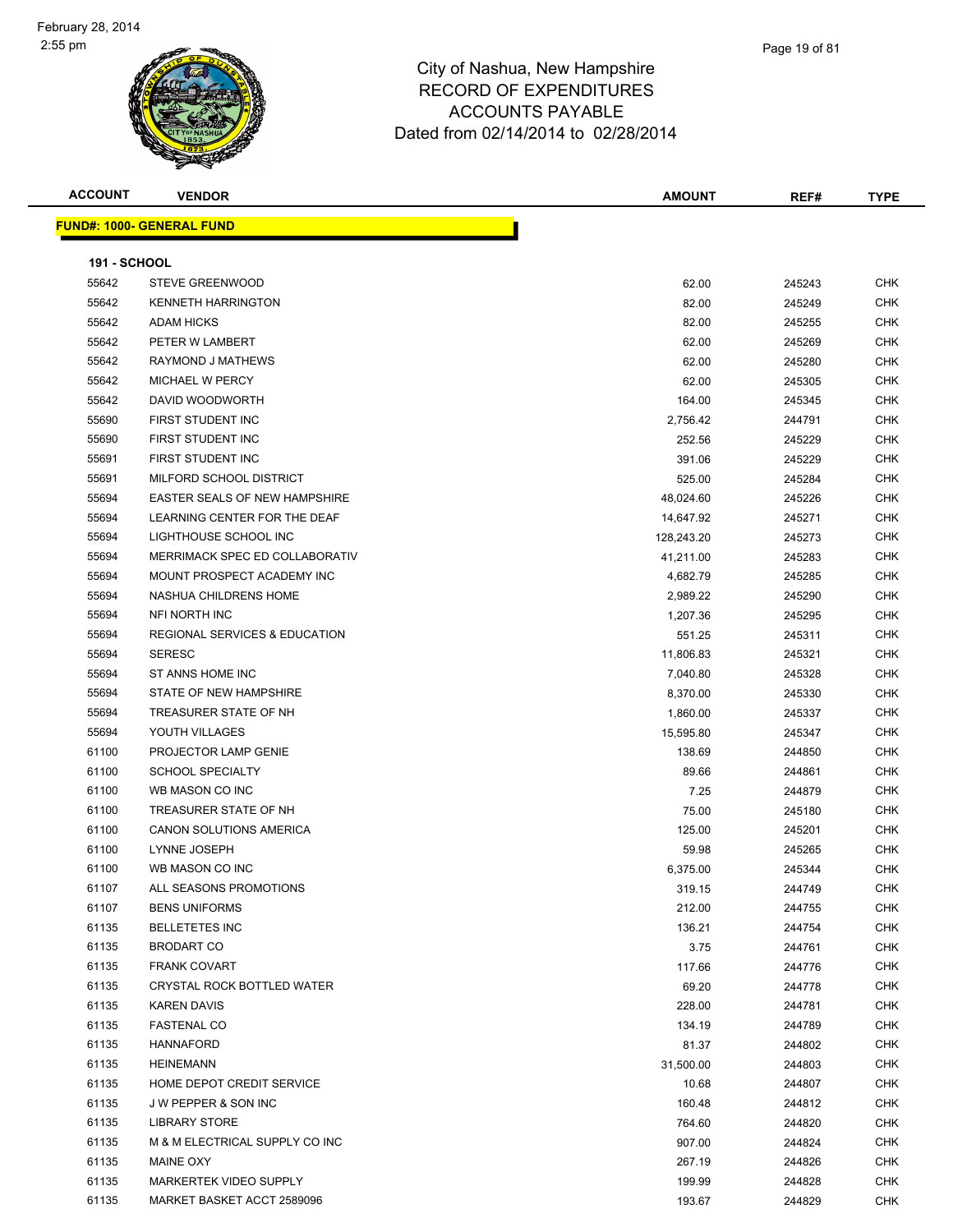

**ACCOUNT VENDOR AMOUNT REF# TYPE FUND#: 1000- GENERAL FUND 191 - SCHOOL** 61135 NASHUA OUTDOOR POWER EQUIPMENT 169.40 169.40 244839 CHK NORTH CENTER FOOD SERVICE 467.50 244842 CHK VERSARE SOLUTIONS INC 309.00 244849 CHK REALLY GOOD STUFF INC 97.85 244853 CHK LISA SAUNDERS 55.10 244858 CHK SCHOOL SPECIALTY 1,246.40 244861 CHK RENEE SCHWARZ 59.95 244862 CHK eddie and the SHARMILA SHENDYE SHARMID SHENDYE SHARMID SHENDYE SHARMID SHENDYE SHARMID SHENDYE SHARMID SHENDYE LORNA SPARGO 965.30 244871 CHK WAL-MART 159.75 244876 CHK WB MASON CO INC 771.70 244879 CHK er and the Second State of the Second State of the Second State of the Second State of the Second State of the Second State of the Second State of the Second State of the Second State of the Second State of the Second Stat AC MOORE 24.57 245184 CHK AMERICAN MATHEMATICS COMPET. 244.00 245187 CHK BARNES & NOBLE INC 143.91 245192 CHK BURMAX CO INC 921.54 245200 CHK CARPARTS OF NASHUA 489.17 245203 CHK CARTRIDGE WORLD NASHUA 339.99 245205 CHK er and the case of the case of the case of the case of the case of the control of the control of the control of the control of the control of the control of the control of the control of the control of the control of the c CLAYSCAPES POTTERY INC 951.69 245212 CHK CONN VALLEY BIOLOGICAL SUPPLY 28.32 245216 CHK COLLEEN DARWISH 74.99 245221 CHK DEMCO INC 146.93 245223 CHK ESSENTRA SPECIALTY TAPES 283.68 245227 CHK er and the set of the set of the set of the set of the set of the set of the set of the set of the set of the set of the set of the set of the set of the set of the set of the set of the set of the set of the set of the se GRAINGER 250.00 245240 CHK HANNAFORD 245.75 245247 CHK er and the Mome Department of the Service CHK of the Service CHK of the Service of the Service of the Service CHK of the Service of the Service of the Service of the Service of the Service of the Service of the Service of J W PEPPER & SON INC 30.00 245264 CHK KLOCKIT 102.00 245267 CHK LYNN PEAVEY CO 114.30 245275 CHK er by the MARKERTEK VIDEO SUPPLY And the control of the control of the control of the control of the control of the control of the control of the control of the control of the control of the control of the control of the c MARKET BASKET ACCT 2589096 137.65 245279 CHK MSC INDUSTRIAL SUPPLY CO INC 202.16 245286 CHK MUSIC THEATER INTERNATIONAL 868.50 245287 CHK 61135 NASHUA OUTDOOR POWER EQUIPMENT CHANGER AND RESERVE THE SERVE OF STREET AND RESERVE THE STREET OF STREET NCS PEARSON 275.60 245293 CHK NIXON CO INC 581.25 245299 CHK Resources the STATE STATE STATE STATE STATE STATE STATE STATE STATE STATE STATE STATE STATE STATE STATE STATE STATE STATE STATE STATE STATE STATE STATE STATE STATE STATE STATE STATE STATE STATE STATE STATE STATE STATE STAT PRO AV SYSTEMS INC 403.00 245307 CHK REALLY GOOD STUFF INC 38.93 245310 CHK SARGENT WELCH 293.85 245314 CHK SCHOOL OUTFITTERS 624.95 245316 CHK SCHOOL SPECIALTY 555.84 245317 CHK CRYSTAL SEAGLE 59.98 245319 CHK SWEETWATER SOUND INC 2,074.83 245332 CHK WB MASON CO INC 3,957.00 245344 CHK 61142 WILLIAM V MACGILL & CO 326.68 244880 CHK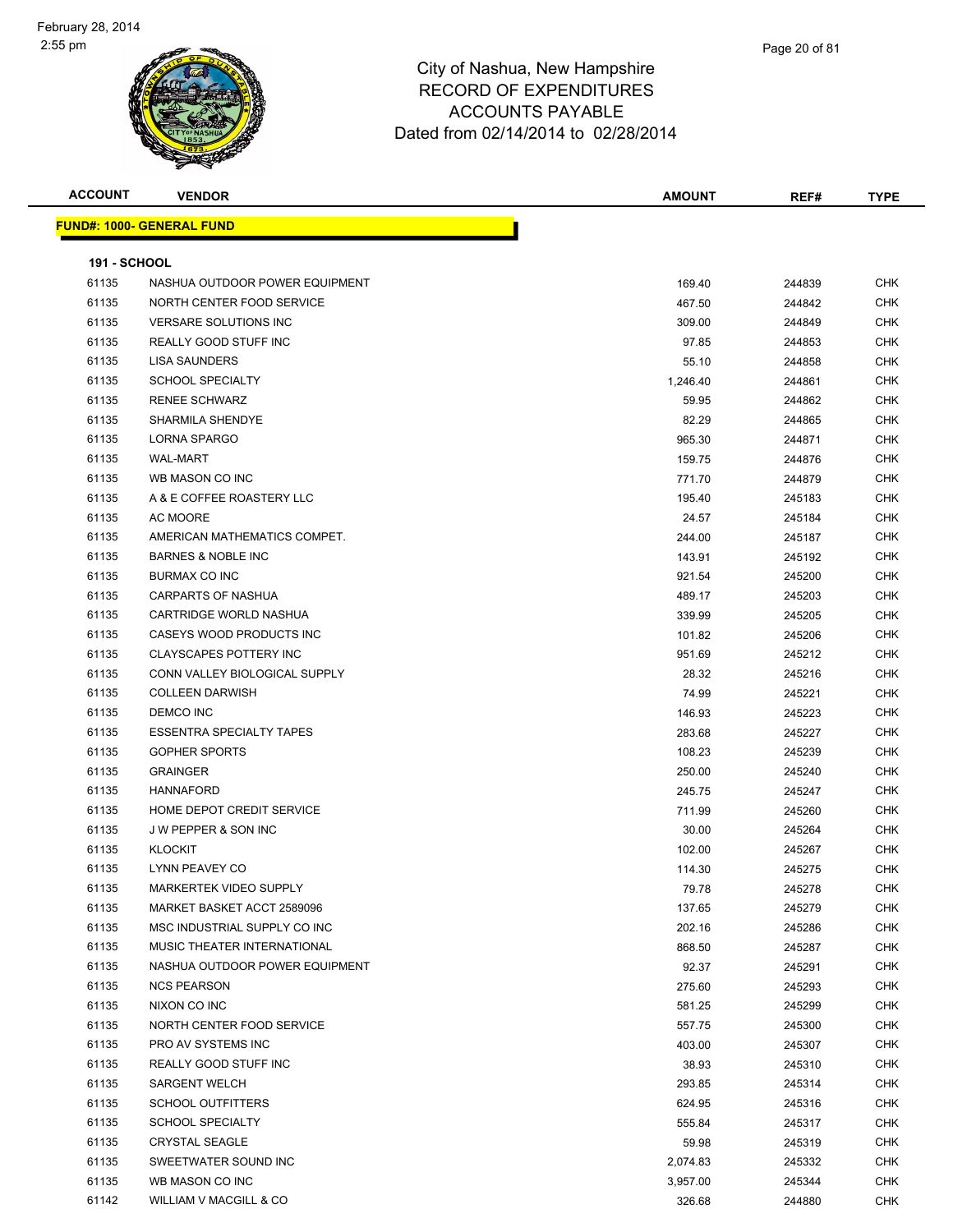| <b>ACCOUNT</b>      | <b>VENDOR</b>                    | <b>AMOUNT</b> | REF#   | <b>TYPE</b> |
|---------------------|----------------------------------|---------------|--------|-------------|
|                     | <b>FUND#: 1000- GENERAL FUND</b> |               |        |             |
|                     |                                  |               |        |             |
| <b>191 - SCHOOL</b> |                                  |               |        |             |
| 61142               | SCHOOL NURSE SUPPLY INC          | 299.73        | 245315 | CHK         |
| 61249               | PAR, INC                         | 799.20        | 244844 | <b>CHK</b>  |
| 61249               | <b>NCS PEARSON</b>               | 819.95        | 245293 | CHK         |
| 61299               | <b>BLUE TARP FINANCIAL</b>       | 4.89          | 244757 | CHK         |
| 61299               | <b>FASTENAL CO</b>               | 536.93        | 244789 | <b>CHK</b>  |
| 61299               | HOME DEPOT CREDIT SERVICES       | 561.52        | 244808 | CHK         |
| 61299               | MARKET BASKET ACCT 2589096       | 120.00        | 245175 | <b>CHK</b>  |
| 61299               | <b>BELLETETES INC</b>            | 879.93        | 245194 | CHK         |
| 61299               | <b>BLUE TARP FINANCIAL</b>       | 301.61        | 245196 | CHK         |
| 61299               | <b>CARMEN KOSOW</b>              | 90.09         | 245268 | CHK         |
| 61299               | MCMASTER-CARR                    | 64.46         | 245282 | CHK         |
| 61299               | NEWEGG.COM                       | 31.98         | 245294 | CHK         |
| 61407               | CEN-COM                          | 74.00         | 244765 | <b>CHK</b>  |
| 61407               | M & M ELECTRICAL SUPPLY CO INC   | 385.72        | 244824 | CHK         |
| 61407               | ALARMAX DISTRIBUTORS INC         | 639.50        | 245186 | CHK         |
| 61407               | BATTERY SPECIALISTS OF NH LLC    | 58.40         | 245263 | CHK         |
| 61407               | M & M ELECTRICAL SUPPLY CO INC   | 1,619.53      | 245276 | CHK         |
| 61407               | REXEL                            | 312.54        | 245312 | CHK         |
| 61414               | F W WEBB CO                      | 88.86         | 244787 | CHK         |
| 61414               | <b>GRANITE GROUP</b>             | 541.54        | 244799 | CHK         |
| 61414               | PEABODY SUPPLY CO                | 195.07        | 244847 | CHK         |
| 61414               | PEABODY SUPPLY CO                | 524.36        | 245304 | <b>CHK</b>  |
| 61414               | TOTAL AIR SUPPLY INC             | 35.37         | 245336 | CHK         |
| 61421               | AIRXCHANGE                       | 921.52        | 244748 | CHK         |
| 61421               | ARCSOURCE INC                    | 218.91        | 244750 | CHK         |
| 61421               | <b>BLAKE GROUP</b>               | 184.17        | 244756 | <b>CHK</b>  |
| 61421               | <b>BUCKLEY ASSOCIATES, INC</b>   | 591.00        | 244763 | <b>CHK</b>  |
| 61421               | CAPP INC                         | 442.50        | 244764 | <b>CHK</b>  |
| 61421               | <b>GRAINGER</b>                  | 130.00        | 244798 | <b>CHK</b>  |
| 61421               | NATIONWIDE COILS INC             | 1,444.00      | 244840 | CHK         |
| 61421               | BEARINGS SPECIALTY CO INC        | 55.00         | 245193 | CHK         |
| 61421               | <b>CAPP INC</b>                  | 1,325.00      | 245202 | <b>CHK</b>  |
| 61421               | <b>GRAINGER</b>                  | 5,586.09      | 245240 | <b>CHK</b>  |
| 61421               | HEATING SPECIALTIES OF NH INC    | 1,471.80      | 245253 | <b>CHK</b>  |
| 61428               | E BUTTERWORTH & CO INC           | 890.00        | 244785 | <b>CHK</b>  |
| 61428               | CENTRAL PAPER PRODUCTS CO        | 11,245.40     | 245208 | <b>CHK</b>  |
| 61428               | NATIONWIDE SALES & SERVICE       | 772.65        | 245292 | CHK         |
| 61599               | NASHUA OUTDOOR POWER EQUIPMENT   | 204.16        | 244839 | CHK         |
| 61599               | FRANKLIN PAINT CO INC            | 450.95        | 245232 | CHK         |
| 61599               | NASHUA OUTDOOR POWER EQUIPMENT   | 3,126.05      | 245291 | CHK         |
| 61607               | <b>SCHOOL SPECIALTY</b>          | 262.56        | 245317 | CHK         |
| 61814               | <b>FOLLETT LIBRARY RESOURCES</b> | 1,895.22      | 244792 | CHK         |
| 61814               | PERMA-BOUND                      | 116.09        | 244848 | CHK         |
| 61814               | PROQUEST LLC                     | 1,785.00      | 244851 | <b>CHK</b>  |
| 61875               | <b>BARNES &amp; NOBLE INC</b>    | 167.68        | 244753 | CHK         |
| 61875               | <b>HEINEMANN</b>                 | 231.00        | 244803 | CHK         |
| 61875               | <b>UPS FREIGHT</b>               | 836.99        | 245182 | CHK         |
| 61875               | BARNES & NOBLE INC               | 55.99         | 245192 | CHK         |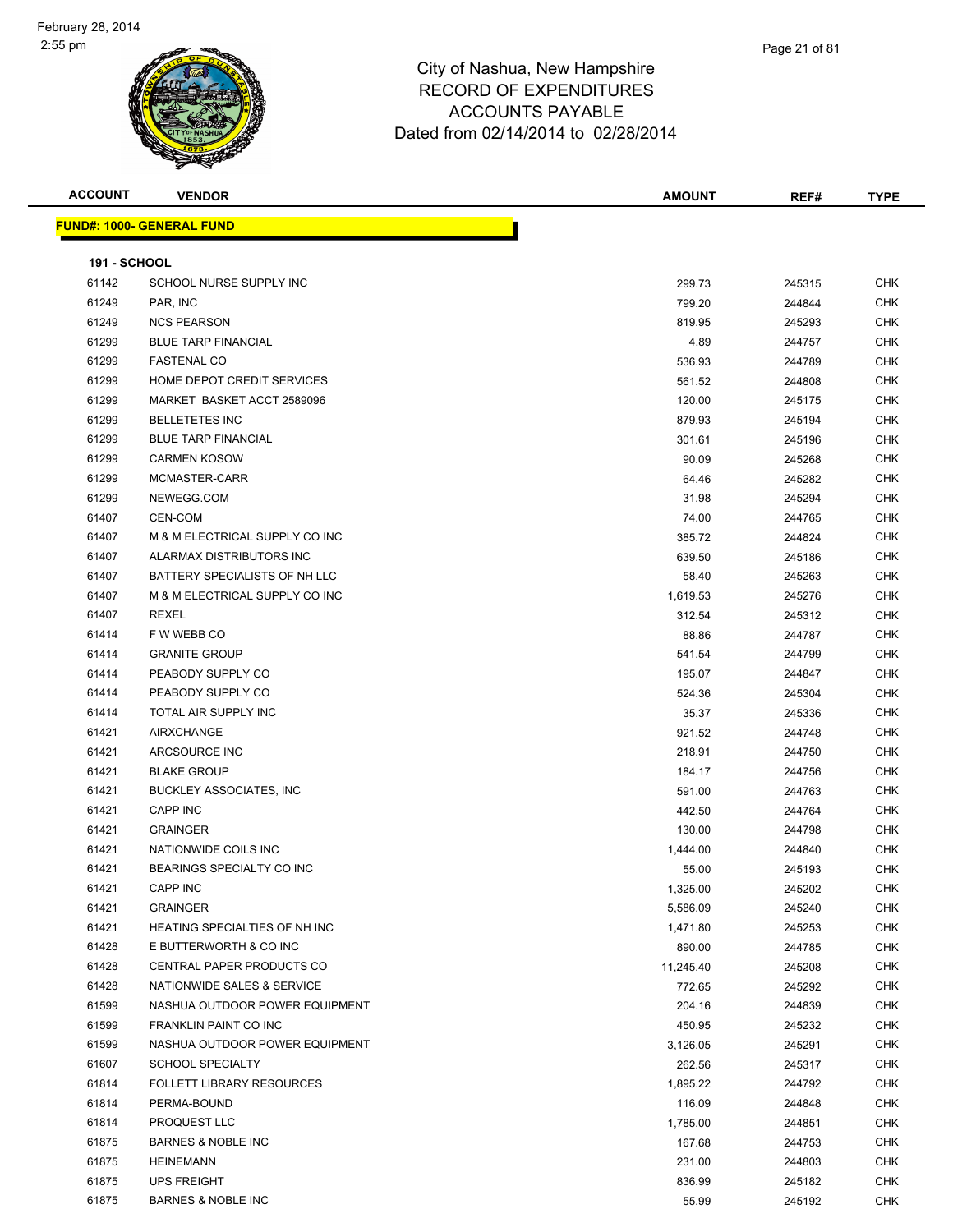| <b>ACCOUNT</b>      | <b>VENDOR</b>                                     | <b>AMOUNT</b>  | REF#   | <b>TYPE</b> |
|---------------------|---------------------------------------------------|----------------|--------|-------------|
|                     | <b>FUND#: 1000- GENERAL FUND</b>                  |                |        |             |
| <b>191 - SCHOOL</b> |                                                   |                |        |             |
| 61875               | FOLLETT EDUCATIONAL SERVICES                      | 327.25         | 245231 | <b>CHK</b>  |
| 61875               | <b>DAVID GOLDSMITH</b>                            | 319.76         | 245238 | <b>CHK</b>  |
| 61875               | <b>HEINEMANN</b>                                  | 39.50          | 245254 | <b>CHK</b>  |
| 71221               | PRO AV SYSTEMS INC                                | 110.00         | 245307 | <b>CHK</b>  |
| 71228               | ANDREW'S NETWORK ENTERPRISES                      | 12,601.00      | 245188 | <b>CHK</b>  |
| 71800               | WB MASON CO INC                                   | 2,259.60       | 245344 | <b>CHK</b>  |
| 71999               | <b>DEMCO</b>                                      | 1,500.69       | 245222 | <b>CHK</b>  |
| 71999               | <b>VIRCO INC</b>                                  | 1,564.42       | 245342 | <b>CHK</b>  |
| 71999               | <b>VIRCO INC</b>                                  | 5,402.02       | 245343 | CHK         |
|                     | <b>TOTAL 191 - SCHOOL</b>                         | \$685,462.49   |        |             |
|                     | <b>TOTAL FUND 1000 - GENERAL FUND</b>             | \$2,643,294.52 |        |             |
|                     | <b>FUND#: 1001- GF-CAPITAL IMPROVEMENTS</b>       |                |        |             |
| 81100               | 152 - FIRE-CAP IMP<br><b>KAPESCO PAINTING LLC</b> | 4,200.00       | 244687 | <b>CHK</b>  |
|                     | <b>TOTAL 152 - FIRE-CAP IMP</b>                   | \$4,200.00     |        |             |
|                     | <b>166 - PARKING-CAP IMP</b>                      |                |        |             |
| 81100               | <b>CALE AMERICA</b>                               | 129.21         | 244637 | <b>CHK</b>  |
| 81100               | <b>CALE AMERICA</b>                               | 1,040.00       | 245029 | <b>CHK</b>  |
|                     | TOTAL 166 - PARKING-CAP IMP                       | \$1,169.21     |        |             |
| <b>191 - SCHOOL</b> |                                                   |                |        |             |
| 81100               | COMPUTER HUT dba IT INSIDERS                      | 129.00         | 245215 | <b>CHK</b>  |
|                     |                                                   |                |        |             |
|                     | <b>TOTAL 191 - SCHOOL</b>                         | \$129.00       |        |             |

**TOTAL FUND 1001 - GF-CAPITAL IMPROVEMENTS \$5,498.21** 

#### **FUND#: 1010- GF-PRIOR YEAR ESCROWS**

| 53128 | <b>103 - LEGAL-PRIOR YEAR</b><br>MITCHELL MUNICIPAL GROUP PA | 38.55   | 244708 | CHK |
|-------|--------------------------------------------------------------|---------|--------|-----|
|       | <b>TOTAL 103 - LEGAL-PRIOR YEAR</b>                          | \$38.55 |        |     |
|       |                                                              |         |        |     |

#### **150 - POLICE-PRIOR YEAR**

| 71221 | <b>CDW GOVERNMENT</b> | .223.76 | 244639 | CHK |
|-------|-----------------------|---------|--------|-----|
| 71221 | <b>CDW GOVERNMENT</b> | .223.76 | 245034 | CHK |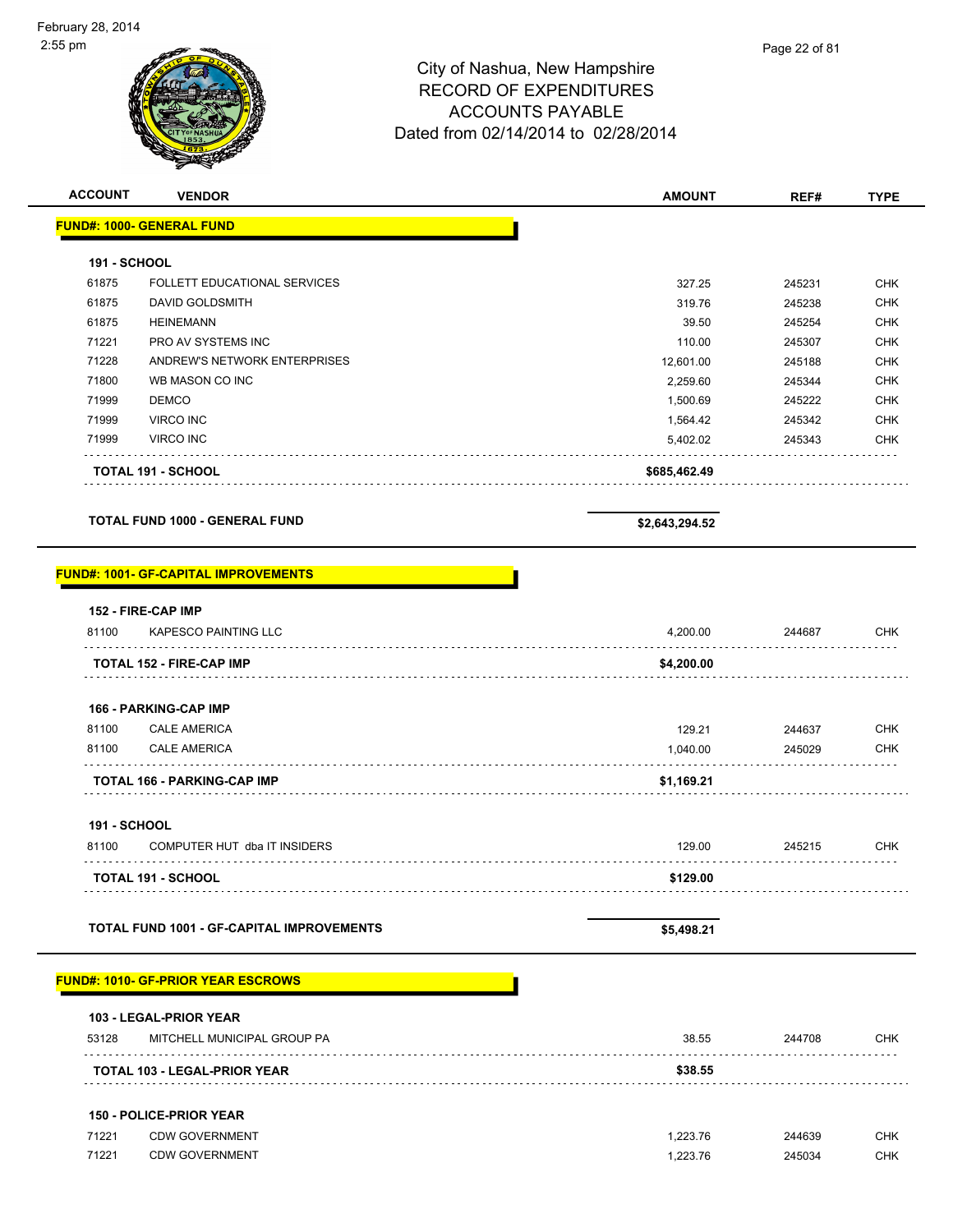| $2:55$ pm                                  |                                                 | City of Nashua, New Hampshire<br><b>RECORD OF EXPENDITURES</b><br><b>ACCOUNTS PAYABLE</b><br>Dated from 02/14/2014 to 02/28/2014 | Page 23 of 81    |             |
|--------------------------------------------|-------------------------------------------------|----------------------------------------------------------------------------------------------------------------------------------|------------------|-------------|
| <b>ACCOUNT</b>                             | <b>VENDOR</b>                                   | <b>AMOUNT</b>                                                                                                                    | REF#             | <b>TYPE</b> |
| <b>FUND#: 1010- GF-PRIOR YEAR ESCROWS</b>  |                                                 |                                                                                                                                  |                  |             |
| TOTAL 150 - POLICE-PRIOR YEAR              |                                                 | \$2,447.52                                                                                                                       |                  |             |
| <b>191 - SCHOOL</b>                        |                                                 |                                                                                                                                  |                  |             |
| 61135                                      | <b>SCHOOL SPECIALTY</b>                         | 1,886.74                                                                                                                         | 244861           | <b>CHK</b>  |
| TOTAL 191 - SCHOOL                         |                                                 | \$1,886.74                                                                                                                       |                  |             |
|                                            |                                                 |                                                                                                                                  |                  |             |
|                                            | <b>TOTAL FUND 1010 - GF-PRIOR YEAR ESCROWS</b>  | \$4,372.81                                                                                                                       |                  |             |
| <b>FUND#: 2100- FOOD SERVICES</b>          |                                                 |                                                                                                                                  |                  |             |
| 54487                                      | DEPENDABLE LOCK SERVICE INC                     | 326.00                                                                                                                           | 244782           | <b>CHK</b>  |
| 55307<br><b>EVA AXNE</b>                   |                                                 | 80.23                                                                                                                            | 244751           | CHK         |
| LISA BORDELEAU<br>55307                    |                                                 | 125.15                                                                                                                           | 244759           | <b>CHK</b>  |
| PAULE RALPH<br>55307                       |                                                 | 68.79                                                                                                                            | 244852           | <b>CHK</b>  |
| <b>ODETTE SLOSEK</b><br>55307              |                                                 | 108.62                                                                                                                           | 244869           | <b>CHK</b>  |
| 55307<br><b>KAREN GUSTIN</b>               |                                                 | 72.32                                                                                                                            | 245246           | <b>CHK</b>  |
| 55400                                      | SCHOOL NUTRITION ASSN OF NH                     | 90.00                                                                                                                            | 244870           | <b>CHK</b>  |
| 61214                                      | <b>GARELICK FARMS LYNN</b>                      | 21,434.70                                                                                                                        | 244796           | CHK         |
| 61214                                      | <b>BIMBO FOODS BAKERIES INC</b>                 | 1,592.65                                                                                                                         | 245195           | <b>CHK</b>  |
| 61214<br><b>BOSTON PIE INC</b>             |                                                 | 467.40                                                                                                                           | 245199           | <b>CHK</b>  |
| 61214                                      | COCA COLA BOTTLING CO                           | 1,346.35                                                                                                                         | 245213           | <b>CHK</b>  |
| 61214                                      | COSTA FRUIT & PRODUCE CO INC                    | 22,050.78                                                                                                                        | 245218           | <b>CHK</b>  |
| 61214                                      | <b>GARELICK FARMS LYNN</b>                      | 20,969.02                                                                                                                        | 245234           | <b>CHK</b>  |
| GILLS PIZZA CO<br>61214                    |                                                 | 3,512.40                                                                                                                         | 245237           | ${\sf CHK}$ |
| 61214<br>61214<br>M SAUNDERS INC           | <b>GREAT STATE BEVERAGES INC</b>                | 228.20<br>3,791.60                                                                                                               | 245241<br>245277 | CHK<br>CHK  |
|                                            |                                                 |                                                                                                                                  |                  |             |
| <b>TOTAL FUND 2100 - FOOD SERVICES</b>     |                                                 | \$76,264.21                                                                                                                      |                  |             |
| <b>FUND#: 2207- ADULT ED/CONTINUING ED</b> |                                                 |                                                                                                                                  |                  |             |
| 55307<br>ADAM ROZUMEK                      |                                                 | 130.77                                                                                                                           | 244855           | CHK         |
|                                            | <b>TOTAL FUND 2207 - ADULT ED/CONTINUING ED</b> | \$130.77                                                                                                                         |                  |             |

| 61107 | <b>CHAMPIONS CHOICE INC</b>                     | 10,500.80   | 245209 | <b>CHK</b> |
|-------|-------------------------------------------------|-------------|--------|------------|
| 61299 | RIDDELL/ALL AMERICAN SPORTS CO                  | 315.72      | 244854 | <b>CHK</b> |
|       | <b>TOTAL FUND 2212 - ATHLETICS REVENUE FUND</b> | \$10,816.52 |        |            |

61299 M SAUNDERS INC 74.40 244825 CHK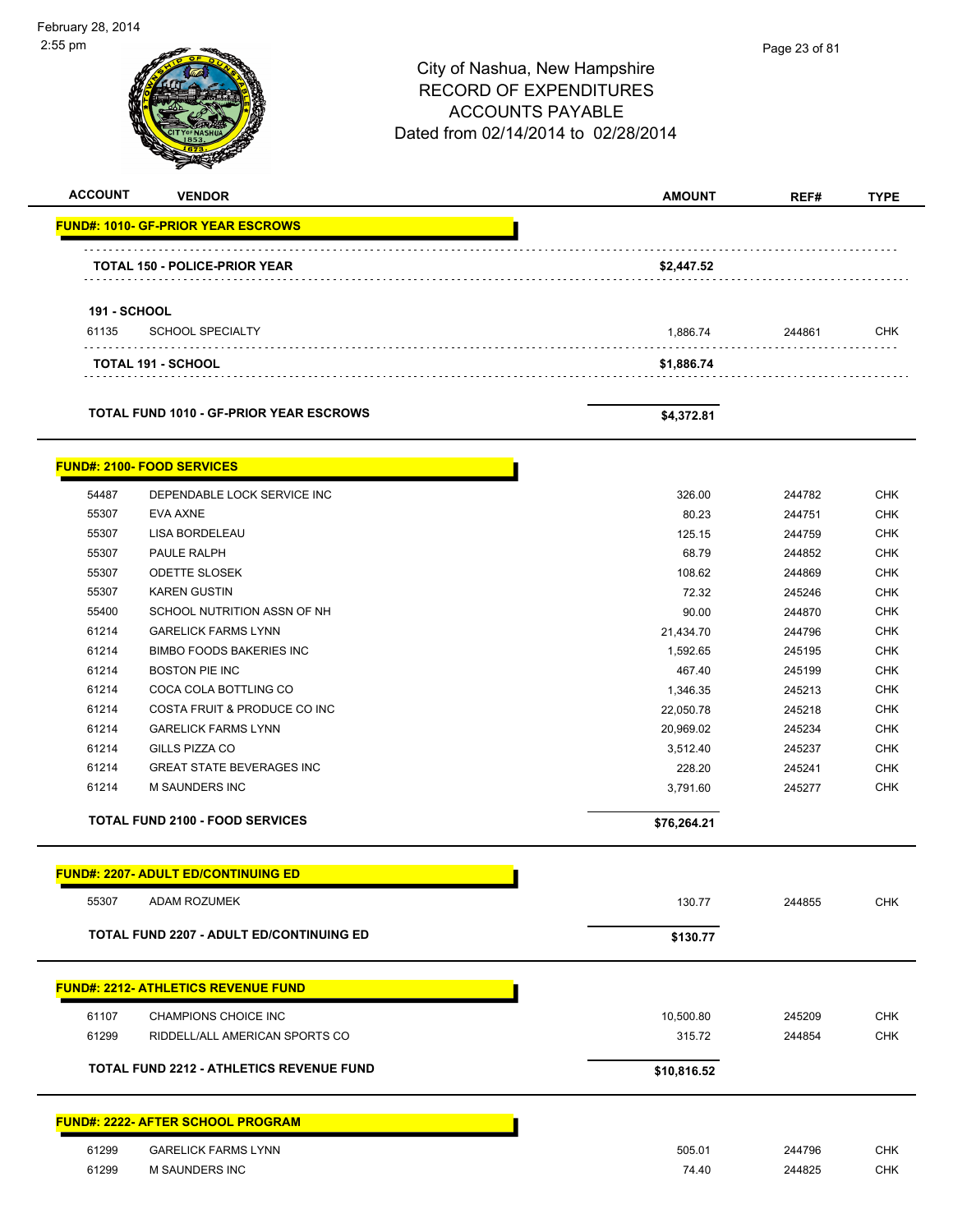|             | REF#                                                                                | <b>TYPE</b>                                                                            |
|-------------|-------------------------------------------------------------------------------------|----------------------------------------------------------------------------------------|
| \$579.41    |                                                                                     |                                                                                        |
|             |                                                                                     |                                                                                        |
| 54.00       | 245220                                                                              | <b>CHK</b>                                                                             |
| 196.54      | 244767                                                                              | <b>CHK</b>                                                                             |
| 74.76       | 244797                                                                              | <b>CHK</b>                                                                             |
| 104.94      | 244842                                                                              | <b>CHK</b>                                                                             |
| 68.47       | 245208                                                                              | <b>CHK</b>                                                                             |
| 152.88      | 245235                                                                              | <b>CHK</b>                                                                             |
| \$651.59    |                                                                                     |                                                                                        |
|             |                                                                                     |                                                                                        |
|             |                                                                                     | <b>CHK</b>                                                                             |
|             |                                                                                     | <b>CHK</b>                                                                             |
|             |                                                                                     | <b>CHK</b>                                                                             |
|             |                                                                                     | <b>CHK</b>                                                                             |
|             |                                                                                     | <b>CHK</b>                                                                             |
|             |                                                                                     | <b>CHK</b>                                                                             |
|             |                                                                                     | <b>CHK</b>                                                                             |
|             |                                                                                     | <b>CHK</b>                                                                             |
| 156.80      | 244972                                                                              | <b>CHK</b>                                                                             |
| \$1,817.99  |                                                                                     |                                                                                        |
|             |                                                                                     |                                                                                        |
| 500.00      | 245117                                                                              | <b>CHK</b>                                                                             |
|             |                                                                                     | <b>CHK</b>                                                                             |
| 160.00      | 245052                                                                              | <b>CHK</b>                                                                             |
| \$710.46    |                                                                                     |                                                                                        |
|             |                                                                                     |                                                                                        |
| 497.45      | 245033                                                                              | <b>CHK</b>                                                                             |
| \$497.45    |                                                                                     |                                                                                        |
|             |                                                                                     |                                                                                        |
|             |                                                                                     |                                                                                        |
| 45,030.00   | 245083                                                                              | CHK                                                                                    |
|             |                                                                                     |                                                                                        |
| \$45,030.00 |                                                                                     |                                                                                        |
|             |                                                                                     |                                                                                        |
| 2,023.75    | 245142                                                                              | <b>CHK</b>                                                                             |
|             | 250.00<br>250.00<br>200.00<br>200.00<br>400.00<br>300.00<br>38.86<br>22.33<br>50.46 | 244644<br>244684<br>244688<br>244702<br>244717<br>244939<br>244995<br>245000<br>245000 |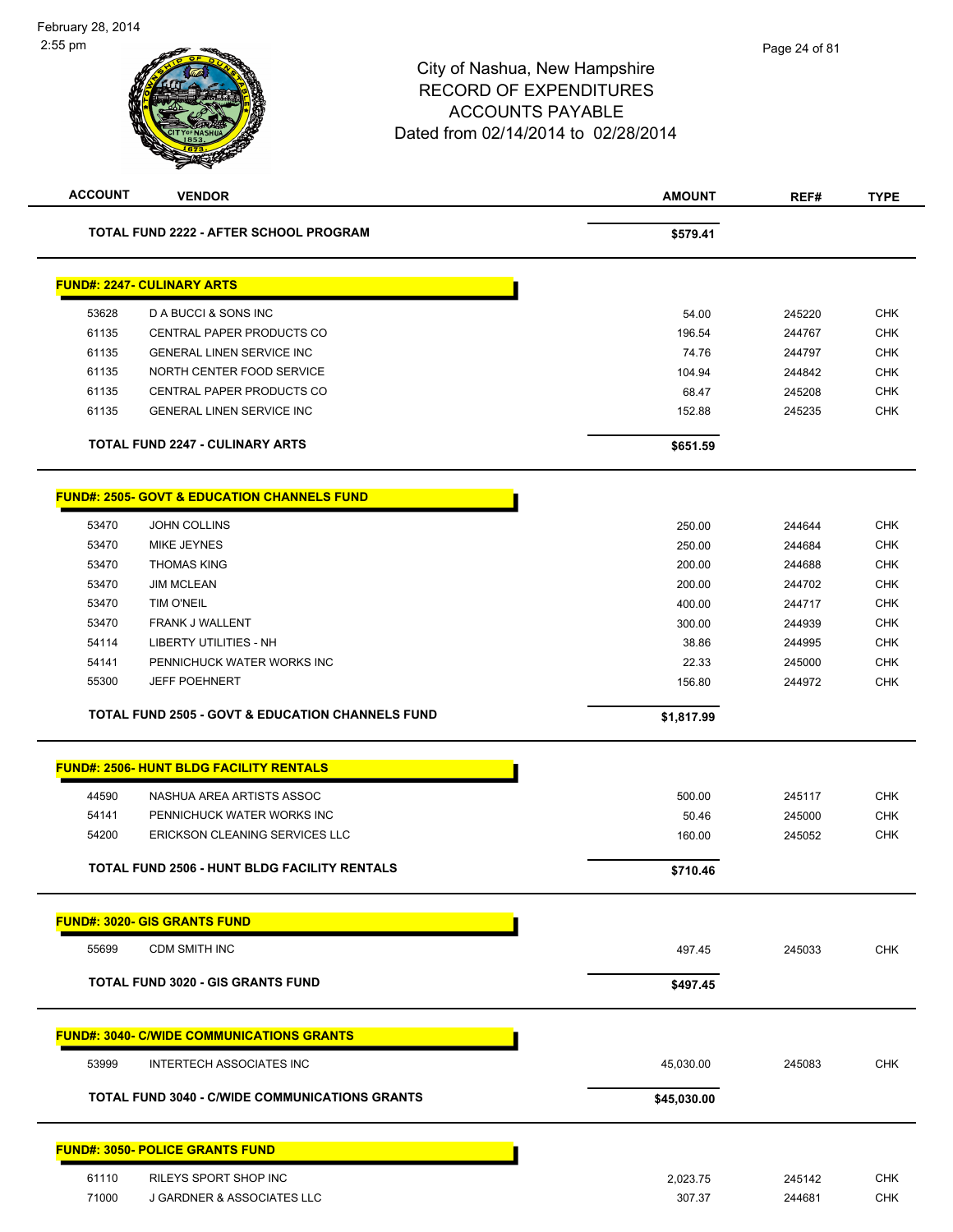| $\sim$ ndary<br>-----<br>$2:55$ pm |                                                    | City of Nashua, New Hampshire<br><b>RECORD OF EXPENDITURES</b><br><b>ACCOUNTS PAYABLE</b><br>Dated from 02/14/2014 to 02/28/2014 | Page 25 of 81 |             |
|------------------------------------|----------------------------------------------------|----------------------------------------------------------------------------------------------------------------------------------|---------------|-------------|
| <b>ACCOUNT</b>                     | <b>VENDOR</b>                                      | <b>AMOUNT</b>                                                                                                                    | REF#          | <b>TYPE</b> |
|                                    | <b>FUND#: 3050- POLICE GRANTS FUND</b>             |                                                                                                                                  |               |             |
| 71450                              | J GARDNER & ASSOCIATES LLC                         | 142.63                                                                                                                           | 244681        | <b>CHK</b>  |
|                                    | <b>TOTAL FUND 3050 - POLICE GRANTS FUND</b>        | \$2,473.75                                                                                                                       |               |             |
|                                    | <b>FUND#: 3068- COMMUNITY SERVICES GRANTS</b>      |                                                                                                                                  |               |             |
| 55100                              | AT & T MOBILITY                                    | 75.00                                                                                                                            | 244984        | <b>CHK</b>  |
| 55300                              | <b>NACCHO</b>                                      | 625.00                                                                                                                           | 244598        | <b>CHK</b>  |
| 55421                              | SODEXO                                             | 897.50                                                                                                                           | 245150        | <b>CHK</b>  |
| 55699                              | SOUTHERN NH HIV AIDS TASK FORC                     | 12,164.00                                                                                                                        | 244728        | <b>CHK</b>  |
| 55810                              | <b>HARBOR HOMES INC</b>                            | 28,914.00                                                                                                                        | 245070        | <b>CHK</b>  |
| 61100                              | <b>AMAZON</b>                                      | 51.93                                                                                                                            | 244981        | <b>CHK</b>  |
| 61100                              | WB MASON CO INC                                    | 24.02                                                                                                                            | 245171        | <b>CHK</b>  |
| 61100                              | WB MASON CO INC                                    | 111.22                                                                                                                           | 245171        | <b>CHK</b>  |
| 68235                              | SOUTHERN NH HIV AIDS TASK FORC                     | 935.00                                                                                                                           | 244728        | <b>CHK</b>  |
| 68235                              | <b>HARBOR HOMES INC</b>                            | 2,053.03                                                                                                                         | 245070        | <b>CHK</b>  |
| 69025                              | SOUTHERN NH HIV AIDS TASK FORC                     | 1,199.00                                                                                                                         | 244728        | <b>CHK</b>  |
| 69025                              | <b>HARBOR HOMES INC</b>                            | 415.00                                                                                                                           | 245070        | <b>CHK</b>  |
|                                    | <b>TOTAL FUND 3068 - COMMUNITY SERVICES GRANTS</b> | \$47,464.70                                                                                                                      |               |             |
|                                    | <b>FUND#: 3080- COMMUNITY DEVELOPMENT GRANTS</b>   |                                                                                                                                  |               |             |
| 53628                              | <b>CREDERE ASSOCIATES</b>                          | 1,135.38                                                                                                                         | 244646        | <b>CHK</b>  |
|                                    | TOTAL FUND 3080 - COMMUNITY DEVELOPMENT GRANTS     | \$1,135.38                                                                                                                       |               |             |
|                                    | <b>FUND#: 3090- URBAN PROGRAM GRANTS</b>           |                                                                                                                                  |               |             |
| 54225                              | ALCHEMY LEAD MANAGMENT                             | 1 144 00                                                                                                                         | 244624        | <b>CHK</b>  |

|       | <b>TOTAL FUND 3090 - URBAN PROGRAM GRANTS</b> | \$18,970.58 |        |            |
|-------|-----------------------------------------------|-------------|--------|------------|
| 69025 | HEROINA NORENA AND A J WOOD                   | 15,275.00   | 244968 | <b>CHK</b> |
| 68345 | <b>MICHAEL BURFORD</b>                        | 400.00      | 245472 | <b>CHK</b> |
| 68345 | <b>CHRISTOPHER JOYCE</b>                      | 400.00      | 244961 | <b>CHK</b> |
| 61900 | <b>ELINETH MORE</b>                           | 105.00      | 244967 | <b>CHK</b> |
| 61900 | DAVID SULLIVAN                                | 105.00      | 244590 | <b>CHK</b> |
| 61100 | WB MASON CO INC                               | 117.38      | 245171 | <b>CHK</b> |
| 55421 | <b>GARY CHICOINE CONSTRUCTION</b>             | 700.00      | 245060 | <b>CHK</b> |
| 55307 | <b>ROBERT RICE</b>                            | 168.56      | 244973 | <b>CHK</b> |
| 55307 | DAVID SULLIVAN                                | 308.16      | 244976 | <b>CHK</b> |
| 55300 | <b>ELINETH MORE</b>                           | 78.08       | 244967 | <b>CHK</b> |
| 55300 | DAVID SULLIVAN                                | 138.09      | 244590 | <b>CHK</b> |
| 55118 | AT & T MOBILITY                               | 31.31       | 244984 | <b>CHK</b> |
| 54225 | ALCHEMY LEAD MANAGMENT                        | 1,144.00    | 244624 | <b>CHK</b> |

### **FUND#: 3120- TRANSIT GRANTS** 54114 LIBERTY UTILITIES - NH 143.79 244995 CHK HESS CORPORATION 205.66 244671 CHK PENNICHUCK WATER WORKS INC 81.87 245000 CHK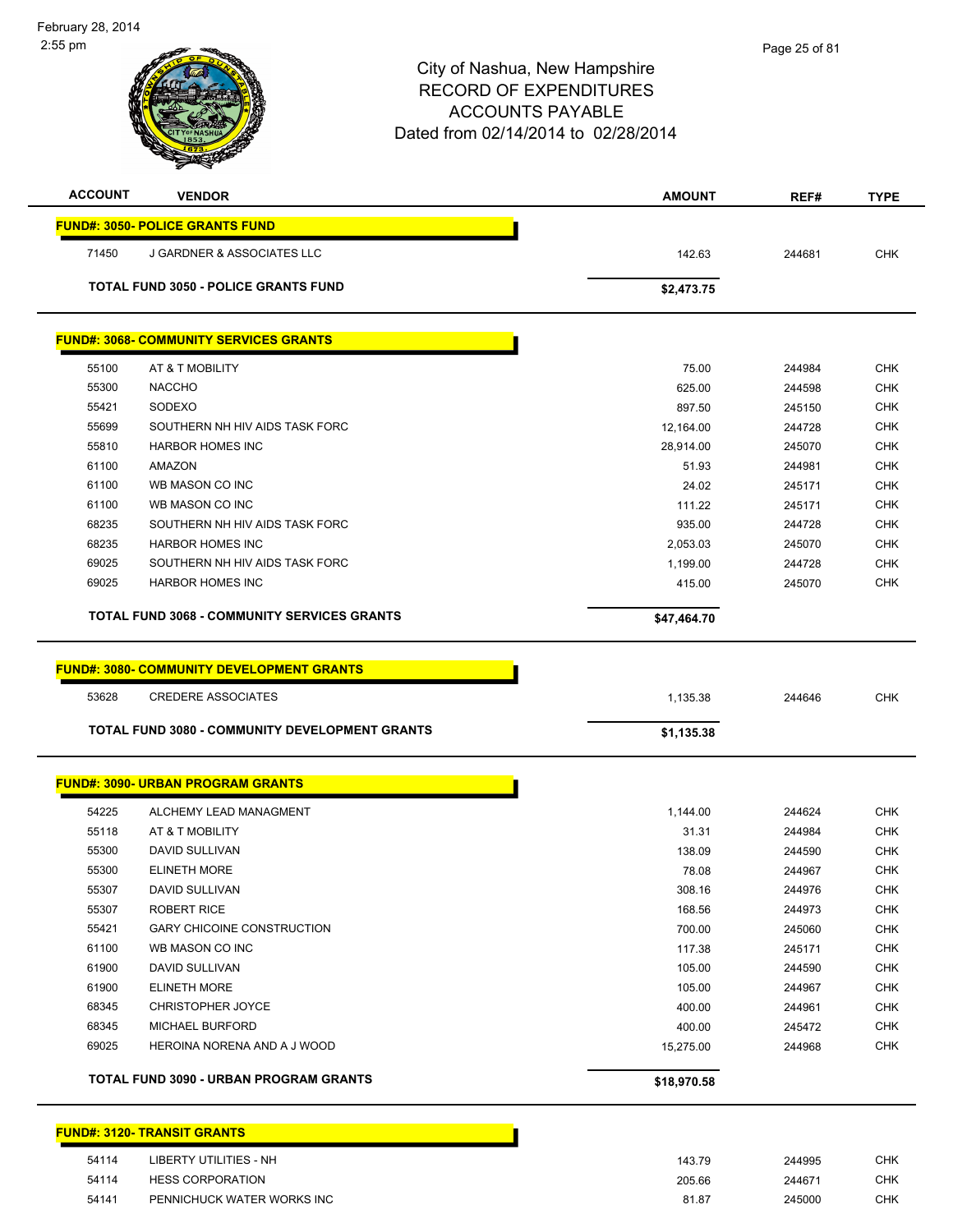

| <b>ACCOUNT</b><br><b>VENDOR</b><br><b>AMOUNT</b>                                | <b>TYPE</b><br>REF#  |
|---------------------------------------------------------------------------------|----------------------|
| <b>FUND#: 3120- TRANSIT GRANTS</b>                                              |                      |
| 54600<br><b>D &amp; R TOWING INC</b><br>125.00                                  | <b>CHK</b><br>245043 |
| 55109<br><b>FAIRPOINT COMMUNICATIONS</b><br>176.60                              | <b>CHK</b><br>244988 |
| 55118<br>AT & T MOBILITY<br>204.12                                              | <b>CHK</b><br>244984 |
| 55699<br>OCCUPATIONAL DRUG TESTING LLC<br>159.00                                | <b>CHK</b><br>244998 |
| 55699<br><b>LOOMIS</b><br>180.58                                                | <b>CHK</b><br>245093 |
| 55699<br><b>CINTAS UNIFORMS</b><br>126.39                                       | <b>CHK</b><br>245039 |
| 55699<br>MASI PLUMBING & HEATING INC<br>168.00                                  | <b>CHK</b><br>245101 |
| 61299<br>WB MASON CO INC<br>197.72                                              | <b>CHK</b><br>245171 |
| 61299<br>HOME DEPOT CREDIT SERVICE 3065<br>75.56                                | <b>CHK</b><br>245074 |
| 61299<br>RYDER FLEET PRODUCTS<br>74.60                                          | <b>CHK</b><br>245143 |
| 61300<br>CITY OF NASHUA/TAX COLLECTORS<br>145.88                                | <b>CHK</b><br>244577 |
| 61799<br><b>GILLIG LLC</b><br>73.85                                             | <b>CHK</b><br>244664 |
| 61799<br>NAPA AUTO PARTS<br>31.44                                               | <b>CHK</b><br>244712 |
| <b>GILLIG LLC</b><br>61799<br>728.78                                            | <b>CHK</b><br>245063 |
| 61799<br><b>NAPA AUTO PARTS</b><br>17.45                                        | <b>CHK</b><br>245116 |
| 61799<br>NAPA AUTO PARTS<br>26.77                                               | <b>CHK</b><br>244712 |
| 61799<br>NAPA AUTO PARTS<br>281.08                                              | <b>CHK</b><br>245116 |
| 61799<br><b>NAPA AUTO PARTS</b><br>174.86                                       | <b>CHK</b><br>245116 |
| 61799<br><b>NAPA AUTO PARTS</b><br>5.04                                         | 244712<br><b>CHK</b> |
| 61799<br><b>NAPA AUTO PARTS</b><br>46.10                                        | <b>CHK</b><br>245116 |
| 61799<br>RYDER FLEET PRODUCTS<br>97.87                                          | <b>CHK</b><br>245143 |
| 61799<br>NAPA AUTO PARTS<br>49.34                                               | <b>CHK</b><br>245116 |
| 68240<br>LOUISE WOODWORTH<br>41.45                                              | <b>CHK</b><br>244979 |
| <b>TOTAL FUND 3120 - TRANSIT GRANTS</b><br>\$3,638.80                           |                      |
|                                                                                 |                      |
| <b>FUND#: 3300- LIBRARY GRANTS</b>                                              |                      |
| 55699<br>ANN KRISTYN MCCLELLAN<br>250.00                                        | <b>CHK</b><br>244626 |
| <b>TOTAL FUND 3300 - LIBRARY GRANTS</b><br>\$250.00                             |                      |
|                                                                                 |                      |
| <u>FUND#: 3800- SCHOOL GRANTS FUND</u><br>53607<br>210.00<br><b>JAMES FOLEY</b> | CHK<br>245230        |
| 53607<br><b>WAYNE GEORGIANA</b><br>105.00                                       | <b>CHK</b><br>245236 |
| 53607<br><b>TARA L HASBROUCK</b><br>262.50                                      | 245250<br><b>CHK</b> |
| 53607<br><b>MARK PROULX</b><br>70.00                                            | <b>CHK</b><br>245308 |
| 53607<br>MARGARET M THERIAULT<br>87.50                                          | <b>CHK</b><br>245335 |
| 53607<br><b>BEVERLY TUFTS</b><br>105.00                                         | <b>CHK</b><br>245338 |
| 53628<br>ALBERT R SCIARAPPA, PSY.D.<br>165.00                                   | 244863<br><b>CHK</b> |
| 53628<br>TIMOTHY F BOSCH<br>250.00                                              | <b>CHK</b><br>245198 |
| 53628<br><b>HOLLY LAVINE</b><br>150.00                                          | <b>CHK</b><br>245270 |
| 53628<br><b>CHERRIE SWANN</b><br>75.00                                          | CHK<br>245331        |
| 53628<br><b>BOOTHBY THERAPY SERVICES LLC</b><br>701.36                          | <b>CHK</b><br>244758 |
| 53628<br><b>INTERIM HEALTH CARE</b><br>3,897.00                                 | <b>CHK</b><br>244811 |

 SILVER TOUCH HHC 1,125.00 244866 CHK 53628 BOOTHBY THERAPY SERVICES LLC **A CONSERVICES LLC** 245197 CHK THE CARROLL CENTER FOR THE BLI 5,258.50 245204 CHK

Page 26 of 81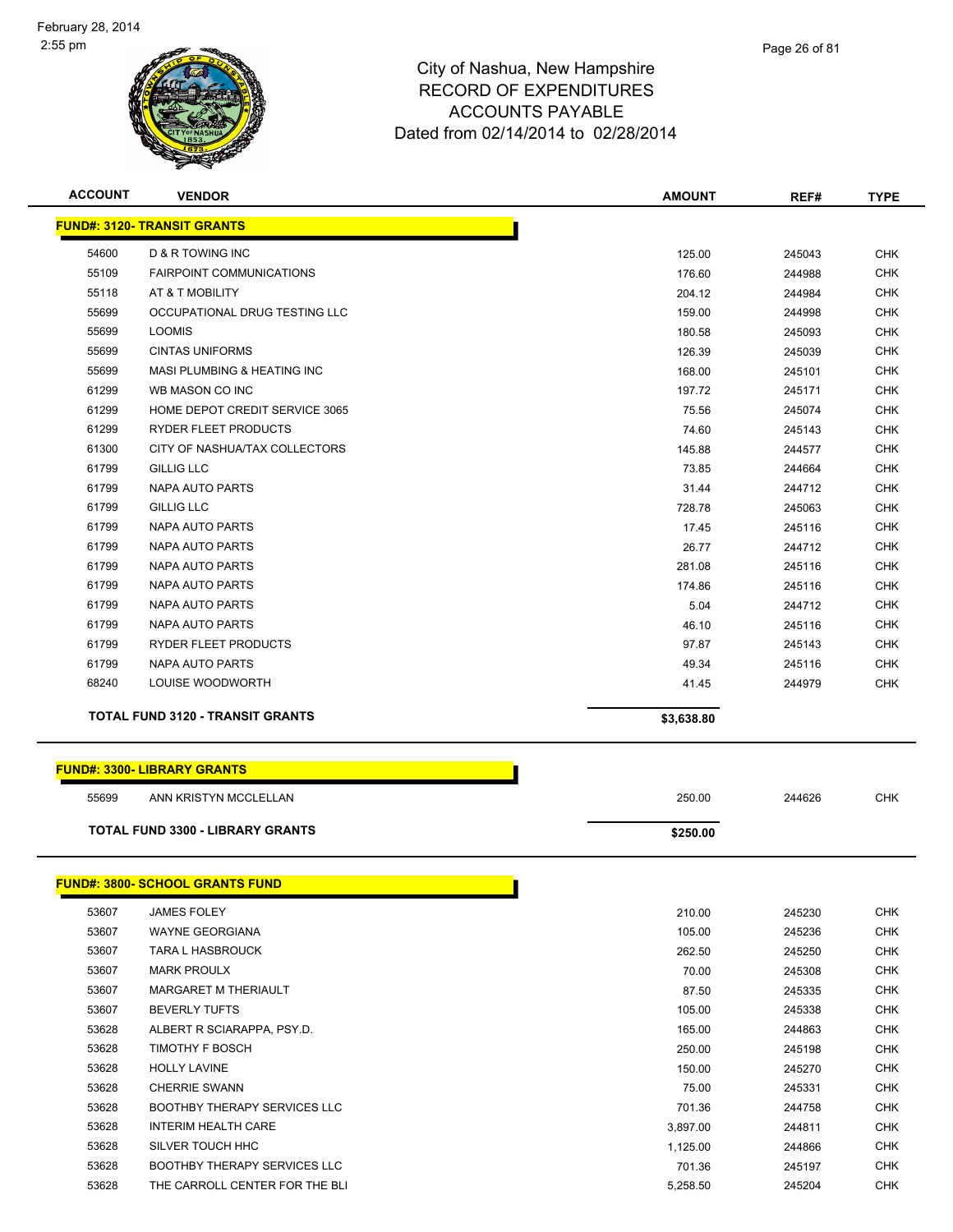

| <b>ACCOUNT</b> | <b>VENDOR</b>                                     | <b>AMOUNT</b> | REF#   | <b>TYPE</b> |
|----------------|---------------------------------------------------|---------------|--------|-------------|
|                | <b>FUND#: 3800- SCHOOL GRANTS FUND</b>            |               |        |             |
| 53628          | <b>INTERIM HEALTH CARE</b>                        | 2,699.00      | 245262 | <b>CHK</b>  |
| 53628          | SILVER TOUCH HHC                                  | 945.00        | 245324 | <b>CHK</b>  |
| 53628          | <b>TRINITY BAPTIST CHURCH</b>                     | 400.00        | 244874 | CHK         |
| 53628          | <b>TERESA BOLICK PHD</b>                          | 2,000.00      | 245334 | CHK         |
| 55400          | <b>NHSAA</b>                                      | 160.00        | 245298 | CHK         |
| 55400          | <b>BARI SHERMAN</b>                               | 229.26        | 245322 | <b>CHK</b>  |
| 55400          | <b>TAMMIE PAYETTE</b>                             | 75.00         | 244846 | CHK         |
| 55400          | NICOLE SARGENT                                    | 68.02         | 244857 | <b>CHK</b>  |
| 55400          | SCHOOLLAW.COM                                     | 756.00        | 245318 | <b>CHK</b>  |
| 55690          | FIRST STUDENT INC                                 | 222.22        | 245229 | <b>CHK</b>  |
| 61135          | <b>MARIA D HUNT</b>                               | 40.00         | 245261 | <b>CHK</b>  |
| 61135          | LUCIE L CROWDER                                   | 309.34        | 244777 | <b>CHK</b>  |
| 61135          | WB MASON CO INC                                   | 308.66        | 244879 | <b>CHK</b>  |
| 61135          | WB MASON CO INC                                   | 83.25         | 245344 | <b>CHK</b>  |
| 61135          | <b>CENGAGE LEARNING</b>                           | 2,336.10      | 244766 | <b>CHK</b>  |
| 61135          | PAPERGRAPHICS PRINT & COPY INC                    | 580.00        | 245303 | CHK         |
| 61299          | NASHUA TRANSIT SYSTEM                             | 300.00        | 245176 | <b>CHK</b>  |
| 61875          | LRP PUBLICATIONS                                  | 64.45         | 245274 | CHK         |
| 61875          | <b>HEINEMANN</b>                                  | 45,000.00     | 244803 | <b>CHK</b>  |
| 61875          | <b>UPS FREIGHT</b>                                | 1,908.00      | 245182 | <b>CHK</b>  |
| 71999          | LOWE'S - 3410-SCHOOLS                             | 7,825.96      | 244821 | <b>CHK</b>  |
| 71999          | LOWES                                             | 1,731.07      | 244822 | <b>CHK</b>  |
|                | TOTAL FUND 3800 - SCHOOL GRANTS FUND              | \$81,204.55   |        |             |
|                |                                                   |               |        |             |
|                | <b>FUND#: 3810- FOOD SERVICE GRANTS FUND</b>      |               |        |             |
| 61214          | <b>M SAUNDERS INC</b>                             | 1,120.15      | 245277 | <b>CHK</b>  |
| 61214          | M SAUNDERS INC                                    | 1,128.00      | 245277 | <b>CHK</b>  |
| 61214          | M SAUNDERS INC                                    | 871.50        | 245277 | CHK         |
| 61214          | M SAUNDERS INC                                    | 1,173.05      | 245277 | <b>CHK</b>  |
| 61214          | <b>M SAUNDERS INC</b>                             | 1,545.25      | 245277 | <b>CHK</b>  |
| 61214          | M SAUNDERS INC                                    | 1,240.80      | 245277 | <b>CHK</b>  |
| 61214          | M SAUNDERS INC                                    | 1,481.90      | 245277 | <b>CHK</b>  |
| 61214          | M SAUNDERS INC                                    | 784.25        | 245277 | <b>CHK</b>  |
| 61214          | M SAUNDERS INC                                    | 1,015.30      | 245277 | <b>CHK</b>  |
|                | <b>TOTAL FUND 3810 - FOOD SERVICE GRANTS FUND</b> | \$10,360.20   |        |             |
|                |                                                   |               |        |             |
|                | <b>FUND#: 4005- TRAFFIC VIOLATIONS FUND</b>       |               |        |             |
| 55699          | <b>D &amp; R TOWING INC</b>                       | 95.00         | 244647 | <b>CHK</b>  |
| 55699          | STATEWIDE COLLISION LLC                           | 1,235.00      | 244730 | <b>CHK</b>  |
| 55699          | VERIZON WIRELESS-742016226                        | 154.64        | 245007 | <b>CHK</b>  |
| 61107          | ALECS SHOE STORE INC                              | 94.95         | 245013 | <b>CHK</b>  |
|                |                                                   |               |        |             |
|                | TOTAL FUND 4005 - TRAFFIC VIOLATIONS FUND         | \$1,579.59    |        |             |

Page 27 of 81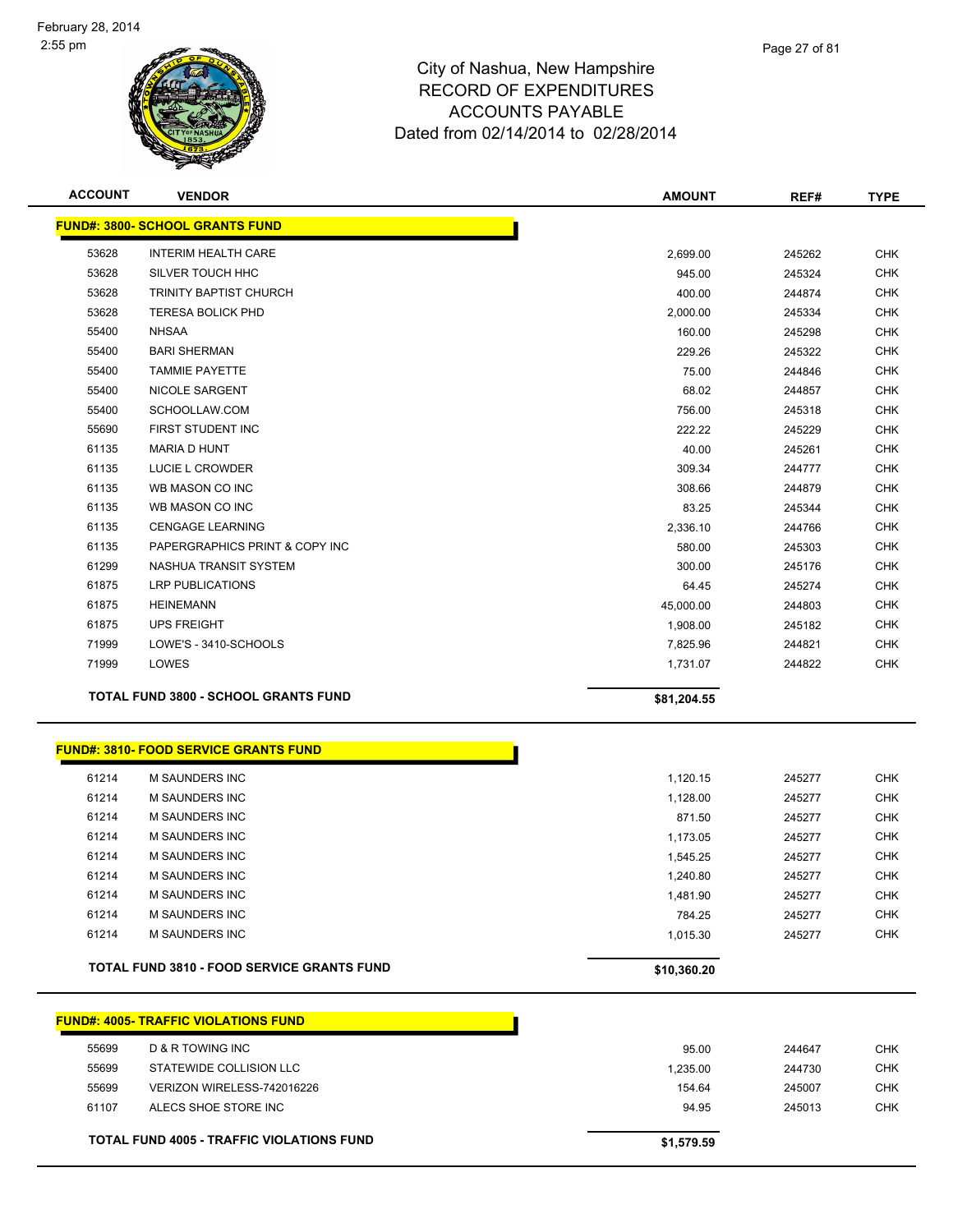

|       | <b>FUND#: 4025- DOJ DRUG FORFEITURE FUNDS</b> |          |        |     |
|-------|-----------------------------------------------|----------|--------|-----|
| 54100 | <b>PSNH</b>                                   | 101.29   | 244604 | CHK |
| 54899 | LAW REALTY CO INC                             | 416.67   | 244692 | CHK |
| 54899 | LITCHFIELD VANTAGE LLC                        | 1.583.33 | 244695 | CHK |
| 56315 | HILLSBOROUGH COUNTY CHILD                     | 833.33   | 244642 | CHK |
| 68343 | CASH                                          | 9.500.00 | 244576 | CHK |
| 71000 | AMERICAN SECURITY & FIRE PROTE                | 371.00   | 245014 | CHK |
|       |                                               |          |        |     |

**TOTAL FUND 4025 - DOJ DRUG FORFEITURE FUNDS \$12,805.62** 

|       | <b>FUND#: 4032- PISTOL PERMIT FEES</b>      |            |        |            |
|-------|---------------------------------------------|------------|--------|------------|
| 55699 | <b>GATE CITY MONUMENT INC</b>               | 6,000.00   | 244663 | <b>CHK</b> |
| 61299 | ETCHES IN STONE                             | 42.50      | 244656 | <b>CHK</b> |
|       | <b>TOTAL FUND 4032 - PISTOL PERMIT FEES</b> | \$6,042.50 |        |            |

|       | <b>FUND#: 4053- FIRE REGIONAL HAZMAT FUND</b> |          |        |     |
|-------|-----------------------------------------------|----------|--------|-----|
| 71000 | MOORE MEDICAL LLC                             | 986.50   | 245110 | CHK |
|       | TOTAL FUND 4053 - FIRE REGIONAL HAZMAT FUND   | \$986.50 |        |     |

| 45440 | <b>GEISEL LIBRARY</b>          | 50.99  | 244989 | <b>CHK</b> |
|-------|--------------------------------|--------|--------|------------|
| 61814 | <b>MIDWEST TAPE</b>            | 70.00  | 244706 | <b>CHK</b> |
| 61814 | MIDWEST TAPE                   | 15.44  | 245108 | <b>CHK</b> |
| 61875 | <b>BAKER &amp; TAYLOR</b>      | 84.95  | 244628 | <b>CHK</b> |
| 61875 | INGRAM LIBRARY SERVICES        | 159.17 | 244679 | <b>CHK</b> |
| 61875 | UNIQUE MANAGEMENT SERVICES INC | 814.45 | 244737 | <b>CHK</b> |
| 61875 | AMAZON                         | 34.37  | 244981 | <b>CHK</b> |

| 53628 | CAPITAL REGIONAL DEVELOPMENT C                | 680.00   | 245031 | CHK |
|-------|-----------------------------------------------|----------|--------|-----|
|       | TOTAL FUND 4600 - ECON DEV-GREATER NASHUA RLF | \$680.00 |        |     |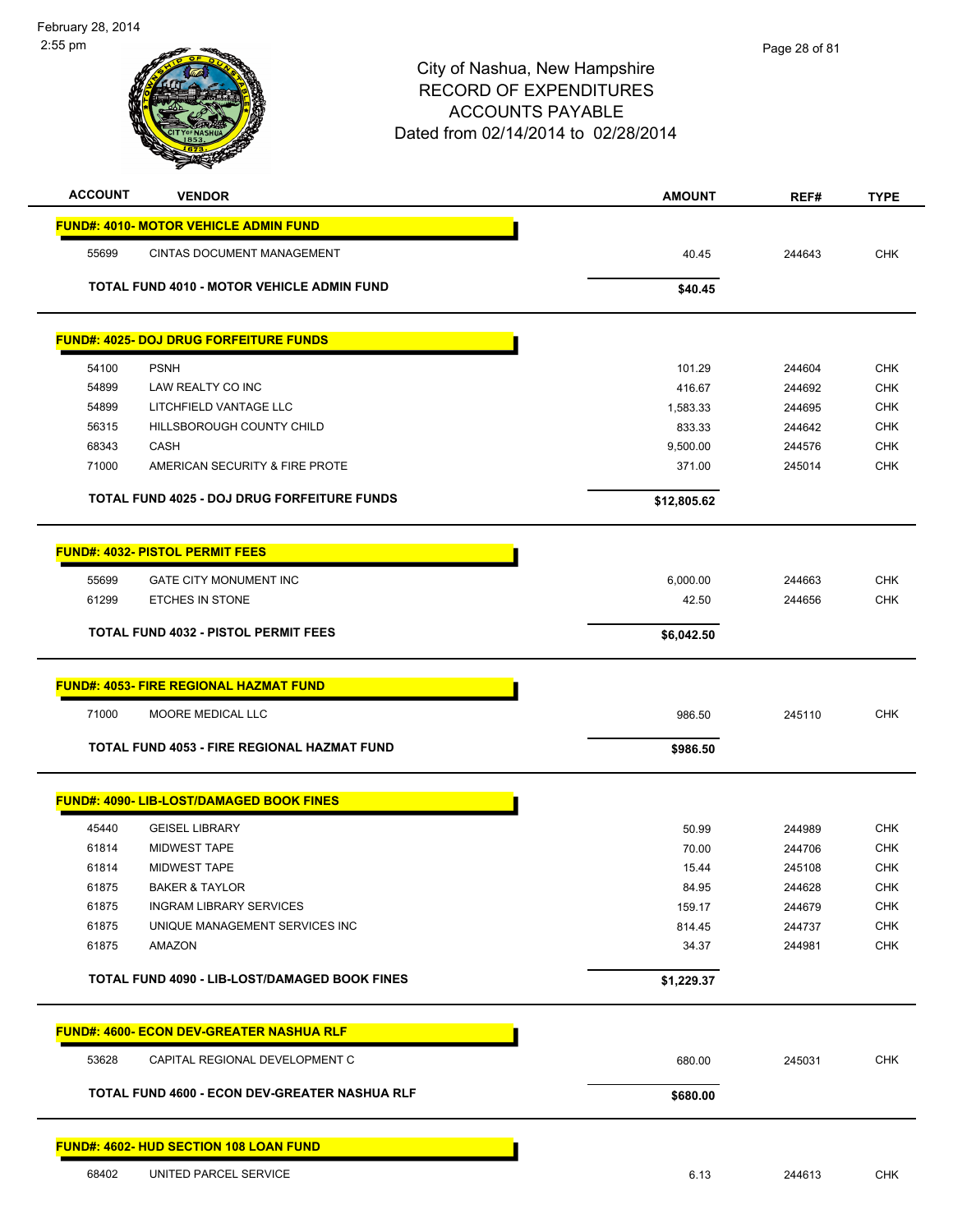# City of Nashua, New Hampshire RECORD OF EXPENDITURES ACCOUNTS PAYABLE Dated from 02/14/2014 to 02/28/2014 **ACCOUNT VENDOR AMOUNT REF# TYPE** TOTAL FUND 4602 - HUD SECTION 108 LOAN FUND<br>
\$6.13

|       | <b>FUND#: 5010- CAP PROJECTS-INFO TECHNOLOGY</b> |              |        |            |
|-------|--------------------------------------------------|--------------|--------|------------|
| 81342 | INFOR (US) INC                                   | 720.00       | 244678 | <b>CHK</b> |
| 81342 | <b>KRONOS INC</b>                                | 1,170.00     | 244690 | <b>CHK</b> |
|       |                                                  |              |        |            |
|       | TOTAL FUND 5010 - CAP PROJECTS-INFO TECHNOLOGY   | \$1,890.00   |        |            |
|       | <b>FUND#: 5200- CAPITAL PROJECTS-STREETS</b>     |              |        |            |
| 81700 | R S AUDLEY INC                                   | 36,575.04    | 245140 | <b>CHK</b> |
| 81700 | SIEMENS INDUSTRY INC                             | 333,052.00   | 244727 | <b>CHK</b> |
|       | TOTAL FUND 5200 - CAPITAL PROJECTS-STREETS       | \$369,627.04 |        |            |
|       | <b>FUND#: 5700- CAP PROJECTS-BROAD ST PKWY</b>   |              |        |            |
| 81700 | <b>HAYNER SWANSON INC</b>                        | 55.00        | 245071 | <b>CHK</b> |
| 81700 | <b>IMTEK REPROGRAPHICS INC</b>                   | 319.52       | 245079 | <b>CHK</b> |
| 81700 | HAYNER SWANSON INC                               | 750.00       | 245071 | <b>CHK</b> |
| 81700 | HAYNER SWANSON INC                               | 48,479.36    | 245071 | <b>CHK</b> |
| 81700 | HAYNER SWANSON INC                               | 1,942.92     | 245071 | <b>CHK</b> |
| 81700 | <b>HAYNER SWANSON INC</b>                        | 25,245.44    | 245071 | <b>CHK</b> |
|       | TOTAL FUND 5700 - CAP PROJECTS-BROAD ST PKWY     | \$76,792.24  |        |            |
|       | <b>FUND#: 5800- SCHOOL CAPITAL PROJECTS FUND</b> |              |        |            |
| 81200 | <b>HARRIMAN ASSOCIATES</b>                       | 86,717.41    | 245248 | <b>CHK</b> |
|       | TOTAL FUND 5800 - SCHOOL CAPITAL PROJECTS FUND   | \$86,717.41  |        |            |
|       | <b>FUND#: 6000- SOLID WASTE FUND</b>             |              |        |            |
| 54200 | BILLS WORLD CLASS CLEANING SER                   | 780.00       | 244633 | <b>CHK</b> |
| 54280 | <b>BELLETETES INC</b>                            | 33.27        | 244629 | <b>CHK</b> |
| 54280 | HOME DEPOT CREDIT SERVICE 3065                   | 108.81       | 244674 | <b>CHK</b> |
| 54280 | OFFICE ALTERNATIVES LLC                          | 154.00       | 245128 | <b>CHK</b> |
| 54487 | <b>CARPARTS OF NASHUA</b>                        | 20.81        | 245032 | <b>CHK</b> |
| 54600 | FREIGHTLINER OF NH INC                           | 395.00       | 244661 | <b>CHK</b> |
| 54600 | LIBERTY INTNL TRUCKS OF NH LLC                   | 403.63       | 244693 | <b>CHK</b> |

 MCNEILUS TRUCK & MANUFACTURING 3,449.49 244704 CHK NAPA AUTO PARTS 527.96 244711 CHK POWERPLAN 1,057.10 244722 CHK CARPARTS OF NASHUA 226.81 245032 CHK FLEETPRIDE INC 88.54 245057 CHK 54600 FREIGHTLINER OF NH INC **Same State of the State of State Control 335.72** 245058 CHK G H BERLIN OIL CO 488.60 245059 CHK NAPA AUTO PARTS 35.98 245114 CHK POWERPLAN 2,389.69 245136 CHK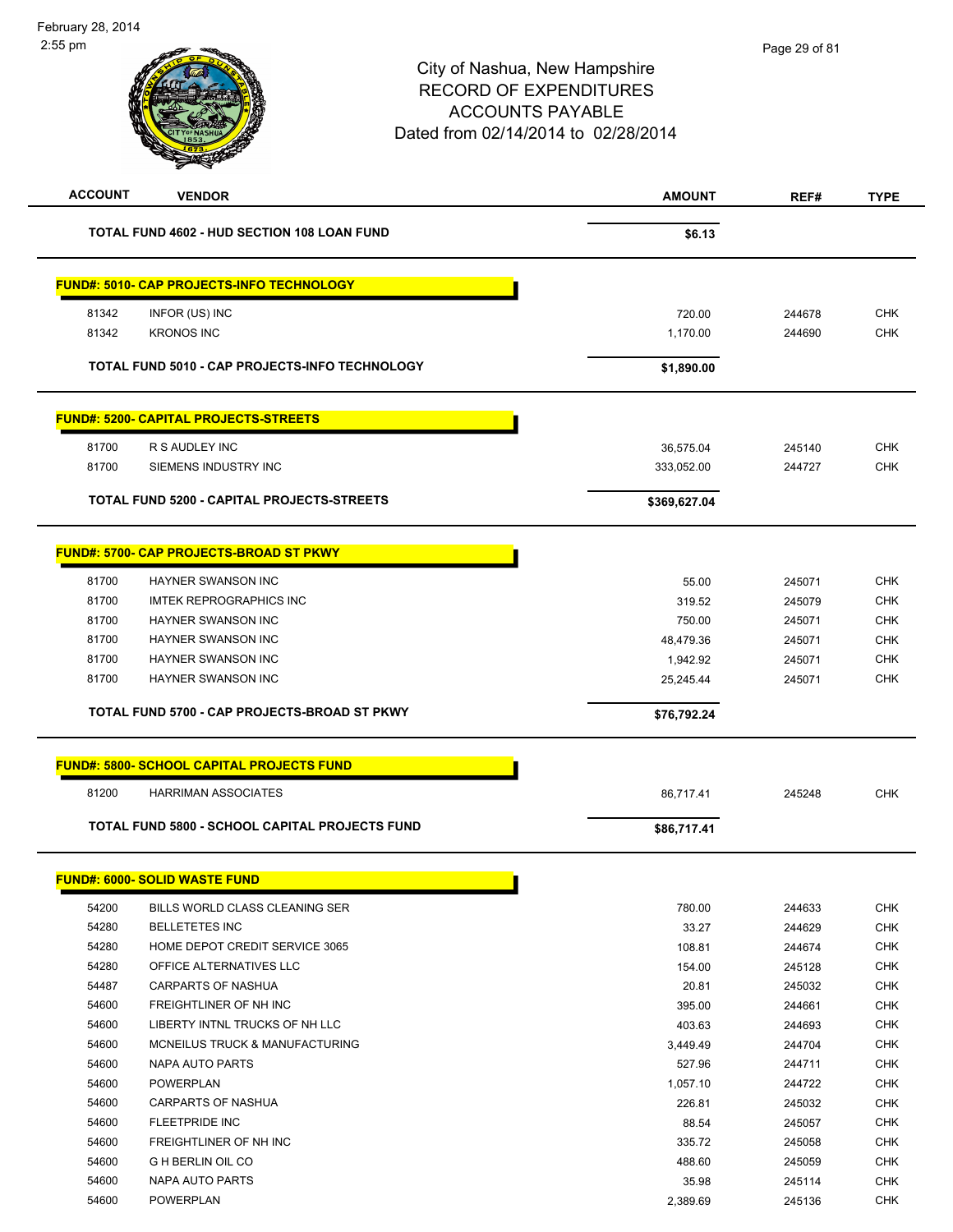

| <b>ACCOUNT</b> | <b>VENDOR</b>                             | <b>AMOUNT</b> | REF#   | <b>TYPE</b> |
|----------------|-------------------------------------------|---------------|--------|-------------|
|                | <b>FUND#: 6000- SOLID WASTE FUND</b>      |               |        |             |
| 55109          | <b>FAIRPOINT COMMUNICATIONS</b>           | 30.46         | 244988 | <b>CHK</b>  |
| 55109          | PAETEC COMMUNICATIONS INC                 | 4.40          | 244999 | <b>CHK</b>  |
| 55118          | AT & T MOBILITY                           | 392.93        | 244984 | <b>CHK</b>  |
| 55307          | SARAH O. HYLAND                           | 93.51         | 244589 | <b>CHK</b>  |
| 55400          | SWANA                                     | 195.00        | 244609 | <b>CHK</b>  |
| 55400          | TREASURER STATE OF NH                     | 200.00        | 244611 | <b>CHK</b>  |
| 55400          | TREASURER STATE OF NH                     | 50.00         | 244612 | <b>CHK</b>  |
| 55500          | PINMART INC                               | 275.80        | 244721 | <b>CHK</b>  |
| 55699          | THE DIRT DOCTORS LLC                      | 3,490.00      | 244650 | <b>CHK</b>  |
| 55699          | NEW ENGLAND ENERGY SERVICES               | 4,181.50      | 245120 | <b>CHK</b>  |
| 55699          | NRRA (NORTHEAST RESOURCE RECOV            | 322.00        | 245126 | <b>CHK</b>  |
| 55699          | UNIVERSAL RECYCLING TECH                  | 2,637.28      | 245168 | <b>CHK</b>  |
| 61100          | <b>ULINE</b>                              | 44.54         | 245162 | <b>CHK</b>  |
| 61100          | WB MASON CO INC                           | 262.08        | 245171 | <b>CHK</b>  |
| 61107          | ALECS SHOE STORE INC                      | 110.00        | 244625 | <b>CHK</b>  |
| 61107          | UNIFIRST CORPORATION                      | 498.42        | 244736 | <b>CHK</b>  |
| 61107          | UNIFIRST CORPORATION                      | 191.96        | 245164 | <b>CHK</b>  |
| 61192          | STANLEY CONVERGENT SECURITY               | 89.04         | 244729 | <b>CHK</b>  |
| 61192          | <b>CALLOGIX INC</b>                       | 299.69        | 245030 | <b>CHK</b>  |
| 61307          | SHATTUCK MALONE OIL CO                    | 284.18        | 244606 | <b>CHK</b>  |
| 61307          | SHATTUCK MALONE OIL CO                    | 2,416.50      | 245002 | <b>CHK</b>  |
| 61705          | <b>MAYNARD &amp; LESIEUR INC</b>          | 834.12        | 244699 | <b>CHK</b>  |
| 61705          | MAYNARD & LESIEUR INC                     | 875.00        | 245102 | <b>CHK</b>  |
|                | <b>TOTAL FUND 6000 - SOLID WASTE FUND</b> | \$28,273.82   |        |             |

|       | <b>FUND#: 6200- WASTEWATER FUND</b> |           |        |            |
|-------|-------------------------------------|-----------|--------|------------|
| 21775 | <b>BARBARA THOMAS</b>               | 254.02    | 244904 | <b>CHK</b> |
| 21775 | <b>DAWN HALL</b>                    | 404.31    | 244905 | CHK        |
| 21775 | <b>HOMES OF NH REALTY</b>           | 248.91    | 244907 | <b>CHK</b> |
| 21775 | <b>HUD</b>                          | 204.33    | 244908 | <b>CHK</b> |
| 21775 | <b>KRISTINE TINGLEY</b>             | 50.85     | 244909 | <b>CHK</b> |
| 21775 | <b>NABINA BARUN</b>                 | 180.36    | 244910 | <b>CHK</b> |
| 21775 | PHILIP H JACKSON                    | 24.15     | 244911 | <b>CHK</b> |
| 21775 | <b>RALPH SHAVER III</b>             | 50.85     | 244912 | <b>CHK</b> |
| 21775 | <b>RUTH HANCOCK</b>                 | 9.59      | 244913 | <b>CHK</b> |
| 21775 | <b>SUMMIT TITE SVC</b>              | 72.19     | 244914 | <b>CHK</b> |
| 21775 | SUNSET SETTLEMENT CO                | 33.94     | 244915 | <b>CHK</b> |
| 21775 | <b>SUSAN YARAB</b>                  | 33.05     | 244916 | <b>CHK</b> |
| 21775 | <b>VALDIMIR MEDVEDEV</b>            | 58.42     | 244917 | <b>CHK</b> |
| 21775 | JOHN J FLATLEY CO                   | 44.49     | 245384 | <b>CHK</b> |
| 21775 | NASHUA HOUSING AUTHORITY            | 3,000.00  | 245398 | <b>CHK</b> |
| 53107 | <b>EASTERN ANALYTICAL INC</b>       | 65.00     | 244653 | <b>CHK</b> |
| 53107 | CHEMSERVE ENVIRONMENTAL ANALYS      | 61.46     | 245037 | <b>CHK</b> |
| 53467 | PENNICHUCK WATER WORKS INC          | 9,029.84  | 244602 | <b>CHK</b> |
| 53467 | <b>MAILINGS UNLIMITED</b>           | 534.63    | 245097 | <b>CHK</b> |
| 54100 | PSNH-LARGE POWER                    | 40,630.74 | 244605 | <b>CHK</b> |
| 54141 | PENNICHUCK WATER WORKS INC          | 147.79    | 244603 | <b>CHK</b> |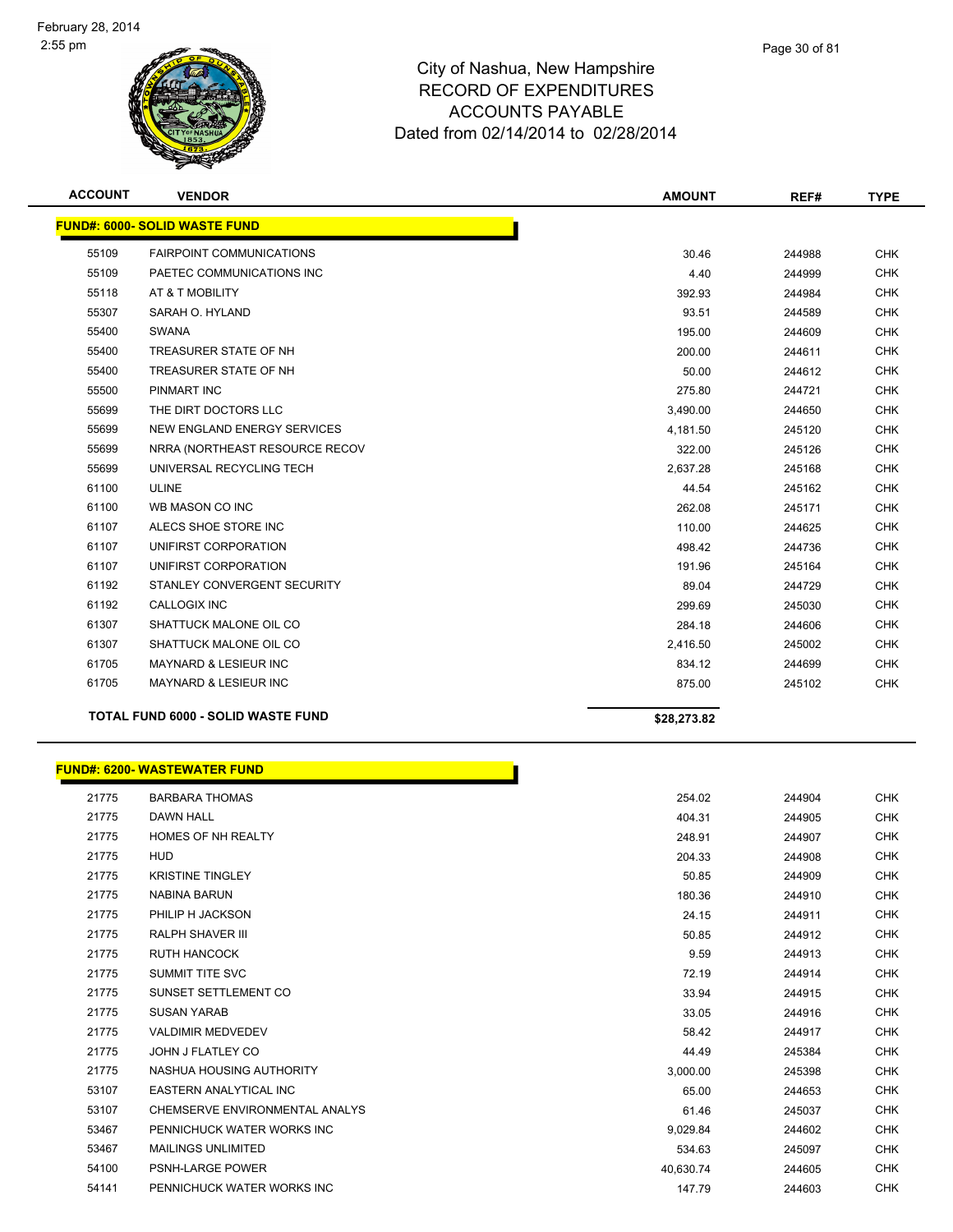

| <b>ACCOUNT</b> | <b>VENDOR</b>                            | <b>AMOUNT</b> | REF#   | <b>TYPE</b> |
|----------------|------------------------------------------|---------------|--------|-------------|
|                | <b>FUND#: 6200- WASTEWATER FUND</b>      |               |        |             |
| 54141          | PENNICHUCK WATER WORKS INC               | 47.16         | 245000 | <b>CHK</b>  |
| 54280          | MCMASTER-CARR                            | 134.39        | 244703 | <b>CHK</b>  |
| 54280          | <b>GRAINGER</b>                          | 195.72        | 245067 | <b>CHK</b>  |
| 54280          | <b>HIGHLAND POWER</b>                    | 350.00        | 245073 | <b>CHK</b>  |
| 54280          | HOME DEPOT CREDIT SERVICE 3065           | 202.88        | 245074 | <b>CHK</b>  |
| 54280          | MCMASTER-CARR                            | 233.43        | 245104 | <b>CHK</b>  |
| 54300          | CRISP CONTRACTING LLC                    | 2,800.00      | 244579 | <b>CHK</b>  |
| 54487          | <b>G H BERLIN OIL CO</b>                 | 909.62        | 244662 | <b>CHK</b>  |
| 54487          | <b>GRAINGER</b>                          | 969.84        | 244665 | <b>CHK</b>  |
| 54487          | <b>HIGHLAND POWER</b>                    | 1,568.00      | 244672 | <b>CHK</b>  |
| 54487          | M & M ELECTRICAL SUPPLY CO INC           | 467.88        | 244696 | <b>CHK</b>  |
| 54487          | MCMASTER-CARR                            | 222.75        | 244703 | <b>CHK</b>  |
| 54487          | ATLANTIC FLUID TECHNOLOGY INC            | 939.52        | 245015 | <b>CHK</b>  |
| 54487          | EVOQUA WATER TECHNOLOGIES LLC            | 1,995.00      | 245053 | <b>CHK</b>  |
| 54487          | <b>GRAINGER</b>                          | 819.28        | 245067 | <b>CHK</b>  |
| 54487          | HOME DEPOT CREDIT SERVICE 3065           | 58.64         | 245074 | <b>CHK</b>  |
| 54487          | <b>INSTRUMART</b>                        | 325.50        | 245082 | <b>CHK</b>  |
| 54487          | M & M ELECTRICAL SUPPLY CO INC           | 8.97          | 245095 | <b>CHK</b>  |
| 54487          | PEABODY SUPPLY CO                        | 656.70        | 245132 | <b>CHK</b>  |
| 54600          | <b>CARPARTS OF NASHUA</b>                | 314.82        | 244638 | <b>CHK</b>  |
| 55109          | PAETEC COMMUNICATIONS INC                | 4.35          | 244999 | <b>CHK</b>  |
| 55118          | AT & T MOBILITY                          | 303.08        | 244984 | <b>CHK</b>  |
| 55400          | <b>NEWEA</b>                             | 285.00        | 245122 | <b>CHK</b>  |
| 55618          | <b>CITIZENS BANK</b>                     | 1,531.20      | 14835  | <b>ACH</b>  |
| 55618          | <b>CITIZENS BANK</b>                     | 959.30        | 14836  | <b>ACH</b>  |
| 61149          | <b>HACH COMPANY</b>                      | 838.12        | 245069 | <b>CHK</b>  |
| 61156          | JCI JONES CHEMICALS INC                  | 8,638.95      | 244683 | <b>CHK</b>  |
| 61156          | JCI JONES CHEMICALS INC                  | 2,378.38      | 245089 | <b>CHK</b>  |
| 61299          | <b>GRAINGER</b>                          | 121.10        | 244667 | <b>CHK</b>  |
| 61299          | M & M ELECTRICAL SUPPLY CO INC           | 23.70         | 244696 | <b>CHK</b>  |
| 61299          | PINE MOTOR PARTS                         | 16.20         | 244720 | <b>CHK</b>  |
| 61299          | SAM'S CLUB DIRECT-0860                   | 410.76        | 245144 | <b>CHK</b>  |
| 61428          | <b>GRAINGER</b>                          | 740.56        | 245067 | <b>CHK</b>  |
| 61830          | <b>MSDSONLINE</b>                        | 399.00        | 244709 | <b>CHK</b>  |
| 81700          | PENTA CORP                               | 20,425.76     | 245135 | <b>CHK</b>  |
| 81700          | ALBANESE D & S INC                       | 2,336.25      | 245012 | <b>CHK</b>  |
|                | <b>TOTAL FUND 6200 - WASTEWATER FUND</b> | \$107,770.73  |        |             |

#### **FUND#: 6500- PROPERTY & CASUALTY FUND**

| 54267 | TREASURER STATE OF NH      | 200.00   | 245004 | <b>CHK</b> |
|-------|----------------------------|----------|--------|------------|
| 55118 | AT & T MOBILITY            | 31.91    | 244984 | <b>CHK</b> |
| 55200 | <b>NHAA</b>                | 120.00   | 244599 | <b>CHK</b> |
| 55307 | <b>ROSS DUGAS</b>          | 70.40    | 244580 | <b>CHK</b> |
| 59120 | K & K INSURANCE GROUP      | 5.933.00 | 245090 | CHK        |
| 59207 | MERRIMACK VALLEY PHYSICAL  | 224.00   | 244557 | <b>CHK</b> |
| 59207 | ASSOCIATED RADIOLOGISTS PA | 190.00   | 244918 | CHK        |
| 59207 | <b>CPTE NASHUA</b>         | 370.00   | 244920 | CHK        |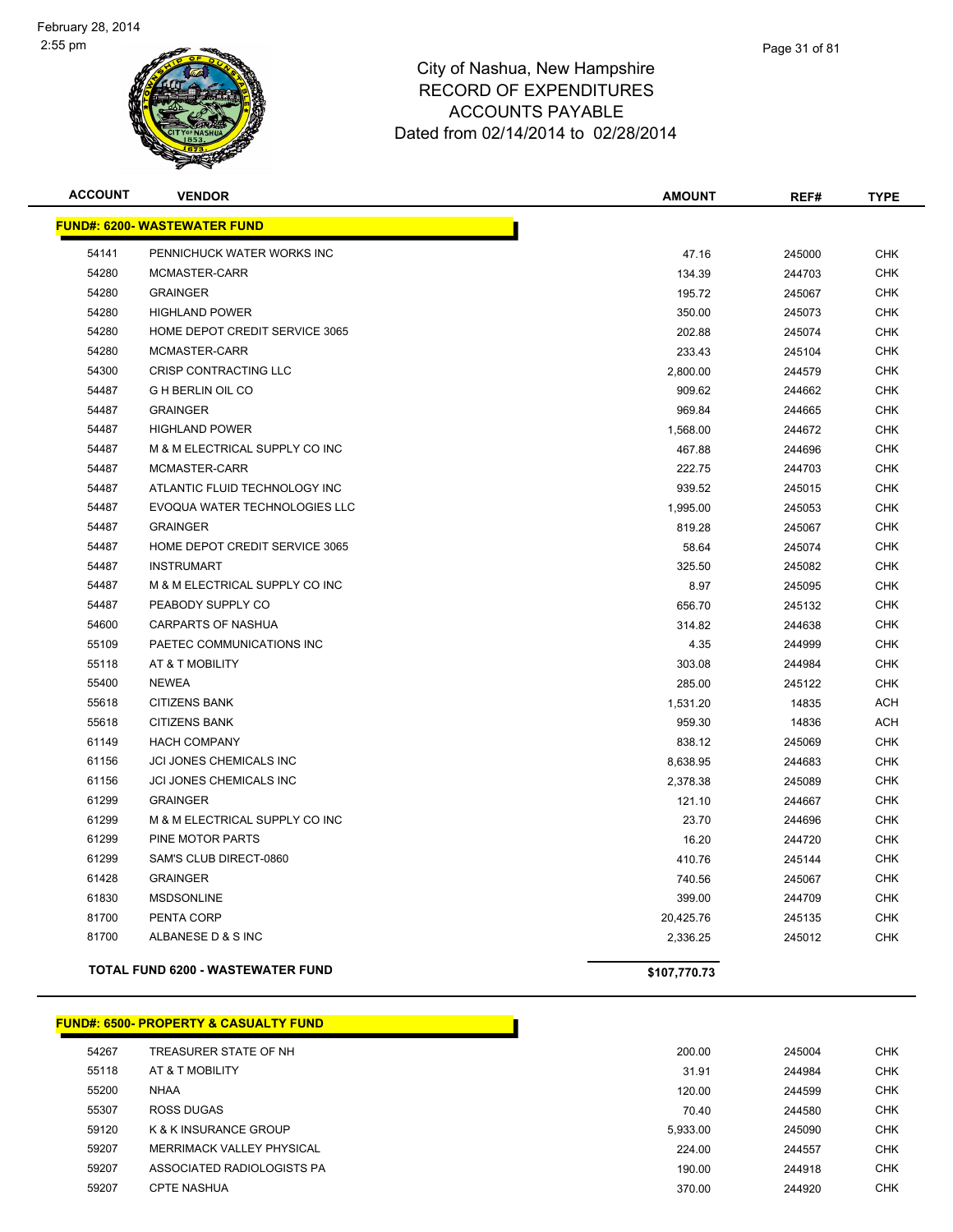

| <b>ACCOUNT</b> | <b>VENDOR</b>                                    | AMOUNT      | REF#   | TYPE       |
|----------------|--------------------------------------------------|-------------|--------|------------|
|                | <b>FUND#: 6500- PROPERTY &amp; CASUALTY FUND</b> |             |        |            |
| 59207          | DARTMOUTH HITCHCOCK CLINIC                       | 976.00      | 244921 | <b>CHK</b> |
| 59207          | FOUNDATION MEDICAL PARTNERS                      | 154.00      | 244924 | CHK        |
| 59207          | FOUR SEASONS ORTHOPEDIC CENTER                   | 1,736.00    | 244925 | CHK        |
| 59207          | INJURED WORKERS PHARMACY LLC                     | 133.16      | 244926 | CHK        |
| 59207          | NASHUA CHIROPRACTIC                              | 446.50      | 244928 | <b>CHK</b> |
| 59207          | NASHUA RADIOLOGY PA                              | 310.00      | 244929 | <b>CHK</b> |
| 59207          | OCCUPATIONAL HEALTH CTRS SOUTH                   | 153.98      | 244930 | CHK        |
| 59207          | PAIN SOLUTIONS PLLC                              | 5,955.00    | 244932 | <b>CHK</b> |
| 59207          | ROCKINGHAM RADIOLOGY                             | 84.00       | 244933 | CHK        |
| 59207          | SO NH REGIONAL MEDICAL CENTER                    | 850.66      | 244935 | CHK        |
| 59207          | ST JOSEPHS HOSPITAL                              | 1,100.75    | 244936 | CHK        |
| 59207          | STONERIVER PHARMACY SOLUTIONS                    | 2,124.91    | 244937 | CHK        |
| 59207          | RALPH R WOLF MD                                  | 264.00      | 244938 | CHK        |
| 59207          | ANESTHESIA CARE GROUP PC                         | 1,183.33    | 245447 | <b>CHK</b> |
| 59207          | ASSOCIATED RADIOLOGISTS PA                       | 31.00       | 245448 | CHK        |
| 59207          | BERNARD & MERRILL PLLC                           | 324.12      | 245449 | CHK        |
| 59207          | <b>CPTE NASHUA</b>                               | 716.00      | 245450 | <b>CHK</b> |
| 59207          | <b>CULLENCOLLIMORE PLLC</b>                      | 490.00      | 245451 | CHK        |
| 59207          | DARTMOUTH HITCHCOCK CLINIC                       | 525.00      | 245452 | <b>CHK</b> |
| 59207          | EXCEL ORTHOPAEDIC SPECIALISTS                    | 128.00      | 245453 | CHK        |
| 59207          | FOUNDATION MEDICAL PARTNERS                      | 624.00      | 245454 | <b>CHK</b> |
| 59207          | FOUR SEASONS ORTHOPEDIC CENTER                   | 292.00      | 245455 | <b>CHK</b> |
| 59207          | <b>MERIDIAN RESOURCE CO</b>                      | 910.83      | 245457 | CHK        |
| 59207          | MERRIMACK VALLEY PHYSICAL                        | 738.00      | 245458 | <b>CHK</b> |
| 59207          | NASHUA AMBULATORY SURGICAL CTR                   | 4,605.00    | 245460 | <b>CHK</b> |
| 59207          | NH NEUROSPINE INSTITUTE                          | 1,590.99    | 245461 | CHK        |
| 59207          | PAIN SOLUTIONS PLLC                              | 200.00      | 245462 | <b>CHK</b> |
| 59207          | KENNETH D POLIVY                                 | 695.00      | 245463 | <b>CHK</b> |
| 59207          | SJ PHYSICIAN SERVICES                            | 317.02      | 245464 | CHK        |
| 59207          | SO NH REGIONAL MEDICAL CENTER                    | 1,420.64    | 245465 | <b>CHK</b> |
| 59207          | <b>ST JOSEPHS HOSPITAL</b>                       | 7,847.00    | 245466 | CHK        |
| 59207          | STONERIVER PHARMACY SOLUTIONS                    | 25.52       | 245468 | CHK        |
| 59207          | URGENT CARE AT BEDFORD                           | 183.00      | 245469 | CHK        |
| 59207          | <b>WINCHESTER HOSPITAL</b>                       | 675.00      | 245470 | CHK        |
| 59225          | <b>FIMBEL PAUNET CORP</b>                        | 2,055.00    | 244923 | <b>CHK</b> |
| 59225          | <b>CULLENCOLLIMORE PLLC</b>                      | 10,758.39   | 245451 | <b>CHK</b> |
| 59225          | MUNCHA MCDONALD                                  | 7,300.00    | 245459 | CHK        |
| 59250          | MARVELL PLATE GLASS INC                          | 966.00      | 245456 | <b>CHK</b> |
| 59275          | <b>COMCAST OF MAINE/NEW HAMPSHIRE</b>            | 349.11      | 244919 | CHK        |
| 59275          | ENTERPRISE HOLDINGS INC                          | 259.00      | 244922 | <b>CHK</b> |
| 59275          | ROBERT JUNGKMAN                                  | 184.95      | 244927 | <b>CHK</b> |
| 59275          | OVERHEAD DOOR CO OF MANCHESTER                   | 1,980.00    | 244931 | CHK        |
| 59275          | <b>MATTHEW SILVA</b>                             | 2,285.96    | 244934 | CHK        |
| 59275          | STATEWIDE COLLISION LLC                          | 3,251.20    | 245467 | CHK        |
| 61100          | WB MASON CO INC                                  | 44.99       | 244739 | CHK        |
|                |                                                  |             |        |            |
|                | TOTAL FUND 6500 - PROPERTY & CASUALTY FUND       | \$74,384.32 |        |            |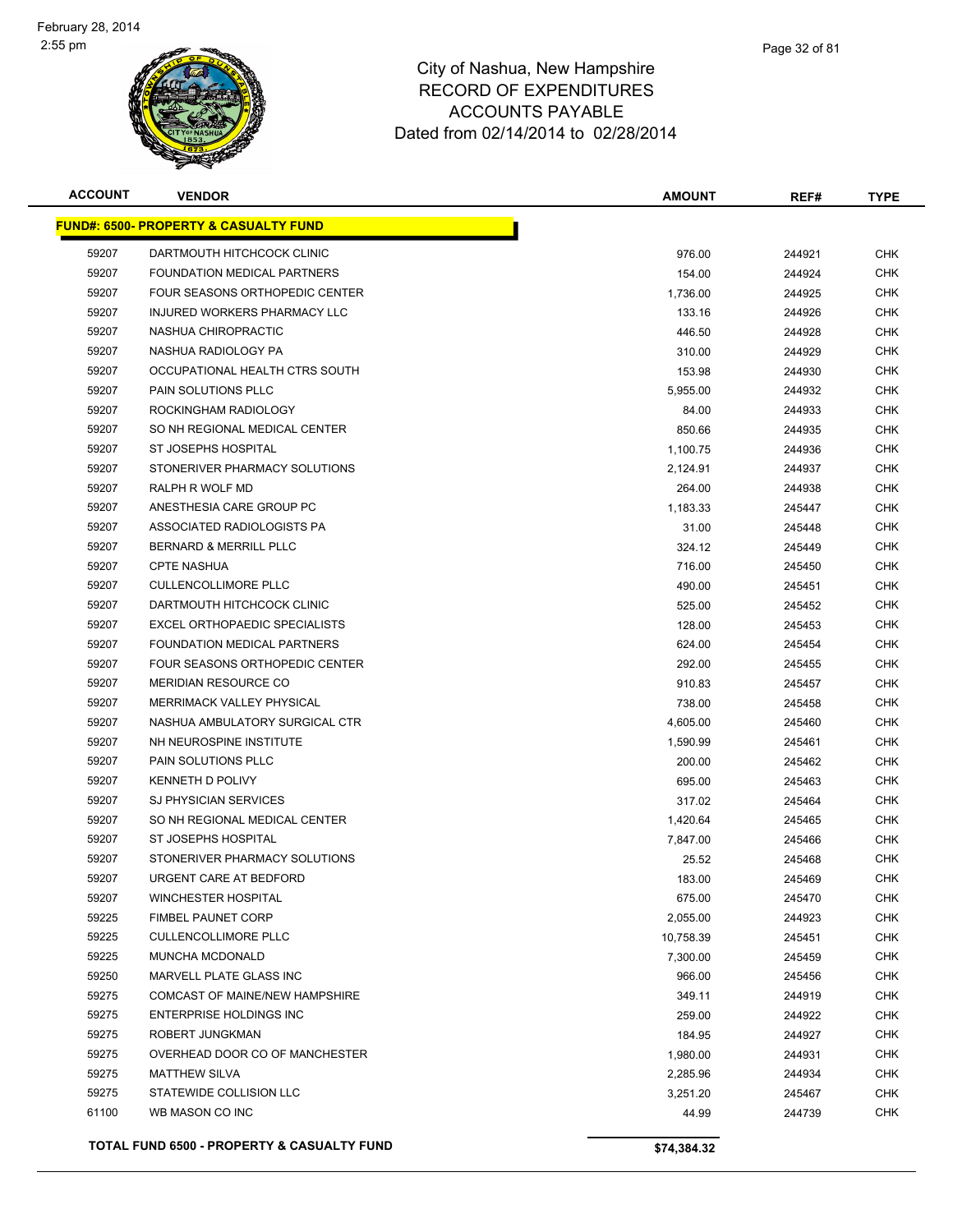

| <b>ACCOUNT</b> | <b>VENDOR</b>                                         | <b>AMOUNT</b>      | REF#           | <b>TYPE</b> |
|----------------|-------------------------------------------------------|--------------------|----------------|-------------|
|                | <b>FUND#: 6600- BENEFITS SELF INSURANCE FUND</b>      |                    |                |             |
| 21500          | <b>ITT HARTFORD</b>                                   |                    |                | <b>ACH</b>  |
| 21505          | PROTECTIVE LIFE INSURANCE CO                          | 33,699.01          | 14863<br>14866 | <b>ACH</b>  |
| 21516          | BOSTON MUTUAL LIFE INSURANCE                          | 63.89<br>11,605.03 | 14860          | <b>ACH</b>  |
| 21520          | SUN LIFE ASSURANCE CO OF CANAD                        | 4,305.99           | 14867          | <b>ACH</b>  |
| 21545          | NORTHERN NEW ENGLAND BENEFIT                          | 72,191.04          | 14865          | <b>ACH</b>  |
| 21990          | <b>DONNA PEREIRA</b>                                  | 1,199.73           | 244959         | <b>CHK</b>  |
| 21990          | DONNA CARDOZA                                         | 327.81             | 245046         | <b>CHK</b>  |
| 21990          | <b>MARIA MARQUIS</b>                                  | 740.97             | 245100         | <b>CHK</b>  |
| 45607          | PAULETTE MORGAN                                       | 66.02              | 245131         | <b>CHK</b>  |
| 59165          | HM LIFE INSURANCE CO                                  | 106,483.58         | 14862          | <b>ACH</b>  |
| 59500          | ANTHEM BCBS OF NE                                     | 86,015.97          | 14858          | <b>ACH</b>  |
| 59500          | HARVARD PILGRIM HEALTH CARE                           | 22,899.24          | 14861          | ACH         |
| 59500          | NORTHEAST DELTA DENTAL                                | 11,757.08          | 14864          | ACH         |
| 59507          | ANTHEM BCBS OF NE                                     | 97.66              | 14858          | ACH         |
| 59507          | ANTHEM BCBS OF NE                                     | 1,225,724.10       | 14858          | <b>ACH</b>  |
| 59507          | ANTHEM BCBS OF NE                                     | 103,978.52         | 14858          | ACH         |
| 59507          | ANTHEM BCBS OF NE                                     | 97,188.59          | 14858          | <b>ACH</b>  |
| 59507          | HARVARD PILGRIM HEALTH CARE                           | 190,679.38         | 14861          | <b>ACH</b>  |
| 59525          | NORTHEAST DELTA DENTAL                                | 53,579.10          | 14864          | <b>ACH</b>  |
|                |                                                       |                    |                |             |
|                | <b>TOTAL FUND 6600 - BENEFITS SELF INSURANCE FUND</b> | \$2,022,602.71     |                |             |
|                |                                                       |                    |                |             |
|                | <b>FUND#: 7058- PARK REHABILITIATION ETF</b>          |                    |                |             |
| 71625          | M E O'BRIEN & SONS INC                                | 874.00             | 245096         | <b>CHK</b>  |
|                | <b>TOTAL FUND 7058 - PARK REHABILITIATION ETF</b>     | \$874.00           |                |             |
|                |                                                       |                    |                |             |
|                | <b>FUND#: 7076- REG VOC ED CAPITAL RESERVE</b>        |                    |                |             |
|                |                                                       |                    |                |             |
| 71000          | SNAP-ON INDUSTRIAL                                    | 526.80             | 245327         | <b>CHK</b>  |
|                | TOTAL FUND 7076 - REG VOC ED CAPITAL RESERVE          | \$526.80           |                |             |
|                |                                                       |                    |                |             |
|                | <b>FUND#: 7506- ETF CONTRIB-WOODLAWN CEMETERY</b>     |                    |                |             |
| 54107          | MCLAUGHLIN OIL CO                                     | 502.72             | 244701         | <b>CHK</b>  |
| 54280          | HUFF & GAUTHIER INC                                   | 453.05             | 244677         | <b>CHK</b>  |
|                |                                                       |                    |                |             |
|                | TOTAL FUND 7506 - ETF CONTRIB-WOODLAWN CEMETERY       | \$955.77           |                |             |
|                |                                                       |                    |                |             |
|                | <b>FUND#: 7560- SCHOOL IMPACT FEES</b>                |                    |                |             |
| 45814          | NORTH CONCORD STREET PROP LLC                         | 6,448.00           | 245124         | <b>CHK</b>  |
|                | <b>TOTAL FUND 7560 - SCHOOL IMPACT FEES</b>           | \$6,448.00         |                |             |
|                |                                                       |                    |                |             |
|                | <b>FUND#: 7565- SCHOOL RELATED PROGRAMS-ETF</b>       |                    |                |             |
| 55642          | PHILIP CLINTON                                        | 62.00              | 244770         | <b>CHK</b>  |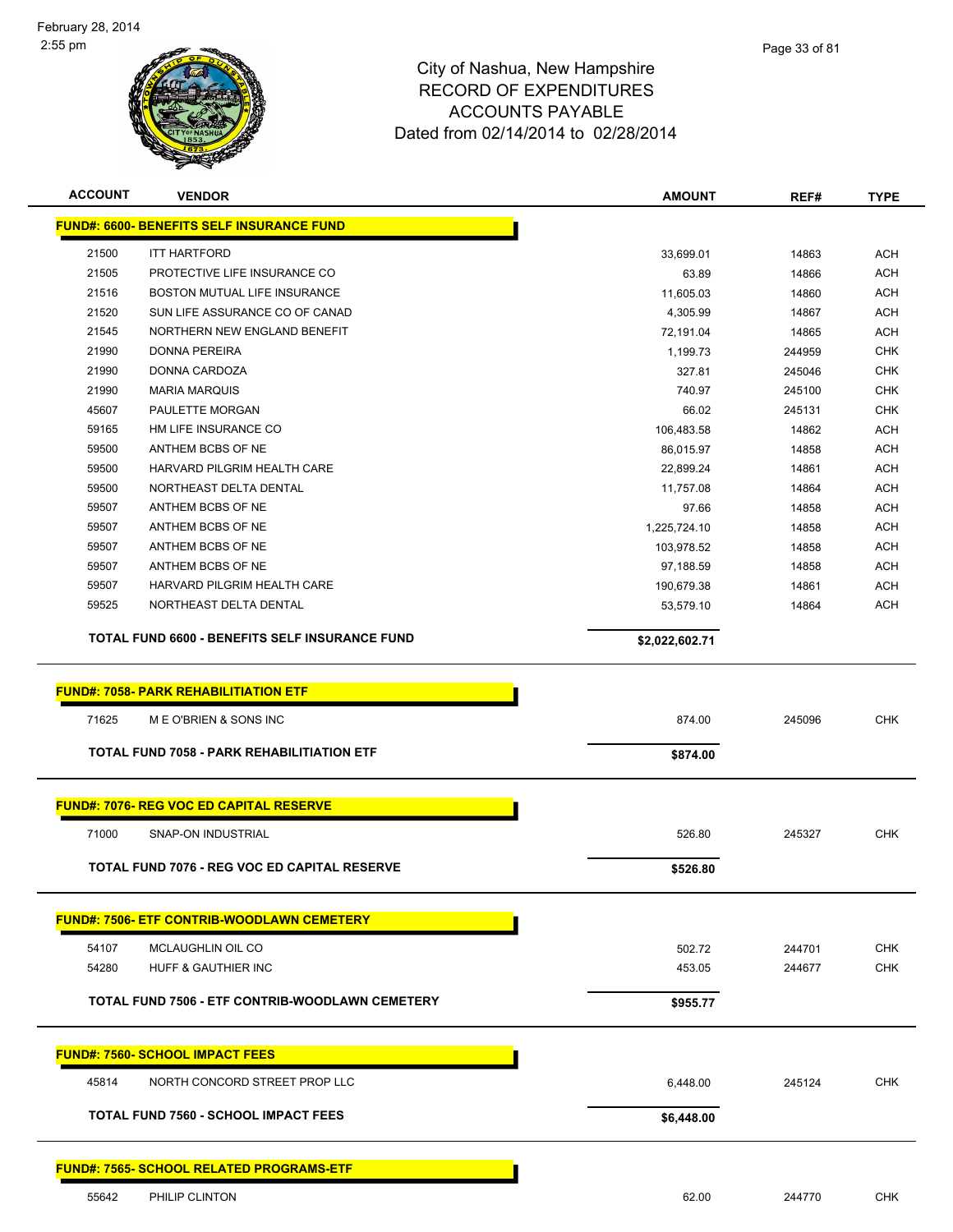

| <b>ACCOUNT</b> | <b>VENDOR</b>                                   | <b>AMOUNT</b> | REF#   | <b>TYPE</b> |
|----------------|-------------------------------------------------|---------------|--------|-------------|
|                | <b>FUND#: 7565- SCHOOL RELATED PROGRAMS-ETF</b> |               |        |             |
| 55690          | <b>CONWAY ARENA</b>                             | 280.00        | 244741 | <b>CHK</b>  |
| 55690          | FIRST STUDENT INC                               | 105.79        | 244791 | <b>CHK</b>  |
| 55690          | FIRST STUDENT INC                               | 132.50        | 245229 | <b>CHK</b>  |
| 61135          | <b>SCHOLASTIC INC</b>                           | 48.87         | 244860 | <b>CHK</b>  |
| 61135          | <b>VERNIER</b>                                  | 447.02        | 245340 | <b>CHK</b>  |
| 61875          | <b>BARNES &amp; NOBLE INC</b>                   | 807.43        | 245192 | <b>CHK</b>  |
|                | TOTAL FUND 7565 - SCHOOL RELATED PROGRAMS-ETF   | \$1,883.61    |        |             |
|                | <b>FUND#: 8063- LIBRARY-HENRY STEARNS FUND</b>  |               |        |             |
| 61807          | <b>BAKER &amp; TAYLOR</b>                       | 426.41        | 244628 | <b>CHK</b>  |
| 61807          | <b>AMAZON</b>                                   | 28.52         | 244981 | <b>CHK</b>  |
| 61807          | <b>BAKER &amp; TAYLOR</b>                       | 231.94        | 245018 | <b>CHK</b>  |
| 61807          | <b>INGRAM LIBRARY SERVICES</b>                  | 55.00         | 245080 | <b>CHK</b>  |
|                | TOTAL FUND 8063 - LIBRARY-HENRY STEARNS FUND    | \$741.87      |        |             |

**Grand Total:**

**\$5,758,020.38**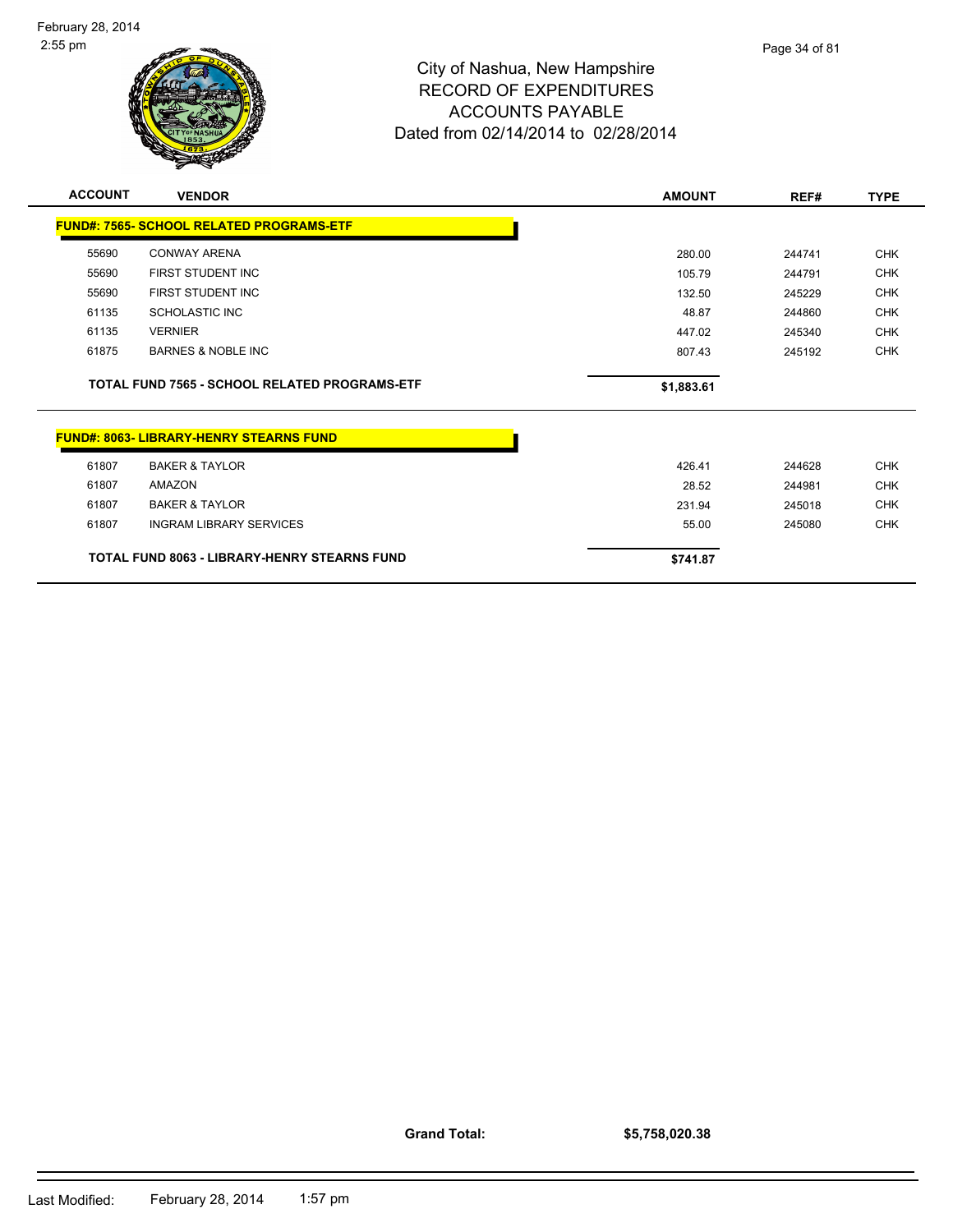

#### City of Nashua, New Hampshire RECORD OF EXPENDITURES PAYROLL-GROSS WAGES Dated from 02/14/2014- 02/28/2014

| <b>FUND#: 1000 - GENERAL FUND</b><br><b>MAYOR</b><br>101<br>929.80<br>2/20/14<br>CITIZEN SERVICES DIRECTOR<br>51100<br>929.80<br>2/27/14<br>CITIZEN SERVICES DIRECTOR<br>51100<br>852.15<br>2/20/14<br><b>COMMUNICATIONS DIRECTOR</b><br>51100<br>852.15<br>2/27/14<br><b>COMMUNICATIONS DIRECTOR</b><br>51100<br>903.15<br>2/20/14<br>EXECUTIVE SECRETARY AA<br>51100<br>903.15<br>2/27/14<br>EXECUTIVE SECRETARY AA<br>51100<br>452.45<br>2/20/14<br>RESOURCE COORDINATOR<br>51100<br>452.45<br>2/27/14<br><b>RESOURCE COORDINATOR</b><br>51100<br>565.55<br>2/20/14<br>SECRETARY RECEPTIONIST<br>51100<br>565.55<br>2/27/14<br>SECRETARY RECEPTIONIST<br>51100<br>2,115.95<br>2/20/14<br><b>MAYOR</b><br>51500<br>2,115.95<br>2/27/14<br><b>MAYOR</b><br>51500<br>50.00<br>2/27/14<br>TELEPHONE-CELLULAR<br>55118<br><b>TOTAL 101 - MAYOR</b><br>\$11,688.10<br>102<br><b>BOARD OF ALDERMEN</b><br>1,404.70<br>2/20/14<br>ALDERMANIC LEGISLATION MANAGER<br>51100<br>1,404.70<br>2/27/14<br>51100<br>ALDERMANIC LEGISLATION MANAGER<br>LEGISLATIVE TRANSCRIPTION SPEC<br>265.14<br>2/20/14<br>51200<br><b>TOTAL 102 - BOARD OF ALDERMEN</b><br>\$3,074.54<br>103<br><b>LEGAL</b><br>1,324.91<br>2/20/14<br>ASSISTANT CORP COUNSEL<br>51100<br>1,324.90<br>2/27/14<br>ASSISTANT CORP COUNSEL<br>51100<br>2,183.75<br>2/20/14<br><b>CORPORATION COUNSEL</b><br>51100<br>2,183.75<br>2/27/14<br><b>CORPORATION COUNSEL</b><br>51100<br>1,986.70<br>2/20/14<br>DEPUTY CORPORATION COUNSEL<br>51100<br>1,986.70<br>2/27/14<br>51100<br>DEPUTY CORPORATION COUNSEL<br>1,846.55<br>2/20/14<br><b>LEGAL ASSISTANT</b><br>51100<br>2/27/14<br>1,846.55<br><b>LEGAL ASSISTANT</b><br>51100<br>100.00<br>2/27/14<br>TELEPHONE-CELLULAR<br>55118<br><b>TOTAL 103 - LEGAL</b><br>\$14,783.81<br><b>CITI-STAT</b><br>1,529.80<br>2/20/14<br>DIRECTOR CITISTAT<br>51100<br>1,529.80<br>2/27/14<br>DIRECTOR CITISTAT<br>51100<br>690.85<br>2/20/14<br>OPERATIONS ANALYST<br>51100<br>690.85<br>2/27/14<br>OPERATIONS ANALYST<br>51100<br><b>TOTAL 105 - CITI-STAT</b><br>\$4,441.30 | <b>PAY DATE</b> | <b>ACCOUNT</b> | <b>DESCRIPTION</b> | <b>AMOUNT</b> |
|------------------------------------------------------------------------------------------------------------------------------------------------------------------------------------------------------------------------------------------------------------------------------------------------------------------------------------------------------------------------------------------------------------------------------------------------------------------------------------------------------------------------------------------------------------------------------------------------------------------------------------------------------------------------------------------------------------------------------------------------------------------------------------------------------------------------------------------------------------------------------------------------------------------------------------------------------------------------------------------------------------------------------------------------------------------------------------------------------------------------------------------------------------------------------------------------------------------------------------------------------------------------------------------------------------------------------------------------------------------------------------------------------------------------------------------------------------------------------------------------------------------------------------------------------------------------------------------------------------------------------------------------------------------------------------------------------------------------------------------------------------------------------------------------------------------------------------------------------------------------------------------------------------------------------------------------------------------------------------------------------------------------------------------------------------------------|-----------------|----------------|--------------------|---------------|
|                                                                                                                                                                                                                                                                                                                                                                                                                                                                                                                                                                                                                                                                                                                                                                                                                                                                                                                                                                                                                                                                                                                                                                                                                                                                                                                                                                                                                                                                                                                                                                                                                                                                                                                                                                                                                                                                                                                                                                                                                                                                        |                 |                |                    |               |
|                                                                                                                                                                                                                                                                                                                                                                                                                                                                                                                                                                                                                                                                                                                                                                                                                                                                                                                                                                                                                                                                                                                                                                                                                                                                                                                                                                                                                                                                                                                                                                                                                                                                                                                                                                                                                                                                                                                                                                                                                                                                        |                 |                |                    |               |
|                                                                                                                                                                                                                                                                                                                                                                                                                                                                                                                                                                                                                                                                                                                                                                                                                                                                                                                                                                                                                                                                                                                                                                                                                                                                                                                                                                                                                                                                                                                                                                                                                                                                                                                                                                                                                                                                                                                                                                                                                                                                        |                 |                |                    |               |
|                                                                                                                                                                                                                                                                                                                                                                                                                                                                                                                                                                                                                                                                                                                                                                                                                                                                                                                                                                                                                                                                                                                                                                                                                                                                                                                                                                                                                                                                                                                                                                                                                                                                                                                                                                                                                                                                                                                                                                                                                                                                        |                 |                |                    |               |
|                                                                                                                                                                                                                                                                                                                                                                                                                                                                                                                                                                                                                                                                                                                                                                                                                                                                                                                                                                                                                                                                                                                                                                                                                                                                                                                                                                                                                                                                                                                                                                                                                                                                                                                                                                                                                                                                                                                                                                                                                                                                        |                 |                |                    |               |
|                                                                                                                                                                                                                                                                                                                                                                                                                                                                                                                                                                                                                                                                                                                                                                                                                                                                                                                                                                                                                                                                                                                                                                                                                                                                                                                                                                                                                                                                                                                                                                                                                                                                                                                                                                                                                                                                                                                                                                                                                                                                        |                 |                |                    |               |
|                                                                                                                                                                                                                                                                                                                                                                                                                                                                                                                                                                                                                                                                                                                                                                                                                                                                                                                                                                                                                                                                                                                                                                                                                                                                                                                                                                                                                                                                                                                                                                                                                                                                                                                                                                                                                                                                                                                                                                                                                                                                        |                 |                |                    |               |
|                                                                                                                                                                                                                                                                                                                                                                                                                                                                                                                                                                                                                                                                                                                                                                                                                                                                                                                                                                                                                                                                                                                                                                                                                                                                                                                                                                                                                                                                                                                                                                                                                                                                                                                                                                                                                                                                                                                                                                                                                                                                        |                 |                |                    |               |
|                                                                                                                                                                                                                                                                                                                                                                                                                                                                                                                                                                                                                                                                                                                                                                                                                                                                                                                                                                                                                                                                                                                                                                                                                                                                                                                                                                                                                                                                                                                                                                                                                                                                                                                                                                                                                                                                                                                                                                                                                                                                        |                 |                |                    |               |
|                                                                                                                                                                                                                                                                                                                                                                                                                                                                                                                                                                                                                                                                                                                                                                                                                                                                                                                                                                                                                                                                                                                                                                                                                                                                                                                                                                                                                                                                                                                                                                                                                                                                                                                                                                                                                                                                                                                                                                                                                                                                        |                 |                |                    |               |
|                                                                                                                                                                                                                                                                                                                                                                                                                                                                                                                                                                                                                                                                                                                                                                                                                                                                                                                                                                                                                                                                                                                                                                                                                                                                                                                                                                                                                                                                                                                                                                                                                                                                                                                                                                                                                                                                                                                                                                                                                                                                        |                 |                |                    |               |
|                                                                                                                                                                                                                                                                                                                                                                                                                                                                                                                                                                                                                                                                                                                                                                                                                                                                                                                                                                                                                                                                                                                                                                                                                                                                                                                                                                                                                                                                                                                                                                                                                                                                                                                                                                                                                                                                                                                                                                                                                                                                        |                 |                |                    |               |
|                                                                                                                                                                                                                                                                                                                                                                                                                                                                                                                                                                                                                                                                                                                                                                                                                                                                                                                                                                                                                                                                                                                                                                                                                                                                                                                                                                                                                                                                                                                                                                                                                                                                                                                                                                                                                                                                                                                                                                                                                                                                        |                 |                |                    |               |
|                                                                                                                                                                                                                                                                                                                                                                                                                                                                                                                                                                                                                                                                                                                                                                                                                                                                                                                                                                                                                                                                                                                                                                                                                                                                                                                                                                                                                                                                                                                                                                                                                                                                                                                                                                                                                                                                                                                                                                                                                                                                        |                 |                |                    |               |
|                                                                                                                                                                                                                                                                                                                                                                                                                                                                                                                                                                                                                                                                                                                                                                                                                                                                                                                                                                                                                                                                                                                                                                                                                                                                                                                                                                                                                                                                                                                                                                                                                                                                                                                                                                                                                                                                                                                                                                                                                                                                        |                 |                |                    |               |
|                                                                                                                                                                                                                                                                                                                                                                                                                                                                                                                                                                                                                                                                                                                                                                                                                                                                                                                                                                                                                                                                                                                                                                                                                                                                                                                                                                                                                                                                                                                                                                                                                                                                                                                                                                                                                                                                                                                                                                                                                                                                        |                 |                |                    |               |
|                                                                                                                                                                                                                                                                                                                                                                                                                                                                                                                                                                                                                                                                                                                                                                                                                                                                                                                                                                                                                                                                                                                                                                                                                                                                                                                                                                                                                                                                                                                                                                                                                                                                                                                                                                                                                                                                                                                                                                                                                                                                        |                 |                |                    |               |
|                                                                                                                                                                                                                                                                                                                                                                                                                                                                                                                                                                                                                                                                                                                                                                                                                                                                                                                                                                                                                                                                                                                                                                                                                                                                                                                                                                                                                                                                                                                                                                                                                                                                                                                                                                                                                                                                                                                                                                                                                                                                        |                 |                |                    |               |
|                                                                                                                                                                                                                                                                                                                                                                                                                                                                                                                                                                                                                                                                                                                                                                                                                                                                                                                                                                                                                                                                                                                                                                                                                                                                                                                                                                                                                                                                                                                                                                                                                                                                                                                                                                                                                                                                                                                                                                                                                                                                        |                 |                |                    |               |
|                                                                                                                                                                                                                                                                                                                                                                                                                                                                                                                                                                                                                                                                                                                                                                                                                                                                                                                                                                                                                                                                                                                                                                                                                                                                                                                                                                                                                                                                                                                                                                                                                                                                                                                                                                                                                                                                                                                                                                                                                                                                        |                 |                |                    |               |
|                                                                                                                                                                                                                                                                                                                                                                                                                                                                                                                                                                                                                                                                                                                                                                                                                                                                                                                                                                                                                                                                                                                                                                                                                                                                                                                                                                                                                                                                                                                                                                                                                                                                                                                                                                                                                                                                                                                                                                                                                                                                        |                 |                |                    |               |
|                                                                                                                                                                                                                                                                                                                                                                                                                                                                                                                                                                                                                                                                                                                                                                                                                                                                                                                                                                                                                                                                                                                                                                                                                                                                                                                                                                                                                                                                                                                                                                                                                                                                                                                                                                                                                                                                                                                                                                                                                                                                        |                 |                |                    |               |
|                                                                                                                                                                                                                                                                                                                                                                                                                                                                                                                                                                                                                                                                                                                                                                                                                                                                                                                                                                                                                                                                                                                                                                                                                                                                                                                                                                                                                                                                                                                                                                                                                                                                                                                                                                                                                                                                                                                                                                                                                                                                        |                 |                |                    |               |
|                                                                                                                                                                                                                                                                                                                                                                                                                                                                                                                                                                                                                                                                                                                                                                                                                                                                                                                                                                                                                                                                                                                                                                                                                                                                                                                                                                                                                                                                                                                                                                                                                                                                                                                                                                                                                                                                                                                                                                                                                                                                        |                 |                |                    |               |
|                                                                                                                                                                                                                                                                                                                                                                                                                                                                                                                                                                                                                                                                                                                                                                                                                                                                                                                                                                                                                                                                                                                                                                                                                                                                                                                                                                                                                                                                                                                                                                                                                                                                                                                                                                                                                                                                                                                                                                                                                                                                        |                 |                |                    |               |
|                                                                                                                                                                                                                                                                                                                                                                                                                                                                                                                                                                                                                                                                                                                                                                                                                                                                                                                                                                                                                                                                                                                                                                                                                                                                                                                                                                                                                                                                                                                                                                                                                                                                                                                                                                                                                                                                                                                                                                                                                                                                        |                 |                |                    |               |
|                                                                                                                                                                                                                                                                                                                                                                                                                                                                                                                                                                                                                                                                                                                                                                                                                                                                                                                                                                                                                                                                                                                                                                                                                                                                                                                                                                                                                                                                                                                                                                                                                                                                                                                                                                                                                                                                                                                                                                                                                                                                        |                 |                |                    |               |
|                                                                                                                                                                                                                                                                                                                                                                                                                                                                                                                                                                                                                                                                                                                                                                                                                                                                                                                                                                                                                                                                                                                                                                                                                                                                                                                                                                                                                                                                                                                                                                                                                                                                                                                                                                                                                                                                                                                                                                                                                                                                        |                 |                |                    |               |
|                                                                                                                                                                                                                                                                                                                                                                                                                                                                                                                                                                                                                                                                                                                                                                                                                                                                                                                                                                                                                                                                                                                                                                                                                                                                                                                                                                                                                                                                                                                                                                                                                                                                                                                                                                                                                                                                                                                                                                                                                                                                        |                 |                |                    |               |
|                                                                                                                                                                                                                                                                                                                                                                                                                                                                                                                                                                                                                                                                                                                                                                                                                                                                                                                                                                                                                                                                                                                                                                                                                                                                                                                                                                                                                                                                                                                                                                                                                                                                                                                                                                                                                                                                                                                                                                                                                                                                        |                 |                |                    |               |
|                                                                                                                                                                                                                                                                                                                                                                                                                                                                                                                                                                                                                                                                                                                                                                                                                                                                                                                                                                                                                                                                                                                                                                                                                                                                                                                                                                                                                                                                                                                                                                                                                                                                                                                                                                                                                                                                                                                                                                                                                                                                        |                 |                |                    |               |
|                                                                                                                                                                                                                                                                                                                                                                                                                                                                                                                                                                                                                                                                                                                                                                                                                                                                                                                                                                                                                                                                                                                                                                                                                                                                                                                                                                                                                                                                                                                                                                                                                                                                                                                                                                                                                                                                                                                                                                                                                                                                        |                 |                |                    |               |
|                                                                                                                                                                                                                                                                                                                                                                                                                                                                                                                                                                                                                                                                                                                                                                                                                                                                                                                                                                                                                                                                                                                                                                                                                                                                                                                                                                                                                                                                                                                                                                                                                                                                                                                                                                                                                                                                                                                                                                                                                                                                        |                 |                |                    |               |
|                                                                                                                                                                                                                                                                                                                                                                                                                                                                                                                                                                                                                                                                                                                                                                                                                                                                                                                                                                                                                                                                                                                                                                                                                                                                                                                                                                                                                                                                                                                                                                                                                                                                                                                                                                                                                                                                                                                                                                                                                                                                        |                 |                |                    |               |
|                                                                                                                                                                                                                                                                                                                                                                                                                                                                                                                                                                                                                                                                                                                                                                                                                                                                                                                                                                                                                                                                                                                                                                                                                                                                                                                                                                                                                                                                                                                                                                                                                                                                                                                                                                                                                                                                                                                                                                                                                                                                        | 105             |                |                    |               |
|                                                                                                                                                                                                                                                                                                                                                                                                                                                                                                                                                                                                                                                                                                                                                                                                                                                                                                                                                                                                                                                                                                                                                                                                                                                                                                                                                                                                                                                                                                                                                                                                                                                                                                                                                                                                                                                                                                                                                                                                                                                                        |                 |                |                    |               |
|                                                                                                                                                                                                                                                                                                                                                                                                                                                                                                                                                                                                                                                                                                                                                                                                                                                                                                                                                                                                                                                                                                                                                                                                                                                                                                                                                                                                                                                                                                                                                                                                                                                                                                                                                                                                                                                                                                                                                                                                                                                                        |                 |                |                    |               |
|                                                                                                                                                                                                                                                                                                                                                                                                                                                                                                                                                                                                                                                                                                                                                                                                                                                                                                                                                                                                                                                                                                                                                                                                                                                                                                                                                                                                                                                                                                                                                                                                                                                                                                                                                                                                                                                                                                                                                                                                                                                                        |                 |                |                    |               |
|                                                                                                                                                                                                                                                                                                                                                                                                                                                                                                                                                                                                                                                                                                                                                                                                                                                                                                                                                                                                                                                                                                                                                                                                                                                                                                                                                                                                                                                                                                                                                                                                                                                                                                                                                                                                                                                                                                                                                                                                                                                                        |                 |                |                    |               |
|                                                                                                                                                                                                                                                                                                                                                                                                                                                                                                                                                                                                                                                                                                                                                                                                                                                                                                                                                                                                                                                                                                                                                                                                                                                                                                                                                                                                                                                                                                                                                                                                                                                                                                                                                                                                                                                                                                                                                                                                                                                                        |                 |                |                    |               |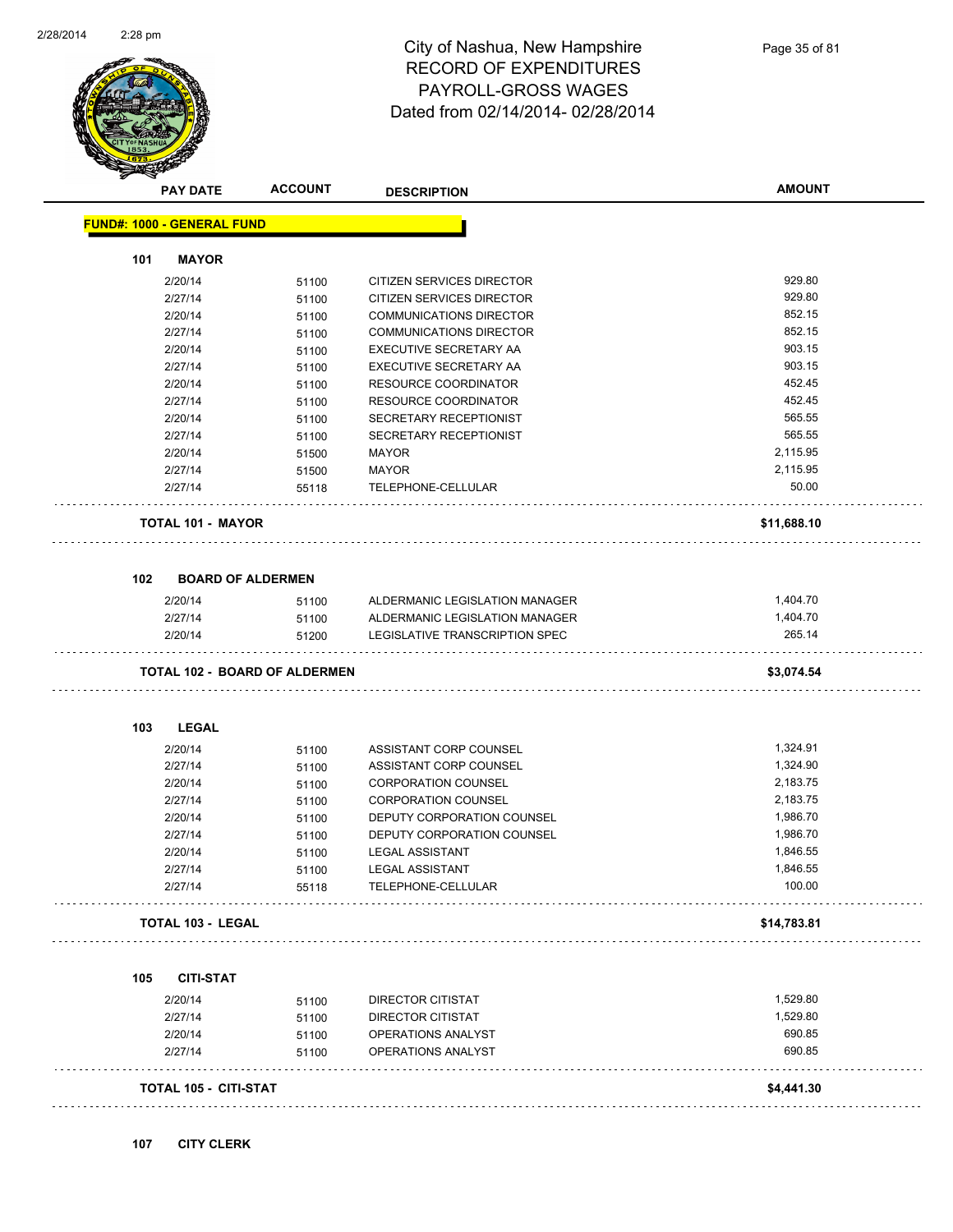

#### City of Nashua, New Hampshire RECORD OF EXPENDITURES PAYROLL-GROSS WAGES Dated from 02/14/2014- 02/28/2014

|     | <b>PAY DATE</b>                   | <b>ACCOUNT</b>                       | <b>DESCRIPTION</b>            | <b>AMOUNT</b> |
|-----|-----------------------------------|--------------------------------------|-------------------------------|---------------|
|     | <b>FUND#: 1000 - GENERAL FUND</b> |                                      |                               |               |
| 107 | <b>CITY CLERK</b>                 |                                      |                               |               |
|     | 2/20/14                           | 51100                                | <b>CITY CLERK</b>             | 1,771.20      |
|     | 2/27/14                           | 51100                                | <b>CITY CLERK</b>             | 1,771.20      |
|     | 2/20/14                           | 51100                                | <b>CLERK VITAL RECORDS II</b> | 2,089.94      |
|     | 2/27/14                           | 51100                                | <b>CLERK VITAL RECORDS II</b> | 3,680.39      |
|     | 2/20/14                           | 51100                                | DEPARTMENT COORDINATOR, CC    | 791.44        |
|     | 2/27/14                           | 51100                                | DEPARTMENT COORDINATOR, CC    | 791.45        |
|     | 2/20/14                           | 51100                                | DEPUTY CITY CLERK             | 1,371.00      |
|     | 2/27/14                           | 51100                                | DEPUTY CITY CLERK             | 1,371.00      |
|     | 2/20/14                           | 51300                                | OVERTIME-REGULAR              | 14.84         |
|     | 2/27/14                           | 51300                                | OVERTIME-REGULAR              | 14.84         |
|     | <b>TOTAL 107 - CITY CLERK</b>     |                                      |                               | \$13,667.30   |
| 111 | <b>HUMAN RESOURCES</b>            |                                      |                               |               |
|     | 2/20/14                           |                                      | <b>HR ANALYST</b>             | 1,014.70      |
|     | 2/27/14                           | 51100                                | <b>HR ANALYST</b>             | 1,014.70      |
|     | 2/20/14                           | 51100<br>51100                       | HR SPEC                       | 833.85        |
|     | 2/27/14                           | 51100                                | HR SPEC                       | 833.85        |
|     | 2/20/14                           | 51100                                | HUMAN RESOURCES DIRECTOR      | 1,546.45      |
|     | 2/27/14                           | 51100                                | HUMAN RESOURCES DIRECTOR      | 1,546.44      |
|     | 2/20/14                           | 51200                                | ADMINISTRATIVE ASSISTANT I    | 255.60        |
|     | 2/27/14                           | 51200                                | ADMINISTRATIVE ASSISTANT I    | 261.98        |
|     | 2/27/14                           | 55118                                | TELEPHONE-CELLULAR            | 50.00         |
|     |                                   | <b>TOTAL 111 - HUMAN RESOURCES</b>   |                               | \$7,357.57    |
| 115 | <b>CITYWIDE PENSIONS</b>          |                                      |                               |               |
|     | 2/27/14                           | 52120                                | PENSION DISTRIBUTIONS         | 50.00         |
|     |                                   | <b>TOTAL 115 - CITYWIDE PENSIONS</b> |                               | \$50.00       |
| 122 |                                   | <b>INFORMATION TECHNOLOGY</b>        |                               |               |
|     | 2/20/14                           | 51100                                | ADMIN ASSISTANT II            | 665.60        |
|     | 2/27/14                           | 51100                                | ADMIN ASSISTANT II            | 665.60        |
|     | 2/20/14                           | 51100                                | ERP SYSTEM ADMIN DBA          | 1,622.10      |
|     | 2/27/14                           | 51100                                | ERP SYSTEM ADMIN DBA          | 1,622.10      |
|     | 2/20/14                           | 51100                                | INTER INTRA APPL DEV PROJ LDR | 1,579.20      |
|     | 2/27/14                           | 51100                                | INTER INTRA APPL DEV PROJ LDR | 1,579.20      |
|     | 2/20/14                           | 51100                                | INTERNET INTRANET APPL DEV    | 1,459.20      |
|     | 2/27/14                           | 51100                                | INTERNET INTRANET APPL DEV    | 1,459.20      |
|     | 2/20/14                           | 51100                                | IT APPLICATIONS ANALYST       | 1,143.65      |
|     | 2/27/14                           | 51100                                | IT APPLICATIONS ANALYST       | 1,143.65      |
|     | 2/20/14                           | 51100                                | IT DIVISION DIRECTOR          | 1,986.70      |
|     | 2/27/14                           | 51100                                | IT DIVISION DIRECTOR          | 1,986.70      |

2/20/14 51100 IT INFRASTRUCTURE ANALYST 2/27/14 51100 IT INFRASTRUCTURE ANALYST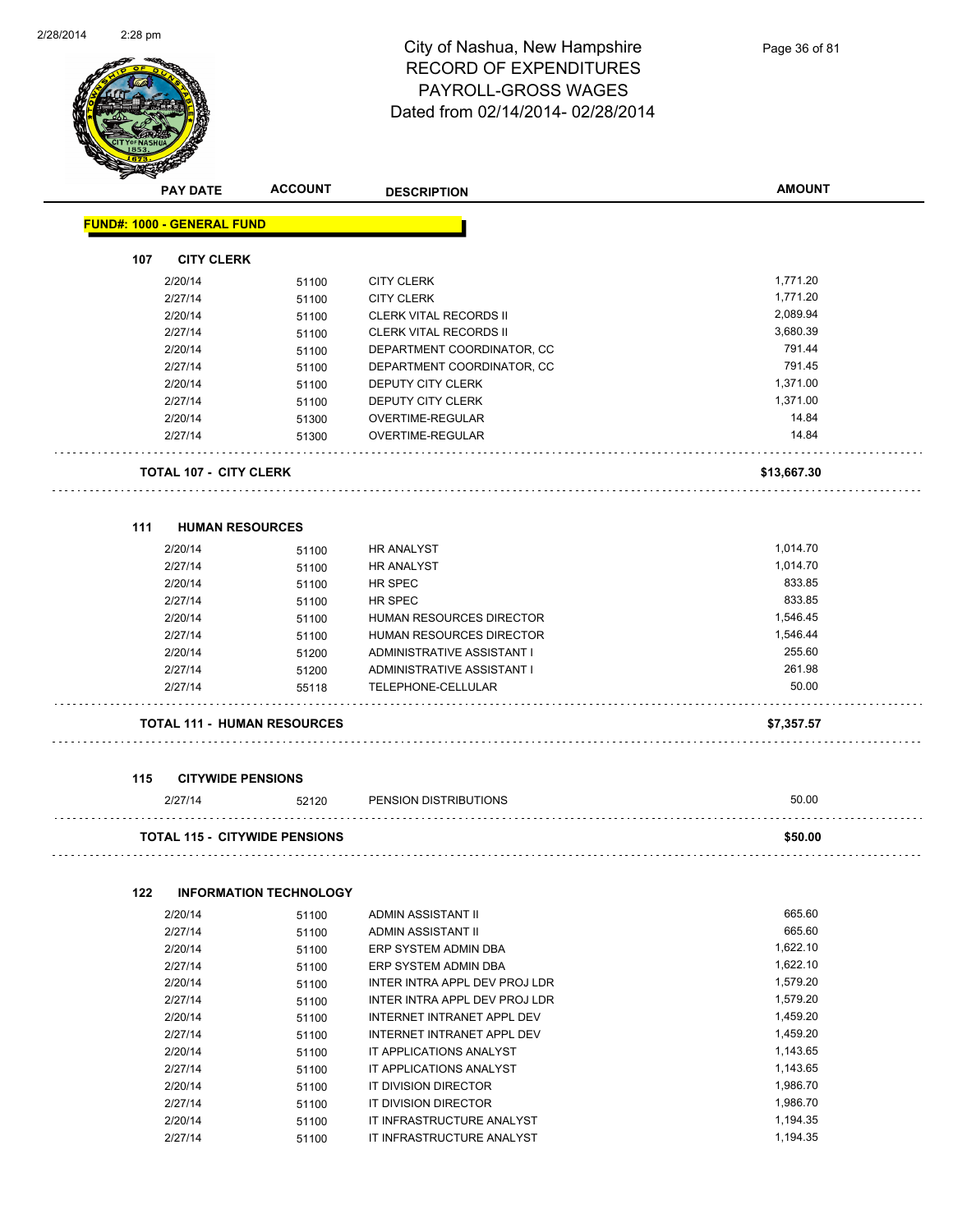

|     | <b>PAY DATE</b>                   | <b>ACCOUNT</b>                            | <b>DESCRIPTION</b>             | <b>AMOUNT</b> |
|-----|-----------------------------------|-------------------------------------------|--------------------------------|---------------|
|     | <b>FUND#: 1000 - GENERAL FUND</b> |                                           |                                |               |
|     |                                   |                                           |                                |               |
| 122 |                                   | <b>INFORMATION TECHNOLOGY</b>             |                                |               |
|     | 2/20/14                           | 51100                                     | IT INFRASTRUCTURE TEAM LEADER  | 1,771.20      |
|     | 2/27/14                           | 51100                                     | IT INFRASTRUCTURE TEAM LEADER  | 1,771.20      |
|     | 2/20/14                           | 51100                                     | SYSTEMS ADM DATABASE ADM       | 1,611.15      |
|     | 2/27/14                           | 51100                                     | SYSTEMS ADM DATABASE ADM       | 1,611.14      |
|     | 2/20/14                           | 51100                                     | TECHNICAL SPEC II NET SUPPORT  | 2,310.91      |
|     | 2/27/14                           | 51100                                     | TECHNICAL SPEC II NET SUPPORT  | 2,310.90      |
|     | 2/20/14                           | 51100                                     | <b>TECHNICAL SPEC III</b>      | 1,444.15      |
|     | 2/27/14                           | 51100                                     | <b>TECHNICAL SPEC III</b>      | 1,444.15      |
|     | 2/20/14                           | 51100                                     | <b>WEB DESIGNER</b>            | 633.45        |
|     | 2/27/14                           | 51100                                     | <b>WEB DESIGNER</b>            | 633.45        |
|     | 2/20/14                           | 51300                                     | OVERTIME-REGULAR               | 105.71        |
|     | 2/27/14                           | 55118                                     | TELEPHONE-CELLULAR             | 267.00        |
|     |                                   | <b>TOTAL 122 - INFORMATION TECHNOLOGY</b> |                                | \$35,216.01   |
|     |                                   |                                           |                                |               |
|     |                                   |                                           |                                |               |
| 126 |                                   | <b>FINANCIAL SERVICES</b>                 |                                |               |
|     | 2/20/14                           | 51100                                     | <b>ACCOUNTANT</b>              | 898.10        |
|     | 2/27/14                           | 51100                                     | <b>ACCOUNTANT</b>              | 898.10        |
|     | 2/20/14                           | 51100                                     | ACCOUNTING COMPLIANCE MGR      | 1,073.50      |
|     | 2/27/14                           | 51100                                     | ACCOUNTING COMPLIANCE MGR      | 1,073.50      |
|     | 2/20/14                           | 51100                                     | ACCOUNTS PAYABLE COORDINATOR   | 1,510.60      |
|     | 2/27/14                           | 51100                                     | ACCOUNTS PAYABLE COORDINATOR   | 2,166.40      |
|     | 2/20/14                           | 51100                                     | ACCOUNTS PAYABLE SUPV          | 929.80        |
|     | 2/27/14                           | 51100                                     | ACCOUNTS PAYABLE SUPV          | 929.80        |
|     | 2/20/14                           | 51100                                     | ADMINISTRATIVE ASSISTANT I     | 646.79        |
|     | 2/27/14                           | 51100                                     | ADMINISTRATIVE ASSISTANT I     | 630.63        |
|     | 2/20/14                           | 51100                                     | <b>CFO COMPTROLLER</b>         | 1,999.70      |
|     | 2/27/14                           | 51100                                     | <b>CFO COMPTROLLER</b>         | 1,999.70      |
|     | 2/20/14                           | 51100                                     | <b>COMPENSATION MANAGER</b>    | 1,533.60      |
|     | 2/27/14                           | 51100                                     | <b>COMPENSATION MANAGER</b>    | 1,533.60      |
|     | 2/20/14                           | 51100                                     | DEP TREASURER TAX COLLECTOR    | 1,076.20      |
|     | 2/27/14                           | 51100                                     | DEP TREASURER TAX COLLECTOR    | 1,076.20      |
|     | 2/20/14                           | 51100                                     | FINANCE AND ADMIN MANAGER      | 744.65        |
|     | 2/27/14                           | 51100                                     | FINANCE AND ADMIN MANAGER      | 744.65        |
|     | 2/20/14                           | 51100                                     | FINANCIAL MANAGER GENERAL GOVT | 1,367.60      |
|     | 2/27/14                           | 51100                                     | FINANCIAL MANAGER GENERAL GOVT | 1,367.60      |
|     | 2/20/14                           | 51100                                     | FINANCIAL SERVICES COORDINATOR | 936.70        |
|     | 2/27/14                           | 51100                                     | FINANCIAL SERVICES COORDINATOR | 936.71        |
|     | 2/20/14                           | 51100                                     | MOTOR VEHICLE COORDINATOR      | 646.80        |
|     | 2/27/14                           | 51100                                     | MOTOR VEHICLE COORDINATOR      | 646.80        |
|     | 2/20/14                           | 51100                                     | MV CLERK II REGISTRATION       | 632.00        |
|     | 2/27/14                           | 51100                                     | MV CLERK II REGISTRATION       | 632.00        |

2/20/14 51100 PAYROLL ANALYST II 1,770.55 2/27/14 51100 PAYROLL ANALYST II 1,466.13 2/20/14 51100 REVENUE ACCOUNTS SPEC 829.85

2/20/14 51100 REVENUE COORDINATOR 1,040.86 2/27/14 51100 REVENUE COORDINATOR 1,040.85 2/20/14 51100 SENIOR FINANCIAL ANALYST 51100 55 1,100.45 2/27/14 51100 SENIOR FINANCIAL ANALYST 51100 55 1,100.45

2/27/14 51100 REVENUE ACCOUNTS SPEC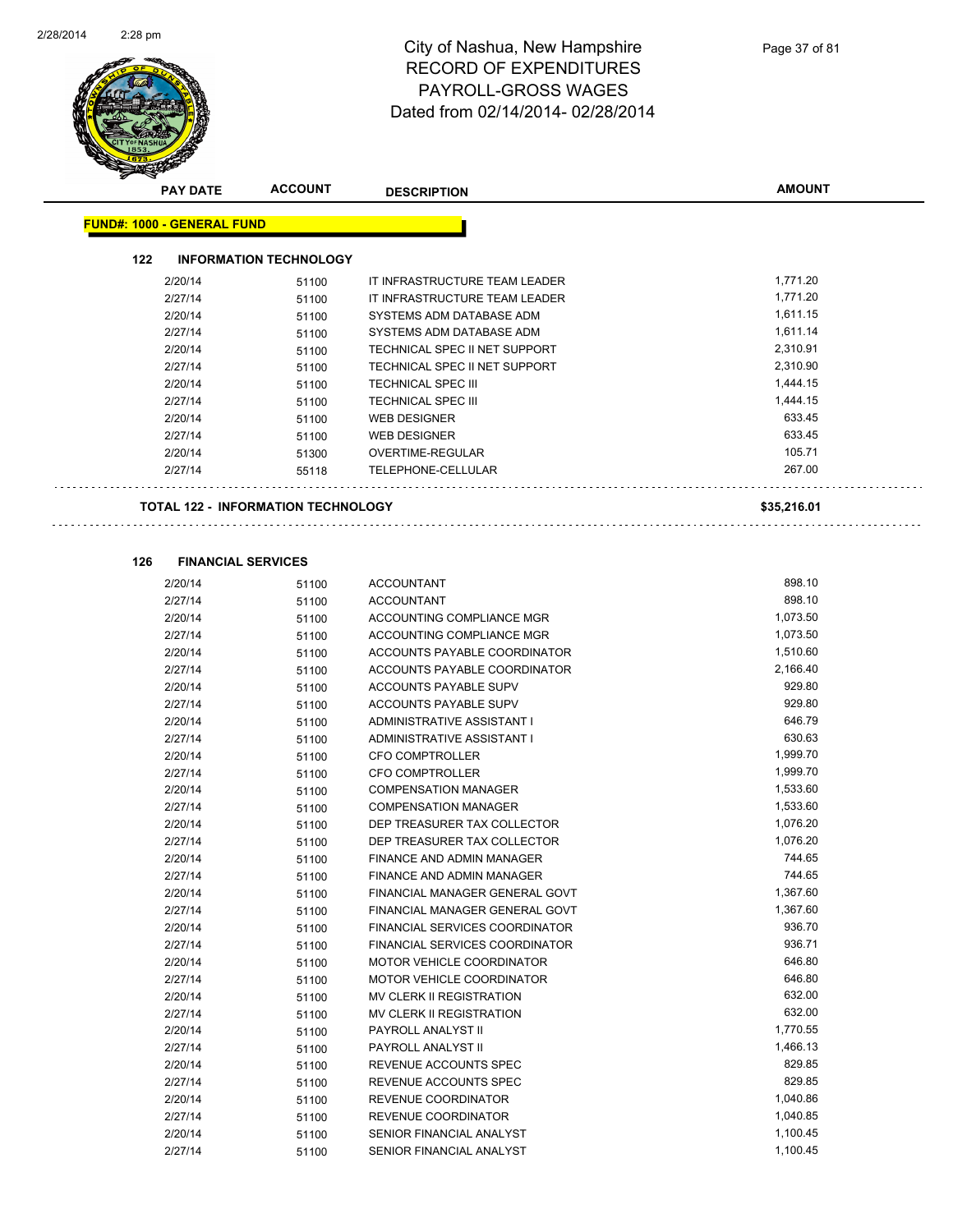

|     | <b>PAY DATE</b>                   | <b>ACCOUNT</b>                        | <b>DESCRIPTION</b>                                         | <b>AMOUNT</b>    |
|-----|-----------------------------------|---------------------------------------|------------------------------------------------------------|------------------|
|     | <b>FUND#: 1000 - GENERAL FUND</b> |                                       |                                                            |                  |
| 126 | <b>FINANCIAL SERVICES</b>         |                                       |                                                            |                  |
|     | 2/20/14                           | 51100                                 | TREASURER TAX COLLECTOR                                    | 1,771.20         |
|     | 2/27/14                           | 51100                                 | TREASURER TAX COLLECTOR                                    | 1,771.20         |
|     | 2/7/14                            | 51100                                 | <b>VEHICLE REGISTRATION CLERK</b>                          | (521.35)         |
|     | 2/20/14                           | 51100                                 | <b>VEHICLE REGISTRATION CLERK</b>                          | 1,629.95         |
|     | 2/27/14                           | 51100                                 | <b>VEHICLE REGISTRATION CLERK</b>                          | 1,629.95         |
|     | 2/20/14                           | 51200                                 | TRUST ACCOUNTANT PT                                        | 670.87           |
|     | 2/27/14                           | 51200                                 | TRUST ACCOUNTANT PT                                        | 670.87           |
|     | 2/7/14                            | 51300                                 | OVERTIME-REGULAR                                           | (14.67)          |
|     | 2/20/14                           | 51300                                 | OVERTIME-REGULAR                                           | 121.34           |
|     | 2/27/14                           | 51300                                 | OVERTIME-REGULAR                                           | 191.99           |
|     |                                   | <b>TOTAL 126 - FINANCIAL SERVICES</b> |                                                            | \$45,732.07      |
| 129 | <b>CITY BUILDINGS</b>             |                                       |                                                            |                  |
|     | 2/20/14                           | 51100                                 | <b>BUILDING MANAGER</b>                                    | 788.60           |
|     | 2/27/14                           | 51100                                 | <b>BUILDING MANAGER</b>                                    | 788.60           |
|     | 2/20/14                           | 51100                                 | <b>CUSTODIAN I</b>                                         | 1,166.85         |
|     | 2/27/14                           | 51100                                 | <b>CUSTODIAN I</b>                                         | 1,166.85         |
|     | 2/20/14                           | 51100                                 | MAINTENANCE SPEC                                           | 663.85           |
|     | 2/27/14                           | 51100                                 | MAINTENANCE SPEC                                           | 663.85           |
|     | 2/20/14                           | 51200                                 | <b>CUSTODIAN I</b>                                         | 306.75           |
|     | 2/27/14                           | 51200                                 | <b>CUSTODIAN I</b>                                         | 306.75           |
|     | 2/20/14                           | 51300                                 | OVERTIME-REGULAR                                           | 162.24           |
|     | 2/27/14                           | 51300                                 | OVERTIME-REGULAR                                           | 529.71           |
|     | <b>TOTAL 129 - CITY BUILDINGS</b> |                                       |                                                            | \$6,544.05       |
|     |                                   |                                       |                                                            |                  |
| 130 | <b>PURCHASING</b>                 |                                       |                                                            |                  |
|     | 2/20/14                           | 51100                                 | PRINTING TECH MAIL DIST                                    | 972.30           |
|     | 2/27/14                           | 51100                                 | PRINTING TECH MAIL DIST                                    | 972.30           |
|     | 2/20/14                           | 51100                                 | PURCHASING AGENT I                                         | 661.93           |
|     | 2/27/14                           | 51100                                 | PURCHASING AGENT I                                         | 661.95           |
|     | 2/20/14                           | 51100                                 | PURCHASING AGENT II                                        | 1,020.46         |
|     | 2/27/14                           | 51100                                 | PURCHASING AGENT II                                        | 1,020.45         |
|     | 2/20/14                           | 51100                                 | PURCHASING MANAGER                                         | 1,364.20         |
|     | 2/27/14                           | 51100                                 | PURCHASING MANAGER                                         | 1,364.20         |
|     | 2/20/14                           | 51300                                 | OVERTIME-REGULAR                                           | 18.62            |
|     | <b>TOTAL 130 - PURCHASING</b>     |                                       |                                                            | \$8,056.41       |
|     |                                   |                                       |                                                            |                  |
|     |                                   |                                       |                                                            |                  |
| 131 | <b>HUNT BUILDING</b>              |                                       |                                                            |                  |
|     | 2/20/14<br>2/27/14                | 51200                                 | HUNT BUILDING ADMINISTRATOR<br>HUNT BUILDING ADMINISTRATOR | 319.05<br>319.05 |

**TOTAL 131 - HUNT BUILDING \$638.10**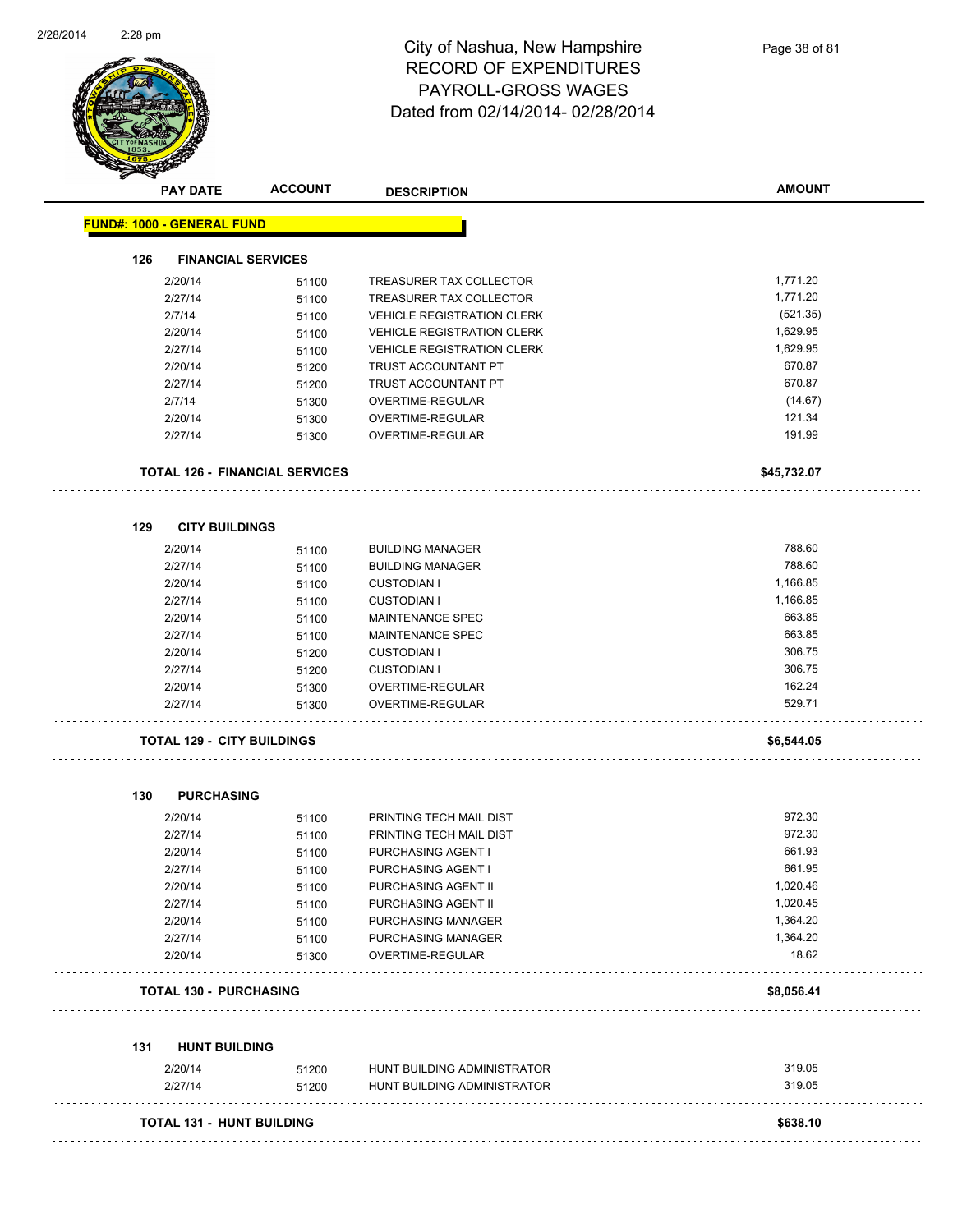

|     | <b>PAY DATE</b>                   | <b>ACCOUNT</b>                | <b>DESCRIPTION</b>            | <b>AMOUNT</b> |
|-----|-----------------------------------|-------------------------------|-------------------------------|---------------|
|     | <b>FUND#: 1000 - GENERAL FUND</b> |                               |                               |               |
| 132 | <b>ASSESSING</b>                  |                               |                               |               |
|     | 2/20/14                           | 51100                         | <b>APPRAISER I</b>            | 853.70        |
|     | 2/27/14                           | 51100                         | <b>APPRAISER I</b>            | 853.70        |
|     | 2/20/14                           | 51100                         | <b>APPRAISER II</b>           | 1,020.45      |
|     | 2/27/14                           | 51100                         | <b>APPRAISER II</b>           | 1,020.45      |
|     | 2/20/14                           | 51100                         | <b>APPRAISER III</b>          | 1,162.45      |
|     | 2/27/14                           | 51100                         | <b>APPRAISER III</b>          | 1,162.45      |
|     | 2/20/14                           | 51100                         | ASSESSING ADMIN SPEC I CSR    | 603.40        |
|     | 2/27/14                           | 51100                         | ASSESSING ADMIN SPEC I CSR    | 603.39        |
|     | 2/20/14                           | 51100                         | ASSESSING ADMIN SPEC II CSR   | 699.35        |
|     | 2/27/14                           | 51100                         | ASSESSING ADMIN SPEC II CSR   | 699.35        |
|     | 2/20/14                           | 51100                         | ASSESSING ADMIN SPEC III CSR  | 888.75        |
|     | 2/27/14                           | 51100                         | ASSESSING ADMIN SPEC III CSR  | 888.76        |
|     | 2/20/14                           | 51100                         | CHIEF ASSESSOR GIS MANAGER    | 2,077.25      |
|     | 2/27/14                           | 51100                         | CHIEF ASSESSOR GIS MANAGER    | 2,077.25      |
|     | 2/20/14                           | 51100                         | DEPARTMENT COORDINATOR        | 844.04        |
|     | 2/27/14                           | 51100                         | DEPARTMENT COORDINATOR        | 844.04        |
|     | 2/20/14                           | 51100                         | DEPUTY MANAGER APPRAISER IV   | 1,450.00      |
|     | 2/27/14                           | 51100                         | DEPUTY MANAGER APPRAISER IV   | 1,450.00      |
|     | 2/1/14                            | 51500                         | ELECTED BOARD MEMBER          | (1,437.50)    |
|     | 2/27/14                           | 51500                         | ELECTED BOARD MEMBER          | 125.00        |
|     | 2/1/14                            | 51512                         | WAGES APPOINTED OFFICIALS     | 1,437.50      |
|     | 2/27/14                           | 51512                         | WAGES APPOINTED OFFICIALS     | 250.00        |
|     | <b>TOTAL 132 - ASSESSING</b>      |                               |                               | \$19,573.78   |
|     |                                   |                               |                               |               |
| 134 | <b>GIS</b>                        |                               |                               |               |
|     | 2/20/14                           | 51100                         | <b>GIS TECHNICIAN II</b>      | 1,042.60      |
|     | 2/27/14                           | 51100                         | <b>GIS TECHNICIAN II</b>      | 1,042.60      |
|     | <b>TOTAL 134 - GIS</b>            |                               |                               | \$2,085.20    |
| 140 | <b>PINEWOOD CEMETERY</b>          |                               |                               |               |
|     | 2/27/14                           | 55314                         | FIXED RATE MILEAGE ALLOWANCE  | 100.00        |
|     |                                   | TOTAL 140 - PINEWOOD CEMETERY |                               | \$100.00      |
|     |                                   |                               |                               |               |
| 142 |                                   | <b>WOODLAWN CEMETERY</b>      |                               |               |
|     | 2/20/14                           | 51100                         | <b>GROUNDSKEEPER CEMETERY</b> | 1,264.42      |
|     | 2/27/14                           | 51100                         | GROUNDSKEEPER CEMETERY        | 1,264.41      |
|     | 2/20/14                           | 51100                         | SUBFOREMAN CEMETERY           | 722.90        |

| 2/20/14 | 51100 | SUBFOREMAN CEMETERY       | 722.90   |
|---------|-------|---------------------------|----------|
| 2/27/14 | 51100 | SUBFOREMAN CEMETERY       | 722.90   |
| 2/20/14 | 51100 | SUPERINTENDENT CEMETERY I | 1.014.70 |
| 2/27/14 | 51100 | SUPERINTENDENT CEMETERY I | 1.014.70 |
| 2/20/14 | 51300 | OVERTIME-REGULAR          | 179.52   |
| 2/27/14 | 51300 | OVERTIME-REGULAR          | 337.05   |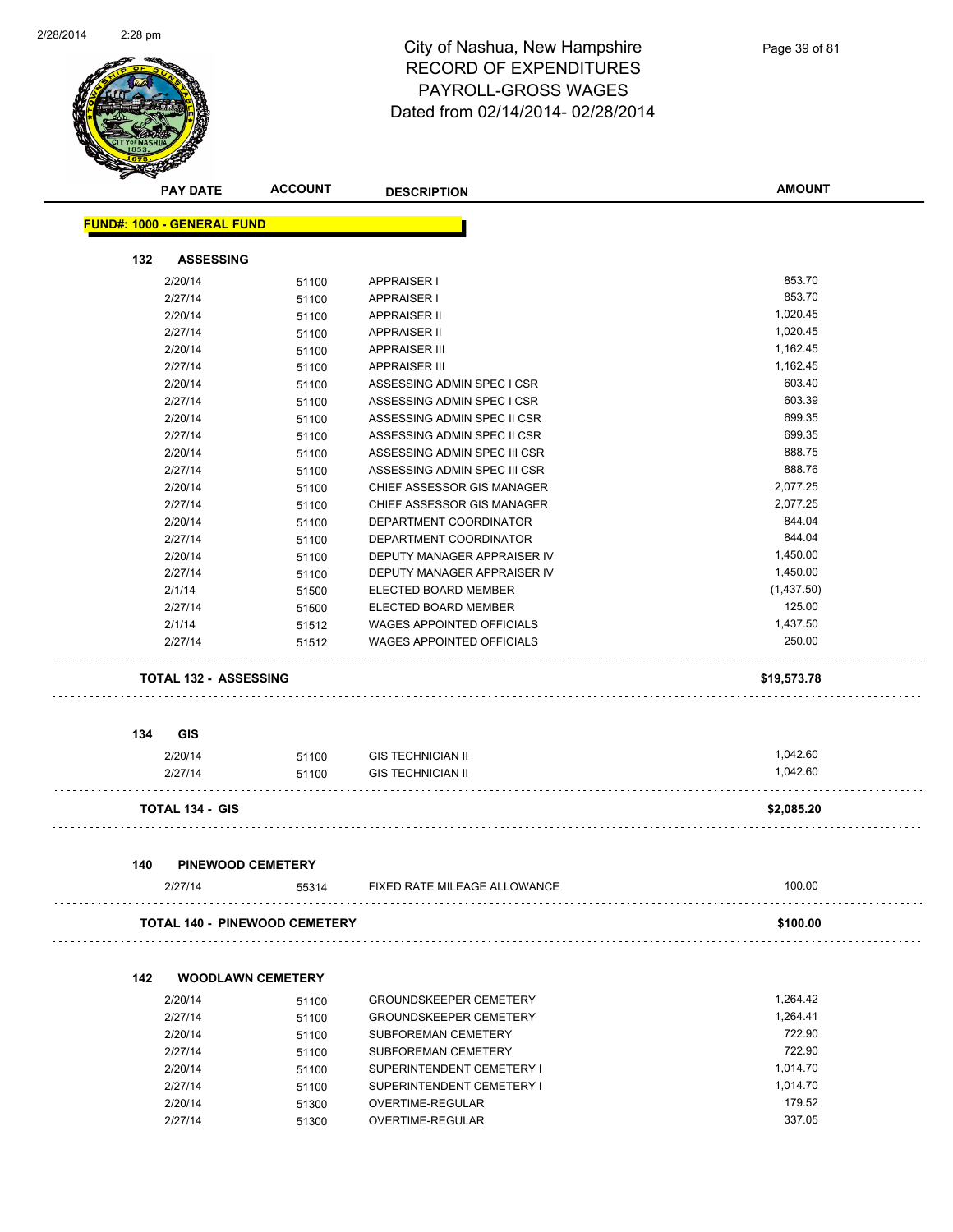

**PAY DATE ACCOUNT DESCRIPTION AMOUNT FUND#: 1000 - GENERAL FUND TOTAL 142 - WOODLAWN CEMETERY \$6,520.60 144 EDGEWOOD CEMETERY** 2/20/14 51100 GROUNDSKEEPER CEMETERY 51.094.45 2/27/14 51100 GROUNDSKEEPER CEMETERY 51,094.45 2/20/14 51100 SUBFOREMAN CEMETERY 788.60 2/27/14 51100 SUBFOREMAN CEMETERY 788.60 2/20/14 51100 SUPERINTENDENT CEMETERY II 1,124.65 2/27/14 51100 SUPERINTENDENT CEMETERY II 1,124.65 2/27/14 55314 FIXED RATE MILEAGE ALLOWANCE 100.00 **TOTAL 144 - EDGEWOOD CEMETERY \$6,115.40 150 POLICE** 2/20/14 51100 1ST YEAR OFFICERS 5,634.60 2/27/14 51100 1ST YEAR OFFICERS 5,634.60 2/20/14 51100 1ST YR OFFICERS CERTIFIED SPEC 981.45 2/27/14 51100 1ST YR OFFICERS CERTIFIED SPEC 981.45 2/20/14 51100 ACCOUNT CLERK III 1,434.46 2/27/14 51100 ACCOUNT CLERK III 1,434.45 2/20/14 51100 ADMINISTRATIVE PROJECT SPEC 1,212.05 2/27/14 51100 ADMINISTRATIVE PROJECT SPEC 1,212.05 2/20/14 51100 ANIMAL CONTROL OFFICER 904.75 2/27/14 51100 ANIMAL CONTROL OFFICER 904.75 2/20/14 51100 AUTO MECHANIC 1ST CLASS 781.35 2/27/14 51100 AUTO MECHANIC 1ST CLASS 781.34 2/20/14 51100 BUILDING MAINTENANCE SUPV 938.80 2/27/14 51100 BUILDING MAINTENANCE SUPV 938.80 2/20/14 51100 CAPTAIN 13,991.25 2/27/14 51100 CAPTAIN 13,991.25 2/20/14 51100 CHIEF OF POLICE 2,462.75 2/27/14 51100 CHIEF OF POLICE 2,462.75 2/20/14 51100 COMM TECH ALL DESIGNATIONS 8,506.15 2/27/14 51100 COMM TECH ALL DESIGNATIONS 8,506.15 2/20/14 51100 COMMUNITY POLICE COORD CEMD 1,236.00 2/27/14 51100 COMMUNITY POLICE COORD CEMD 1,236.00 2/20/14 51100 CRIME ANALYST 1,199.75 2/27/14 51100 CRIME ANALYST 1,199.75 2/20/14 51100 CUSTODIAN II 723.40 2/27/14 51100 CUSTODIAN II 723.40 2/20/14 51100 CUSTODIAN III 1,413.99 2/27/14 51100 CUSTODIAN III 1,414.00 2/20/14 51100 DEPUTY CHIEF OF POLICE 4,463.39 2/27/14 51100 DEPUTY CHIEF OF POLICE 54,463.40 2/20/14 51100 DETENTION SPEC 817.20 2/27/14 51100 DETENTION SPEC 817.20 2/20/14 51100 DISPATCHERS ALL DESIGNATIONS 7,538.51 2/27/14 51100 DISPATCHERS ALL DESIGNATIONS 7,546.61

2/20/14 51100 FLEET MAINTENANCE ASST SUPV 878.80

Page 40 of 81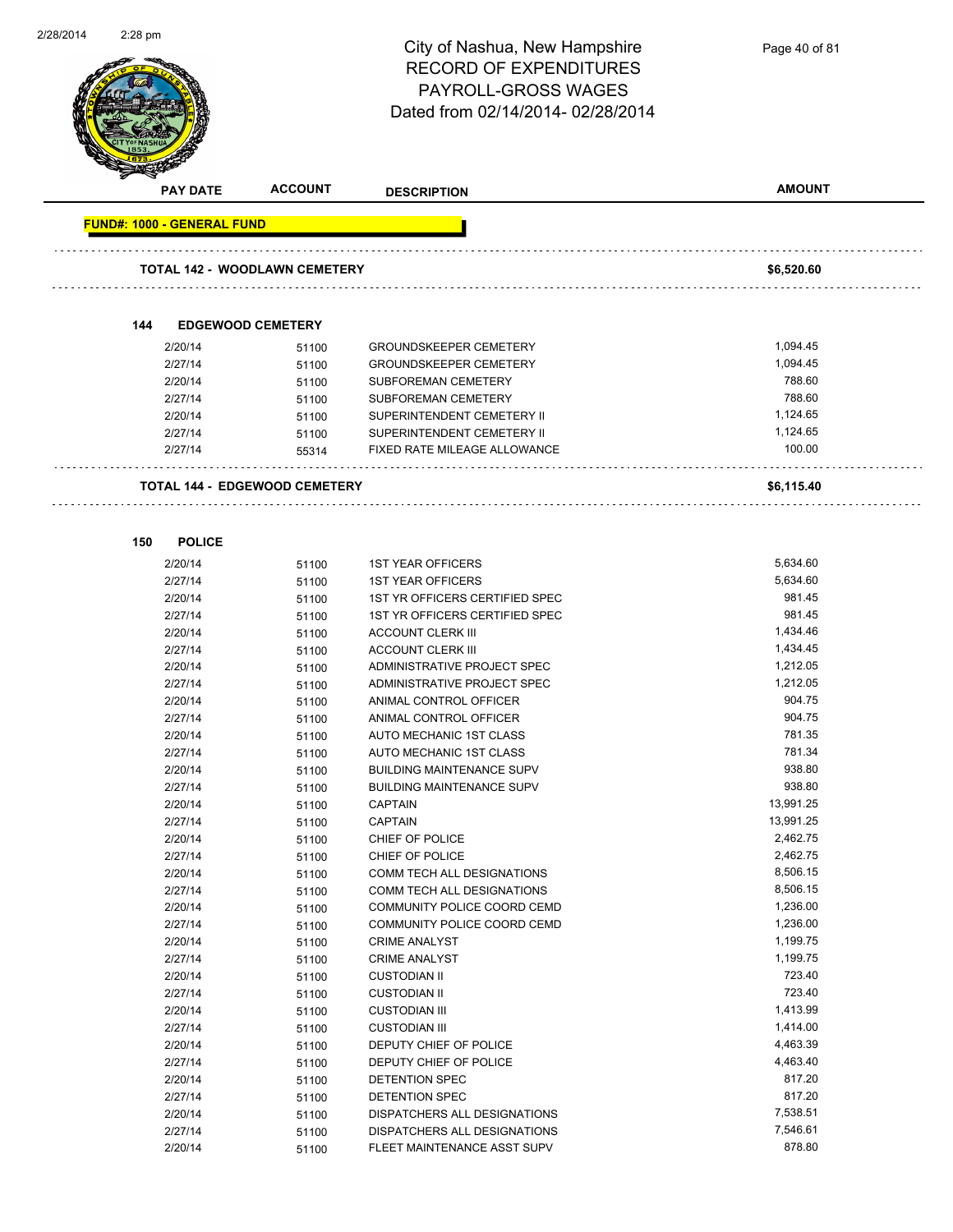

| <b>PAY DATE</b>                   | <b>ACCOUNT</b> | <b>DESCRIPTION</b>                                       | <b>AMOUNT</b>          |
|-----------------------------------|----------------|----------------------------------------------------------|------------------------|
| <b>FUND#: 1000 - GENERAL FUND</b> |                |                                                          |                        |
|                                   |                |                                                          |                        |
| 150<br><b>POLICE</b>              |                |                                                          |                        |
| 2/27/14                           | 51100          | FLEET MAINTENANCE ASST SUPV                              | 878.81                 |
| 2/20/14                           | 51100          | IT MANAGER/SOFTWARE SPECIALIST                           | 1,576.80               |
| 2/27/14                           | 51100          | IT MANAGER/SOFTWARE SPECIALIST                           | 1,576.80               |
| 2/20/14                           | 51100          | <b>LEGAL SECRETARY</b>                                   | 661.85                 |
| 2/27/14                           | 51100          | <b>LEGAL SECRETARY</b>                                   | 661.85                 |
| 2/20/14                           | 51100          | LIEUTENANT                                               | 14,485.50              |
| 2/27/14                           | 51100          | LIEUTENANT                                               | 14,485.50              |
| 2/20/14                           | 51100          | NPD BUSINESS COORDINATOR                                 | 938.80                 |
| 2/27/14                           | 51100          | NPD BUSINESS COORDINATOR                                 | 938.80                 |
| 2/20/14                           | 51100          | NPD BUSINESS MANAGER                                     | 1,674.50               |
| 2/27/14                           | 51100          | NPD BUSINESS MANAGER                                     | 1,674.50               |
| 2/20/14                           | 51100          | NPD NETWORK ADMINISTRATOR                                | 1,312.61               |
| 2/27/14                           | 51100          | NPD NETWORK ADMINISTRATOR                                | 1,288.45               |
| 2/20/14                           | 51100          | PARALEGAL                                                | 925.55                 |
| 2/27/14                           | 51100          | PARALEGAL                                                | 925.55                 |
| 2/20/14                           | 51100          | PATROLMAN ALL RANKS                                      | 149,941.42             |
| 2/27/14                           | 51100          | PATROLMAN ALL RANKS                                      | 153,559.58             |
| 2/20/14                           | 51100          | POLICE ATTORNEY                                          | 1,523.60               |
| 2/27/14                           | 51100          | POLICE ATTORNEY                                          | 1,523.60               |
| 2/20/14                           | 51100          | <b>RECORDS MANAGER</b>                                   | 1,200.00               |
| 2/27/14                           | 51100          | <b>RECORDS MANAGER</b>                                   | 1,200.00               |
| 2/20/14                           | 51100          | <b>RECORDS TECHNICIAN I</b>                              | 2,490.00               |
| 2/27/14                           | 51100          | RECORDS TECHNICIAN I                                     | 2,490.00               |
| 2/20/14                           | 51100          | RECORDS TECHNICIAN II                                    | 1,608.00               |
| 2/27/14                           | 51100          | RECORDS TECHNICIAN II                                    | 1,608.00               |
| 2/20/14                           | 51100          | SEC DOMESTIC VIOLENCE UNIT                               | 683.95                 |
| 2/27/14                           | 51100          | SEC DOMESTIC VIOLENCE UNIT                               | 683.95                 |
| 2/20/14                           | 51100          | SECRETARIAL SUPV DET BUREAU                              | 861.20                 |
| 2/27/14                           | 51100          | SECRETARIAL SUPV DET BUREAU                              | 861.20                 |
| 2/20/14                           | 51100          | <b>SECRETARY III</b>                                     | 2,662.39               |
| 2/27/14                           | 51100          | <b>SECRETARY III</b>                                     | 2,662.40               |
| 2/20/14                           | 51100          | <b>SECRETARY V</b>                                       | 3,159.20               |
| 2/27/14                           | 51100          | <b>SECRETARY V</b>                                       | 3,159.19               |
| 2/20/14                           | 51100          | <b>SERGEANT</b><br><b>SERGEANT</b>                       | 34,187.20<br>34,187.20 |
| 2/27/14                           | 51100          | <b>SUPV POLICE FLEET</b>                                 | 1,192.40               |
| 2/20/14                           | 51100          |                                                          | 1,192.40               |
| 2/27/14<br>2/20/14                | 51100          | <b>SUPV POLICE FLEET</b><br><b>ACCREDITATION MANAGER</b> | 1,017.76               |
| 2/27/14                           | 51200          | <b>ACCREDITATION MANAGER</b>                             | 1,017.76               |
| 2/20/14                           | 51200          | <b>DETENTION SPEC</b>                                    | 699.16                 |
| 2/27/14                           | 51200<br>51200 | DETENTION SPEC                                           | 699.16                 |
| 2/20/14                           | 51200          | POLICE ATTORNEY PT                                       | 1,179.52               |
| 2/27/14                           | 51200          | POLICE ATTORNEY PT                                       | 1,179.52               |
| 2/20/14                           | 51200          | PRISONER TRANSPORT OFFICER                               | 726.00                 |
| 2/27/14                           | 51200          | PRISONER TRANSPORT OFFICER                               | 726.00                 |
| 2/20/14                           | 51300          | OVERTIME-REGULAR                                         | 8,924.14               |
| 2/27/14                           | 51300          | OVERTIME-REGULAR                                         | 5,262.99               |
| 2/20/14                           | 51309          | <b>OVERTIME-TRAINING</b>                                 | 670.10                 |
| 2/27/14                           | 51309          | <b>OVERTIME-TRAINING</b>                                 | 775.82                 |
| 2/20/14                           | 51315          | <b>OVERTIME-WITNESS</b>                                  | 7,182.12               |
| 2/27/14                           | 51315          | <b>OVERTIME-WITNESS</b>                                  | 2,857.05               |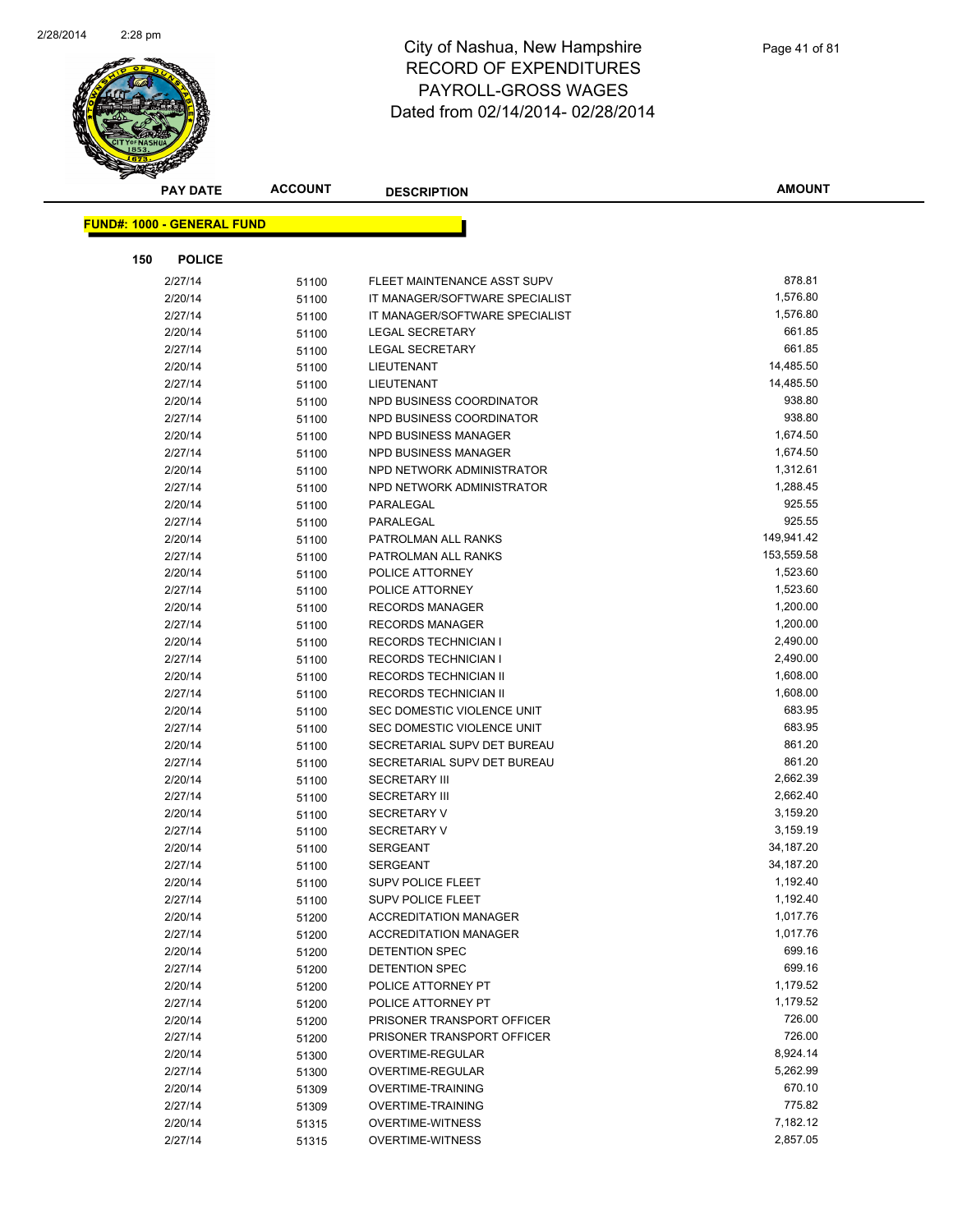

|     | <b>PAY DATE</b>                   | <b>ACCOUNT</b> | <b>DESCRIPTION</b>                     | <b>AMOUNT</b> |
|-----|-----------------------------------|----------------|----------------------------------------|---------------|
|     | <b>FUND#: 1000 - GENERAL FUND</b> |                |                                        |               |
|     |                                   |                |                                        |               |
| 150 | <b>POLICE</b>                     |                |                                        |               |
|     | 2/20/14                           | 51322          | OVERTIME-INVESTIGATIVE                 | 7,609.11      |
|     | 2/27/14                           | 51322          | OVERTIME-INVESTIGATIVE                 | 5,052.06      |
|     | 2/20/14                           | 51330          | OVERTIME-COVERAGE                      | 4,470.12      |
|     | 2/27/14                           | 51330          | OVERTIME-COVERAGE                      | 6,272.28      |
|     | 2/20/14                           | 51412          | <b>WAGES PER DIEM</b>                  | 940.00        |
|     | 2/27/14                           | 51412          | <b>WAGES PER DIEM</b>                  | 1,030.00      |
|     | 2/20/14                           | 51600          | <b>LONGEVITY</b>                       | 1,500.00      |
|     | 2/27/14                           | 51600          | <b>LONGEVITY</b>                       | 1,400.00      |
|     | 2/27/14                           | 51628          | <b>EXTRA HOLIDAY</b>                   | 49,693.88     |
|     | 2/27/14                           | 51750          | <b>RETIREMENT &amp; SEPARATION PAY</b> | 212.61        |
|     | 2/27/14                           | 55118          | TELEPHONE-CELLULAR                     | 117.00        |
|     | 2/20/14                           | 61107          | <b>CLOTHING &amp; UNIFORMS</b>         | 49.99         |
|     | 2/27/14                           | 61107          | <b>CLOTHING &amp; UNIFORMS</b>         | 875.76        |
|     |                                   |                |                                        |               |
|     | <b>TOTAL 150 - POLICE</b>         |                |                                        | \$668,149.26  |
|     |                                   |                |                                        |               |
| 152 | <b>FIRE</b>                       |                |                                        |               |
|     | 2/20/14                           | 51100          | ADMINISTRATIVE ASSISTANT II            | 2,206.26      |
|     | 2/27/14                           | 51100          | ADMINISTRATIVE ASSISTANT II            | 2,206.25      |
|     | 2/20/14                           | 51100          | <b>ASST FIRE CHIEF</b>                 | 2,032.40      |
|     | 2/27/14                           | 51100          | <b>ASST FIRE CHIEF</b>                 | 2,032.40      |
|     | 2/20/14                           | 51100          | ASST SUPERINTENDENT FIRE ALARM         | 1,566.20      |
|     | 2/27/14                           | 51100          | ASST SUPERINTENDENT FIRE ALARM         | 1,566.20      |
|     | 2/20/14                           | 51100          | ASST SUPERINTENDENT FIRE FLEET         | 1,461.24      |
|     | 2/27/14                           | 51100          | ASST SUPERINTENDENT FIRE FLEET         | 1,461.24      |
|     | 2/20/14                           | 51100          | ASST SUPERINTENDENT PREVENTION         | 2,922.48      |
|     | 2/27/14                           | 51100          | ASST SUPERINTENDENT PREVENTION         | 2,922.48      |
|     | 2/20/14                           | 51100          | <b>CAPTAIN</b>                         | 11,852.64     |
|     | 2/27/14                           | 51100          | <b>CAPTAIN</b>                         | 11,852.63     |
|     | 2/20/14                           | 51100          | CAPTAIN FIRE TRAINING SAFETY           | 1,646.08      |
|     | 2/27/14                           | 51100          | CAPTAIN FIRE TRAINING SAFETY           | 1,646.08      |
|     | 2/20/14                           | 51100          | <b>DEPUTY FIRE CHIEF</b>               | 7,002.22      |
|     | 2/27/14                           | 51100          | <b>DEPUTY FIRE CHIEF</b>               | 7,002.22      |
|     | 2/20/14                           | 51100          | <b>EXEC ASST BUSINESS COORD</b>        | 1,041.35      |
|     | 2/27/14                           | 51100          | <b>EXEC ASST BUSINESS COORD</b>        | 1,041.35      |
|     | 2/20/14                           | 51100          | <b>FIRE CHIEF</b>                      | 2,331.28      |
|     | 2/27/14                           | 51100          | FIRE CHIEF                             | 2,331.28      |
|     | 2/20/14                           | 51100          | FIRE DISPATCH ALL RANKS                | 6,962.47      |
|     | 2/27/14                           | 51100          | FIRE DISPATCH ALL RANKS                | 6,711.65      |
|     | 2/20/14                           | 51100          | FIRE DISPATCHER CLERK TRAINER          | 1,182.48      |
|     | 2/27/14                           | 51100          | FIRE DISPATCHER CLERK TRAINER          | 1,493.66      |
|     | 2/20/14                           | 51100          | FIRE LIEUTENANT                        | 37,227.00     |
|     | 2/27/14                           | 51100          | FIRE LIEUTENANT                        | 37,226.97     |
|     | 2/20/14                           | 51100          | <b>FIRE MECHANIC</b>                   | 1,308.48      |
|     | 2/27/14                           | 51100          | <b>FIRE MECHANIC</b>                   | 1,308.48      |
|     | 2/20/14                           | 51100          | FIRE TRAINING OFFICER                  | 1,446.76      |
|     | 2/27/14                           | 51100          | FIRE TRAINING OFFICER                  | 1,446.76      |
|     | 2/20/14                           | 51100          | FIREFIGHTERS ALL RANKS                 | 115,058.47    |
|     | 2/27/14                           | 51100          | FIREFIGHTERS ALL RANKS                 | 115,058.43    |
|     | 2/20/14                           | 51100          | SUPERINTENDENT FIRE ALARM              | 1,629.80      |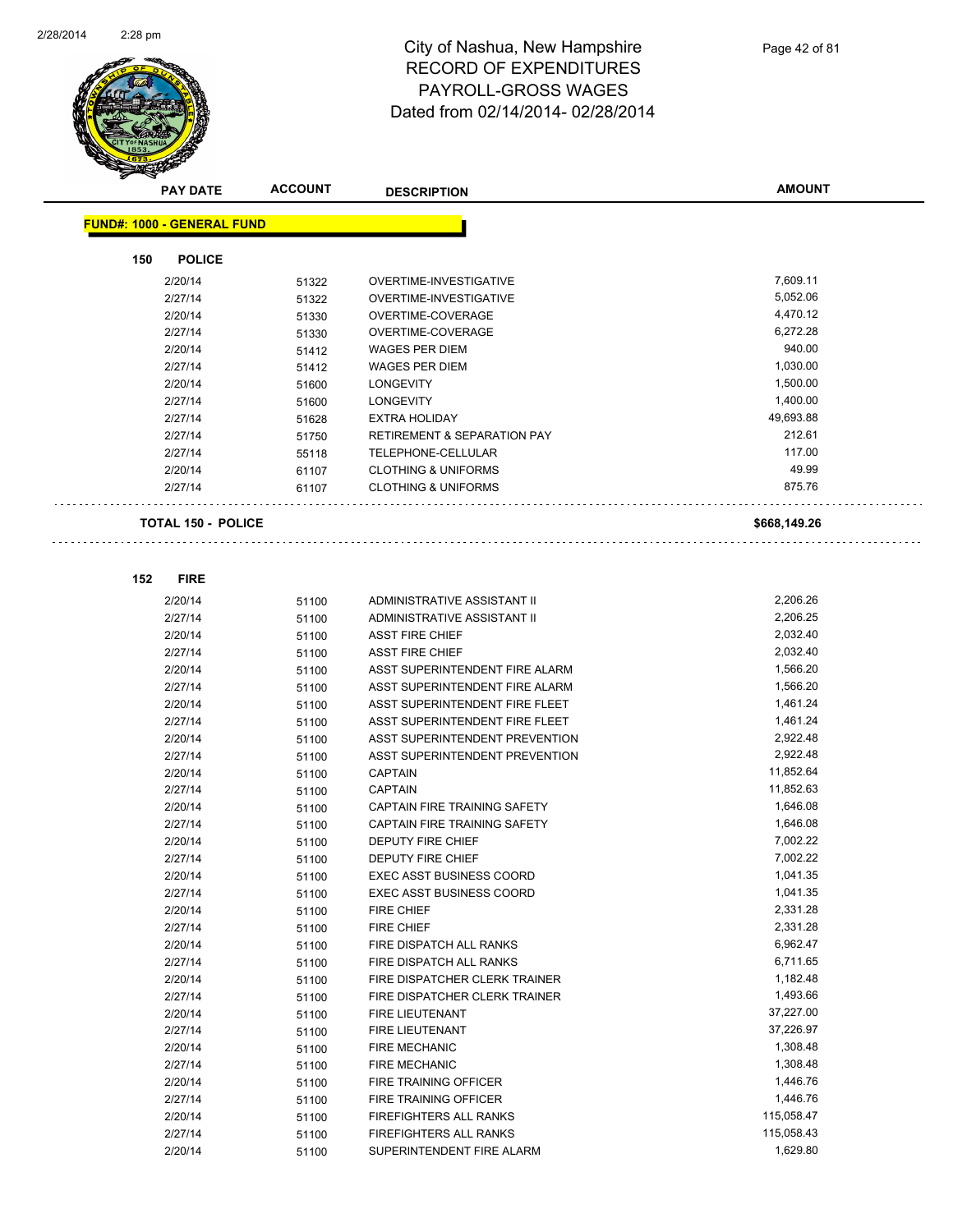

|     | <b>PAY DATE</b>                   | <b>ACCOUNT</b>                         | <b>DESCRIPTION</b>                                                          | <b>AMOUNT</b>        |
|-----|-----------------------------------|----------------------------------------|-----------------------------------------------------------------------------|----------------------|
|     | <b>FUND#: 1000 - GENERAL FUND</b> |                                        |                                                                             |                      |
| 152 | <b>FIRE</b>                       |                                        |                                                                             |                      |
|     | 2/27/14                           | 51100                                  | SUPERINTENDENT FIRE ALARM                                                   | 1,629.80             |
|     | 2/20/14                           | 51100                                  | SUPERINTENDENT FIRE FLEET                                                   | 1,629.80             |
|     | 2/27/14                           | 51100                                  | SUPERINTENDENT FIRE FLEET                                                   | 1,629.80             |
|     | 2/20/14                           | 51100                                  | SUPERINTENDENT FIRE PREVENTION                                              | 1,574.32             |
|     | 2/27/14                           | 51100                                  | SUPERINTENDENT FIRE PREVENTION                                              | 1,574.32             |
|     | 2/20/14                           | 51300                                  | OVERTIME-REGULAR                                                            | 2,630.37             |
|     | 2/27/14                           | 51300                                  | OVERTIME-REGULAR                                                            | 3,241.97             |
|     | 2/20/14                           | 51330                                  | OVERTIME-COVERAGE                                                           | 9,085.86             |
|     | 2/27/14                           | 51330                                  | OVERTIME-COVERAGE                                                           | 6,001.97             |
|     | 2/27/14                           | 51628                                  | <b>EXTRA HOLIDAY</b>                                                        | 49,757.53            |
|     | 2/20/14                           | 51650                                  | <b>ADDITIONAL HOURS</b>                                                     | 28,243.50            |
|     | 2/27/14                           | 51650                                  | <b>ADDITIONAL HOURS</b>                                                     | 18,579.72            |
|     | 2/20/14                           | 51700                                  | <b>STIPENDS</b>                                                             | 4,378.27             |
|     | 2/27/14                           | 51700                                  | <b>STIPENDS</b>                                                             | 4,379.58             |
|     | 2/27/14                           | 55118                                  | TELEPHONE-CELLULAR                                                          | 352.00               |
|     | <b>TOTAL 152 - FIRE</b>           |                                        |                                                                             | \$530,874.50         |
| 153 |                                   | <b>BUILDING INSPECTION</b>             |                                                                             |                      |
|     |                                   |                                        |                                                                             |                      |
|     | 2/20/14                           | 51100                                  | <b>BUILDING AND UTILITIES INSPCTR</b>                                       | 3,224.40<br>3,224.40 |
|     | 2/27/14<br>2/20/14                | 51100                                  | <b>BUILDING AND UTILITIES INSPCTR</b><br><b>BUILDING DEPARTMENT MANAGER</b> | 1,367.60             |
|     | 2/27/14                           | 51100                                  | <b>BUILDING DEPARTMENT MANAGER</b>                                          | 1,367.60             |
|     | 2/20/14                           | 51100<br>51100                         | PERMIT TECHNICIAN I                                                         | 601.55               |
|     | 2/27/14                           | 51100                                  | PERMIT TECHNICIAN I                                                         | 601.55               |
|     | 2/20/14                           | 51100                                  | PERMIT TECHNICIAN III                                                       | 734.80               |
|     | 2/27/14                           | 51100                                  | PERMIT TECHNICIAN III                                                       | 734.80               |
|     | 2/20/14                           | 51100                                  | <b>PLANS EXAMINER</b>                                                       | 1,131.51             |
|     | 2/27/14                           | 51100                                  | <b>PLANS EXAMINER</b>                                                       | 1,131.50             |
|     | 2/20/14                           | 51200                                  | <b>BUILDING AND UTILITIES INSPCTR</b>                                       | 768.60               |
|     | 2/27/14                           | 51200                                  | <b>BUILDING AND UTILITIES INSPCTR</b>                                       | 768.61               |
|     |                                   | <b>TOTAL 153 - BUILDING INSPECTION</b> |                                                                             | \$15,656.92          |
| 155 | <b>CODE ENFORCEMENT</b>           |                                        |                                                                             |                      |
|     |                                   |                                        |                                                                             |                      |
|     | 2/20/14                           | 51100                                  | <b>CODE ENFORCEMENT OFFICER II</b>                                          | 2,026.65<br>2,026.65 |
|     | 2/27/14                           | 51100                                  | CODE ENFORCEMENT OFFICER II                                                 | 1.289.90             |
|     | 2/20/14                           | 51100                                  | MGR CODE ENFORCEMENT DEPT<br>MGR CODE ENFORCEMENT DEPT                      | 1.289.90             |
|     | 2/27/14                           | 51100                                  |                                                                             |                      |
|     |                                   | <b>TOTAL 155 - CODE ENFORCEMENT</b>    |                                                                             | \$6,633.10           |
| 156 |                                   | <b>EMERGENCY MANAGEMENT</b>            |                                                                             |                      |
|     | 2/20/14                           | 51100                                  | <b>EMERGENCY MANAGEMENT DIRECTOR</b>                                        | 1,442.85             |
|     | 2/27/14                           | 51100                                  | EMERGENCY MANAGEMENT DIRECTOR                                               | 1,442.85             |
|     | 2/27/14                           | 55118                                  | TELEPHONE-CELLULAR                                                          | 50.00                |
|     |                                   |                                        |                                                                             |                      |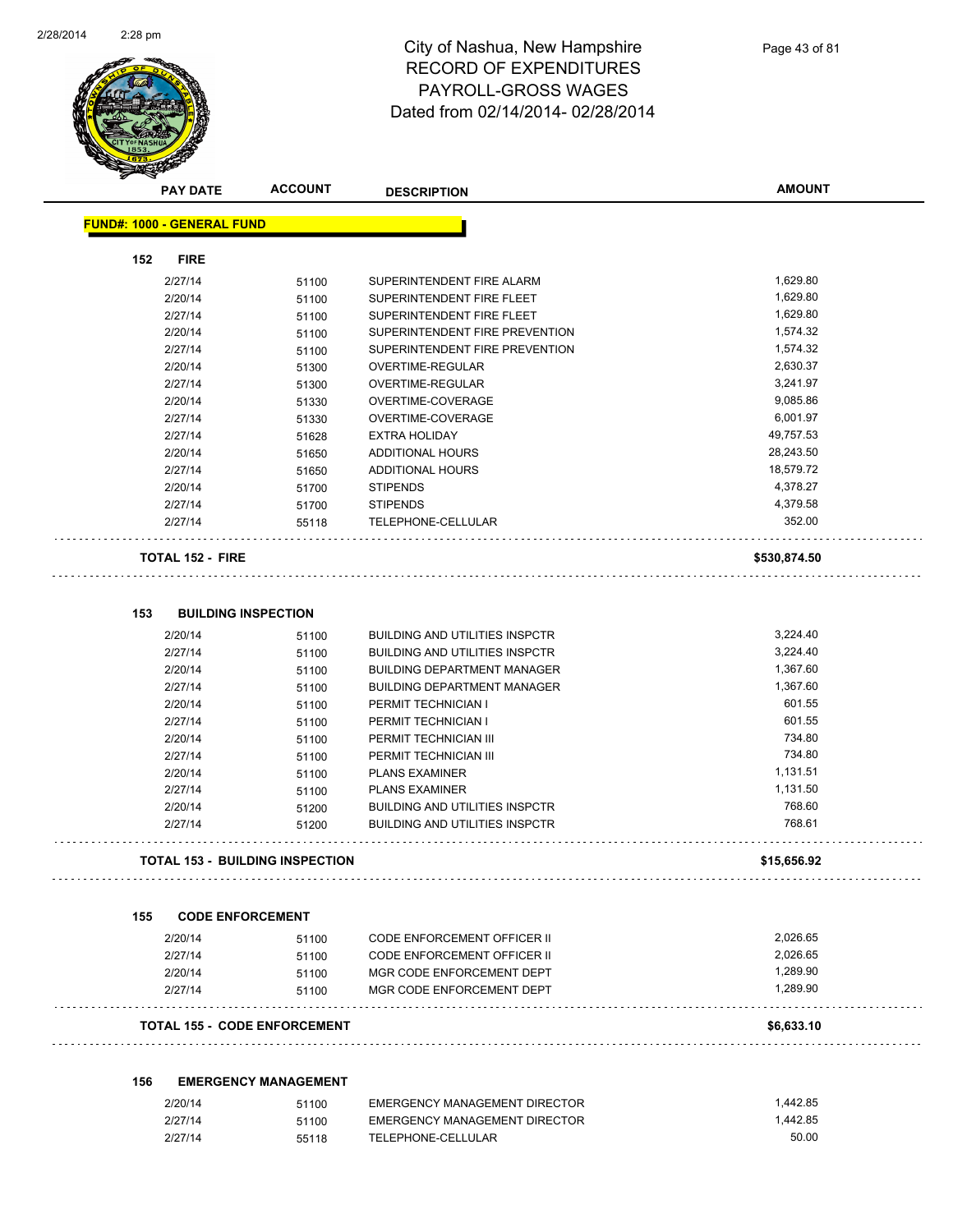

**FUND#: 1000 - GENERAL FUND TOTAL 156 - EMERGENCY MANAGEMENT \$2,935.70 157 CITYWIDE COMMUNICATIONS** 2/20/14 51100 COMM SYS ENGR TECH 536 1,475.60 2/27/14 51100 COMM SYS ENGR TECH 536 1,475.60 2/20/14 51200 RADIO SYSTEMS MANAGER 536 1,252.16 2/27/14 51200 RADIO SYSTEMS MANAGER 536 1,252.16 2/27/14 51300 OVERTIME-REGULAR 166.01 2/27/14 55118 TELEPHONE-CELLULAR 100.00 . . . . . . . . . . . . **TOTAL 157 - CITYWIDE COMMUNICATIONS \$5,721.53 160 PUBLIC WORKS-ADMIN/ENGINEERING** 2/20/14 51100 ADMINISTRATIVE ASSISTANT II 665.60 2/27/14 51100 ADMINISTRATIVE ASSISTANT II 665.60 2/20/14 51100 CITIZEN SERVICES COORDINATOR 721.90 2/27/14 51100 CITIZEN SERVICES COORDINATOR 703.86 2/20/14 51100 CITY ENGINEER 993.35 2/27/14 51100 CITY ENGINEER 993.35 2/20/14 51100 DEPUTY MANAGER OF ENGINEERING 670.20 2/27/14 51100 DEPUTY MANAGER OF ENGINEERING 670.20 2/20/14 51100 DIRECTOR PUBLIC WORKS 1,441.50 2/27/14 51100 DIRECTOR PUBLIC WORKS 1,441.50 2/20/14 51100 DIVISION OPERATIONS MANAGER 1,372.55 2/27/14 51100 DIVISION OPERATIONS MANAGER 1,372.55 2/20/14 51100 DPW CONTRACT ADMINISTRATOR 324.85 2/27/14 51100 DPW CONTRACT ADMINISTRATOR 324.85 2/20/14 51100 ENGINEERING DESIGNER INSP 912.76 2/27/14 51100 ENGINEERING DESIGNER INSP 912.75 2/20/14 51100 ENGINEERING INSPECTORS 1,805.20 2/27/14 51100 ENGINEERING INSPECTORS 1,805.20 2/20/14 51100 EXECUTIVE ADMINISTRATOR 673.10 2/27/14 51100 EXECUTIVE ADMINISTRATOR 673.10 2/14/14 51100 SENIOR FOREMAN 924.45 2/20/14 51100 SENIOR FOREMAN 1,248.00 2/27/14 51100 SENIOR FOREMAN 1,248.00 2/20/14 51100 SENIOR STAFF ENGINEER 1,219.70 2/27/14 51100 SENIOR STAFF ENGINEER 1,219.70 2/20/14 51100 SENIOR TRAFFIC ENGINEER 1,533.60 2/27/14 51100 SENIOR TRAFFIC ENGINEER 1,427.80 2/20/14 51100 STREET CONSTRUCTION ENGINEER 1,285.01 2/27/14 51100 STREET CONSTRUCTION ENGINEER 1,285.00 2/20/14 51100 SURVEY TECHNICIAN 1,096.65 2/27/14 51100 SURVEY TECHNICIAN 1,096.65 2/20/14 51300 OVERTIME-REGULAR 46.80 2/27/14 51300 OVERTIME-REGULAR 461.95 2/27/14 55118 TELEPHONE-CELLULAR 234.00

**AMOUNT**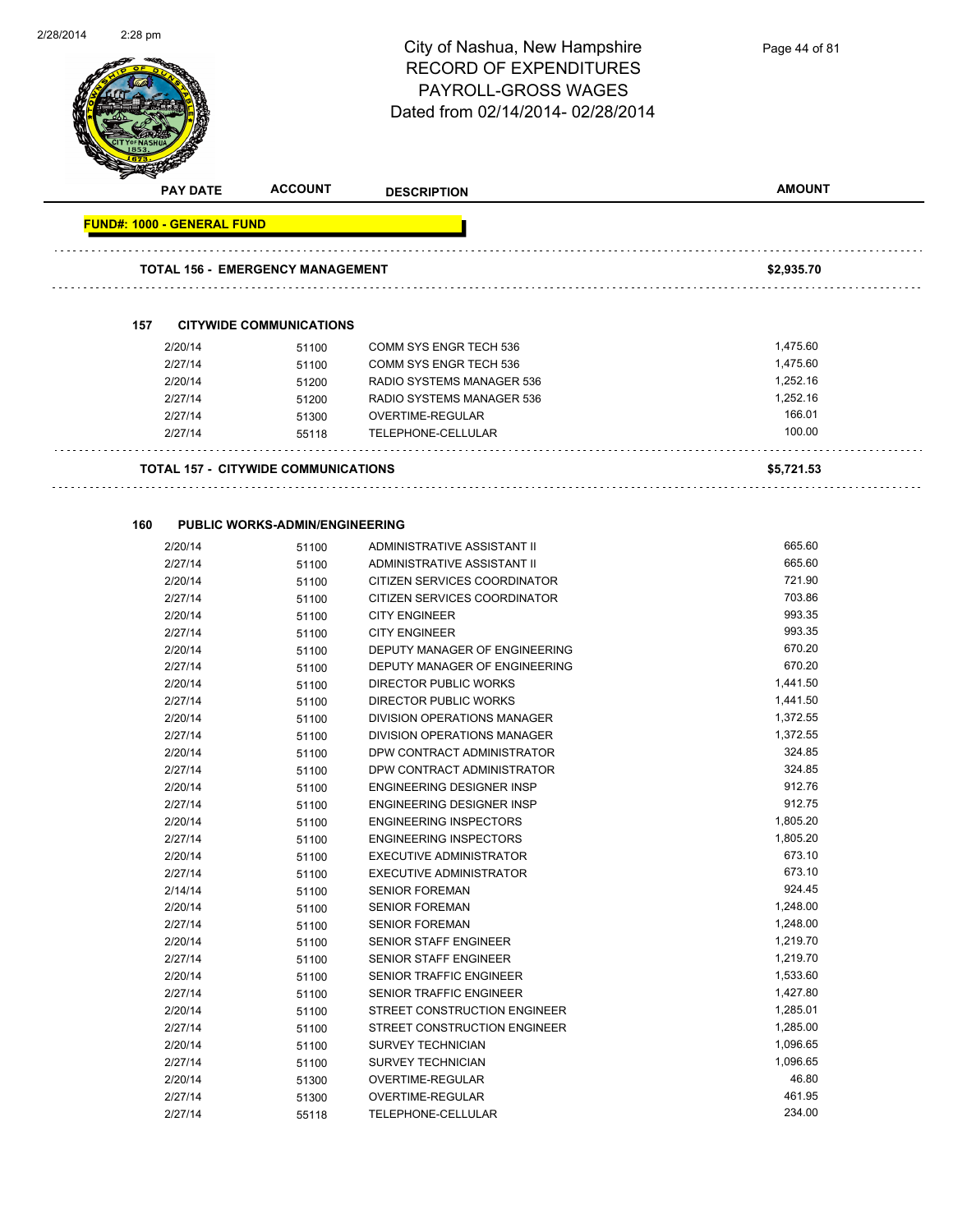

2/20/14 51100 OPERATIONS COORDINATOR 788.03 2/27/14 51100 OPERATIONS COORDINATOR<br>2/14/14 51100 OPERATOR II WWTP 180.02)

2/14/14 51100 OPERATOR II WWTP 3rd (4.70) 2/20/14 51100 OPERATOR II WWTP 3rd 2.80

2/14/14 51100 OPERATOR II WWTP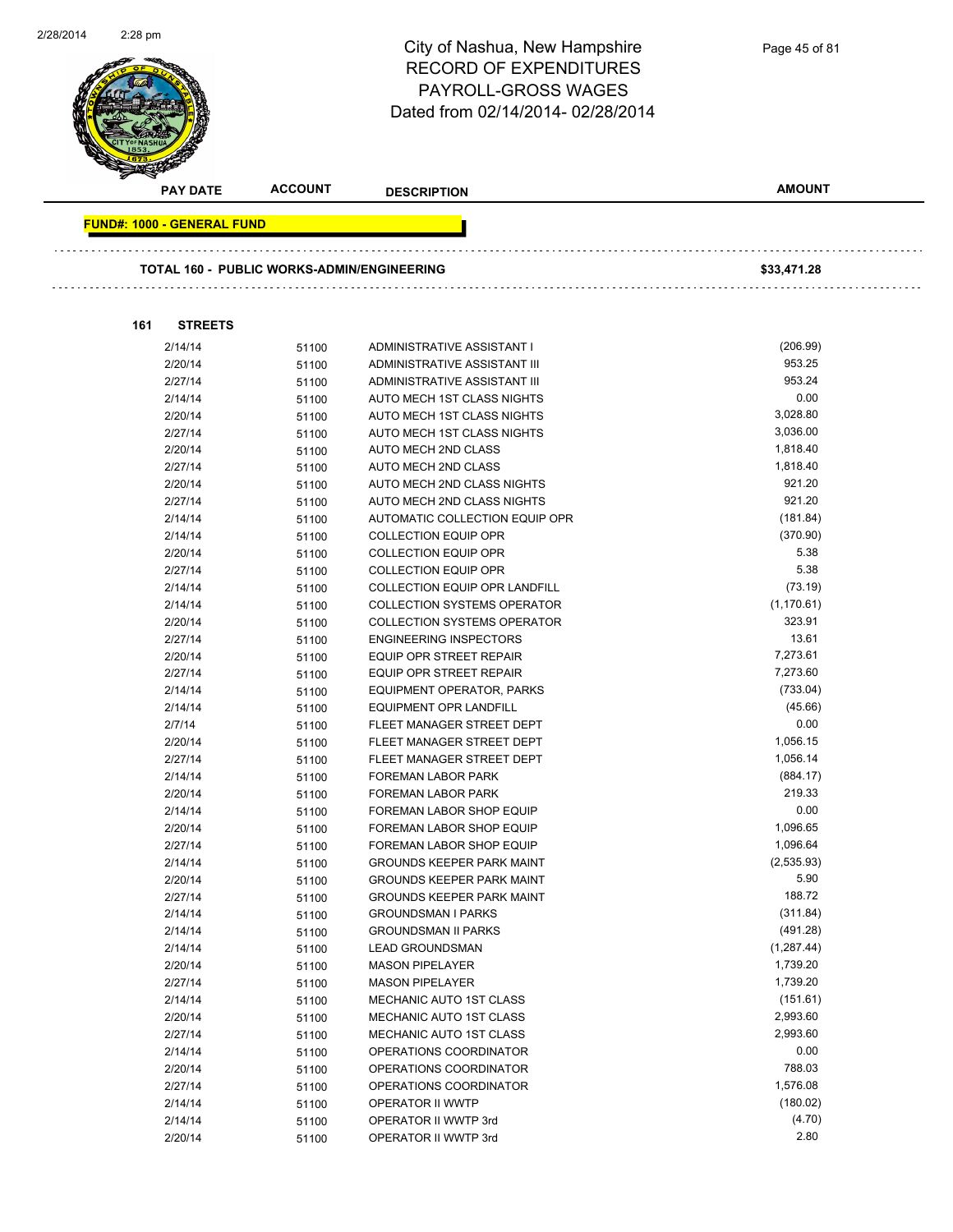

| <b>PAY DATE</b>                   | <b>ACCOUNT</b> | <b>DESCRIPTION</b>                               | <b>AMOUNT</b> |
|-----------------------------------|----------------|--------------------------------------------------|---------------|
| <b>FUND#: 1000 - GENERAL FUND</b> |                |                                                  |               |
| 161<br><b>STREETS</b>             |                |                                                  |               |
| 2/27/14                           |                |                                                  | 3.40          |
| 2/14/14                           | 51100          | OPERATOR II WWTP 3rd<br><b>OPERATOR III WWTP</b> | (352.36)      |
| 2/20/14                           | 51100          | <b>OPERATOR III WWTP</b>                         | 176.18        |
| 2/27/14                           | 51100          | OPERATOR III WWTP                                | 176.18        |
|                                   | 51100          | <b>SENIOR FOREMAN</b>                            | (924.45)      |
| 2/14/14                           | 51100          | <b>SIGN MAINTENANCE</b>                          | 865.60        |
| 2/20/14<br>2/27/14                | 51100          | <b>SIGN MAINTENANCE</b>                          | 865.60        |
| 2/20/14                           | 51100          | SIGN MAINTENANCE ASSISTANT                       | 807.20        |
| 2/27/14                           | 51100          | SIGN MAINTENANCE ASSISTANT                       | 807.21        |
| 2/20/14                           | 51100          | SOLID WASTE ATTENDANT                            | 26.00         |
| 2/14/14                           | 51100          | SOLID WASTE FOREMAN                              | (194.76)      |
| 2/20/14                           | 51100          | <b>SOLID WASTE FOREMAN</b>                       | 245.26        |
| 2/27/14                           | 51100<br>51100 | SOLID WASTE FOREMAN                              | 245.26        |
| 2/14/14                           | 51100          | STELLOS STADIUM ATTENDANT                        | (181.84)      |
| 2/20/14                           | 51100          | STOREKEEPER PWD                                  | 895.66        |
| 2/27/14                           | 51100          | STOREKEEPER PWD                                  | 895.66        |
| 2/20/14                           | 51100          | STR CONSTR RPR AND PERMT COORD                   | 1,043.66      |
| 2/27/14                           | 51100          | STR CONSTR RPR AND PERMT COORD                   | 1,075.82      |
| 2/20/14                           | 51100          | <b>STREET FOREMAN</b>                            | 4,616.59      |
| 2/27/14                           | 51100          | STREET FOREMAN                                   | 4,616.60      |
| 2/20/14                           | 51100          | SUPERINTENDENT OF STREETS                        | 1,720.00      |
| 2/27/14                           | 51100          | SUPERINTENDENT OF STREETS                        | 1,720.00      |
| 2/20/14                           | 51100          | TRAFFIC MAINTENANCE ASSISTANT                    | 860.80        |
| 2/27/14                           | 51100          | TRAFFIC MAINTENANCE ASSISTANT                    | 860.80        |
| 2/20/14                           | 51100          | <b>TRAFFIC MANAGER</b>                           | 832.16        |
| 2/27/14                           | 51100          | <b>TRAFFIC MANAGER</b>                           | 1,830.75      |
| 2/20/14                           | 51100          | TRAFFIC TECHNICIAN I                             | 2,071.20      |
| 2/27/14                           | 51100          | TRAFFIC TECHNICIAN I                             | 2,064.73      |
| 2/14/14                           | 51100          | <b>TRUCK DRIVER PARKS RECR</b>                   | (332.80)      |
| 2/27/14                           | 51100          | TRUCK DRIVER PARKS RECR                          | 5.20          |
| 2/14/14                           | 51100          | TRUCK DRIVER STREET REPAIR                       | (215.80)      |
| 2/20/14                           | 51100          | <b>TRUCK DRIVER STREET REPAIR</b>                | 15,142.96     |
| 2/27/14                           | 51100          | TRUCK DRIVER STREET REPAIR                       | 15,045.67     |
| 2/20/14                           | 51100          | <b>WELDER FIRST CLASS</b>                        | 1,968.80      |
| 2/27/14                           | 51100          | <b>WELDER FIRST CLASS</b>                        | 1,968.80      |
| 2/14/14                           | 51300          | OVERTIME-REGULAR                                 | 408.00        |
| 2/20/14                           | 51300          | <b>OVERTIME-REGULAR</b>                          | 92,961.52     |
| 2/27/14                           | 51300          | OVERTIME-REGULAR                                 | 110,162.77    |
| 2/27/14                           | 51600          | <b>LONGEVITY</b>                                 | 2,400.00      |
| 2/27/14                           | 55118          | <b>TELEPHONE-CELLULAR</b>                        | 67.00         |
| 2/20/14                           | 61107          | <b>CLOTHING &amp; UNIFORMS</b>                   | 110.00        |
|                                   |                |                                                  |               |

#### **TOTAL 161 - STREETS \$303,629.83**

**166 PARKING LOTS**

| 2/20/14 | 51100 | ADMINISTRATIVE ASSISTANT II        | 665.60   |
|---------|-------|------------------------------------|----------|
| 2/27/14 | 51100 | ADMINISTRATIVE ASSISTANT II        | 665.60   |
| 2/20/14 | 51100 | PARKING MAINTENANCE                | 1.315.20 |
| 2/27/14 | 51100 | PARKING MAINTENANCE                | 1.315.20 |
| 2/20/14 | 51100 | <b>TRANSPORTATION DEPT MANAGER</b> | 76.85    |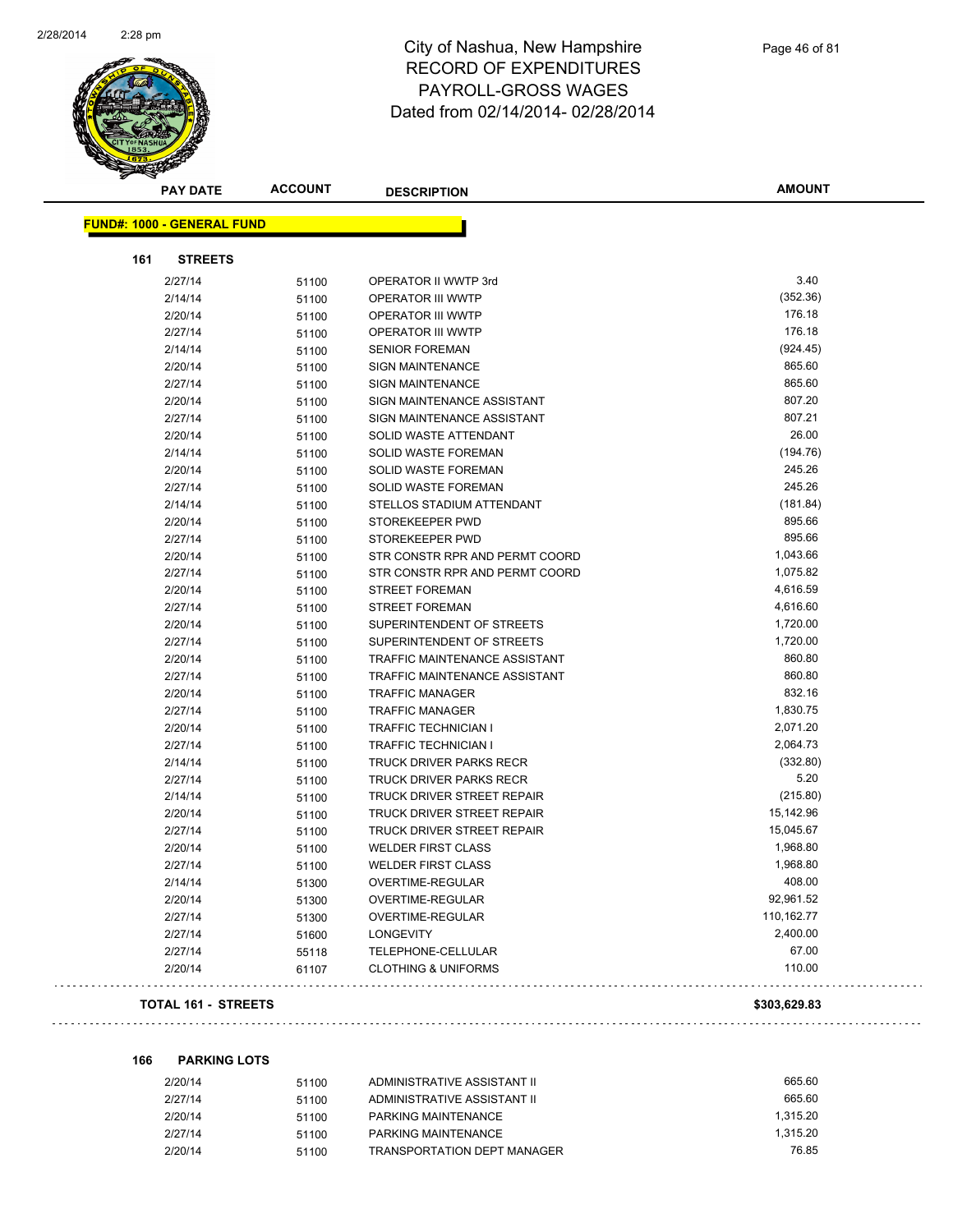

Page 47 of 81

| 166 | <b>FUND#: 1000 - GENERAL FUND</b><br><b>PARKING LOTS</b><br>2/27/14 |                                         |                                            |                    |
|-----|---------------------------------------------------------------------|-----------------------------------------|--------------------------------------------|--------------------|
|     |                                                                     |                                         |                                            |                    |
|     |                                                                     |                                         |                                            |                    |
|     |                                                                     | 51100                                   | <b>TRANSPORTATION DEPT MANAGER</b>         | 76.85              |
|     | 2/20/14                                                             | 51300                                   | OVERTIME-REGULAR                           | 647.32             |
|     | 2/27/14                                                             | 51300                                   | OVERTIME-REGULAR                           | 733.63             |
|     | 2/27/14                                                             | 55118                                   | TELEPHONE-CELLULAR                         | 51.00              |
|     |                                                                     | <b>TOTAL 166 - PARKING LOTS</b>         |                                            | \$5,547.25         |
| 171 |                                                                     | <b>COMMUNITY SERVICES</b>               |                                            |                    |
|     |                                                                     |                                         |                                            |                    |
|     | 2/20/14                                                             | 51100                                   | DIRECTOR HEALTH AND COMM SVS               | 1,677.05           |
|     | 2/27/14                                                             | 51100                                   | DIRECTOR HEALTH AND COMM SVS               | 1,677.05<br>419.80 |
|     | 2/20/14                                                             | 51100                                   | PROGRAM ASSISTANT                          | 419.80             |
|     | 2/27/14<br>2/20/14                                                  | 51100                                   | PROGRAM ASSISTANT                          | 903.15             |
|     | 2/27/14                                                             | 51100                                   | PROGRAM COORDINATOR<br>PROGRAM COORDINATOR | 903.15             |
|     | 2/27/14                                                             | 51100<br>55118                          | TELEPHONE-CELLULAR                         | 50.00              |
|     |                                                                     |                                         |                                            |                    |
|     |                                                                     | <b>TOTAL 171 - COMMUNITY SERVICES</b>   |                                            | \$6,050.00         |
| 172 |                                                                     | <b>COMMUNITY HEALTH</b>                 |                                            |                    |
|     | 2/20/14                                                             |                                         | ADMINISTRATIVE ASSISTANT II                | 696.76             |
|     | 2/27/14                                                             | 51100<br>51100                          | ADMINISTRATIVE ASSISTANT II                | 696.75             |
|     | 2/20/14                                                             | 51100                                   | BILINGUAL OUTREACH WORKER                  | 708.00             |
|     | 2/27/14                                                             | 51100                                   | BILINGUAL OUTREACH WORKER                  | 708.00             |
|     | 2/20/14                                                             | 51100                                   | MANAGER COMMUNITY HEALTH                   | 1,364.20           |
|     | 2/27/14                                                             | 51100                                   | MANAGER COMMUNITY HEALTH                   | 1,364.20           |
|     | 2/20/14                                                             | 51100                                   | PUB HEALTH NURSE                           | 3,342.60           |
|     | 2/27/14                                                             | 51100                                   | PUB HEALTH NURSE                           | 3,342.60           |
|     |                                                                     | <b>TOTAL 172 - COMMUNITY HEALTH</b>     |                                            | \$12,223.11        |
|     |                                                                     |                                         |                                            |                    |
| 173 |                                                                     | <b>ENVIRONMENTAL HEALTH</b>             |                                            |                    |
|     | 2/20/14                                                             | 51100                                   | ENVIRONMENTAL HEALTH SPEC I                | 1,598.16           |
|     | 2/27/14                                                             | 51100                                   | ENVIRONMENTAL HEALTH SPEC I                | 1,598.15           |
|     | 2/20/14                                                             | 51100                                   | ENVIRONMENTAL HEALTH SPEC II               | 1,044.25           |
|     | 2/27/14                                                             | 51100                                   | ENVIRONMENTAL HEALTH SPEC II               | 1,044.25           |
|     | 2/20/14                                                             | 51100                                   | ENVIRONMENTAL TECH OFFICE MGR              | 964.35             |
|     | 2/27/14                                                             | 51100                                   | ENVIRONMENTAL TECH OFFICE MGR              | 964.35             |
|     | 2/20/14                                                             | 51100                                   | MANAGER ENVIRONMENTAL HEALTH               | 1,404.69           |
|     | 2/27/14                                                             | 51100                                   | MANAGER ENVIRONMENTAL HEALTH               | 1,404.70           |
|     | 2/27/14                                                             | 55118                                   | TELEPHONE-CELLULAR                         | 84.00              |
|     |                                                                     | <b>TOTAL 173 - ENVIRONMENTAL HEALTH</b> |                                            | \$10,106.90        |

#### **174 WELFARE ADMINISTRATION**

2/20/14 51100 ADMINISTRATIVE ASSISTANT I 812.25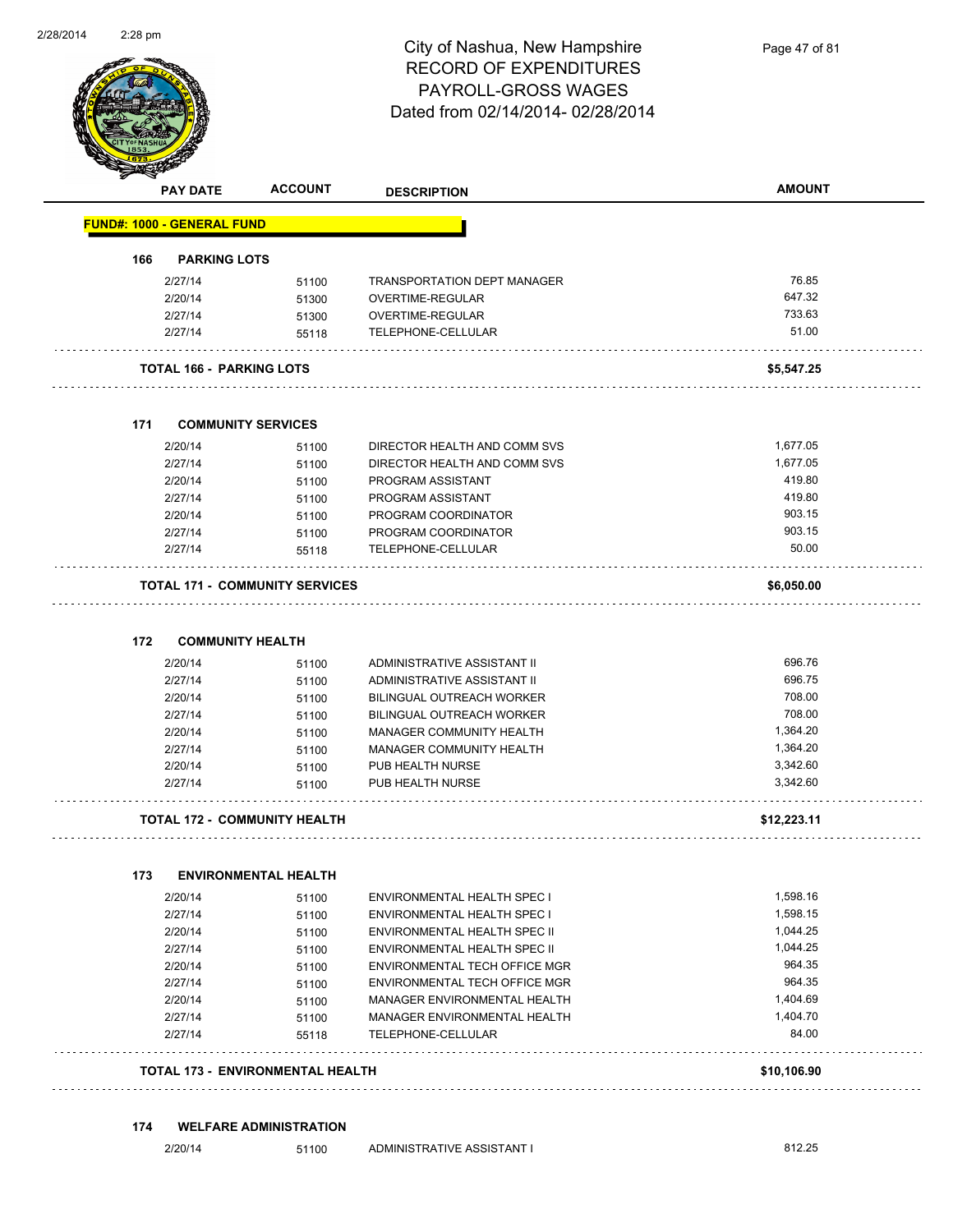

| <b>PAY DATE</b>                           | <b>ACCOUNT</b>                | <b>DESCRIPTION</b>                           | <b>AMOUNT</b> |
|-------------------------------------------|-------------------------------|----------------------------------------------|---------------|
|                                           |                               |                                              |               |
| <b>FUND#: 1000 - GENERAL FUND</b>         |                               |                                              |               |
| 174                                       | <b>WELFARE ADMINISTRATION</b> |                                              |               |
| 2/27/14                                   | 51100                         | <b>ADMINISTRATIVE ASSISTANT I</b>            | 812.25        |
| 2/20/14                                   | 51100                         | CASE TECHNICIAN WELFARE                      | 2,311.49      |
| 2/27/14                                   | 51100                         | <b>CASE TECHNICIAN WELFARE</b>               | 2,311.50      |
| 2/20/14                                   | 51100                         | INTAKE WORKER ACCOUNTANT                     | 909.85        |
| 2/27/14                                   | 51100                         | INTAKE WORKER ACCOUNTANT                     | 909.85        |
| 2/20/14                                   |                               | <b>SENIOR CASE TECHNICIAN</b>                | 929.80        |
| 2/27/14                                   | 51100                         | <b>SENIOR CASE TECHNICIAN</b>                | 929.80        |
| 2/20/14                                   | 51100                         | <b>WELFARE OFFICER</b>                       | 1,408.19      |
|                                           | 51100                         |                                              | 1,408.20      |
| 2/27/14<br>2/27/14                        | 51100                         | <b>WELFARE OFFICER</b><br>TELEPHONE-CELLULAR | 50.00         |
|                                           | 55118                         |                                              |               |
| <b>TOTAL 174 - WELFARE ADMINISTRATION</b> |                               |                                              | \$12,793.18   |
|                                           |                               |                                              |               |
|                                           |                               |                                              |               |
| <b>PARKS &amp; RECREATION</b><br>177      |                               |                                              |               |
| 2/20/14                                   | 51100                         | ADMINISTRATIVE ASSISTANT II                  | 734.81        |
| 2/27/14                                   | 51100                         | ADMINISTRATIVE ASSISTANT II                  | 734.80        |
| 2/14/14                                   | 51100                         | EQUIPMENT OPERATOR, PARKS                    | 733.04        |
| 2/20/14                                   | 51100                         | EQUIPMENT OPERATOR, PARKS                    | 909.20        |
| 2/27/14                                   | 51100                         | <b>EQUIPMENT OPERATOR, PARKS</b>             | 909.20        |
| 2/14/14                                   | 51100                         | FOREMAN LABOR PARK                           | 884.17        |
| 2/20/14                                   | 51100                         | FOREMAN LABOR PARK                           | 3,070.62      |
| 2/27/14                                   | 51100                         | <b>FOREMAN LABOR PARK</b>                    | 3,289.95      |
| 2/14/14                                   | 51100                         | <b>GROUNDS KEEPER PARK MAINT</b>             | 2,535.93      |
| 2/20/14                                   | 51100                         | <b>GROUNDS KEEPER PARK MAINT</b>             | 6,585.36      |
| 2/27/14                                   | 51100                         | <b>GROUNDS KEEPER PARK MAINT</b>             | 6,430.43      |
| 2/14/14                                   | 51100                         | <b>GROUNDSMAN I PARKS</b>                    | 311.84        |
| 2/20/14                                   | 51100                         | <b>GROUNDSMAN I PARKS</b>                    | 2,344.04      |
| 2/27/14                                   | 51100                         | <b>GROUNDSMAN I PARKS</b>                    | 2,370.10      |
| 2/14/14                                   | 51100                         | <b>GROUNDSMAN II PARKS</b>                   | 491.28        |
| 2/20/14                                   | 51100                         | <b>GROUNDSMAN II PARKS</b>                   | 818.80        |
| 2/27/14                                   | 51100                         | <b>GROUNDSMAN II PARKS</b>                   | 819.71        |
| 2/14/14                                   | 51100                         | <b>LEAD GROUNDSMAN</b>                       | 1,287.44      |
| 2/20/14                                   | 51100                         | <b>LEAD GROUNDSMAN</b>                       | 2,758.81      |
| 2/27/14                                   | 51100                         | <b>LEAD GROUNDSMAN</b>                       | 2,758.80      |
| 2/20/14                                   | 51100                         | PROGRAM COORDINATOR                          | 347.85        |
| 2/27/14                                   | 51100                         | PROGRAM COORDINATOR                          | 347.85        |
| 2/20/14                                   | 51100                         | RECREATION PROGRAM MANAGER                   | 1,075.60      |
| 2/27/14                                   | 51100                         | RECREATION PROGRAM MANAGER                   | 1,075.60      |
| 2/14/14                                   | 51100                         | STELLOS STADIUM ATTENDANT                    | 181.84        |
| 2/20/14                                   | 51100                         | STELLOS STADIUM ATTENDANT                    | 909.20        |
| 2/27/14                                   | 51100                         | STELLOS STADIUM ATTENDANT                    | 909.20        |
| 2/20/14                                   | 51100                         | SUPERINTENDENT OF PARKS RECR                 | 1,670.35      |
| 2/27/14                                   | 51100                         | SUPERINTENDENT OF PARKS RECR                 | 1,670.35      |
| 2/14/14                                   | 51100                         | TRUCK DRIVER PARKS RECR                      | 332.80        |
| 2/20/14                                   | 51100                         | TRUCK DRIVER PARKS RECR                      | 832.00        |
| 2/27/14                                   | 51100                         | TRUCK DRIVER PARKS RECR                      | 826.80        |
| 2/20/14                                   | 51300                         | OVERTIME-REGULAR                             | 776.73        |
| 2/27/14                                   | 51300                         | OVERTIME-REGULAR                             | 1,296.05      |

2/27/14 55118 TELEPHONE-CELLULAR 67.00

2/20/14 55642 GAME OFFICIALS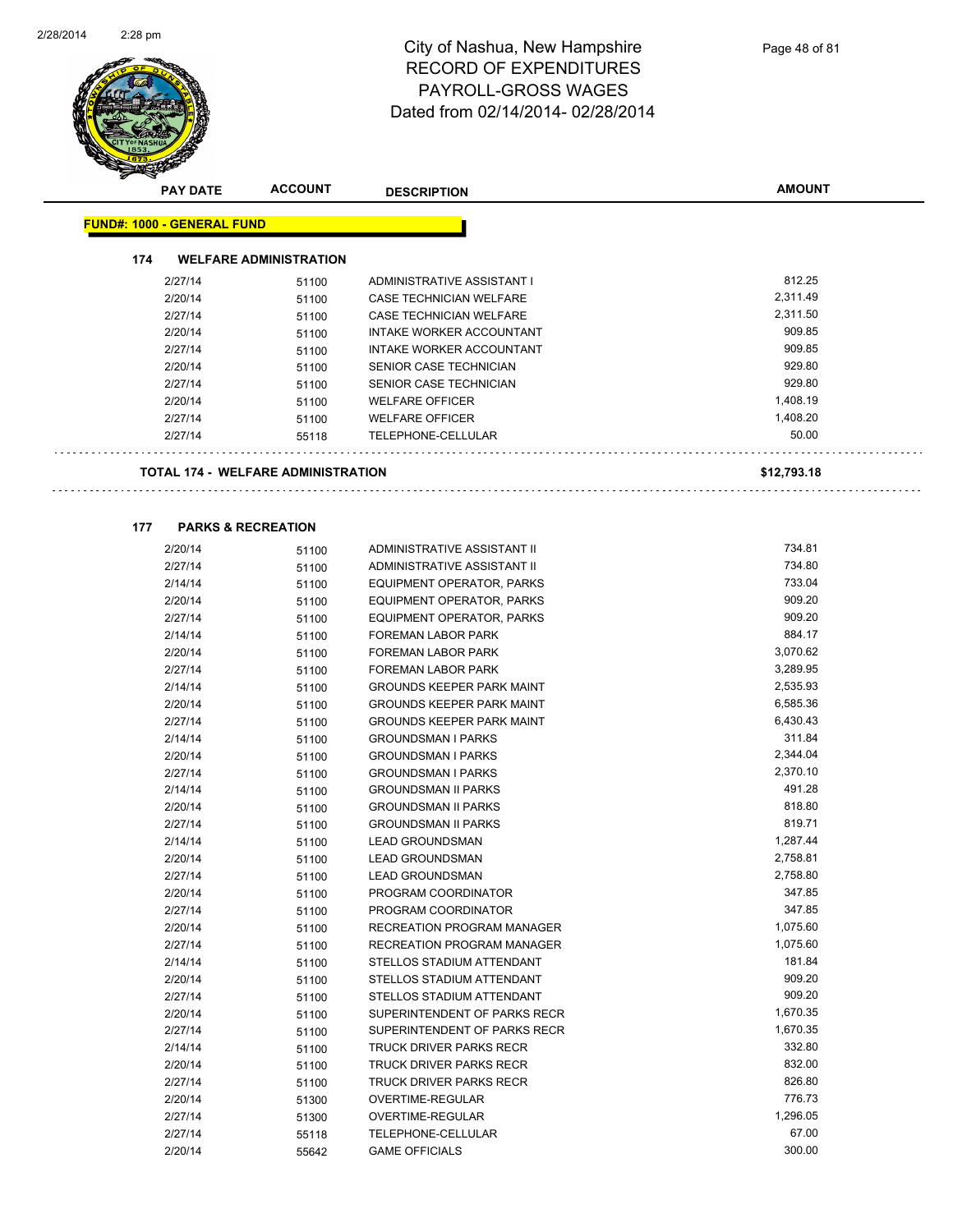

2/20/14 51100 MEDIA SERVICES COORDINATOR 1,169.95 2/27/14 51100 MEDIA SERVICES COORDINATOR 1,169.95 2/20/14 51100 REFERENCE LIBRARIAN ADULT SERV 2,968.30 2/27/14 51100 REFERENCE LIBRARIAN ADULT SERV 2,968.27 2/20/14 51100 REFERENCE LIBRARIAN TECH SVS 734.40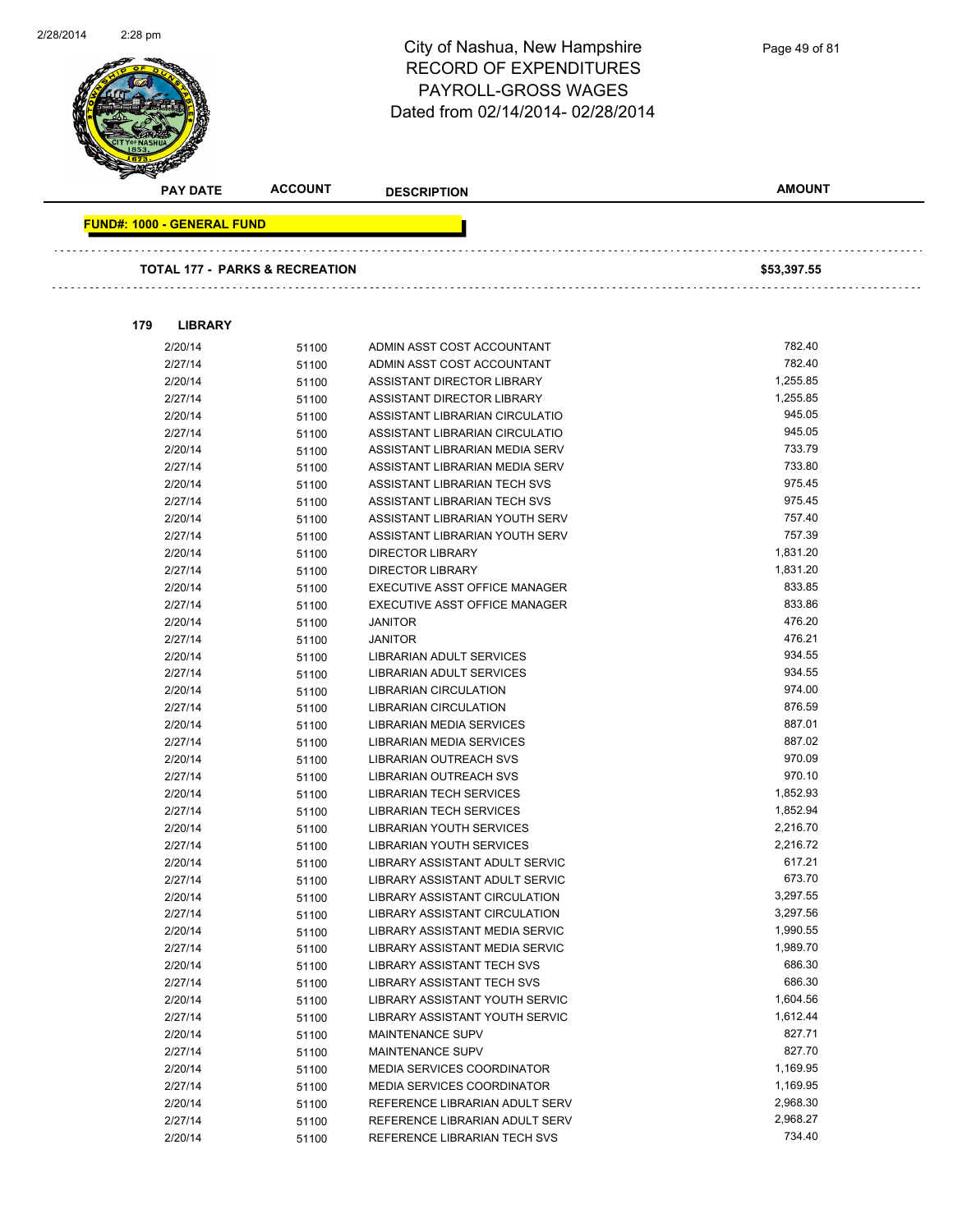

| <b>PAY DATE</b>                          | <b>ACCOUNT</b>               | <b>DESCRIPTION</b>                                      | <b>AMOUNT</b>      |
|------------------------------------------|------------------------------|---------------------------------------------------------|--------------------|
| <b>FUND#: 1000 - GENERAL FUND</b>        |                              |                                                         |                    |
| 179<br><b>LIBRARY</b>                    |                              |                                                         |                    |
| 2/27/14                                  | 51100                        | REFERENCE LIBRARIAN TECH SVS                            | 734.40             |
| 2/20/14                                  | 51100                        | <b>SECURITY LIBRARY</b>                                 | 666.20             |
| 2/27/14                                  | 51100                        | <b>SECURITY LIBRARY</b>                                 | 666.20             |
| 2/20/14                                  | 51200                        | LIBRARY ASSISTANT CIRCULATION                           | 483.95             |
| 2/27/14                                  | 51200                        | LIBRARY ASSISTANT CIRCULATION                           | 483.95             |
| 2/20/14                                  | 51200                        | <b>LIBRARY ASSISTANT TECH SVS</b>                       | 403.39             |
| 2/27/14                                  | 51200                        | LIBRARY ASSISTANT TECH SVS                              | 403.40             |
| 2/20/14                                  | 51200                        | LIBRARY PAGE YOUTH SERVICES                             | 229.25             |
| 2/27/14                                  | 51200                        | LIBRARY PAGE YOUTH SERVICES                             | 206.33             |
| 2/20/14                                  | 51200                        | LIBRARY PAGES CIRCULATION                               | 680.19             |
| 2/27/14                                  | 51200                        | LIBRARY PAGES CIRCULATION                               | 651.88             |
| 2/20/14                                  | 51200                        | LIBRARY PAGES MEDIA SERVICES                            | 351.55             |
| 2/27/14                                  | 51200                        | LIBRARY PAGES MEDIA SERVICES                            | 287.03             |
| 2/20/14                                  | 51300                        | OVERTIME-REGULAR                                        | 1,348.68           |
| 2/27/14                                  | 51300                        | <b>OVERTIME-REGULAR</b>                                 | 1,356.62           |
| <b>TOTAL 179 - LIBRARY</b>               |                              |                                                         | \$68,830.77        |
|                                          |                              |                                                         |                    |
| 181                                      | <b>COMMUNITY DEVELOPMENT</b> |                                                         |                    |
| 2/20/14                                  | 51100                        | ADMINISTRATIVE ASSISTANT II                             | 665.60             |
| 2/27/14                                  | 51100                        | ADMINISTRATIVE ASSISTANT II                             | 665.60             |
| 2/20/14                                  | 51200                        | <b>CLERK TYPIST II PT</b>                               | 327.46             |
| 2/27/14                                  | 51200                        | <b>CLERK TYPIST II PT</b>                               | 315.02             |
| 2/20/14                                  | 51400                        | <b>WAGES TEMP-SEASONAL</b>                              | 100.00             |
| 2/27/14                                  | 51400                        | <b>WAGES TEMP-SEASONAL</b>                              | 100.00             |
| <b>TOTAL 181 - COMMUNITY DEVELOPMENT</b> |                              |                                                         | \$2,173.68         |
|                                          |                              |                                                         |                    |
| 182<br><b>PLANNING &amp; ZONING</b>      |                              |                                                         |                    |
| 2/20/14                                  | 51100                        | DEPARTMENT COORDINATOR                                  | 913.60             |
| 2/27/14                                  | 51100                        | DEPARTMENT COORDINATOR                                  | 913.60<br>2,589.60 |
| 2/20/14                                  | 51100                        | <b>DEPUTY PLANNING MANAGER</b>                          |                    |
| 2/27/14                                  | 51100                        | DEPUTY PLANNING MANAGER<br><b>MANAGER PLANNING DEPT</b> | 2,589.60           |
| 2/20/14                                  | 51100                        |                                                         | 1,865.85           |
| 2/27/14                                  | 51100                        | MANAGER PLANNING DEPT                                   | 1,865.85           |
| 2/20/14                                  | 51100                        | PLANNER I                                               | 1,675.35           |
| 2/27/14                                  | 51100                        | PLANNER I                                               | 1,675.35           |
| 2/20/14                                  | 51100                        | PLANNER II                                              | 1,095.40           |
| 2/27/14                                  | 51100                        | <b>PLANNER II</b>                                       | 1,095.40           |
| 2/20/14                                  | 51100                        | ZONING COORDINATOR                                      | 682.30             |
| 2/27/14                                  | 51100                        | ZONING COORDINATOR                                      | 682.30             |
| 2/20/14                                  | 53428                        | STENOGRAPHIC SERVICES                                   | 450.00             |
| 2/27/14                                  | 55118                        | TELEPHONE-CELLULAR                                      | 17.00              |
| TOTAL 182 - PLANNING & ZONING            |                              |                                                         | \$18,111.20        |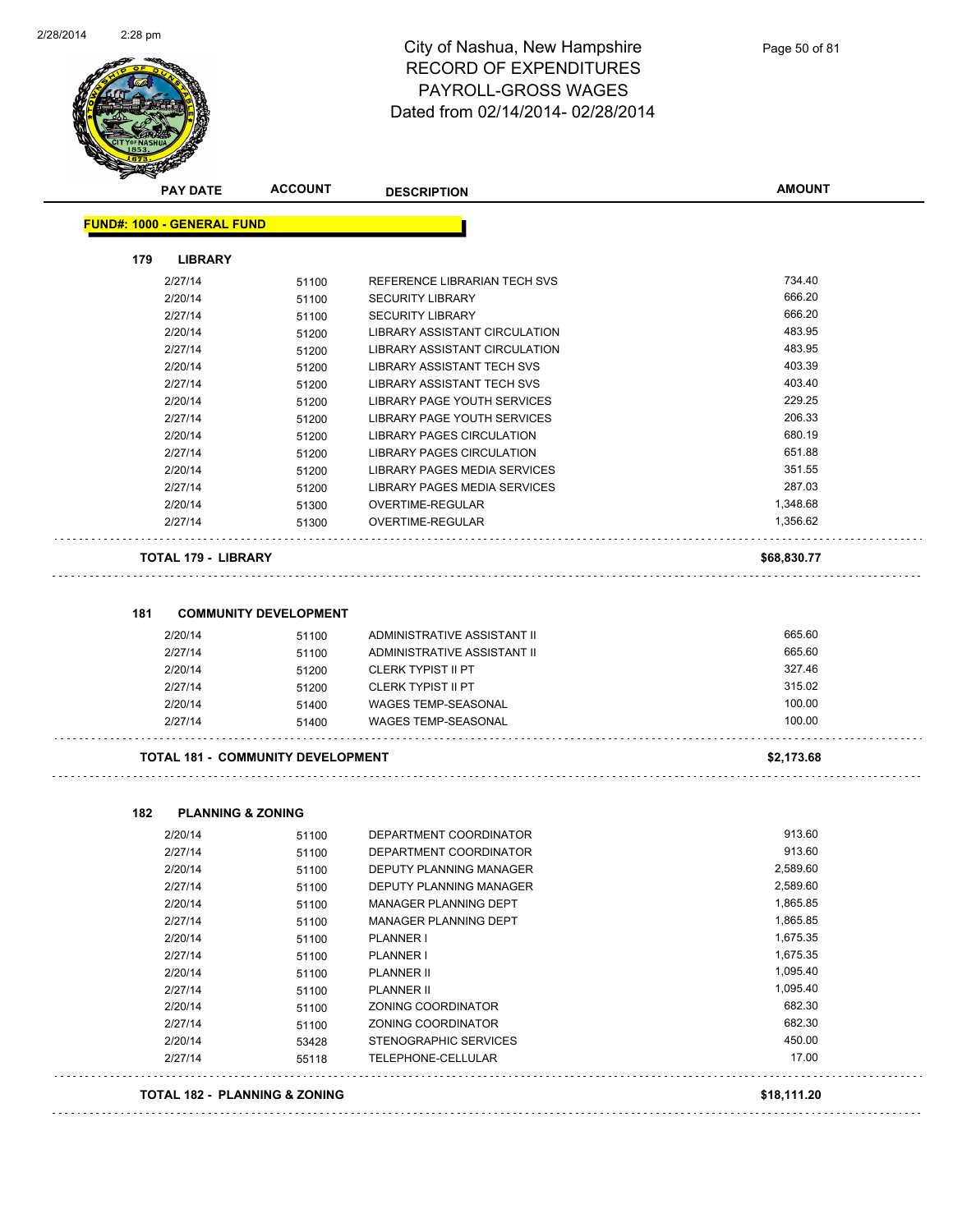$\overline{\phantom{0}}$ 



# City of Nashua, New Hampshire RECORD OF EXPENDITURES PAYROLL-GROSS WAGES Dated from 02/14/2014- 02/28/2014

|     | <b>PAY DATE</b>                   | <b>ACCOUNT</b>                          | <b>DESCRIPTION</b>             | <b>AMOUNT</b> |
|-----|-----------------------------------|-----------------------------------------|--------------------------------|---------------|
|     |                                   |                                         |                                |               |
|     | <b>FUND#: 1000 - GENERAL FUND</b> |                                         |                                |               |
| 183 |                                   | <b>ECONOMIC DEVELOPMENT</b>             |                                |               |
|     | 2/20/14                           | 51100                                   | <b>ECONOMIC DEV DIRECTOR</b>   | 1,819.35      |
|     | 2/27/14                           | 51100                                   | ECONOMIC DEV DIRECTOR          | 1,819.35      |
|     | 2/20/14                           | 51100                                   | OED PROGRAM COORDINATOR        | 385.00        |
|     | 2/27/14                           | 51100                                   | OED PROGRAM COORDINATOR        | 385.00        |
|     | 2/27/14                           | 55118                                   | TELEPHONE-CELLULAR             | 50.00         |
|     |                                   |                                         |                                |               |
|     |                                   | <b>TOTAL 183 - ECONOMIC DEVELOPMENT</b> |                                | \$4,458.70    |
|     |                                   |                                         |                                |               |
| 191 | <b>SCHOOL</b>                     |                                         |                                |               |
|     | 2/22/14                           | 51100                                   | 21 CENTURY ELEM MFAM RES COORD | (5,464.93)    |
|     | 2/27/14                           | 51100                                   | 21 CENTURY ELEM MFAM RES COORD | 1,181.50      |
|     | 2/27/14                           | 51100                                   | ASSISTANT PRINCIPAL AMH        | 2,812.31      |
|     | 2/27/14                           | 51100                                   | ASSISTANT PRINCIPAL BIC        | 2,925.70      |
|     | 2/27/14                           | 51100                                   | ASSISTANT PRINCIPAL BRO        | 1,403.81      |
|     | 2/27/14                           | 51100                                   | ASSISTANT PRINCIPAL CHARL      | 2,967.50      |
|     | 2/27/14                           | 51100                                   | ASSISTANT PRINCIPAL DR CRSP    | 2,925.69      |
|     | 2/27/14                           | 51100                                   | ASSISTANT PRINCIPAL ELM        | 6,549.40      |
|     | 2/27/14                           | 51100                                   | <b>ASSISTANT PRINCIPAL FES</b> | 2,967.50      |
|     | 2/27/14                           | 51100                                   | ASSISTANT PRINCIPAL FMS        | 3,472.50      |
|     | 2/27/14                           | 51100                                   | ASSISTANT PRINCIPAL LEDGE      | 2,812.31      |
|     | 2/27/14                           | 51100                                   | ASSISTANT PRINCIPAL MDE        | 1,406.11      |
|     | 2/27/14                           | 51100                                   | ASSISTANT PRINCIPAL MTP        | 2,892.51      |
|     | 2/27/14                           | 51100                                   | ASSISTANT PRINCIPAL NHN        | 13,012.79     |
|     | 2/27/14                           | 51100                                   | ASSISTANT PRINCIPAL NHS        | 12,580.80     |
|     | 2/27/14                           | 51100                                   | ASSISTANT PRINCIPAL PMS        | 3,272.60      |
|     | 2/27/14                           | 51100                                   | ASSISTANT PRINCIPAL SHE        | 2,807.70      |
|     | 2/27/14                           | 51100                                   | ASSISTANT SUPERINTENDENT       | 8,261.40      |
|     | 2/27/14                           | 51100                                   | ASST DIRECTOR PLANT OPS        | 4,353.40      |
|     | 2/27/14                           | 51100                                   | ASST DIRECTOR SPED             | 6,079.50      |
|     | 2/20/14                           | 51100                                   | ASST SYSTEMS ADMIN FULL YEAR   | (804.24)      |
|     | 2/27/14                           |                                         | ASST SYSTEMS ADMIN FULL YEAR   | 12,461.50     |
|     | 2/20/14                           | 51100<br>51100                          | ASST SYSTEMS ADMIN SCH YEAR    | 458.38        |
|     | 2/27/14                           |                                         | ASST SYSTEMS ADMIN SCH YEAR    | 591.63        |
|     | 2/27/14                           | 51100                                   |                                | 2.270.20      |
|     |                                   | 51100                                   | ATTENDANCE OFFICER             | 50.00         |
|     | 2/27/14                           | 51100                                   | AYP FACILITATOR DRC            |               |
|     | 2/27/14                           | 51100                                   | CAREER CENTER COORD NHN        | 1,478.39      |
|     | 2/27/14                           | 51100                                   | CAREER CENTER COORD NHS        | 1,478.39      |
|     | 2/27/14                           | 51100                                   | CHIEF OPERATING OFFICER        | 3,937.70      |
|     | 2/20/14                           | 51100                                   | CLERICAL ACADEMY NHN           | 2,150.60      |
|     | 2/27/14                           | 51100                                   | CLERICAL ACADEMY NHN           | 2,299.00      |
|     | 2/20/14                           | 51100                                   | <b>CLERICAL ACADEMY NHS</b>    | 2,111.84      |
|     | 2/27/14                           | 51100                                   | <b>CLERICAL ACADEMY NHS</b>    | 2,604.09      |
|     | 2/20/14                           | 51100                                   | CLERICAL ASST SUPER SUP        | 2,017.56      |
|     | 2/27/14                           | 51100                                   | CLERICAL ASST SUPER SUP        | 2,017.55      |
|     | 2/20/14                           | 51100                                   | CLERICAL ATHLETIC NHN          | 561.52        |
|     | 2/27/14                           | 51100                                   | CLERICAL ATHLETIC NHN          | 653.58        |
|     | 2/20/14                           | 51100                                   | CLERICAL ATHLETIC NHS          | 552.37        |
|     | 2/27/14                           | 51100                                   | CLERICAL ATHLETIC NHS          | 679.14        |

2/20/14 51100 CLERICAL BOARD OF ED SUP 774.75

2/27/14 51100 CLERICAL BOARD OF ED SUP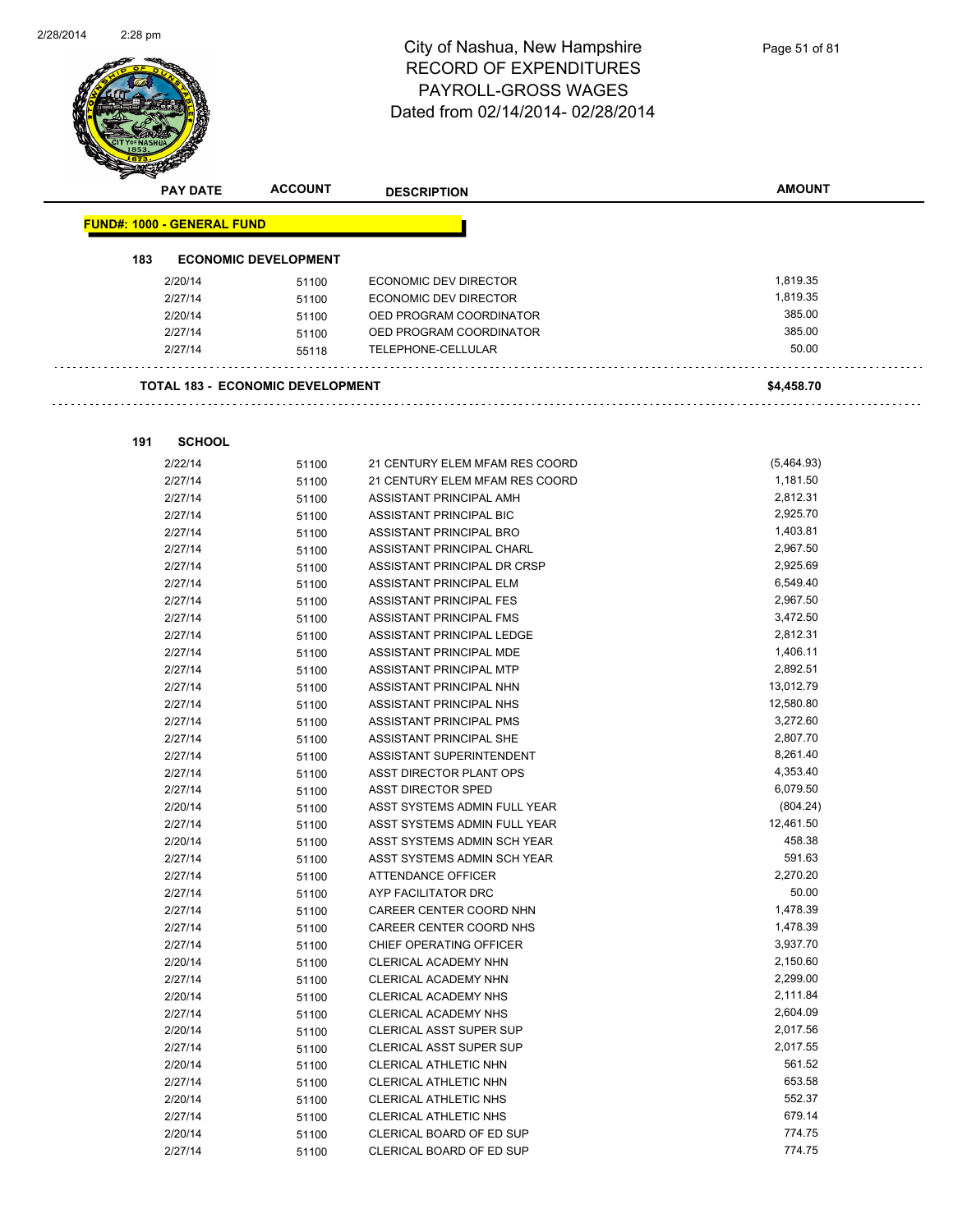

|     | <b>PAY DATE</b>                   | <b>ACCOUNT</b> | <b>DESCRIPTION</b>              | <b>AMOUNT</b> |
|-----|-----------------------------------|----------------|---------------------------------|---------------|
|     | <b>FUND#: 1000 - GENERAL FUND</b> |                |                                 |               |
|     |                                   |                |                                 |               |
| 191 | <b>SCHOOL</b>                     |                |                                 |               |
|     | 2/20/14                           | 51100          | <b>CLERICAL BUSINESS</b>        | 3,455.35      |
|     | 2/27/14                           | 51100          | <b>CLERICAL BUSINESS</b>        | 3,455.35      |
|     | 2/20/14                           | 51100          | CLERICAL CHIEF OP OFFICER SUP   | 794.65        |
|     | 2/27/14                           | 51100          | CLERICAL CHIEF OP OFFICER SUP   | 794.63        |
|     | 2/20/14                           | 51100          | <b>CLERICAL CTE NHN</b>         | 716.39        |
|     | 2/27/14                           | 51100          | <b>CLERICAL CTE NHN</b>         | 716.90        |
|     | 2/20/14                           | 51100          | <b>CLERICAL CTE NHS</b>         | 561.52        |
|     | 2/27/14                           | 51100          | <b>CLERICAL CTE NHS</b>         | 671.99        |
|     | 2/20/14                           | 51100          | <b>CLERICAL GUIDANCE ELM</b>    | 588.97        |
|     | 2/27/14                           | 51100          | <b>CLERICAL GUIDANCE ELM</b>    | 724.15        |
|     | 2/20/14                           | 51100          | <b>CLERICAL GUIDANCE NHN</b>    | 2,036.07      |
|     | 2/27/14                           | 51100          | <b>CLERICAL GUIDANCE NHN</b>    | 2,648.24      |
|     | 2/20/14                           | 51100          | <b>CLERICAL GUIDANCE NHS</b>    | 2,072.49      |
|     | 2/27/14                           | 51100          | <b>CLERICAL GUIDANCE NHS</b>    | 2,697.74      |
|     | 2/20/14                           | 51100          | <b>CLERICAL HUMAN RESOURCES</b> | 2,754.45      |
|     | 2/27/14                           | 51100          | CLERICAL HUMAN RESOURCES        | 2,738.04      |
|     | 2/20/14                           | 51100          | <b>CLERICAL PAYROLL SUP</b>     | 647.65        |
|     | 2/27/14                           | 51100          | <b>CLERICAL PAYROLL SUP</b>     | 647.65        |
|     | 2/20/14                           | 51100          | <b>CLERICAL PLANT OPS</b>       | 719.32        |
|     | 2/27/14                           | 51100          | <b>CLERICAL PLANT OPS</b>       | 724.15        |
|     | 2/20/14                           | 51100          | <b>CLERICAL PRINCIPAL AMH</b>   | 1,001.62      |
|     | 2/27/14                           | 51100          | <b>CLERICAL PRINCIPAL AMH</b>   | 1,231.52      |
|     | 2/20/14                           | 51100          | <b>CLERICAL PRINCIPAL BIC</b>   | 1,062.34      |
|     | 2/27/14                           | 51100          | <b>CLERICAL PRINCIPAL BIC</b>   | 1,306.16      |
|     | 2/20/14                           | 51100          | <b>CLERICAL PRINCIPAL BIR</b>   | 1,118.44      |
|     | 2/27/14                           | 51100          | <b>CLERICAL PRINCIPAL BIR</b>   | 1,380.80      |
|     | 2/20/14                           | 51100          | <b>CLERICAL PRINCIPAL BRO</b>   | 1,150.49      |
|     | 2/27/14                           | 51100          | <b>CLERICAL PRINCIPAL BRO</b>   | 1,414.55      |
|     | 2/20/14                           | 51100          | CLERICAL PRINCIPAL CHA          | 1,122.59      |
|     | 2/27/14                           | 51100          | CLERICAL PRINCIPAL CHA          | 1,208.95      |
|     | 2/20/14                           | 51100          | CLERICAL PRINCIPAL DRC          | 1,053.50      |
|     | 2/27/14                           | 51100          | <b>CLERICAL PRINCIPAL DRC</b>   | 1,295.30      |
|     | 2/20/14                           | 51100          | CLERICAL PRINCIPAL ELM          | 2,287.01      |
|     | 2/27/14                           | 51100          | CLERICAL PRINCIPAL ELM          | 3,095.07      |
|     | 2/20/14                           | 51100          | <b>CLERICAL PRINCIPAL FES</b>   | 1,079.12      |
|     | 2/27/14                           | 51100          | <b>CLERICAL PRINCIPAL FES</b>   | 1,326.80      |
|     | 2/20/14                           | 51100          | <b>CLERICAL PRINCIPAL FMS</b>   | 1,666.26      |
|     | 2/27/14                           | 51100          | <b>CLERICAL PRINCIPAL FMS</b>   | 2,039.64      |
|     | 2/20/14                           | 51100          | <b>CLERICAL PRINCIPAL LDG</b>   | 1,023.24      |
|     | 2/27/14                           | 51100          | <b>CLERICAL PRINCIPAL LDG</b>   | 1,263.40      |
|     | 2/20/14                           | 51100          | <b>CLERICAL PRINCIPAL MDE</b>   | 1,141.34      |
|     | 2/27/14                           | 51100          | CLERICAL PRINCIPAL MDE          | 1,403.30      |
|     | 2/20/14                           | 51100          | <b>CLERICAL PRINCIPAL MTP</b>   | 1,088.27      |
|     | 2/27/14                           | 51100          | <b>CLERICAL PRINCIPAL MTP</b>   | 1,338.05      |
|     | 2/20/14                           | 51100          | CLERICAL PRINCIPAL NHN          | 2,172.51      |
|     | 2/27/14                           | 51100          | CLERICAL PRINCIPAL NHN          | 2,533.10      |
|     | 2/20/14                           | 51100          | CLERICAL PRINCIPAL NHS          | 1,372.50      |
|     | 2/27/14                           | 51100          | CLERICAL PRINCIPAL NHS          | 1,368.40      |
|     | 2/20/14                           | 51100          | <b>CLERICAL PRINCIPAL NSE</b>   | 1,113.89      |
|     | 2/27/14                           | 51100          | CLERICAL PRINCIPAL NSE          | 1,369.55      |
|     | 2/20/14                           | 51100          | CLERICAL PRINCIPAL PMS          | 1,642.15      |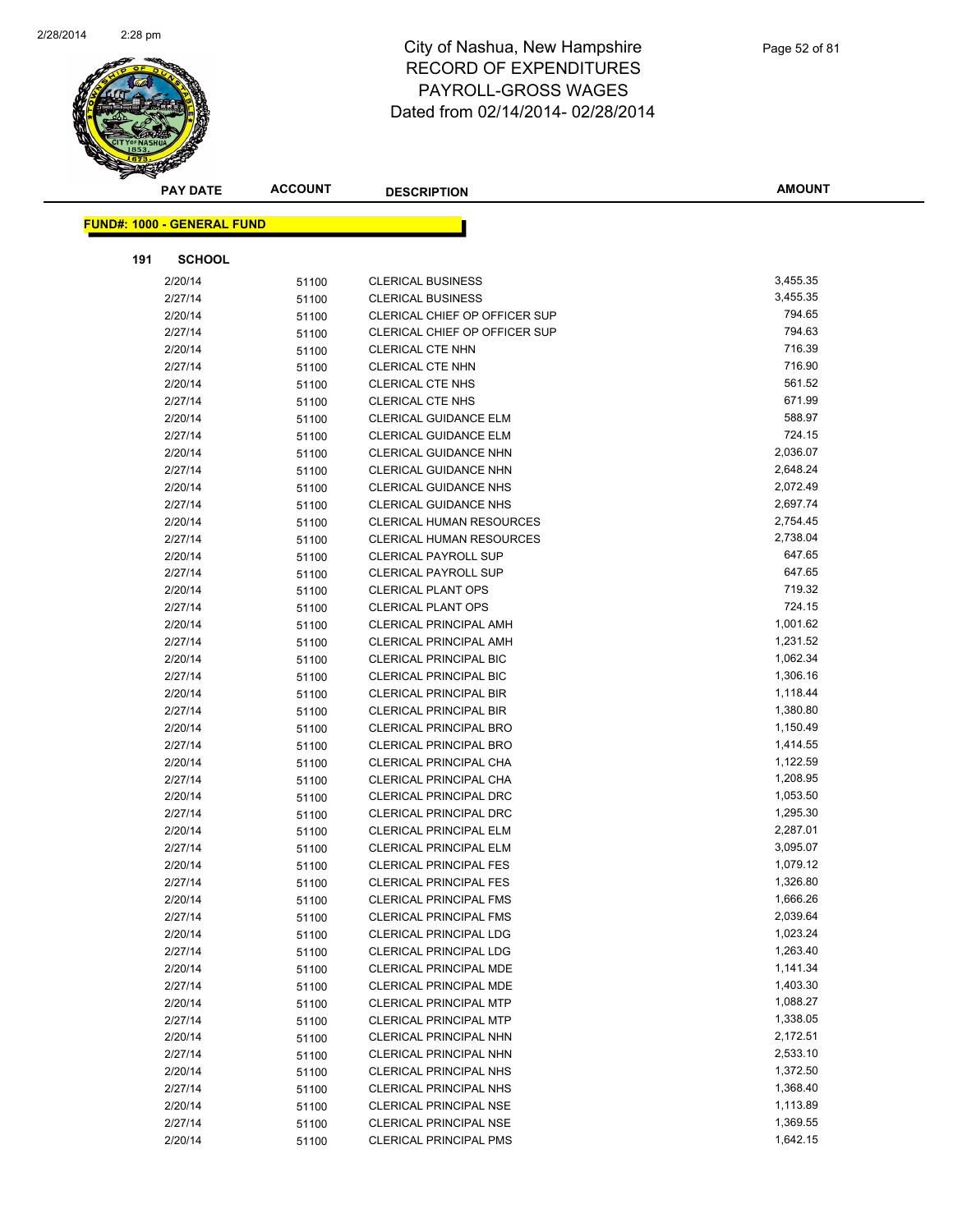

|     | <b>PAY DATE</b>                   | <b>ACCOUNT</b> | <b>DESCRIPTION</b>                 | <b>AMOUNT</b> |
|-----|-----------------------------------|----------------|------------------------------------|---------------|
|     | <b>FUND#: 1000 - GENERAL FUND</b> |                |                                    |               |
|     |                                   |                |                                    |               |
| 191 | <b>SCHOOL</b>                     |                |                                    |               |
|     | 2/27/14                           | 51100          | <b>CLERICAL PRINCIPAL PMS</b>      | 1,987.73      |
|     | 2/20/14                           | 51100          | <b>CLERICAL PRINCIPAL SHE</b>      | 1,150.49      |
|     | 2/27/14                           | 51100          | <b>CLERICAL PRINCIPAL SHE</b>      | 1,414.55      |
|     | 2/20/14                           | 51100          | CLERICAL RECEPTIONIST NHS          | 500.81        |
|     | 2/27/14                           | 51100          | CLERICAL RECEPTIONIST NHS          | 615.76        |
|     | 2/20/14                           | 51100          | CLERICAL SPECIAL ED NHS            | 588.97        |
|     | 2/27/14                           | 51100          | CLERICAL SPECIAL ED NHS            | 690.35        |
|     | 2/20/14                           | 51100          | CLERICAL SPECIAL ED SUP            | 1,448.30      |
|     | 2/27/14                           | 51100          | <b>CLERICAL SPECIAL ED SUP</b>     | 1,448.30      |
|     | 2/20/14                           | 51100          | CLERICAL STUDENT SERV SUP          | 784.15        |
|     | 2/27/14                           | 51100          | CLERICAL STUDENT SERV SUP          | 784.15        |
|     | 2/20/14                           | 51100          | CLERICAL SUB SERVICE SUP           | 604.20        |
|     | 2/27/14                           | 51100          | CLERICAL SUB SERVICE SUP           | 664.00        |
|     | 2/20/14                           | 51100          | <b>CLERICAL SUPERINTENDANT SUP</b> | 925.90        |
|     | 2/27/14                           | 51100          | <b>CLERICAL SUPERINTENDANT SUP</b> | 925.90        |
|     | 2/20/14                           | 51100          | CLERICAL VOCATIONAL NHN            | 724.15        |
|     | 2/27/14                           | 51100          | CLERICAL VOCATIONAL NHN            | 700.00        |
|     | 2/27/14                           | 51100          | <b>CURRICULUM SUPERVISOR</b>       | 5,847.00      |
|     | 2/20/14                           | 51100          | <b>CUSTODIAN AMH</b>               | 1,921.38      |
|     | 2/27/14                           | 51100          | <b>CUSTODIAN AMH</b>               | 1,937.56      |
|     | 2/20/14                           | 51100          | <b>CUSTODIAN ASST HEAD ELM</b>     | 736.80        |
|     | 2/27/14                           | 51100          | <b>CUSTODIAN ASST HEAD ELM</b>     | 736.80        |
|     | 2/20/14                           | 51100          | <b>CUSTODIAN ASST HEAD FMS</b>     | 736.80        |
|     | 2/27/14                           | 51100          | <b>CUSTODIAN ASST HEAD FMS</b>     | 736.80        |
|     | 2/20/14                           | 51100          | <b>CUSTODIAN ASST HEAD NHN</b>     | 1,618.01      |
|     | 2/27/14                           | 51100          | <b>CUSTODIAN ASST HEAD NHN</b>     | 1,001.16      |
|     | 2/20/14                           | 51100          | <b>CUSTODIAN ASST HEAD NHS</b>     | 1,618.01      |
|     | 2/27/14                           | 51100          | <b>CUSTODIAN ASST HEAD NHS</b>     | 1,728.16      |
|     | 2/20/14                           | 51100          | <b>CUSTODIAN ASST HEAD PMS</b>     | 299.35        |
|     | 2/27/14                           | 51100          | <b>CUSTODIAN ASST HEAD PMS</b>     | 386.84        |
|     | 2/20/14                           | 51100          | <b>CUSTODIAN BIC</b>               | 1,941.60      |
|     | 2/27/14                           | 51100          | <b>CUSTODIAN BIC</b>               | 1,941.60      |
|     | 2/20/14                           | 51100          | <b>CUSTODIAN BIR</b>               | 1,941.60      |
|     | 2/27/14                           | 51100          | <b>CUSTODIAN BIR</b>               | 1,941.60      |
|     | 2/20/14                           | 51100          | <b>CUSTODIAN BRO</b>               | 1,294.40      |
|     | 2/27/14                           | 51100          | <b>CUSTODIAN BRO</b>               | 1,294.40      |
|     | 2/20/14                           | 51100          | <b>CUSTODIAN CHA</b>               | 1,294.40      |
|     | 2/27/14                           | 51100          | <b>CUSTODIAN CHA</b>               | 1,294.40      |
|     | 2/20/14                           | 51100          | <b>CUSTODIAN DRC</b>               | 1,294.41      |
|     | 2/27/14                           | 51100          | <b>CUSTODIAN DRC</b>               | 1,294.40      |
|     | 2/20/14                           | 51100          | <b>CUSTODIAN ELM</b>               | 5,264.77      |
|     | 2/27/14                           | 51100          | <b>CUSTODIAN ELM</b>               | 5,260.62      |
|     | 2/20/14                           | 51100          | <b>CUSTODIAN FES</b>               | 1,294.40      |
|     | 2/27/14                           | 51100          | <b>CUSTODIAN FES</b>               | 1,294.40      |
|     | 2/20/14                           | 51100          | <b>CUSTODIAN FMS</b>               | 2,196.46      |
|     | 2/27/14                           | 51100          | <b>CUSTODIAN FMS</b>               | 2,281.40      |
|     | 2/20/14                           | 51100          | <b>CUSTODIAN HEAD AMH</b>          | 736.80        |
|     | 2/27/14                           | 51100          | <b>CUSTODIAN HEAD AMH</b>          | 736.80        |
|     | 2/20/14                           | 51100          | <b>CUSTODIAN HEAD BIC</b>          | 736.80        |
|     | 2/27/14                           | 51100          | <b>CUSTODIAN HEAD BIC</b>          | 736.80        |
|     | 2/20/14                           | 51100          | <b>CUSTODIAN HEAD BIR</b>          | 736.80        |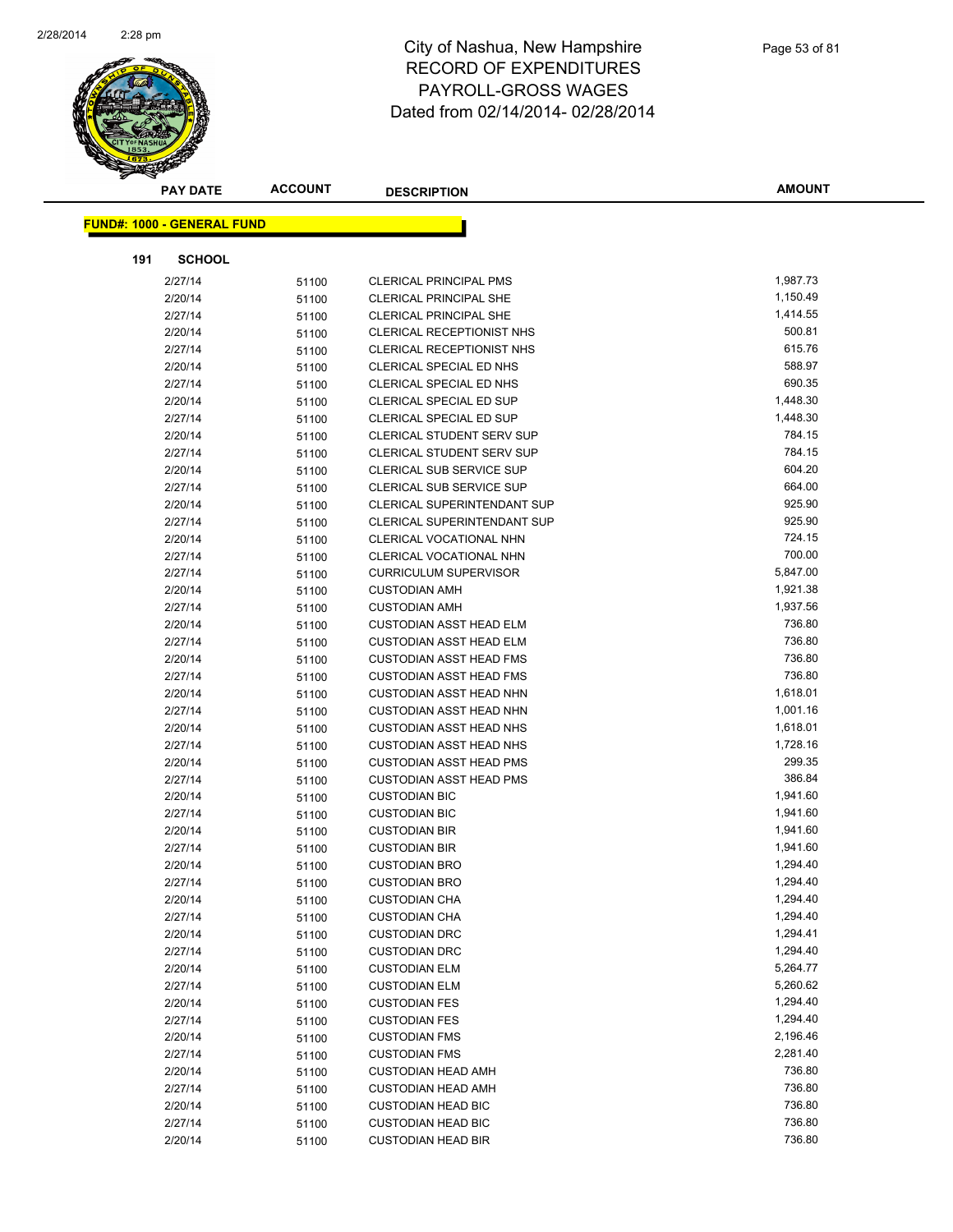

|     | <b>PAY DATE</b>                   | <b>ACCOUNT</b> | <b>DESCRIPTION</b>              | <b>AMOUNT</b> |
|-----|-----------------------------------|----------------|---------------------------------|---------------|
|     | <b>FUND#: 1000 - GENERAL FUND</b> |                |                                 |               |
|     |                                   |                |                                 |               |
| 191 | <b>SCHOOL</b>                     |                |                                 |               |
|     | 2/27/14                           | 51100          | <b>CUSTODIAN HEAD BIR</b>       | 736.81        |
|     | 2/20/14                           | 51100          | <b>CUSTODIAN HEAD BRO</b>       | 736.80        |
|     | 2/27/14                           | 51100          | <b>CUSTODIAN HEAD BRO</b>       | 736.80        |
|     | 2/20/14                           | 51100          | <b>CUSTODIAN HEAD CHA</b>       | 736.80        |
|     | 2/27/14                           | 51100          | <b>CUSTODIAN HEAD CHA</b>       | 736.80        |
|     | 2/20/14                           | 51100          | <b>CUSTODIAN HEAD DRC</b>       | 299.35        |
|     | 2/27/14                           | 51100          | <b>CUSTODIAN HEAD DRC</b>       | 386.84        |
|     | 2/20/14                           | 51100          | <b>CUSTODIAN HEAD ELM</b>       | 873.20        |
|     | 2/27/14                           | 51100          | <b>CUSTODIAN HEAD ELM</b>       | 873.20        |
|     | 2/20/14                           | 51100          | <b>CUSTODIAN HEAD FES</b>       | 736.81        |
|     | 2/27/14                           | 51100          | <b>CUSTODIAN HEAD FES</b>       | 736.80        |
|     | 2/20/14                           | 51100          | <b>CUSTODIAN HEAD FMS</b>       | 873.20        |
|     | 2/27/14                           | 51100          | <b>CUSTODIAN HEAD FMS</b>       | 873.20        |
|     | 2/20/14                           | 51100          | <b>CUSTODIAN HEAD LDG</b>       | 736.81        |
|     | 2/27/14                           | 51100          | <b>CUSTODIAN HEAD LDG</b>       | 736.80        |
|     | 2/20/14                           | 51100          | <b>CUSTODIAN HEAD MDE</b>       | 736.80        |
|     | 2/27/14                           | 51100          | <b>CUSTODIAN HEAD MDE</b>       | 617.07        |
|     | 2/20/14                           | 51100          | <b>CUSTODIAN HEAD MTP</b>       | 736.80        |
|     | 2/27/14                           | 51100          | <b>CUSTODIAN HEAD MTP</b>       | 736.81        |
|     | 2/20/14                           | 51100          | <b>CUSTODIAN HEAD NHN</b>       | 878.40        |
|     | 2/27/14                           | 51100          | <b>CUSTODIAN HEAD NHN</b>       | 878.40        |
|     | 2/20/14                           | 51100          | <b>CUSTODIAN HEAD NHS</b>       | 878.40        |
|     | 2/27/14                           | 51100          | <b>CUSTODIAN HEAD NHS</b>       | 878.40        |
|     | 2/20/14                           | 51100          | <b>CUSTODIAN HEAD NSE</b>       | 736.80        |
|     | 2/27/14                           | 51100          | <b>CUSTODIAN HEAD NSE</b>       | 736.80        |
|     | 2/20/14                           | 51100          | <b>CUSTODIAN HEAD PMS</b>       | 873.20        |
|     | 2/27/14                           | 51100          | <b>CUSTODIAN HEAD PMS</b>       | 873.20        |
|     | 2/20/14                           | 51100          | <b>CUSTODIAN HEAD SHE</b>       | 663.80        |
|     | 2/27/14                           | 51100          | <b>CUSTODIAN HEAD SHE</b>       | 736.80        |
|     | 2/20/14                           | 51100          | <b>CUSTODIAN LDG</b>            | 1,941.60      |
|     | 2/27/14                           | 51100          | <b>CUSTODIAN LDG</b>            | 1,941.60      |
|     | 2/20/14                           | 51100          | <b>CUSTODIAN MDE</b>            | 1,294.40      |
|     | 2/27/14                           | 51100          | <b>CUSTODIAN MDE</b>            | 1,384.00      |
|     | 2/20/14                           | 51100          | <b>CUSTODIAN MTP</b>            | 1,294.40      |
|     | 2/27/14                           | 51100          | <b>CUSTODIAN MTP</b>            | 1,294.40      |
|     | 2/20/14                           | 51100          | <b>CUSTODIAN NHN</b>            | 9,600.21      |
|     | 2/27/14                           | 51100          | <b>CUSTODIAN NHN</b>            | 9,862.31      |
|     | 2/20/14                           | 51100          | <b>CUSTODIAN NHS</b>            | 9,453.25      |
|     | 2/27/14                           | 51100          | <b>CUSTODIAN NHS</b>            | 9,636.88      |
|     | 2/20/14                           | 51100          | <b>CUSTODIAN NSE</b>            | 1,294.40      |
|     | 2/27/14                           | 51100          | <b>CUSTODIAN NSE</b>            | 1,294.40      |
|     | 2/20/14                           | 51100          | <b>CUSTODIAN PMS</b>            | 3,084.44      |
|     | 2/27/14                           | 51100          | <b>CUSTODIAN PMS</b>            | 1,998.84      |
|     | 2/20/14                           | 51100          | <b>CUSTODIAN SHE</b>            | 1,634.19      |
|     | 2/27/14                           | 51100          | <b>CUSTODIAN SHE</b>            | 1,634.20      |
|     | 2/27/14                           | 51100          | <b>CUSTODIAN SUPERVISOR WPO</b> | 1,985.70      |
|     | 2/20/14                           | 51100          | <b>CUSTODIAN WID</b>            | 1,408.28      |
|     | 2/27/14                           | 51100          | <b>CUSTODIAN WID</b>            | 1,384.00      |
|     | 2/27/14                           | 51100          | DATA ANALYST                    | 1,760.80      |
|     | 2/27/14                           | 51100          | DIRECTOR ADULT ED               | 3,076.90      |
|     | 2/27/14                           | 51100          | <b>DIRECTOR ATHLETICS</b>       | 3,342.30      |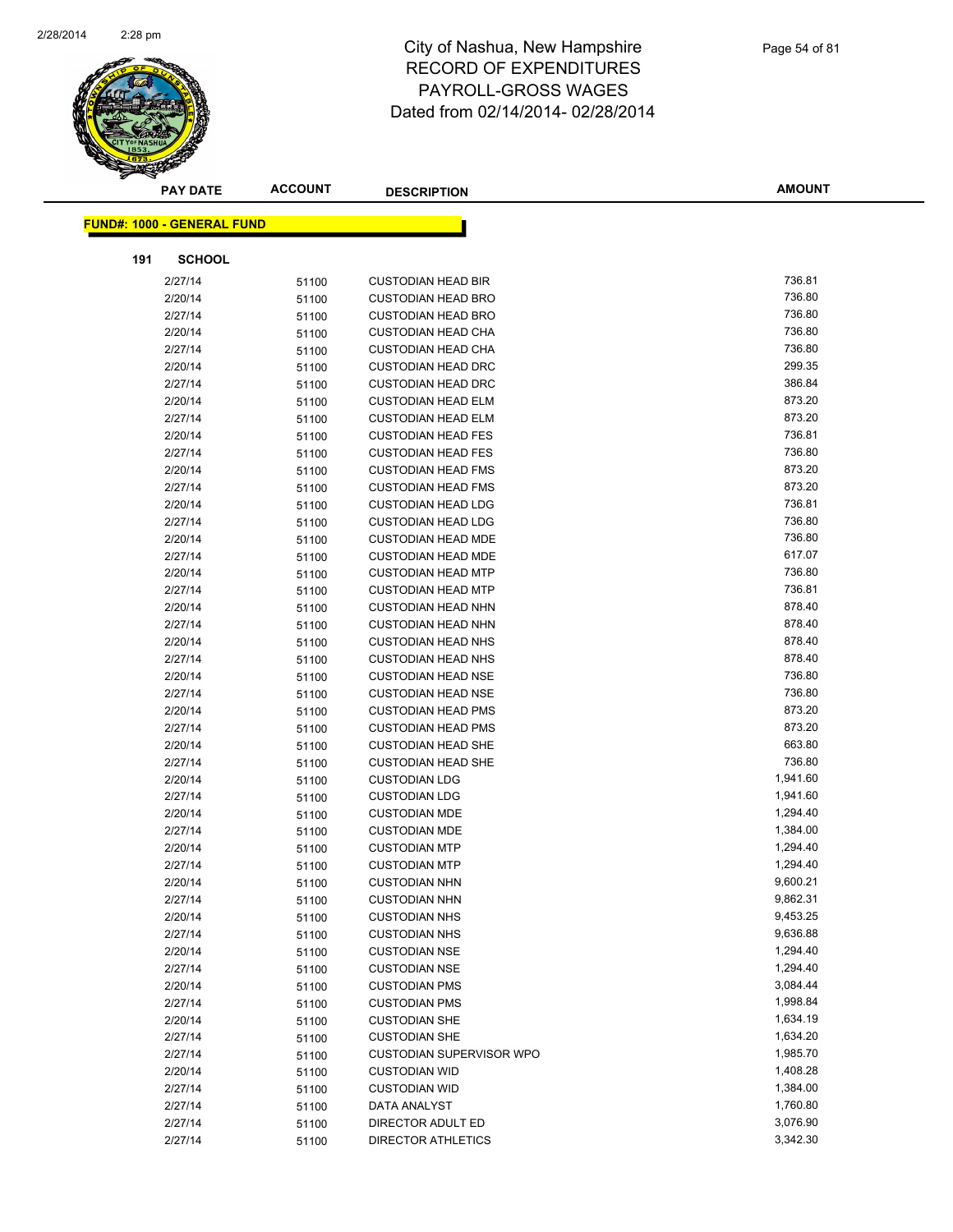

|     | <b>PAY DATE</b>                   | <b>ACCOUNT</b> | <b>DESCRIPTION</b>             | <b>AMOUNT</b> |
|-----|-----------------------------------|----------------|--------------------------------|---------------|
|     | <b>FUND#: 1000 - GENERAL FUND</b> |                |                                |               |
|     |                                   |                |                                |               |
| 191 | <b>SCHOOL</b>                     |                |                                |               |
|     | 2/27/14                           | 51100          | <b>DIRECTOR BUSINESS</b>       | 2,893.00      |
|     | 2/27/14                           | 51100          | DIRECTOR COM GRANTS            | 3,008.90      |
|     | 2/27/14                           | 51100          | <b>DIRECTOR GUIDANCE</b>       | 3,272.60      |
|     | 2/27/14                           | 51100          | DIRECTOR HUMAN RESOURCES       | 3,117.00      |
|     | 2/27/14                           | 51100          | <b>DIRECTOR PLANT OPS</b>      | 3,513.30      |
|     | 2/27/14                           | 51100          | DIRECTOR PRE SCHOOL            | 2,593.50      |
|     | 2/27/14                           | 51100          | DIRECTOR SEC CURRICULUM & INST | 3,369.90      |
|     | 2/27/14                           | 51100          | DIRECTOR SPECIAL ED            | 3,656.40      |
|     | 2/27/14                           | 51100          | DIRECTOR STUDENT SERVICES      | 3,137.29      |
|     | 2/27/14                           | 51100          | DIRECTOR TECHNOLOGY            | 3,951.60      |
|     | 2/27/14                           | 51100          | DIRECTOR TRANSPORTATION        | 2,986.50      |
|     | 2/27/14                           | 51100          | <b>DIRECTOR VOCATIONAL</b>     | 6,898.10      |
|     | 2/22/14                           | 51100          | DW TECHNOLOGY PEER COACH       | (3,731.19)    |
|     | 2/27/14                           | 51100          | DW TECHNOLOGY PEER COACH       | 2,501.81      |
|     | 2/27/14                           | 51100          | ELL OUTREACH WORKER            | 1,538.40      |
|     | 2/27/14                           | 51100          | <b>GUIDANCE COUNSELOR AMH</b>  | 1,694.51      |
|     | 2/27/14                           | 51100          | <b>GUIDANCE COUNSELOR BIC</b>  | 1,497.70      |
|     | 2/27/14                           | 51100          | <b>GUIDANCE COUNSELOR BIR</b>  | 2,761.41      |
|     | 2/27/14                           | 51100          | <b>GUIDANCE COUNSELOR BRO</b>  | 1,650.70      |
|     | 2/27/14                           | 51100          | <b>GUIDANCE COUNSELOR CHA</b>  | 2,761.41      |
|     | 2/27/14                           | 51100          | GUIDANCE COUNSELOR DRC         | 2,674.81      |
|     | 2/27/14                           | 51100          | <b>GUIDANCE COUNSELOR ELM</b>  | 10,748.19     |
|     | 2/27/14                           | 51100          | <b>GUIDANCE COUNSELOR FES</b>  | 2,674.81      |
|     | 2/27/14                           | 51100          | <b>GUIDANCE COUNSELOR FMS</b>  | 5,611.02      |
|     | 2/27/14                           | 51100          | <b>GUIDANCE COUNSELOR LDG</b>  | 2,540.21      |
|     | 2/27/14                           | 51100          | GUIDANCE COUNSELOR MDE         | 2,119.30      |
|     | 2/27/14                           | 51100          | <b>GUIDANCE COUNSELOR MTP</b>  | 2,674.81      |
|     | 2/27/14                           | 51100          | GUIDANCE COUNSELOR NHN         | 18,911.64     |
|     | 2/27/14                           | 51100          | GUIDANCE COUNSELOR NHS         | 19,968.83     |
|     | 2/27/14                           | 51100          | <b>GUIDANCE COUNSELOR NSE</b>  | 2,674.81      |
|     | 2/27/14                           | 51100          | <b>GUIDANCE COUNSELOR PMS</b>  | 9,255.21      |
|     | 2/27/14                           | 51100          | <b>GUIDANCE COUNSELOR SHE</b>  | 2,458.60      |
|     | 2/27/14                           | 51100          | JOB DEVELOPER SPED NHN         | 2,761.41      |
|     | 2/27/14                           | 51100          | LIBRARIAN AMH                  | 2,458.59      |
|     | 2/27/14                           | 51100          | <b>LIBRARIAN BIC</b>           | 1,762.12      |
|     | 2/27/14                           | 51100          | <b>LIBRARIAN BIR</b>           | 1,823.09      |
|     | 2/27/14                           | 51100          | <b>LIBRARIAN BRO</b>           | 1,683.49      |
|     | 2/27/14                           | 51100          | LIBRARIAN CHA                  | 2,761.41      |
|     | 2/27/14                           | 51100          | <b>LIBRARIAN DRC</b>           | 1,683.49      |
|     | 2/27/14                           | 51100          | LIBRARIAN ELM                  | 1,554.79      |
|     | 2/27/14                           | 51100          | <b>LIBRARIAN FES</b>           | 2,154.51      |
|     | 2/27/14                           | 51100          | <b>LIBRARIAN FMS</b>           | 3,161.19      |
|     | 2/27/14                           | 51100          | <b>LIBRARIAN LDG</b>           | 1,823.09      |
|     | 2/27/14                           | 51100          | <b>LIBRARIAN MDE</b>           | 2,119.30      |
|     | 2/27/14                           | 51100          | <b>LIBRARIAN MTP</b>           | 2,295.91      |
|     | 2/27/14                           | 51100          | <b>LIBRARIAN NHN</b>           | 4,324.90      |
|     | 2/27/14                           | 51100          | <b>LIBRARIAN NHS</b>           | 4,590.12      |
|     | 2/27/14                           | 51100          | <b>LIBRARIAN NSE</b>           | 2,119.30      |
|     | 2/27/14                           | 51100          | <b>LIBRARIAN PMS</b>           | 2,761.41      |
|     | 2/27/14                           | 51100          | <b>LIBRARIAN SHE</b>           | 2,674.82      |
|     | 2/27/14                           | 51100          | LICENSED PRACTICAL NURSE AMH   | 1,126.31      |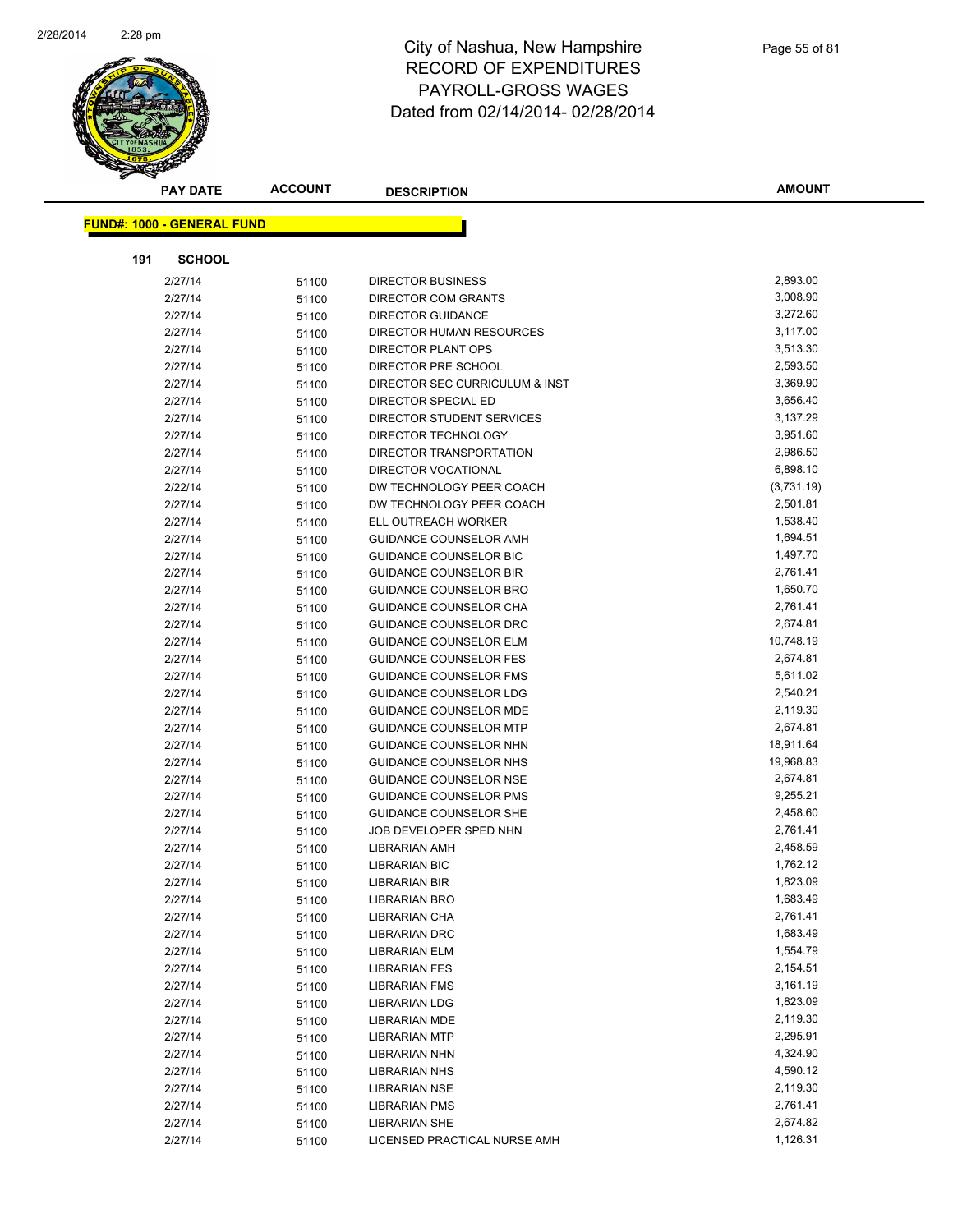

|     | <b>PAY DATE</b>                   | <b>ACCOUNT</b> | <b>DESCRIPTION</b>            | <b>AMOUNT</b> |
|-----|-----------------------------------|----------------|-------------------------------|---------------|
|     | <b>FUND#: 1000 - GENERAL FUND</b> |                |                               |               |
|     |                                   |                |                               |               |
| 191 | <b>SCHOOL</b>                     |                |                               |               |
|     | 2/27/14                           | 51100          | LICENSED PRACTICAL NURSE ELM  | 1,437.19      |
|     | 2/20/14                           | 51100          | MAINTENANCE ALARM WPO         | 930.40        |
|     | 2/27/14                           | 51100          | MAINTENANCE ALARM WPO         | 930.41        |
|     | 2/20/14                           | 51100          | MAINTENANCE ASST GRDS WPO     | 886.40        |
|     | 2/27/14                           | 51100          | MAINTENANCE ASST GRDS WPO     | 886.40        |
|     | 2/20/14                           | 51100          | MAINTENANCE CARPENTER WPO     | 909.20        |
|     | 2/27/14                           | 51100          | MAINTENANCE CARPENTER WPO     | 909.20        |
|     | 2/20/14                           | 51100          | MAINTENANCE ELECTRICIAN WPO   | 1,860.80      |
|     | 2/27/14                           | 51100          | MAINTENANCE ELECTRICIAN WPO   | 1,860.81      |
|     | 2/20/14                           | 51100          | MAINTENANCE GRDS FORMEN WPO   | 909.20        |
|     | 2/27/14                           | 51100          | MAINTENANCE GRDS FORMEN WPO   | 909.20        |
|     | 2/20/14                           | 51100          | MAINTENANCE GROUNDS WPO       | 3,135.19      |
|     | 2/27/14                           | 51100          | MAINTENANCE GROUNDS WPO       | 3,135.20      |
|     | 2/20/14                           | 51100          | MAINTENANCE HVAC WPO          | 3,460.64      |
|     | 2/27/14                           | 51100          | <b>MAINTENANCE HVAC WPO</b>   | 3,636.80      |
|     | 2/20/14                           | 51100          | MAINTENANCE MESSENGER WPO     | 873.20        |
|     | 2/27/14                           | 51100          | MAINTENANCE MESSENGER WPO     | 873.20        |
|     | 2/20/14                           | 51100          | MAINTENANCE PLUMBER WPO       | 1,860.80      |
|     | 2/27/14                           | 51100          | MAINTENANCE PLUMBER WPO       | 1,860.80      |
|     | 2/20/14                           | 51100          | MAINTENANCE TRADES WPO        | 2,711.60      |
|     | 2/27/14                           | 51100          | <b>MAINTENANCE TRADES WPO</b> | 2,711.62      |
|     | 2/27/14                           | 51100          | <b>MARKETING TEACHER NHS</b>  | 2,119.30      |
|     | 2/27/14                           | 51100          | <b>NURSE AMH</b>              | 2,376.79      |
|     | 2/27/14                           | 51100          | <b>NURSE BIC</b>              | 2,106.76      |
|     | 2/27/14                           | 51100          | <b>NURSE BIR</b>              | 1,565.00      |
|     | 2/27/14                           | 51100          | <b>NURSE BRO</b>              | 2,027.30      |
|     | 2/27/14                           | 51100          | <b>NURSE CHA</b>              | 2,376.79      |
|     | 2/27/14                           | 51100          | <b>NURSE DRC</b>              | 2,708.29      |
|     | 2/27/14                           | 51100          | <b>NURSE ELM</b>              | 2,808.90      |
|     | 2/27/14                           | 51100          | <b>NURSE FES</b>              | 1,477.01      |
|     | 2/27/14                           | 51100          | <b>NURSE FMS</b>              | 2,376.79      |
|     | 2/27/14                           | 51100          | <b>NURSE LDG</b>              | 1,873.50      |
|     | 2/27/14                           | 51100          | <b>NURSE MDE</b>              | 2,376.79      |
|     | 2/27/14                           | 51100          | <b>NURSE MTP</b>              | 1,477.01      |
|     | 2/27/14                           | 51100          | <b>NURSE NHN</b>              | 4,557.89      |
|     | 2/27/14                           | 51100          | <b>NURSE NHS</b>              | 4,753.58      |
|     | 2/27/14                           | 51100          | <b>NURSE NSE</b>              | 2,181.10      |
|     | 2/27/14                           | 51100          | <b>NURSE PMS</b>              | 4,808.18      |
|     | 2/27/14                           | 51100          | <b>NURSE SHE</b>              | 2,808.90      |
|     | 2/27/14                           | 51100          | OFFICE MANAGER BUSINESS       | 2,389.10      |
|     | 2/27/14                           | 51100          | OFFICE MANAGER PLANT OPS      | 1,865.89      |
|     | 2/27/14                           | 51100          | OFFICE MANAGER SPED           | 1,831.40      |
|     | 2/27/14                           | 51100          | OUT DISTRICT COORDINATOR      | 2,977.70      |
|     | 2/20/14                           | 51100          | PARA ALT AMH                  | 326.34        |
|     | 2/27/14                           | 51100          | PARA ALT AMH                  | 448.72        |
|     | 2/20/14                           | 51100          | PARA ALT DRC                  | 247.84        |
|     | 2/27/14                           | 51100          | PARA ALT DRC                  | 329.33        |
|     | 2/20/14                           | 51100          | PARA ALT FMS                  | 466.86        |
|     | 2/27/14                           | 51100          | PARA ALT FMS                  | 466.86        |
|     | 2/20/14                           | 51100          | PARA ALT MTP                  | 254.63        |
|     | 2/27/14                           | 51100          | PARA ALT MTP                  | 329.33        |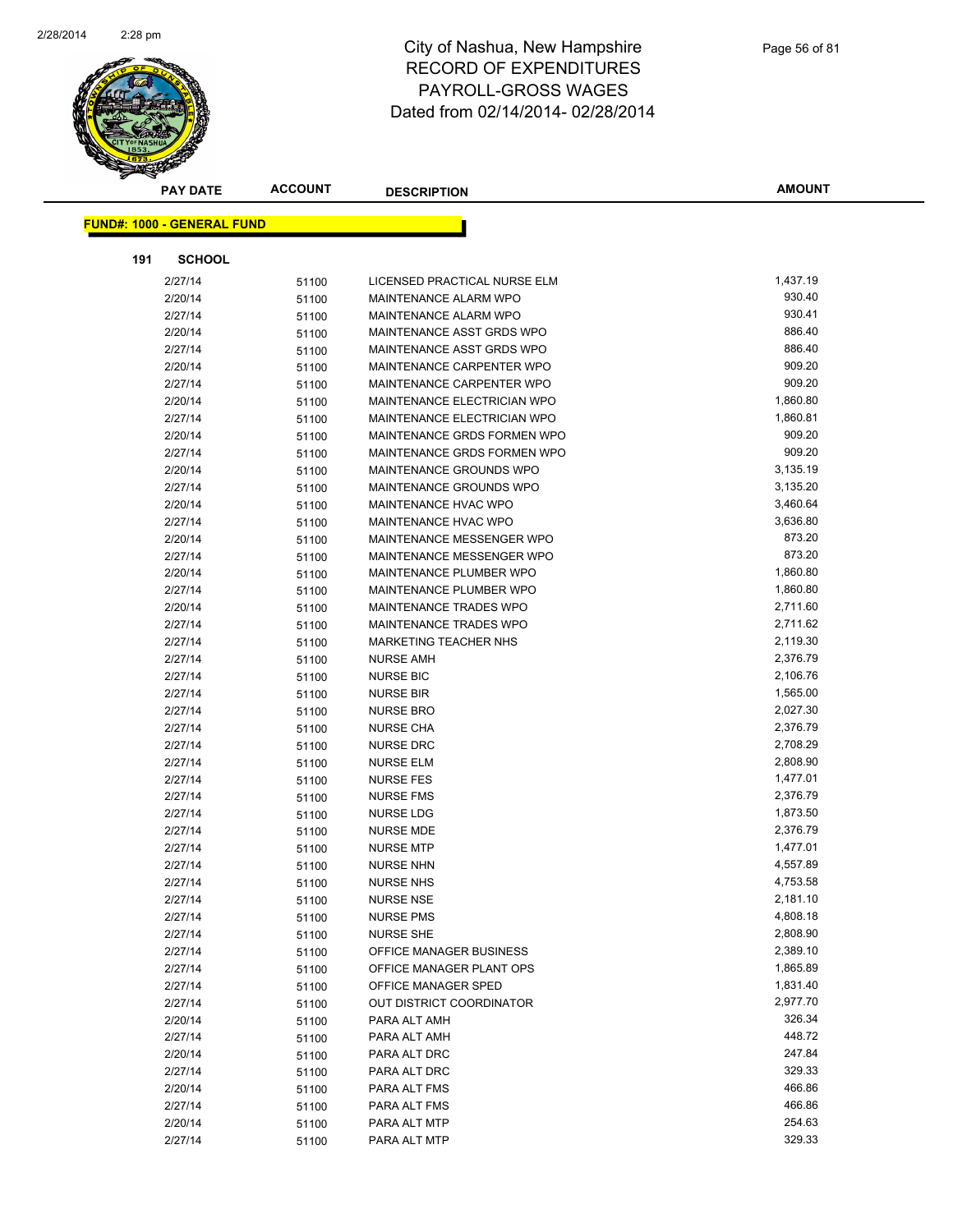

|     | <b>PAY DATE</b>                   | <b>ACCOUNT</b> | <b>DESCRIPTION</b>           | <b>AMOUNT</b>        |
|-----|-----------------------------------|----------------|------------------------------|----------------------|
|     | <b>FUND#: 1000 - GENERAL FUND</b> |                |                              |                      |
|     |                                   |                |                              |                      |
| 191 | <b>SCHOOL</b>                     |                |                              |                      |
|     | 2/20/14                           | 51100          | PARA ALT PMS                 | 333.64               |
|     | 2/27/14                           | 51100          | PARA ALT PMS                 | 443.39               |
|     | 2/20/14                           | 51100          | PARA DW SPEC ED AMH          | 6,280.41             |
|     | 2/27/14                           | 51100          | PARA DW SPEC ED AMH          | 7,317.93             |
|     | 2/20/14                           | 51100          | PARA DW SPEC ED BIC          | 789.02               |
|     | 2/27/14                           | 51100          | PARA DW SPEC ED BIC          | 795.93               |
|     | 2/20/14                           | 51100          | PARA DW SPEC ED BIR          | 1,086.32             |
|     | 2/27/14                           | 51100          | PARA DW SPEC ED BIR          | 1,099.20             |
|     | 2/20/14                           | 51100          | PARA DW SPEC ED BRO          | 2,881.27             |
|     | 2/27/14                           | 51100          | PARA DW SPEC ED BRO          | 3,149.06             |
|     | 2/20/14                           | 51100          | PARA DW SPEC ED CHA          | 4,428.35             |
|     | 2/27/14                           | 51100          | PARA DW SPEC ED CHA          | 4,640.80             |
|     | 2/20/14                           | 51100          | PARA DW SPEC ED DRC          | 366.94               |
|     | 2/27/14                           | 51100          | PARA DW SPEC ED DRC          | 374.67               |
|     | 2/20/14                           | 51100          | PARA DW SPEC ED FMS          | 960.20               |
|     | 2/27/14                           | 51100          | PARA DW SPEC ED FMS          | 1,265.57             |
|     | 2/20/14                           | 51100          | PARA DW SPEC ED MDE          | 5,889.88             |
|     | 2/27/14                           | 51100          | PARA DW SPEC ED MDE          | 6,558.97             |
|     | 2/20/14                           | 51100          | PARA DW SPEC ED NHN          | 2,840.10             |
|     | 2/27/14                           | 51100          | PARA DW SPEC ED NHN          | 3,250.59             |
|     | 2/20/14                           | 51100          | PARA DW SPEC ED NHS          | 5,503.73             |
|     | 2/27/14                           | 51100          | PARA DW SPEC ED NHS          | 6,011.98             |
|     | 2/20/14                           | 51100          | PARA DW SPEC ED NSE          | 3,773.89             |
|     | 2/27/14                           | 51100          | PARA DW SPEC ED NSE          | 4,312.28             |
|     | 2/20/14                           | 51100          | PARA DW SPEC ED PMS          | 4,458.54             |
|     | 2/27/14                           | 51100          | PARA DW SPEC ED PMS          | 4,634.67             |
|     | 2/20/14                           | 51100          | PARA DW SPEC ED SHE          | 5,880.04             |
|     | 2/27/14                           | 51100          | PARA DW SPEC ED SHE          | 6,780.27             |
|     | 2/20/14                           | 51100          | PARA DW SPEC ED WID          | 1,297.83             |
|     | 2/27/14                           | 51100          | PARA DW SPEC ED WID          | 1,403.16             |
|     | 2/20/14                           | 51100          | PARA DW SPEC ELM             | 3,486.13<br>3,879.21 |
|     | 2/27/14                           | 51100          | PARA DW SPEC ELM             | 313.54               |
|     | 2/20/14<br>2/27/14                | 51100          | PARA ELL BIR                 | 412.32               |
|     | 2/20/14                           | 51100          | PARA ELL BIR<br>PARA ELL DRC | 309.24               |
|     | 2/27/14                           | 51100          | PARA ELL DRC                 | 412.32               |
|     | 2/20/14                           | 51100<br>51100 | PARA ELL ELM                 | 322.14               |
|     | 2/27/14                           | 51100          | PARA ELL ELM                 | 429.52               |
|     | 2/20/14                           | 51100          | PARA ELL FES                 | 353.04               |
|     | 2/27/14                           | 51100          | PARA ELL FES                 | 353.05               |
|     | 2/20/14                           | 51100          | PARA ELL FMS                 | 257.61               |
|     | 2/27/14                           | 51100          | PARA ELL FMS                 | 326.95               |
|     | 2/20/14                           | 51100          | PARA ELL LDG                 | 678.92               |
|     | 2/27/14                           | 51100          | PARA ELL LDG                 | 709.92               |
|     | 2/20/14                           | 51100          | PARA ELL MTP                 | 223.20               |
|     | 2/27/14                           | 51100          | PARA ELL MTP                 | 294.50               |
|     | 2/20/14                           | 51100          | PARA ELL NHS                 | 433.81               |
|     | 2/27/14                           | 51100          | PARA ELL NHS                 | 442.40               |
|     | 2/20/14                           | 51100          | PARA ELL PMS                 | 443.52               |
|     | 2/27/14                           | 51100          | PARA ELL PMS                 | 443.52               |
|     | 2/20/14                           | 51100          | PARA ELL SHE                 | 412.32               |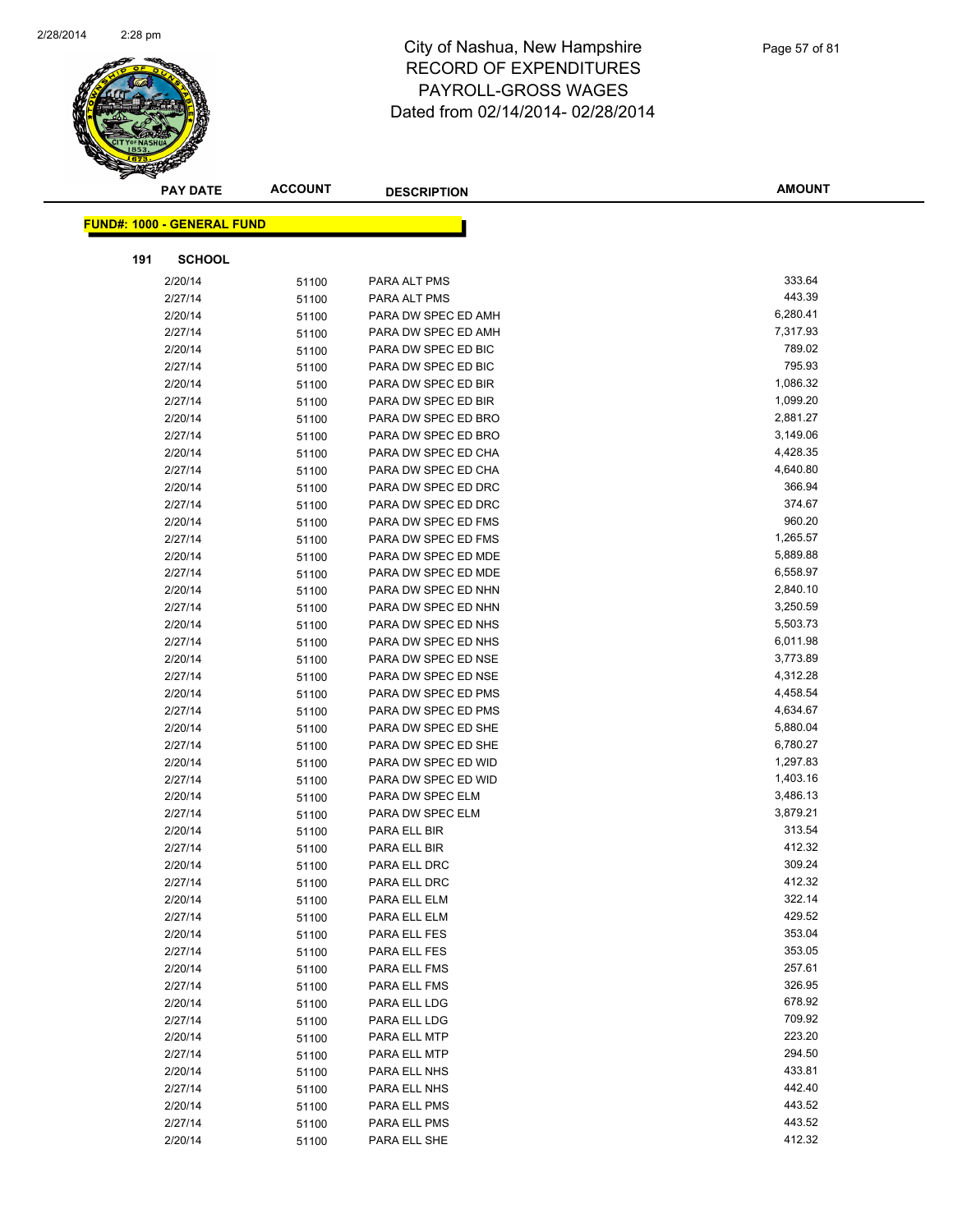

|     | <b>PAY DATE</b>                   | <b>ACCOUNT</b> | <b>DESCRIPTION</b> | <b>AMOUNT</b> |
|-----|-----------------------------------|----------------|--------------------|---------------|
|     |                                   |                |                    |               |
|     | <b>FUND#: 1000 - GENERAL FUND</b> |                |                    |               |
| 191 | <b>SCHOOL</b>                     |                |                    |               |
|     | 2/27/14                           | 51100          | PARA ELL SHE       | 412.32        |
|     | 2/20/14                           | 51100          | PARA GRAPH NHN     | 462.31        |
|     | 2/27/14                           | 51100          | PARA GRAPH NHN     | 462.32        |
|     | 2/20/14                           | 51100          | PARA INST AMH      | 1,521.49      |
|     | 2/27/14                           | 51100          | PARA INST AMH      | 1,965.71      |
|     | 2/20/14                           | 51100          | PARA INST BIC      | 3,982.24      |
|     | 2/27/14                           | 51100          | PARA INST BIC      | 4,538.58      |
|     | 2/20/14                           | 51100          | PARA INST BIR      | 2,690.78      |
|     | 2/27/14                           | 51100          | PARA INST BIR      | 3,158.52      |
|     | 2/20/14                           | 51100          | PARA INST BRO      | 2,399.37      |
|     | 2/27/14                           | 51100          | PARA INST BRO      | 2,567.09      |
|     | 2/20/14                           | 51100          | PARA INST CHA      | 4,205.07      |
|     | 2/27/14                           | 51100          | PARA INST CHA      | 4,609.56      |
|     | 2/20/14                           | 51100          | PARA INST DRC      | 2,675.10      |
|     | 2/27/14                           | 51100          | PARA INST DRC      | 3,159.39      |
|     | 2/20/14                           | 51100          | PARA INST ELM      | 4,552.15      |
|     | 2/27/14                           | 51100          | PARA INST ELM      | 4,994.81      |
|     | 2/20/14                           | 51100          | PARA INST FES      | 3,596.45      |
|     | 2/27/14                           | 51100          | PARA INST FES      | 4,498.22      |
|     | 2/20/14                           | 51100          | PARA INST FMS      | 3,762.78      |
|     | 2/27/14                           | 51100          | PARA INST FMS      | 4,133.26      |
|     | 2/20/14                           | 51100          | PARA INST LDG      | 5,891.55      |
|     | 2/27/14                           | 51100          | PARA INST LDG      | 6,155.40      |
|     | 2/20/14                           | 51100          | PARA INST MDE      | 2,938.89      |
|     | 2/27/14                           | 51100          | PARA INST MDE      | 3,348.72      |
|     | 2/20/14                           | 51100          | PARA INST MTP      | 1,820.06      |
|     | 2/27/14                           | 51100          | PARA INST MTP      | 1,952.30      |
|     | 2/20/14                           | 51100          | PARA INST NHN      | 1,736.58      |
|     | 2/27/14                           | 51100          | PARA INST NHN      | 1,621.58      |
|     | 2/20/14                           | 51100          | PARA INST NHS      | 1,419.81      |
|     | 2/27/14                           | 51100          | PARA INST NHS      | 1,646.47      |
|     | 2/20/14                           | 51100          | PARA INST NSE      | 580.50        |
|     | 2/27/14                           | 51100          | PARA INST NSE      | 772.54        |
|     | 2/20/14                           | 51100          | PARA INST PMS      | 3,009.51      |
|     | 2/27/14                           | 51100          | PARA INST PMS      | 3,454.46      |
|     | 2/20/14                           | 51100          | PARA INST SHE      | 2,440.99      |
|     | 2/27/14                           | 51100          | PARA INST SHE      | 2,946.30      |
|     | 2/20/14                           | 51100          | PARA JOB COACH     | 294.06        |
|     | 2/27/14                           | 51100          | PARA JOB COACH     | 380.77        |
|     | 2/20/14                           | 51100          | PARA KIND AMH      | 667.98        |
|     | 2/27/14                           | 51100          | PARA KIND AMH      | 751.69        |
|     | 2/20/14                           | 51100          | PARA KIND BIC      | 328.19        |
|     | 2/27/14                           | 51100          | PARA KIND BIC      | 439.07        |
|     | 2/20/14                           | 51100          | PARA KIND BIR      | 309.24        |
|     | 2/27/14                           | 51100          | PARA KIND BIR      | 403.75        |
|     | 2/20/14                           | 51100          | PARA KIND BRO      | 425.77        |
|     | 2/27/14                           | 51100          | PARA KIND BRO      | 412.46        |
|     | 2/20/14                           | 51100          | PARA KIND CHA      | 264.78        |
|     | 2/27/14                           | 51100          | PARA KIND CHA      | 356.72        |
|     | 2/20/14                           | 51100          | PARA KIND DRC      | 309.24        |
|     | 2/27/14                           | 51100          | PARA KIND DRC      | 412.32        |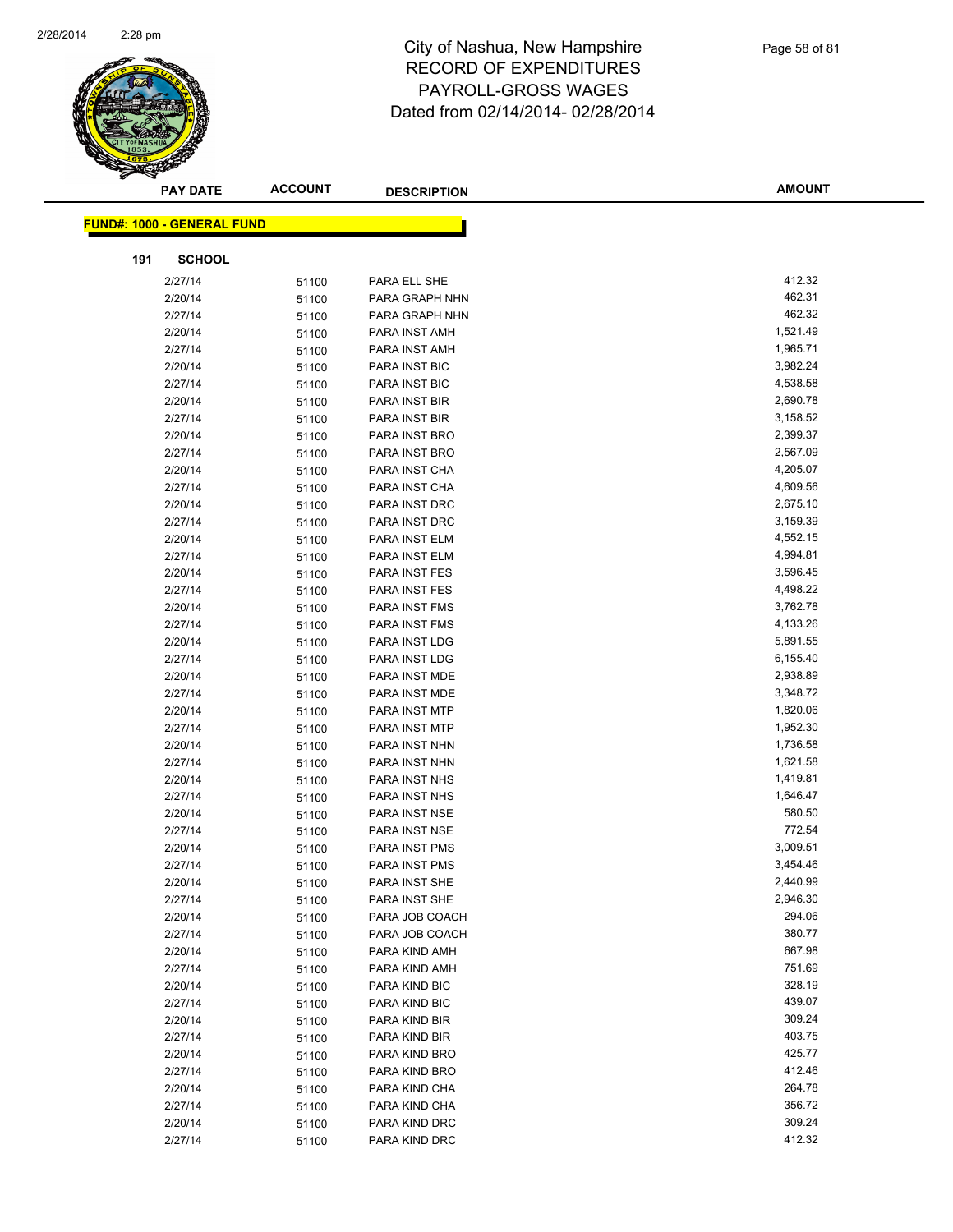

|     | <b>PAY DATE</b>                   | <b>ACCOUNT</b> | <b>DESCRIPTION</b>             | <b>AMOUNT</b>        |  |
|-----|-----------------------------------|----------------|--------------------------------|----------------------|--|
|     |                                   |                |                                |                      |  |
|     | <b>FUND#: 1000 - GENERAL FUND</b> |                |                                |                      |  |
| 191 | <b>SCHOOL</b>                     |                |                                |                      |  |
|     | 2/20/14                           | 51100          | PARA KIND FES                  | 1,050.21             |  |
|     | 2/27/14                           | 51100          | PARA KIND FES                  | 967.65               |  |
|     | 2/20/14                           | 51100          | PARA KIND LDG                  | 729.50               |  |
|     | 2/27/14                           | 51100          | PARA KIND LDG                  | 742.82               |  |
|     | 2/20/14                           | 51100          | PARA KIND MDE                  | 319.32               |  |
|     | 2/27/14                           | 51100          | PARA KIND MDE                  | 372.55               |  |
|     | 2/20/14                           | 51100          | PARA KIND MTP                  | 873.70               |  |
|     | 2/27/14                           | 51100          | PARA KIND MTP                  | 855.98               |  |
|     | 2/20/14                           | 51100          | PARA KIND NSE                  | 443.51               |  |
|     | 2/27/14                           | 51100          | PARA KIND NSE                  | 416.90               |  |
|     | 2/20/14                           | 51100          | PARA KIND SHE                  | 359.25               |  |
|     | 2/27/14                           | 51100          | PARA KIND SHE                  | 292.72               |  |
|     | 2/20/14                           | 51100          | PARA MEDIA NHN                 | 489.52               |  |
|     | 2/27/14                           | 51100          | PARA MEDIA NHN                 | 494.05               |  |
|     | 2/20/14                           | 51100          | PARA MEDIA NHS                 | 681.57               |  |
|     | 2/27/14                           | 51100          | PARA MEDIA NHS                 | 909.51               |  |
|     | 2/20/14                           | 51100          | PARA PRE SCH BIC               | 624.21               |  |
|     | 2/27/14                           | 51100          | PARA PRE SCH BIC               | 720.03               |  |
|     | 2/20/14                           | 51100          | PARA PRE SCH BRO               | 3,112.93             |  |
|     | 2/27/14                           | 51100          | PARA PRE SCH BRO               | 2,931.16             |  |
|     | 2/20/14                           | 51100          | PARA READ ELM                  | 452.39               |  |
|     | 2/27/14                           | 51100          | PARA READ ELM                  | 452.39               |  |
|     | 2/20/14                           | 51100          | PARA SCI NHN                   | 453.24               |  |
|     | 2/27/14                           | 51100          | PARA SCI NHN                   | 453.24               |  |
|     | 2/27/14                           | 51100          | PARA SCI NHS                   | 768.25               |  |
|     | 2/20/14                           | 51100          | PARA TECH LDG                  | 326.34               |  |
|     | 2/27/14                           | 51100          | PARA TECH LDG                  | 439.65               |  |
|     | 2/20/14                           | 51100          | PARA TTI AMH                   | 375.10               |  |
|     | 2/27/14                           | 51100          | PARA TTI AMH                   | 297.60               |  |
|     | 2/20/14                           | 51100          | PARA TTI LDG                   | 297.60               |  |
|     | 2/27/14                           | 51100          | PARA TTI LDG                   | 300.70               |  |
|     | 2/22/14                           | 51100          | PARA VOC NHS                   | (8, 182.55)          |  |
|     | 2/27/14                           | 51100          | PARA VOC NHS                   | 452.17               |  |
|     | 2/27/14                           | 51100          | PEER COACH SCIENCE             | 5,436.21             |  |
|     | 2/27/14                           | 51100          | PRINCIPAL AMH                  | 3,426.00<br>3,791.50 |  |
|     | 2/27/14                           | 51100          | PRINCIPAL BIC                  | 3,531.70             |  |
|     | 2/27/14<br>2/27/14                | 51100          | PRINCIPAL BIR<br>PRINCIPAL BRO | 3,572.60             |  |
|     |                                   | 51100          |                                | 3,474.89             |  |
|     | 2/27/14<br>2/27/14                | 51100          | PRINCIPAL CHA<br>PRINCIPAL DRC | 3,636.40             |  |
|     | 2/27/14                           | 51100          | PRINCIPAL ELM                  | 3,630.60             |  |
|     | 2/27/14                           | 51100          | <b>PRINCIPAL FES</b>           | 3,426.00             |  |
|     | 2/27/14                           | 51100<br>51100 | PRINCIPAL FMS                  | 3,980.20             |  |
|     | 2/27/14                           | 51100          | PRINCIPAL LDG                  | 3,795.10             |  |
|     | 2/27/14                           | 51100          | PRINCIPAL MDE                  | 3,474.90             |  |
|     | 2/27/14                           | 51100          | PRINCIPAL MTP                  | 3,572.60             |  |
|     | 2/27/14                           | 51100          | PRINCIPAL NHN                  | 4,021.49             |  |
|     | 2/27/14                           | 51100          | PRINCIPAL NHS                  | 4,032.80             |  |
|     | 2/27/14                           | 51100          | PRINCIPAL NSE                  | 3,531.70             |  |
|     | 2/27/14                           | 51100          | PRINCIPAL PMS                  | 3,680.50             |  |
|     | 2/27/14                           | 51100          | PRINCIPAL SHE                  | 3,841.80             |  |
|     |                                   |                |                                |                      |  |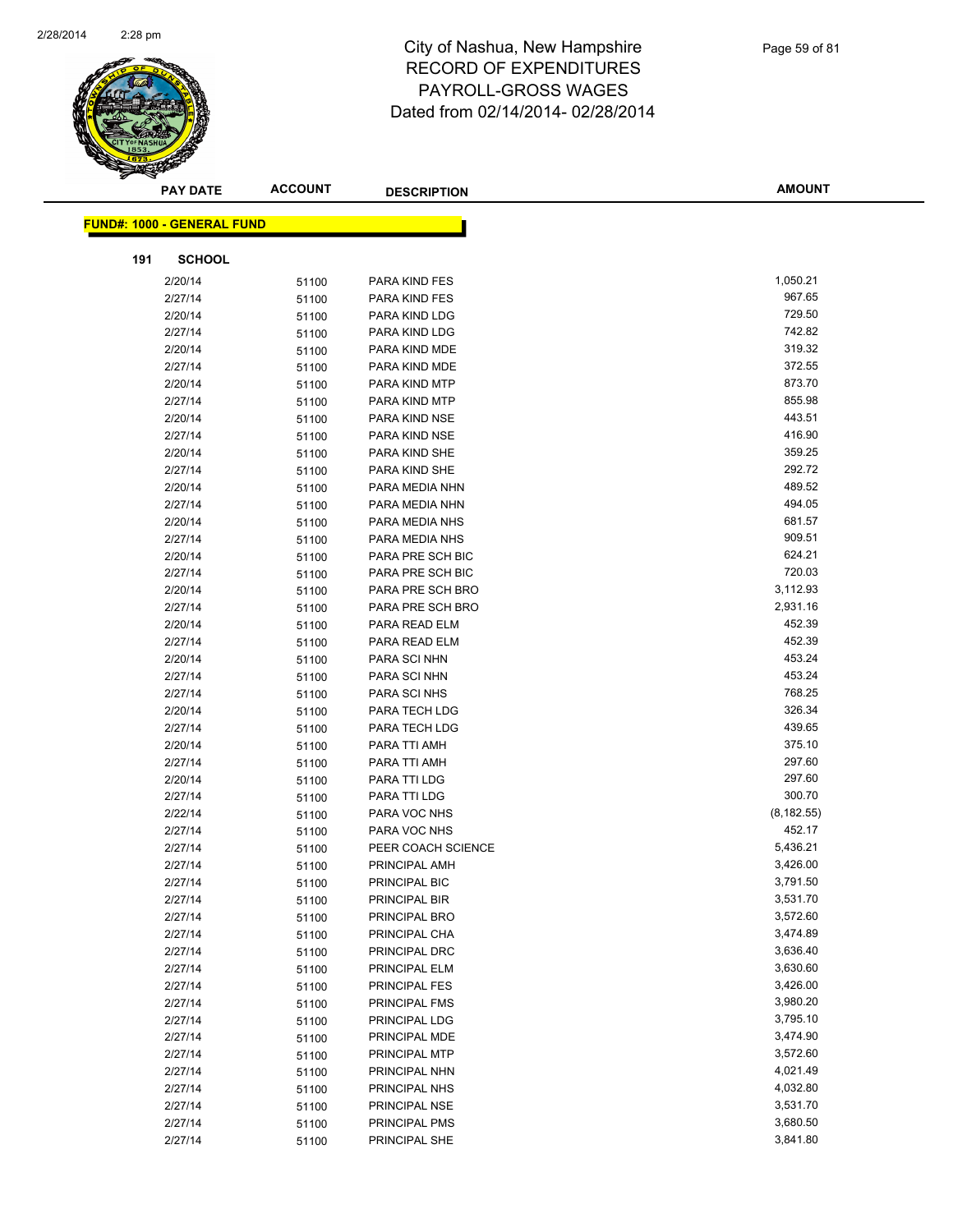

|     | <b>PAY DATE</b>                   | <b>ACCOUNT</b> | <b>DESCRIPTION</b>                                  | <b>AMOUNT</b>         |
|-----|-----------------------------------|----------------|-----------------------------------------------------|-----------------------|
|     | <b>FUND#: 1000 - GENERAL FUND</b> |                |                                                     |                       |
|     |                                   |                |                                                     |                       |
| 191 | <b>SCHOOL</b>                     |                |                                                     |                       |
|     | 2/27/14                           | 51100          | SCHOOL PSYCHOLOGIST WID                             | 36,785.65             |
|     | 2/27/14                           | 51100          | SCHOOL PSYCHOLOGY INTERN                            | 318.10                |
|     | 2/20/14                           | 51100          | <b>SECURITY GUARD NHS</b>                           | 442.08                |
|     | 2/27/14                           | 51100          | <b>SECURITY GUARD NHS</b>                           | 736.80                |
|     | 2/20/14                           | 51100          | <b>SECURITY MONITOR NHN</b>                         | 776.64                |
|     | 2/27/14                           | 51100          | SECURITY MONITOR NHN                                | 1,391.48              |
|     | 2/20/14                           | 51100          | <b>SECURITY MONITOR NHS</b>                         | 1,164.96              |
|     | 2/27/14                           | 51100          | SECURITY MONITOR NHS                                | 1,905.20              |
|     | 2/20/14                           | 51100          | SIGN LANGUAGE INTERPRETER                           | 1,981.56              |
|     | 2/27/14                           | 51100          | SIGN LANGUAGE INTERPRETER                           | 2,089.44              |
|     | 2/27/14                           | 51100          | SOCIAL WORKER ELM                                   | 2,288.99              |
|     | 2/27/14                           | 51100          | SOCIAL WORKER FMS                                   | 2,540.21              |
|     | 2/27/14                           | 51100          | SPEECH LANG PATHOLOGIST WID                         | 50,404.10             |
|     | 2/20/14                           | 51100          | SPEECH LANGUAGE ASST                                | 401.36                |
|     | 2/27/14                           | 51100          | SPEECH LANGUAGE ASST                                | 531.81                |
|     | 2/27/14                           | 51100          | STUDENT ACTIVITY COORD NHN                          | 1,165.89              |
|     | 2/27/14                           | 51100          | STUDENT ACTIVITY COORD NHS                          | 1,095.88              |
|     | 2/27/14                           | 51100          | STUDENT INFO COORDINATOR                            | 1,817.31              |
|     | 2/27/14                           | 51100          | <b>SUPERINTENDENT</b>                               | 5,407.80              |
|     | 2/27/14                           | 51100          | SYSTEMS ADMIN FULL YEAR                             | 13,150.49             |
|     | 2/27/14                           | 51100          | <b>TEACHER ART AMH</b>                              | 2,501.81              |
|     | 2/27/14                           | 51100          | <b>TEACHER ART BIC</b>                              | 1,823.09              |
|     | 2/27/14                           | 51100          | <b>TEACHER ART BIR</b>                              | 2,501.81              |
|     | 2/27/14                           | 51100          | <b>TEACHER ART BRO</b>                              | 2,705.11              |
|     | 2/27/14                           | 51100          | <b>TEACHER ART CHA</b>                              | 2,674.81              |
|     | 2/27/14                           | 51100          | <b>TEACHER ART DRC</b>                              | 1,797.10              |
|     | 2/27/14                           | 51100          | <b>TEACHER ART ELM</b>                              | 4,902.60              |
|     | 2/27/14                           | 51100          | <b>TEACHER ART FES</b>                              | 2,674.81              |
|     | 2/27/14                           | 51100          | <b>TEACHER ART FMS</b>                              | 4,635.81              |
|     | 2/27/14                           | 51100          | <b>TEACHER ART LDG</b>                              | 1,972.10              |
|     | 2/27/14                           | 51100          | <b>TEACHER ART MDE</b>                              | 1,762.10              |
|     | 2/27/14                           | 51100          | <b>TEACHER ART NHN</b>                              | 9,957.19              |
|     | 2/27/14                           | 51100          | <b>TEACHER ART NHS</b>                              | 11,458.39             |
|     | 2/27/14                           | 51100          | <b>TEACHER ART NSE</b>                              | 2,761.41              |
|     | 2/27/14                           | 51100          | <b>TEACHER ART PMS</b>                              | 3,385.90              |
|     | 2/27/14                           | 51100          | <b>TEACHER ART SHE</b>                              | 1,377.20              |
|     | 2/27/14                           | 51100          | <b>TEACHER AUTO NHN</b>                             | 5,003.62              |
|     | 2/27/14                           | 51100          | TEACHER BEHAVIOR SPEC WID                           | 5,349.62              |
|     | 2/27/14                           | 51100          | TEACHER BIO TEC NHN                                 | 2,091.20<br>2,501.81  |
|     | 2/27/14                           | 51100          | TEACHER BUILD CONST NHS                             |                       |
|     | 2/22/14                           | 51100          | <b>TEACHER BUSINESS NHN</b>                         | (437.50)<br>10,520.90 |
|     | 2/27/14                           | 51100          | <b>TEACHER BUSINESS NHN</b>                         | 5,050.40              |
|     | 2/27/14                           | 51100          | <b>TEACHER BUSINESS NHS</b><br>TEACHER COMPUTER ELM | 4,220.69              |
|     | 2/27/14<br>2/27/14                | 51100          | TEACHER COMPUTER FMS                                | 2,674.81              |
|     | 2/27/14                           | 51100          | <b>TEACHER COMPUTER NHN</b>                         | 2,154.51              |
|     | 2/27/14                           | 51100          | TEACHER COMPUTER NHS                                | 4,780.43              |
|     | 2/27/14                           | 51100          | <b>TEACHER COMPUTER PMS</b>                         | 8,671.53              |
|     | 2/27/14                           | 51100          | TEACHER COSMETOLOGY NHN                             | 5,407.41              |
|     | 2/27/14                           | 51100<br>51100 | <b>TEACHER CULINARY NHN</b>                         | 5,003.62              |
|     | 2/27/14                           | 51100          | TEACHER DEAF NSE                                    | 4,229.60              |
|     |                                   |                |                                                     |                       |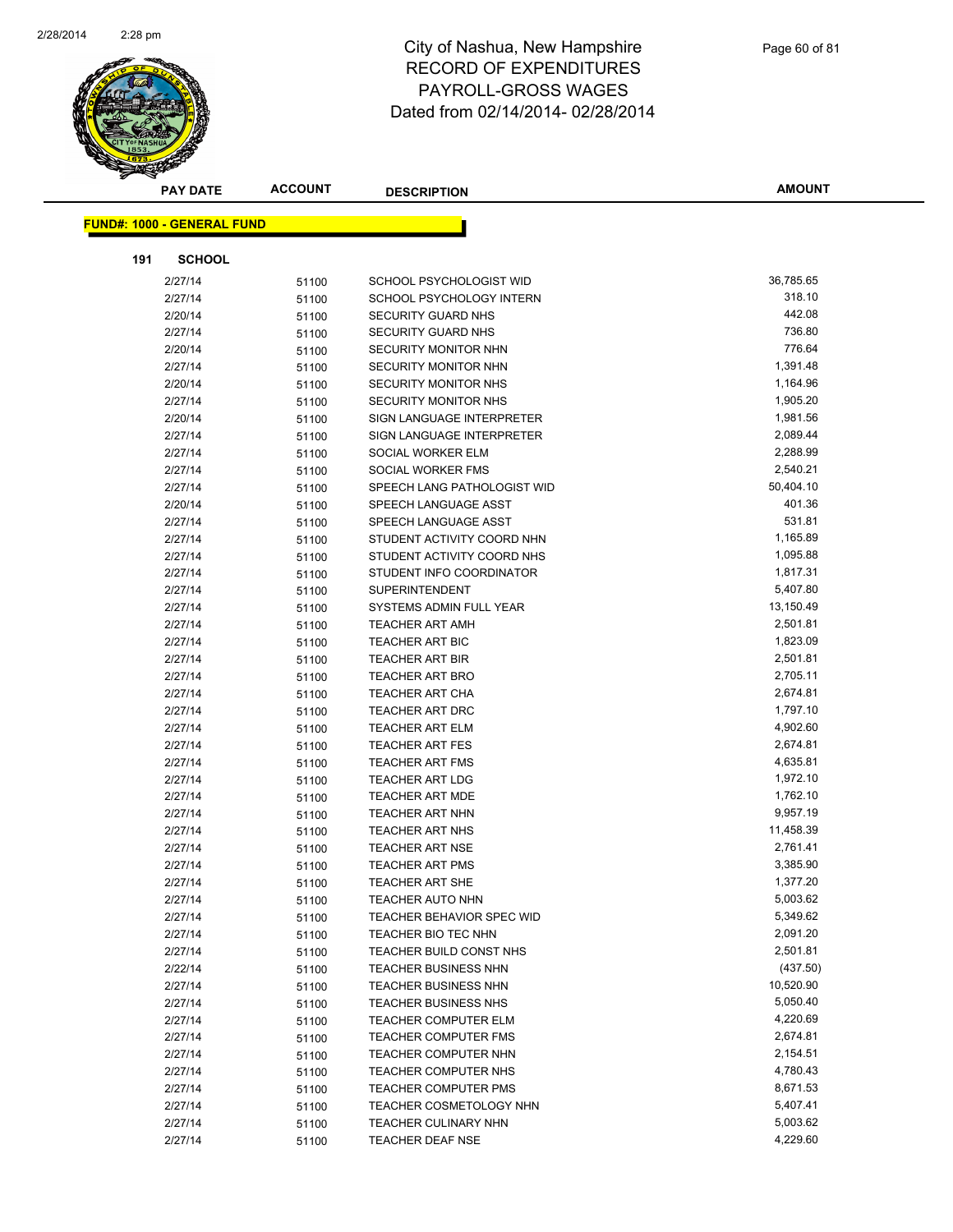

|     | <b>PAY DATE</b>                   | <b>ACCOUNT</b> | <b>DESCRIPTION</b>              | <b>AMOUNT</b> |
|-----|-----------------------------------|----------------|---------------------------------|---------------|
|     | <b>FUND#: 1000 - GENERAL FUND</b> |                |                                 |               |
|     |                                   |                |                                 |               |
| 191 | <b>SCHOOL</b>                     |                |                                 |               |
|     | 2/27/14                           | 51100          | <b>TEACHER DEAF WID</b>         | 1,765.31      |
|     | 2/27/14                           | 51100          | <b>TEACHER DWSE AMH</b>         | 6,827.91      |
|     | 2/27/14                           | 51100          | <b>TEACHER DWSE BIR</b>         | 2,295.91      |
|     | 2/27/14                           | 51100          | <b>TEACHER DWSE BRO</b>         | 5,349.98      |
|     | 2/27/14                           | 51100          | <b>TEACHER DWSE CHA</b>         | 2,289.00      |
|     | 2/27/14                           | 51100          | <b>TEACHER DWSE ELM</b>         | 10,060.72     |
|     | 2/27/14                           | 51100          | <b>TEACHER DWSE MDE</b>         | 1,972.10      |
|     | 2/27/14                           | 51100          | <b>TEACHER DWSE NSE</b>         | 1,823.09      |
|     | 2/27/14                           | 51100          | <b>TEACHER DWSE PMS</b>         | 6,975.52      |
|     | 2/27/14                           | 51100          | <b>TEACHER DWSE SHE</b>         | 4,109.30      |
|     | 2/27/14                           | 51100          | <b>TEACHER ECE NHS</b>          | 5,349.62      |
|     | 2/27/14                           | 51100          | TEACHER ELECTRICAL NHS          | 2,501.81      |
|     | 2/27/14                           | 51100          | <b>TEACHER ELL AMH</b>          | 1,683.49      |
|     | 2/27/14                           | 51100          | <b>TEACHER ELL BIR</b>          | 2,674.81      |
|     | 2/27/14                           | 51100          | TEACHER ELL DRC                 | 5,538.18      |
|     | 2/27/14                           | 51100          | <b>TEACHER ELL ELM</b>          | 4,297.22      |
|     | 2/27/14                           | 51100          | <b>TEACHER ELL FES</b>          | 7,290.13      |
|     | 2/27/14                           | 51100          | <b>TEACHER ELL FMS</b>          | 1,949.68      |
|     | 2/27/14                           | 51100          | <b>TEACHER ELL LDG</b>          | 5,787.31      |
|     | 2/27/14                           | 51100          | <b>TEACHER ELL MTP</b>          | 2,674.81      |
|     | 2/27/14                           | 51100          | <b>TEACHER ELL NHN</b>          | 4,016.79      |
|     | 2/27/14                           | 51100          | <b>TEACHER ELL NHS</b>          | 6,702.62      |
|     | 2/27/14                           | 51100          | <b>TEACHER ELL PMS</b>          | 1,823.09      |
|     | 2/27/14                           | 51100          | TEACHER ELL SHE                 | 1,955.79      |
|     | 2/27/14                           | 51100          | <b>TEACHER ENGINEER NHS</b>     | 2,193.70      |
|     | 2/27/14                           | 51100          | <b>TEACHER ENGLISH ELM</b>      | 22,514.13     |
|     | 2/27/14                           | 51100          | <b>TEACHER ENGLISH FMS</b>      | 16,933.69     |
|     | 2/27/14                           | 51100          | <b>TEACHER ENGLISH NHN</b>      | 34,663.74     |
|     | 2/27/14                           | 51100          | <b>TEACHER ENGLISH NHS</b>      | 36,648.37     |
|     | 2/27/14                           | 51100          | <b>TEACHER ENGLISH PMS</b>      | 15,455.93     |
|     | 2/27/14                           | 51100          | <b>TEACHER FACS ELM</b>         | 3,063.78      |
|     | 2/27/14                           | 51100          | <b>TEACHER FACS FMS</b>         | 4,414.38      |
|     | 2/27/14                           | 51100          | <b>TEACHER FACS NHN</b>         | 5,643.91      |
|     | 2/27/14                           | 51100          | <b>TEACHER FACS NHS</b>         | 1,972.10      |
|     | 2/27/14                           | 51100          | <b>TEACHER FACS PMS</b>         | 5,176.62      |
|     | 2/27/14                           | 51100          | TEACHER FOREIGN LANG ELM        | 5,436.22      |
|     | 2/27/14                           | 51100          | <b>TEACHER FOREIGN LANG FMS</b> | 2,674.81      |
|     | 2/27/14                           | 51100          | TEACHER FOREIGN LANG NHN        | 15,332.41     |
|     | 2/20/14                           | 51100          | TEACHER FOREIGN LANG NHS        | 2,333.15      |
|     | 2/27/14                           | 51100          | TEACHER FOREIGN LANG NHS        | 17,931.40     |
|     | 2/27/14                           | 51100          | TEACHER FOREIGN LANG PMS        | 5,263.22      |
|     | 2/27/14                           | 51100          | <b>TEACHER GR1 AMH</b>          | 7,377.71      |
|     | 2/27/14                           | 51100          | <b>TEACHER GR1 BIC</b>          | 9,362.35      |
|     | 2/27/14                           | 51100          | <b>TEACHER GR1 BIR</b>          | 9,764.00      |
|     | 2/27/14                           | 51100          | <b>TEACHER GR1 BRO</b>          | 6,379.72      |
|     | 2/27/14                           | 51100          | <b>TEACHER GR1 CHA</b>          | 6,558.41      |
|     | 2/27/14                           | 51100          | <b>TEACHER GR1 DRC</b>          | 8,169.22      |
|     | 2/27/14                           | 51100          | <b>TEACHER GR1 FES</b>          | 9,905.64      |
|     | 2/27/14                           | 51100          | <b>TEACHER GR1 LDG</b>          | 8,770.81      |
|     | 2/27/14                           | 51100          | <b>TEACHER GR1 MDE</b>          | 9,575.59      |
|     | 2/27/14                           | 51100          | <b>TEACHER GR1 MTP</b>          | 5,176.62      |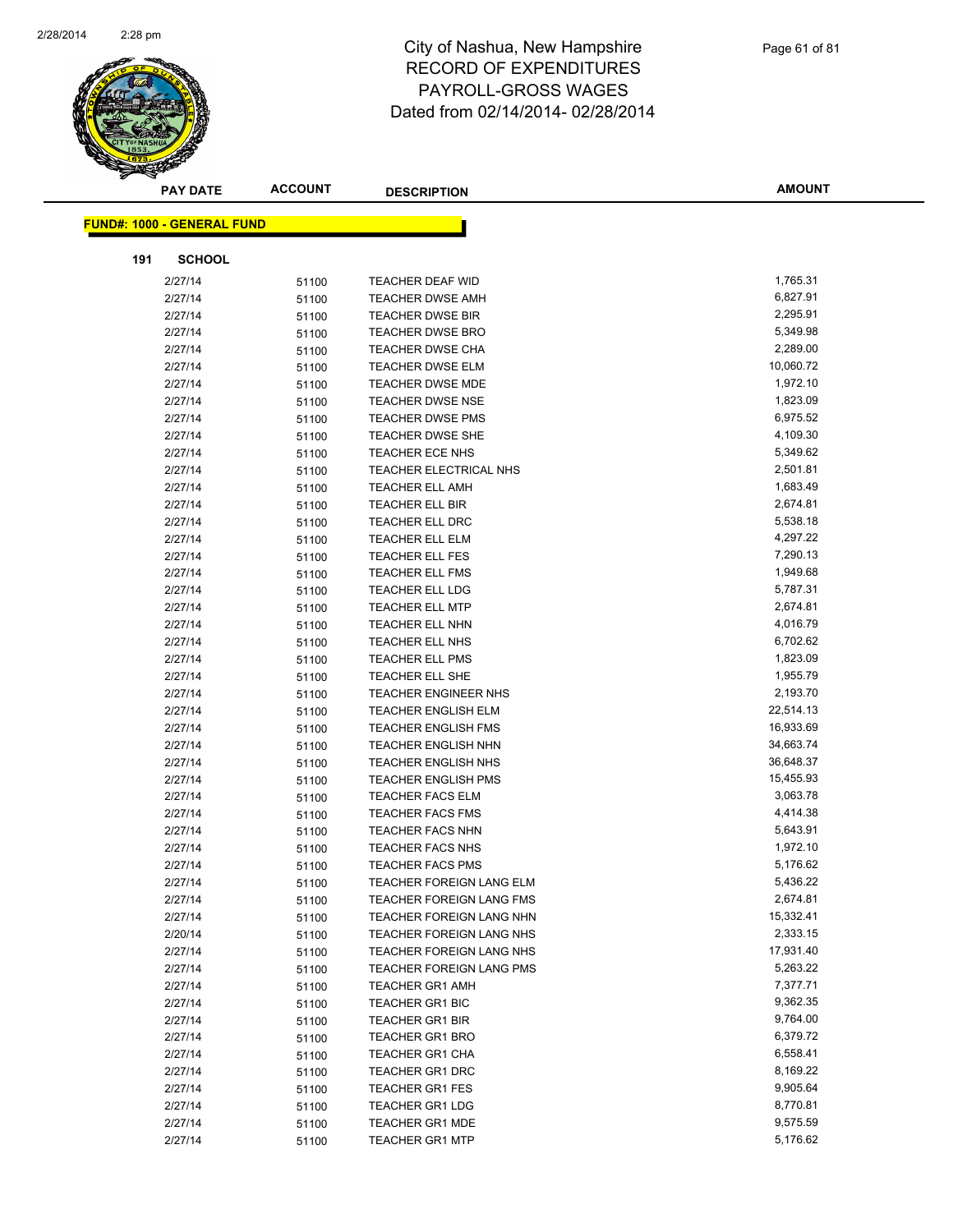

|     | <b>PAY DATE</b>                   | <b>ACCOUNT</b> | <b>DESCRIPTION</b>                        | <b>AMOUNT</b>         |
|-----|-----------------------------------|----------------|-------------------------------------------|-----------------------|
|     | <b>FUND#: 1000 - GENERAL FUND</b> |                |                                           |                       |
|     |                                   |                |                                           |                       |
| 191 | <b>SCHOOL</b>                     |                |                                           |                       |
|     | 2/27/14                           | 51100          | <b>TEACHER GR1 NSE</b>                    | 5,349.62              |
|     | 2/27/14                           | 51100          | <b>TEACHER GR1 SHE</b>                    | 9,584.90              |
|     | 2/27/14                           | 51100          | <b>TEACHER GR2 AMH</b>                    | 5,740.09              |
|     | 2/27/14                           | 51100          | TEACHER GR2 BIC                           | 11,602.62             |
|     | 2/27/14                           | 51100          | TEACHER GR2 BIR                           | 9,502.72              |
|     | 2/27/14                           | 51100          | <b>TEACHER GR2 BRO</b>                    | 6,804.12              |
|     | 2/27/14                           | 51100          | <b>TEACHER GR2 CHA</b>                    | 8,022.11              |
|     | 2/27/14                           | 51100          | <b>TEACHER GR2 DRC</b>                    | 5,963.08              |
|     | 2/27/14                           | 51100          | <b>TEACHER GR2 FES</b>                    | 7,219.98              |
|     | 2/27/14                           | 51100          | <b>TEACHER GR2 LDG</b>                    | 9,502.72              |
|     | 2/27/14                           | 51100          | TEACHER GR2 MDE                           | 6,300.58              |
|     | 2/27/14                           | 51100          | <b>TEACHER GR2 MTP</b>                    | 8,934.81              |
|     | 2/27/14                           | 51100          | <b>TEACHER GR2 NSE</b>                    | 6,458.90              |
|     | 2/27/14                           | 51100          | <b>TEACHER GR2 SHE</b>                    | 5,775.48              |
|     | 2/27/14                           | 51100          | <b>TEACHER GR3 AMH</b>                    | 4,455.92              |
|     | 2/27/14                           | 51100          | <b>TEACHER GR3 BIC</b>                    | 6,662.67              |
|     | 2/27/14                           | 51100          | <b>TEACHER GR3 BIR</b>                    | 8,242.98              |
|     | 2/27/14                           | 51100          | <b>TEACHER GR3 BRO</b>                    | 6,879.16              |
|     | 2/27/14                           | 51100          | <b>TEACHER GR3 CHA</b>                    | 5,329.67              |
|     | 2/27/14                           | 51100          | <b>TEACHER GR3 DRC</b>                    | 5,340.69              |
|     | 2/27/14                           | 51100          | <b>TEACHER GR3 FES</b>                    | 8,455.29              |
|     | 2/27/14                           | 51100          | <b>TEACHER GR3 LDG</b>                    | 6,482.83              |
|     | 2/27/14                           | 51100          | <b>TEACHER GR3 MDE</b>                    | 13,596.00             |
|     | 2/27/14                           | 51100          | <b>TEACHER GR3 MTP</b>                    | 5,009.30              |
|     | 2/27/14                           | 51100          | <b>TEACHER GR3 NSE</b>                    | 3,868.00              |
|     | 2/27/14                           | 51100          | <b>TEACHER GR3 SHE</b>                    | 13,398.74             |
|     | 2/27/14                           | 51100          | <b>TEACHER GR4 AMH</b>                    | 3,825.70              |
|     | 2/27/14                           | 51100          | <b>TEACHER GR4 BIC</b>                    | 7,105.50              |
|     | 2/27/14                           | 51100          | <b>TEACHER GR4 BIR</b>                    | 6,179.52              |
|     | 2/27/14                           | 51100          | <b>TEACHER GR4 BRO</b>                    | 6,855.73<br>11,997.01 |
|     | 2/27/14                           | 51100          | <b>TEACHER GR4 CHA</b>                    | 4,896.80              |
|     | 2/27/14                           | 51100          | TEACHER GR4 DRC<br><b>TEACHER GR4 FES</b> | 11,526.62             |
|     | 2/27/14<br>2/27/14                | 51100          | <b>TEACHER GR4 LDG</b>                    | 8,724.30              |
|     | 2/27/14                           | 51100          | <b>TEACHER GR4 MDE</b>                    | 7,562.08              |
|     | 2/27/14                           | 51100          | <b>TEACHER GR4 MTP</b>                    | 7,265.83              |
|     | 2/27/14                           | 51100          | <b>TEACHER GR4 NSE</b>                    | 8,720.21              |
|     | 2/27/14                           | 51100          | <b>TEACHER GR4 SHE</b>                    | 5,735.87              |
|     | 2/27/14                           | 51100<br>51100 | <b>TEACHER GR5 AMH</b>                    | 5,176.63              |
|     | 2/27/14                           | 51100          | <b>TEACHER GR5 BIC</b>                    | 11,107.83             |
|     | 2/27/14                           | 51100          | <b>TEACHER GR5 BIR</b>                    | 9,863.34              |
|     | 2/27/14                           | 51100          | <b>TEACHER GR5 BRO</b>                    | 10,092.20             |
|     | 2/27/14                           | 51100          | <b>TEACHER GR5 CHA</b>                    | 6,420.13              |
|     | 2/27/14                           | 51100          | <b>TEACHER GR5 DRC</b>                    | 5,250.20              |
|     | 2/27/14                           | 51100          | <b>TEACHER GR5 FES</b>                    | 7,743.16              |
|     | 2/27/14                           | 51100          | <b>TEACHER GR5 LDG</b>                    | 9,757.92              |
|     | 2/27/14                           | 51100          | <b>TEACHER GR5 MDE</b>                    | 8,211.87              |
|     | 2/27/14                           | 51100          | <b>TEACHER GR5 MTP</b>                    | 5,564.90              |
|     | 2/27/14                           | 51100          | <b>TEACHER GR5 NSE</b>                    | 7,721.71              |
|     | 2/27/14                           | 51100          | <b>TEACHER GR5 SHE</b>                    | 5,176.62              |
|     | 2/27/14                           | 51100          | TEACHER GR6 ELM                           | 29,157.97             |
|     |                                   |                |                                           |                       |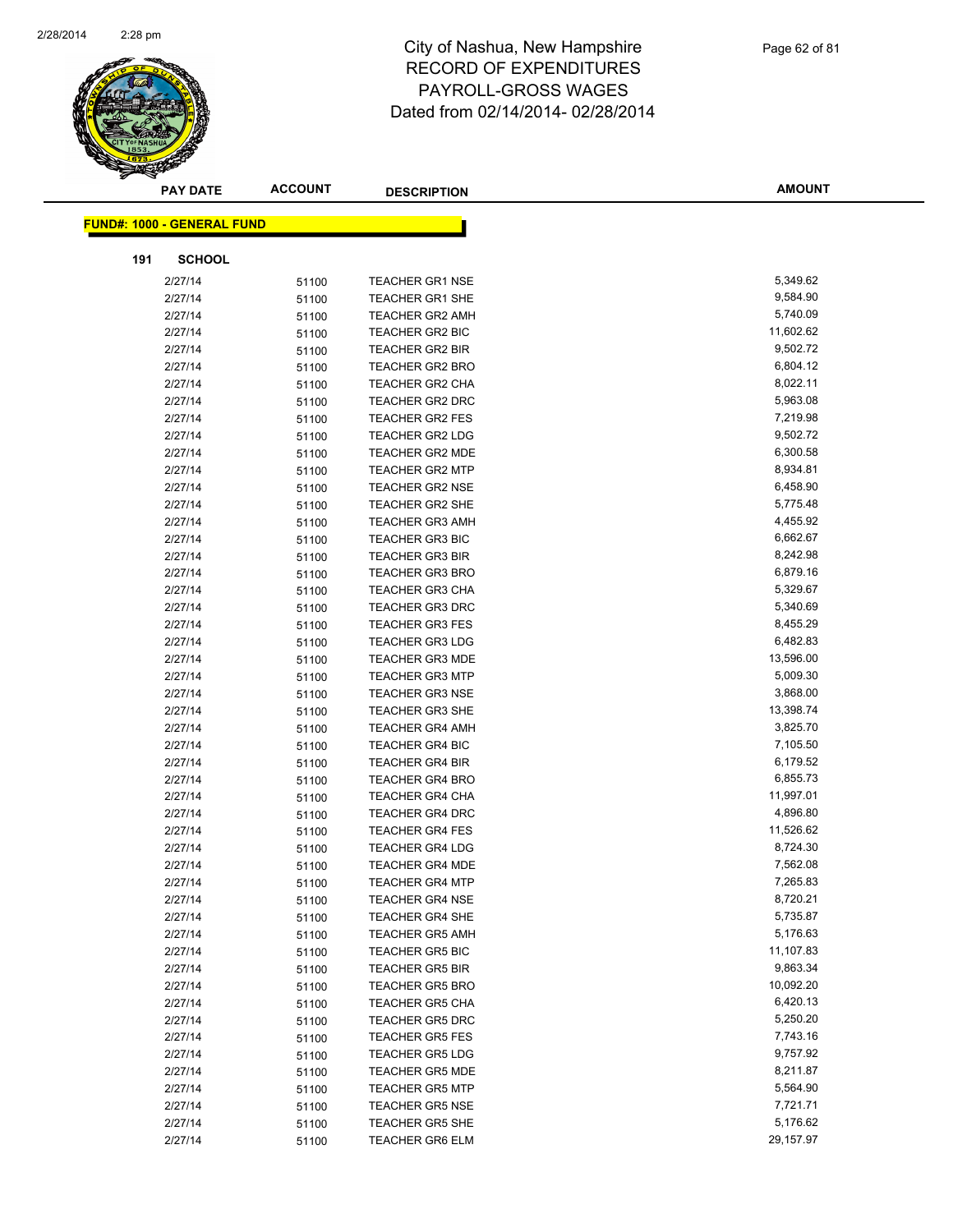

|     | <b>PAY DATE</b>                   | <b>ACCOUNT</b> | <b>DESCRIPTION</b>            | <b>AMOUNT</b> |
|-----|-----------------------------------|----------------|-------------------------------|---------------|
|     |                                   |                |                               |               |
|     | <b>FUND#: 1000 - GENERAL FUND</b> |                |                               |               |
| 191 | <b>SCHOOL</b>                     |                |                               |               |
|     | 2/27/14                           | 51100          | <b>TEACHER GR6 FMS</b>        | 26,096.83     |
|     | 2/27/14                           | 51100          | <b>TEACHER GR6 PMS</b>        | 22,729.83     |
|     | 2/27/14                           | 51100          | <b>TEACHER GRAPH NHS</b>      | 9,129.60      |
|     | 2/27/14                           | 51100          | <b>TEACHER GRAPHICS NHN</b>   | 2,501.81      |
|     | 2/27/14                           | 51100          | <b>TEACHER HEALTH ELM</b>     | 2,376.99      |
|     | 2/27/14                           | 51100          | <b>TEACHER HEALTH NHN</b>     | 3,002.10      |
|     | 2/27/14                           | 51100          | TEACHER HEALTH NHS            | 2,501.81      |
|     | 2/27/14                           | 51100          | <b>TEACHER HEALTHOC NHS</b>   | 7,851.42      |
|     | 2/27/14                           | 51100          | TEACHER IN SCH SUSPENSION ELM | 1,510.91      |
|     | 2/27/14                           | 51100          | TEACHER IN SCH SUSPENSION NHS | 2,458.59      |
|     | 2/27/14                           | 51100          | TEACHER INST SPED WID         | 7,899.48      |
|     | 2/27/14                           | 51100          | <b>TEACHER KIND AMH</b>       | 4,747.58      |
|     | 2/27/14                           | 51100          | <b>TEACHER KIND BIC</b>       | 5,263.13      |
|     | 2/27/14                           | 51100          | <b>TEACHER KIND BIR</b>       | 2,288.99      |
|     | 2/27/14                           | 51100          | <b>TEACHER KIND BRO</b>       | 2,501.81      |
|     | 2/27/14                           | 51100          | <b>TEACHER KIND CHA</b>       | 6,871.13      |
|     | 2/27/14                           | 51100          | <b>TEACHER KIND DRC</b>       | 6,192.41      |
|     | 2/27/14                           | 51100          | <b>TEACHER KIND FES</b>       | 7,393.71      |
|     | 2/27/14                           | 51100          | <b>TEACHER KIND LDG</b>       | 11,003.21     |
|     | 2/27/14                           | 51100          | <b>TEACHER KIND MDE</b>       | 4,486.29      |
|     | 2/27/14                           | 51100          | <b>TEACHER KIND MTP</b>       | 5,158.02      |
|     | 2/27/14                           | 51100          | <b>TEACHER KIND NSE</b>       | 3,674.09      |
|     | 2/27/14                           | 51100          | <b>TEACHER KIND SHE</b>       | 2,061.79      |
|     | 2/27/14                           | 51100          | <b>TEACHER MATH ELM</b>       | 19,513.09     |
|     | 2/27/14                           | 51100          | <b>TEACHER MATH FMS</b>       | 13,966.95     |
|     | 2/27/14                           | 51100          | <b>TEACHER MATH NHN</b>       | 34,913.99     |
|     | 2/27/14                           | 51100          | <b>TEACHER MATH NHS</b>       | 37,328.99     |
|     | 2/27/14                           | 51100          | <b>TEACHER MATH PMS</b>       | 10,234.60     |
|     | 2/27/14                           | 51100          | <b>TEACHER MUSIC AMH</b>      | 1,554.79      |
|     | 2/27/14                           | 51100          | <b>TEACHER MUSIC BIC</b>      | 2,501.81      |
|     | 2/27/14                           | 51100          | <b>TEACHER MUSIC BIR</b>      | 2,501.81      |
|     | 2/27/14                           | 51100          | <b>TEACHER MUSIC BRO</b>      | 2,674.81      |
|     | 2/27/14                           | 51100          | <b>TEACHER MUSIC CHA</b>      | 2,674.81      |
|     | 2/27/14                           | 51100          | <b>TEACHER MUSIC DRC</b>      | 2,501.81      |
|     | 2/27/14                           | 51100          | <b>TEACHER MUSIC ELM</b>      | 3,568.50      |
|     | 2/27/14                           | 51100          | <b>TEACHER MUSIC FMS</b>      | 4,747.58      |
|     | 2/27/14                           | 51100          | <b>TEACHER MUSIC LDG</b>      | 2,540.21      |
|     | 2/27/14                           | 51100          | <b>TEACHER MUSIC MDE</b>      | 1,823.09      |
|     | 2/27/14                           | 51100          | <b>TEACHER MUSIC NHN</b>      | 5,349.62      |
|     | 2/27/14                           | 51100          | <b>TEACHER MUSIC NHS</b>      | 4,797.72      |
|     | 2/27/14                           | 51100          | <b>TEACHER MUSIC NSE</b>      | 1,878.91      |
|     | 2/27/14                           | 51100          | <b>TEACHER MUSIC PMS</b>      | 4,125.60      |
|     | 2/27/14                           | 51100          | <b>TEACHER MUSIC SHE</b>      | 2,295.91      |
|     | 2/27/14                           | 51100          | TEACHER PE BIC                | 1,885.01      |
|     | 2/27/14                           | 51100          | TEACHER PE BIR                | 2,540.21      |
|     | 2/27/14                           | 51100          | TEACHER PE BRO                | 2,588.31      |
|     | 2/27/14                           | 51100          | TEACHER PE CHA                | 2,501.81      |
|     | 2/27/14                           | 51100          | TEACHER PE DRC                | 2,744.81      |
|     | 2/27/14                           | 51100          | TEACHER PE ELM                | 7,417.29      |
|     | 2/27/14                           | 51100          | TEACHER PE FES                | 1,823.08      |
|     | 2/27/14                           | 51100          | TEACHER PE FMS                | 5,003.62      |
|     |                                   |                |                               |               |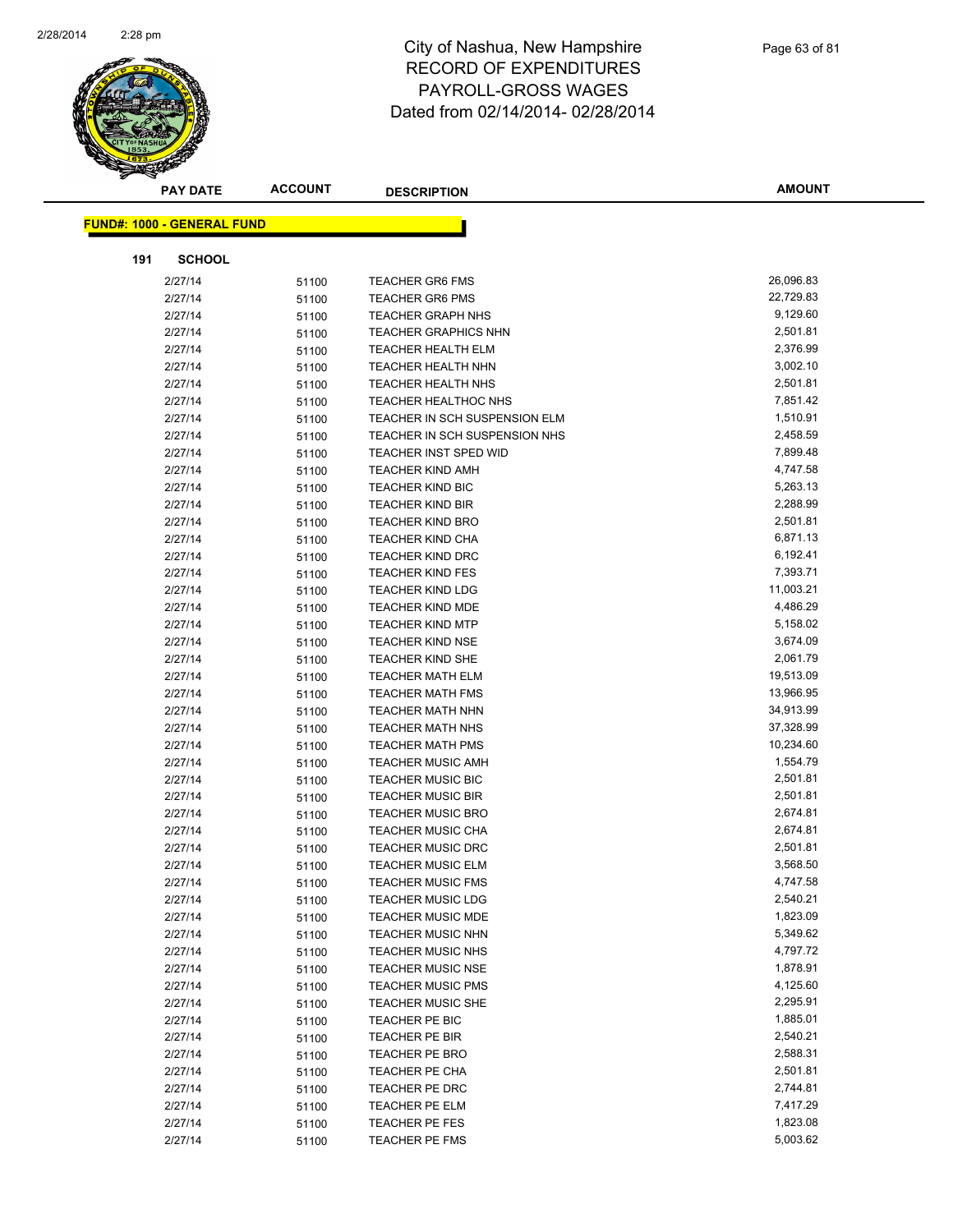

| <b>FUND#: 1000 - GENERAL FUND</b><br><b>SCHOOL</b><br>191<br>1,683.49<br>2/27/14<br>51100<br><b>TEACHER PE LDG</b><br>2/27/14<br>2,458.59<br><b>TEACHER PE MDE</b><br>51100<br>1,801.34<br>2/27/14<br><b>TEACHER PE MTP</b><br>51100<br>2/27/14<br>7,472.53<br>TEACHER PE NHN<br>51100<br>7,033.11<br>2/27/14<br>TEACHER PE NHS<br>51100<br>2,304.11<br>2/27/14<br><b>TEACHER PE NSE</b><br>51100<br>5,176.62<br>2/27/14<br>TEACHER PE PMS<br>51100<br>1,972.10<br>2/27/14<br>TEACHER PE SHE<br>51100 |  |
|-------------------------------------------------------------------------------------------------------------------------------------------------------------------------------------------------------------------------------------------------------------------------------------------------------------------------------------------------------------------------------------------------------------------------------------------------------------------------------------------------------|--|
|                                                                                                                                                                                                                                                                                                                                                                                                                                                                                                       |  |
|                                                                                                                                                                                                                                                                                                                                                                                                                                                                                                       |  |
|                                                                                                                                                                                                                                                                                                                                                                                                                                                                                                       |  |
|                                                                                                                                                                                                                                                                                                                                                                                                                                                                                                       |  |
|                                                                                                                                                                                                                                                                                                                                                                                                                                                                                                       |  |
|                                                                                                                                                                                                                                                                                                                                                                                                                                                                                                       |  |
|                                                                                                                                                                                                                                                                                                                                                                                                                                                                                                       |  |
|                                                                                                                                                                                                                                                                                                                                                                                                                                                                                                       |  |
|                                                                                                                                                                                                                                                                                                                                                                                                                                                                                                       |  |
|                                                                                                                                                                                                                                                                                                                                                                                                                                                                                                       |  |
|                                                                                                                                                                                                                                                                                                                                                                                                                                                                                                       |  |
| 7,387.03<br>2/27/14<br><b>TEACHER PRESCHOOL BIC</b><br>51100                                                                                                                                                                                                                                                                                                                                                                                                                                          |  |
| 7,050.41<br>2/27/14<br><b>TEACHER PRESCHOOL BRO</b><br>51100                                                                                                                                                                                                                                                                                                                                                                                                                                          |  |
| 2/27/14<br>2,501.81<br><b>TEACHER PRESCHOOL DRC</b><br>51100                                                                                                                                                                                                                                                                                                                                                                                                                                          |  |
| <b>TEACHER PRESCHOOL MTP</b><br>4,358.30<br>2/27/14<br>51100                                                                                                                                                                                                                                                                                                                                                                                                                                          |  |
| 883.62<br>2/27/14<br>TEACHER PRESCHOOL NHS<br>51100                                                                                                                                                                                                                                                                                                                                                                                                                                                   |  |
| 7,172.69<br>2/27/14<br><b>TEACHER PRESCHOOL NSE</b><br>51100                                                                                                                                                                                                                                                                                                                                                                                                                                          |  |
| 2,761.41<br>2/27/14<br><b>TEACHER READ AMH</b><br>51100                                                                                                                                                                                                                                                                                                                                                                                                                                               |  |
| 5,050.40<br>TEACHER READ BIC<br>2/27/14<br>51100                                                                                                                                                                                                                                                                                                                                                                                                                                                      |  |
| 2,674.81<br>2/27/14<br><b>TEACHER READ BIR</b><br>51100                                                                                                                                                                                                                                                                                                                                                                                                                                               |  |
| 2/27/14<br>TEACHER READ BRO<br>1,752.32<br>51100                                                                                                                                                                                                                                                                                                                                                                                                                                                      |  |
| 2,761.41<br>2/27/14<br><b>TEACHER READ DRC</b><br>51100                                                                                                                                                                                                                                                                                                                                                                                                                                               |  |
| 5,922.60<br>2/27/14<br><b>TEACHER READ ELM</b><br>51100                                                                                                                                                                                                                                                                                                                                                                                                                                               |  |
| 100.00<br>2/20/14<br><b>TEACHER READ FMS</b><br>51100                                                                                                                                                                                                                                                                                                                                                                                                                                                 |  |
| 6,714.00<br>2/27/14<br><b>TEACHER READ FMS</b><br>51100                                                                                                                                                                                                                                                                                                                                                                                                                                               |  |
| 2,288.98<br>2/27/14<br><b>TEACHER READ LDG</b><br>51100                                                                                                                                                                                                                                                                                                                                                                                                                                               |  |
| 2,674.81<br>2/27/14<br><b>TEACHER READ MDE</b><br>51100                                                                                                                                                                                                                                                                                                                                                                                                                                               |  |
| 1,618.81<br>2/27/14<br><b>TEACHER READ NHN</b><br>51100                                                                                                                                                                                                                                                                                                                                                                                                                                               |  |
| 3,161.19<br>2/27/14<br><b>TEACHER READ NSE</b><br>51100                                                                                                                                                                                                                                                                                                                                                                                                                                               |  |
| 4,220.69<br>2/27/14<br><b>TEACHER READ PMS</b><br>51100                                                                                                                                                                                                                                                                                                                                                                                                                                               |  |
| 2,458.59<br>2/27/14<br><b>TEACHER READ SHE</b><br>51100                                                                                                                                                                                                                                                                                                                                                                                                                                               |  |
| 7,729.81<br>2/27/14<br><b>TEACHER READ WID</b><br>51100                                                                                                                                                                                                                                                                                                                                                                                                                                               |  |
| 2/27/14<br>22,210.00<br><b>TEACHER SCIENCE ELM</b><br>51100                                                                                                                                                                                                                                                                                                                                                                                                                                           |  |
| 10,253.68<br><b>TEACHER SCIENCE FMS</b><br>2/27/14<br>51100                                                                                                                                                                                                                                                                                                                                                                                                                                           |  |
| 30,564.38<br>2/27/14<br><b>TEACHER SCIENCE NHN</b><br>51100                                                                                                                                                                                                                                                                                                                                                                                                                                           |  |
| 39,193.59<br>2/27/14<br><b>TEACHER SCIENCE NHS</b><br>51100                                                                                                                                                                                                                                                                                                                                                                                                                                           |  |
| 10,569.61<br>2/27/14<br><b>TEACHER SCIENCE PMS</b><br>51100                                                                                                                                                                                                                                                                                                                                                                                                                                           |  |
| 14,592.18<br>2/27/14<br><b>TEACHER SOCIAL STUDIES ELM</b><br>51100                                                                                                                                                                                                                                                                                                                                                                                                                                    |  |
| 12,971.85<br>2/27/14<br>TEACHER SOCIAL STUDIES FMS<br>51100                                                                                                                                                                                                                                                                                                                                                                                                                                           |  |
| 34,943.33<br>2/27/14<br>TEACHER SOCIAL STUDIES NHN<br>51100                                                                                                                                                                                                                                                                                                                                                                                                                                           |  |
| 37,558.89<br>2/27/14<br>TEACHER SOCIAL STUDIES NHS<br>51100                                                                                                                                                                                                                                                                                                                                                                                                                                           |  |
| 11,052.52<br>2/27/14<br>TEACHER SOCIAL STUDIES PMS<br>51100                                                                                                                                                                                                                                                                                                                                                                                                                                           |  |
| 5,851.39<br>2/27/14<br><b>TEACHER SPED BIC</b><br>51100                                                                                                                                                                                                                                                                                                                                                                                                                                               |  |
| 5,813.51<br>2/27/14<br><b>TEACHER SPED BIR</b><br>51100                                                                                                                                                                                                                                                                                                                                                                                                                                               |  |
| 5,436.22<br>2/27/14<br><b>TEACHER SPED BRO</b><br>51100                                                                                                                                                                                                                                                                                                                                                                                                                                               |  |
| 2/27/14<br>7,765.03<br><b>TEACHER SPED CHA</b><br>51100                                                                                                                                                                                                                                                                                                                                                                                                                                               |  |
| 2,458.59<br>2/27/14<br><b>TEACHER SPED DRC</b><br>51100                                                                                                                                                                                                                                                                                                                                                                                                                                               |  |
| 2/22/14<br>(23,699.84)<br><b>TEACHER SPED ELM</b><br>51100                                                                                                                                                                                                                                                                                                                                                                                                                                            |  |
| 18,913.17<br>2/27/14<br>TEACHER SPED ELM<br>51100                                                                                                                                                                                                                                                                                                                                                                                                                                                     |  |
| 5,947.82<br>2/27/14<br><b>TEACHER SPED FES</b><br>51100                                                                                                                                                                                                                                                                                                                                                                                                                                               |  |
| 3,647.11<br>2/27/14<br>TEACHER SPED FMS<br>51100                                                                                                                                                                                                                                                                                                                                                                                                                                                      |  |
| 2/27/14<br>3,528.40<br><b>TEACHER SPED LDG</b><br>51100                                                                                                                                                                                                                                                                                                                                                                                                                                               |  |
| 6,036.30<br>2/27/14<br>TEACHER SPED MDE<br>51100                                                                                                                                                                                                                                                                                                                                                                                                                                                      |  |
| 5,176.62<br>2/27/14<br><b>TEACHER SPED MTP</b><br>51100                                                                                                                                                                                                                                                                                                                                                                                                                                               |  |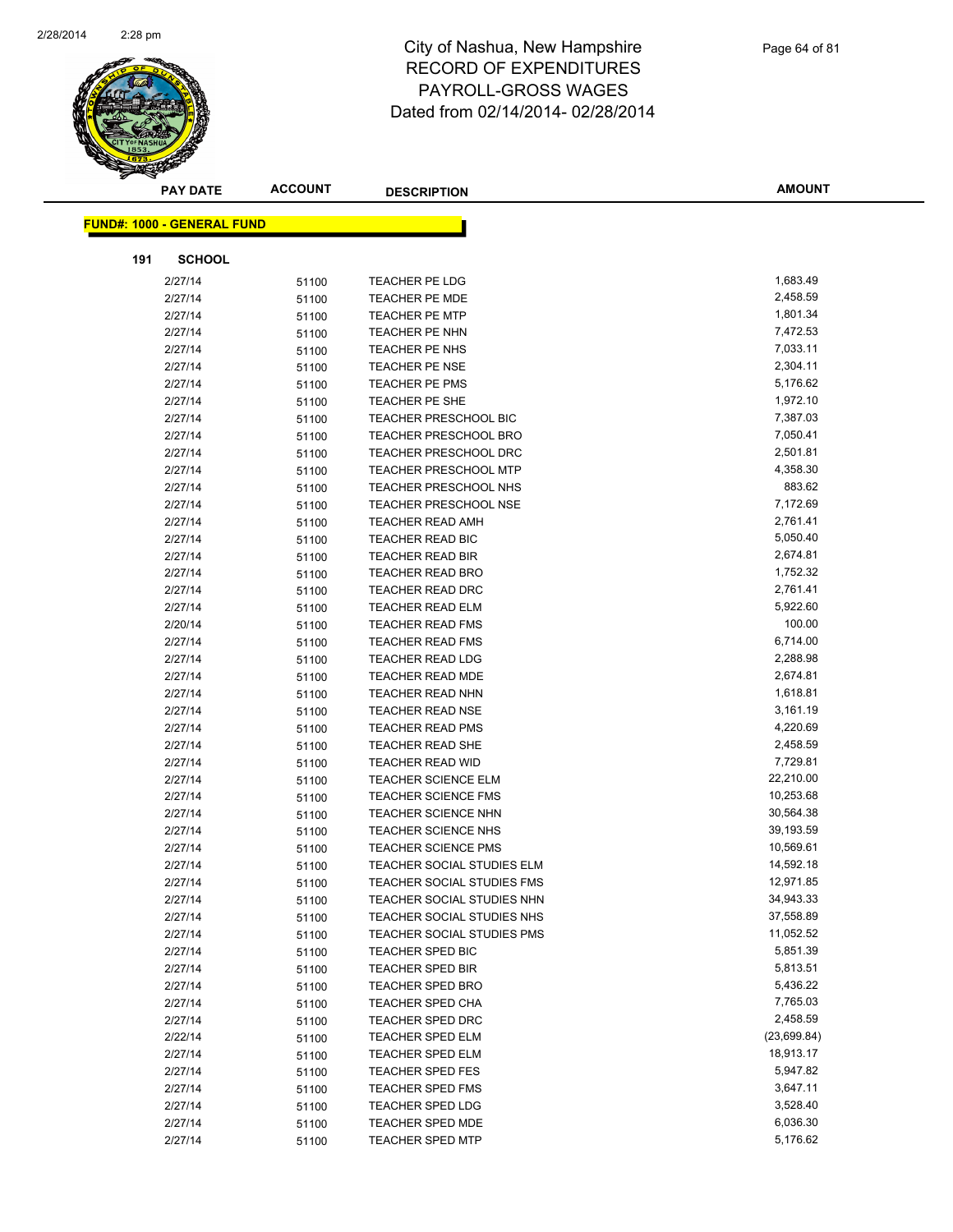

|     | <b>PAY DATE</b>                   | <b>ACCOUNT</b> | <b>DESCRIPTION</b>                                | <b>AMOUNT</b>   |
|-----|-----------------------------------|----------------|---------------------------------------------------|-----------------|
|     | <b>FUND#: 1000 - GENERAL FUND</b> |                |                                                   |                 |
|     |                                   |                |                                                   |                 |
| 191 | <b>SCHOOL</b>                     |                |                                                   |                 |
|     | 2/27/14                           | 51100          | <b>TEACHER SPED NHN</b>                           | 19,127.94       |
|     | 2/27/14                           | 51100          | TEACHER SPED NHS                                  | 30,848.34       |
|     | 2/27/14                           | 51100          | <b>TEACHER SPED NSE</b>                           | 1,878.91        |
|     | 2/27/14                           | 51100          | <b>TEACHER SPED PMS</b>                           | 9,660.11        |
|     | 2/27/14                           | 51100          | TEACHER SPED SHE                                  | 5,176.62        |
|     | 2/27/14                           | 51100          | <b>TEACHER TECHED ELM</b>                         | 8,152.71        |
|     | 2/27/14                           | 51100          | <b>TEACHER TECHED FMS</b>                         | 5,220.00        |
|     | 2/27/14                           | 51100          | <b>TEACHER TECHED NHN</b>                         | 8,023.63        |
|     | 2/27/14                           | 51100          | <b>TEACHER TECHED NHS</b>                         | 7,678.43        |
|     | 2/27/14                           | 51100          | <b>TEACHER TECHED PMS</b>                         | 2,674.81        |
|     | 2/27/14                           | 51100          | TEACHER TV PROD NHS                               | 2,458.59        |
|     | 2/27/14                           | 51100          | <b>TEACHER VISION WID</b>                         | 3,263.50        |
|     | 2/20/14                           | 51100          | TECH INTERGRATION ASST BIC                        | 360.68          |
|     | 2/27/14                           | 51100          | TECH INTERGRATION ASST BIC                        | 494.07          |
|     | 2/20/14                           | 51100          | TECH INTERGRATION ASST CHA                        | 328.12          |
|     | 2/27/14                           | 51100          | TECH INTERGRATION ASST CHA                        | 675.01          |
|     | 2/20/14                           | 51100          | TECH INTERGRATION ASST FES                        | 362.85          |
|     | 2/27/14                           | 51100          | <b>TECH INTERGRATION ASST FES</b>                 | 483.80          |
|     | 2/20/14                           | 51100          | TECH INTERGRATION ASST LDG                        | 328.68          |
|     | 2/27/14                           | 51100          | TECH INTERGRATION ASST LDG                        | 419.98          |
|     | 2/20/14                           | 51100          | TECH INTERGRATION ASST MDE                        | 362.85          |
|     | 2/27/14                           | 51100          | TECH INTERGRATION ASST MDE                        | 478.76          |
|     | 2/20/14                           | 51100          | TECH INTERGRATION ASST NSE                        | 342.12          |
|     | 2/27/14                           | 51100          | TECH INTERGRATION ASST NSE                        | 456.17          |
|     | 2/20/14                           | 51100          | TECH INTERGRATION ASST SHE                        | 328.68          |
|     | 2/27/14                           | 51100          | TECH INTERGRATION ASST SHE                        | 424.56          |
|     | 2/22/14                           | 51200          | 21 CENTURY ELEM MFAM RES COORD                    | (6,694.79)      |
|     | 2/27/14                           | 51200          | ASSISTANT PRINCIPAL BIR                           | 1,543.71        |
|     | 2/20/14                           | 51200          | ATHLETIC EQUIPMENT MANAGER NHN                    | 180.00          |
|     | 2/20/14                           | 51200          | ATHLETIC EQUIPMENT MANAGER NHS                    | 100.00          |
|     | 2/27/14                           | 51200          | ATHLETIC EQUIPMENT MANAGER NHS                    | 240.00          |
|     | 2/20/14                           | 51200          | <b>CLERICAL VOLUNTEER SUP</b>                     | 306.55          |
|     | 2/27/14                           | 51200          | CLERICAL VOLUNTEER SUP                            | 427.45          |
|     | 2/20/14                           | 51200          | <b>CROSSING GUARD WPO</b>                         | 1,177.44        |
|     | 2/27/14                           | 51200          | <b>CROSSING GUARD WPO</b>                         | 1,485.62        |
|     | 2/20/14                           | 51200          | <b>CUSTODIAN CHA</b>                              | 323.60          |
|     | 2/27/14                           | 51200          | <b>CUSTODIAN CHA</b>                              | 258.88<br>15.00 |
|     | 2/27/14                           | 51200          | <b>CUSTODIAN HEAD AMH</b>                         | (12,706.94)     |
|     | 2/22/14                           | 51200          | DW TECHNOLOGY PEER COACH                          | 37.50           |
|     | 2/20/14                           | 51200          | FOOD SERVICE ASST PT PMS<br>FOOD SERVICE COOK LDG | 45.00           |
|     | 2/20/14<br>2/27/14                | 51200          | FOOD SERVICE COOK LDG                             | 60.00           |
|     | 2/20/14                           | 51200          | FOOD SERVICE COOK PMS                             | 50.00           |
|     | 2/27/14                           | 51200          | <b>INSTRUMENTAL MUSIC</b>                         | 2,612.50        |
|     | 2/27/14                           | 51200<br>51200 | LACROSSE VARSITY BOYS NHS                         | 40.00           |
|     | 2/20/14                           | 51200          | LUNCH MONITOR AMH                                 | 256.30          |
|     | 2/27/14                           | 51200          | LUNCH MONITOR AMH                                 | 410.08          |
|     | 2/20/14                           | 51200          | LUNCH MONITOR BIC                                 | 423.50          |
|     | 2/27/14                           | 51200          | LUNCH MONITOR BIC                                 | 539.00          |
|     | 2/20/14                           | 51200          | LUNCH MONITOR BIR                                 | 454.63          |
|     | 2/27/14                           | 51200          | <b>LUNCH MONITOR BIR</b>                          | 567.52          |
|     |                                   |                |                                                   |                 |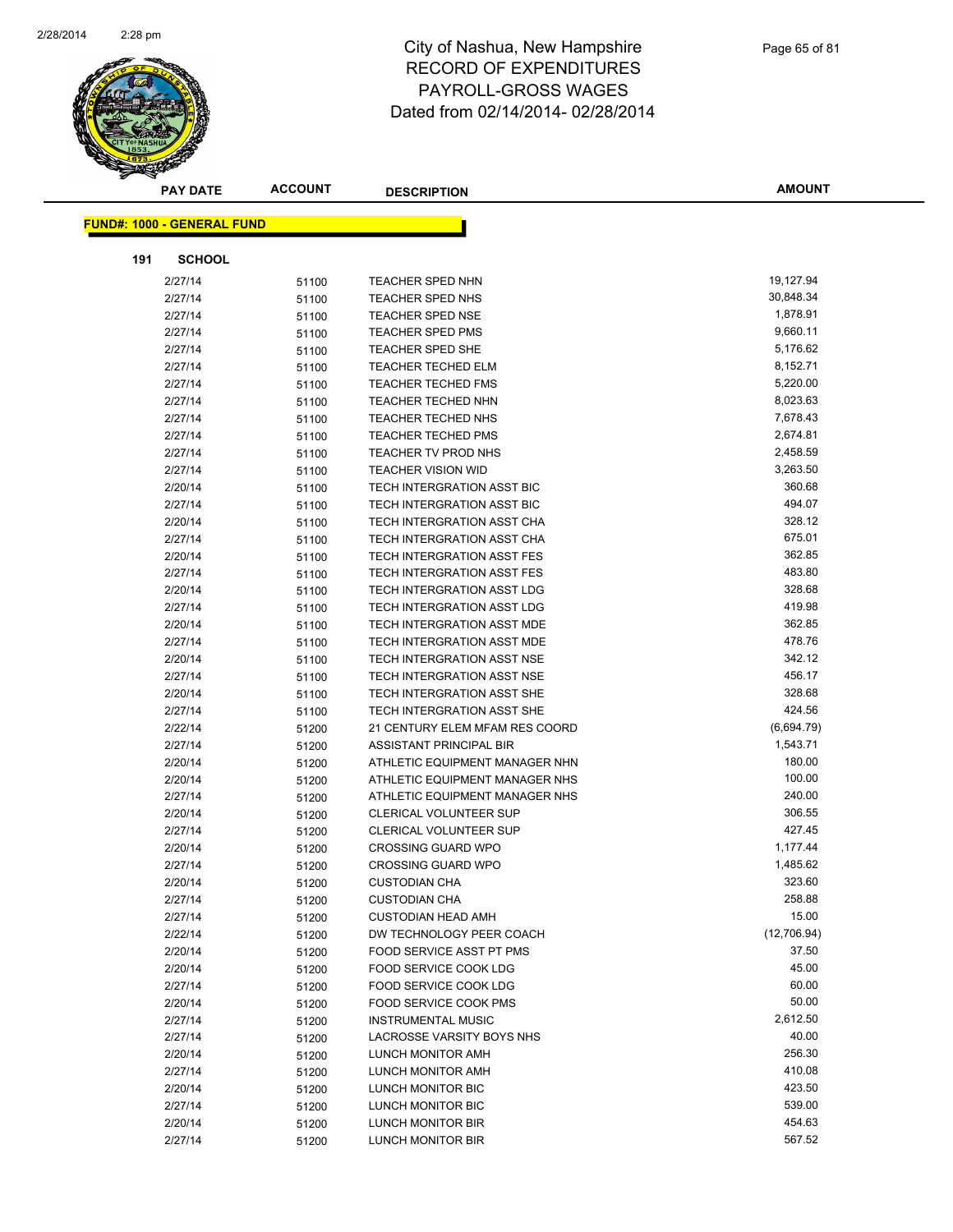

|     | <b>PAY DATE</b>                   | <b>ACCOUNT</b> | <b>DESCRIPTION</b>       | <b>AMOUNT</b> |
|-----|-----------------------------------|----------------|--------------------------|---------------|
|     | <b>FUND#: 1000 - GENERAL FUND</b> |                |                          |               |
|     |                                   |                |                          |               |
| 191 | <b>SCHOOL</b>                     |                |                          |               |
|     | 2/20/14                           | 51200          | LUNCH MONITOR BRO        | 264.00        |
|     | 2/27/14                           | 51200          | LUNCH MONITOR BRO        | 308.00        |
|     | 2/20/14                           | 51200          | LUNCH MONITOR CHA        | 390.44        |
|     | 2/27/14                           | 51200          | LUNCH MONITOR CHA        | 506.00        |
|     | 2/20/14                           | 51200          | LUNCH MONITOR DRC        | 292.89        |
|     | 2/27/14                           | 51200          | LUNCH MONITOR DRC        | 407.02        |
|     | 2/20/14                           | 51200          | LUNCH MONITOR ELM        | 206.80        |
|     | 2/27/14                           | 51200          | LUNCH MONITOR ELM        | 217.80        |
|     | 2/20/14                           | 51200          | LUNCH MONITOR FES        | 441.25        |
|     | 2/27/14                           | 51200          | LUNCH MONITOR FES        | 570.00        |
|     | 2/20/14                           | 51200          | LUNCH MONITOR FMS        | 106.48        |
|     | 2/27/14                           | 51200          | LUNCH MONITOR FMS        | 23.87         |
|     | 2/20/14                           | 51200          | LUNCH MONITOR LDG        | 353.76        |
|     | 2/27/14                           | 51200          | LUNCH MONITOR LDG        | 618.75        |
|     | 2/20/14                           | 51200          | LUNCH MONITOR MDE        | 229.88        |
|     | 2/27/14                           | 51200          | LUNCH MONITOR MDE        | 340.56        |
|     | 2/20/14                           | 51200          | <b>LUNCH MONITOR MTP</b> | 204.50        |
|     | 2/27/14                           | 51200          | <b>LUNCH MONITOR MTP</b> | 315.50        |
|     | 2/20/14                           | 51200          | LUNCH MONITOR NHN        | 243.21        |
|     | 2/27/14                           | 51200          | LUNCH MONITOR NHN        | 214.50        |
|     | 2/20/14                           | 51200          | LUNCH MONITOR NHS        | 242.00        |
|     | 2/27/14                           | 51200          | LUNCH MONITOR NHS        | 239.25        |
|     | 2/20/14                           | 51200          | LUNCH MONITOR NSE        | 264.00        |
|     | 2/27/14                           | 51200          | LUNCH MONITOR NSE        | 330.00        |
|     | 2/20/14                           | 51200          | LUNCH MONITOR PMS        | 159.50        |
|     | 2/27/14                           | 51200          | LUNCH MONITOR PMS        | 209.00        |
|     | 2/20/14                           | 51200          | LUNCH MONITOR SHE        | 376.22        |
|     | 2/27/14                           | 51200          | LUNCH MONITOR SHE        | 456.73        |
|     | 2/20/14                           | 51200          | PARA DW SPEC ED BIR      | 262.40        |
|     | 2/27/14                           | 51200          | PARA DW SPEC ED BIR      | 242.72        |
|     | 2/20/14                           | 51200          | PARA DW SPEC ED NHN      | 250.00        |
|     | 2/27/14                           | 51200          | PARA DW SPEC ED NHN      | 200.00        |
|     | 2/20/14                           | 51200          | PARA DW SPEC ED NHS      | 50.00         |
|     | 2/27/14                           | 51200          | PARA DW SPEC ED NHS      | 200.00        |
|     | 2/20/14                           | 51200          | PARA DW SPEC ED PMS      | 48.51         |
|     | 2/27/14                           | 51200          | PARA DW SPEC ED PMS      | 32.34         |
|     | 2/20/14                           | 51200          | PARA INST AMH            | 363.67        |
|     | 2/27/14                           | 51200          | PARA INST AMH            | 585.43        |
|     | 2/20/14                           | 51200          | PARA INST BIC            | 324.83        |
|     | 2/27/14                           | 51200          | PARA INST BIC            | 393.56        |
|     | 2/20/14                           | 51200          | PARA INST MTP            | 204.20        |
|     | 2/27/14                           | 51200          | PARA INST MTP            | 273.74        |
|     | 2/20/14                           | 51200          | PARA INST NHN            | 223.34        |
|     | 2/27/14                           | 51200          | PARA INST NHN            | 266.30        |
|     | 2/20/14                           | 51200          | <b>PARA INST PMS</b>     | 50.00         |
|     | 2/27/14                           | 51200          | <b>PARA INST PMS</b>     | 32.34         |
|     | 2/20/14                           | 51200          | PARA INST SHE            | 176.53        |
|     | 2/27/14                           | 51200          | PARA INST SHE            | 172.84        |
|     | 2/20/14                           | 51200          | PARA LIB NHN             | 177.40        |
|     | 2/27/14                           | 51200          | PARA LIB NHN             | 266.10        |
|     | 2/20/14                           | 51200          | PARA LIB PMS             | 95.78         |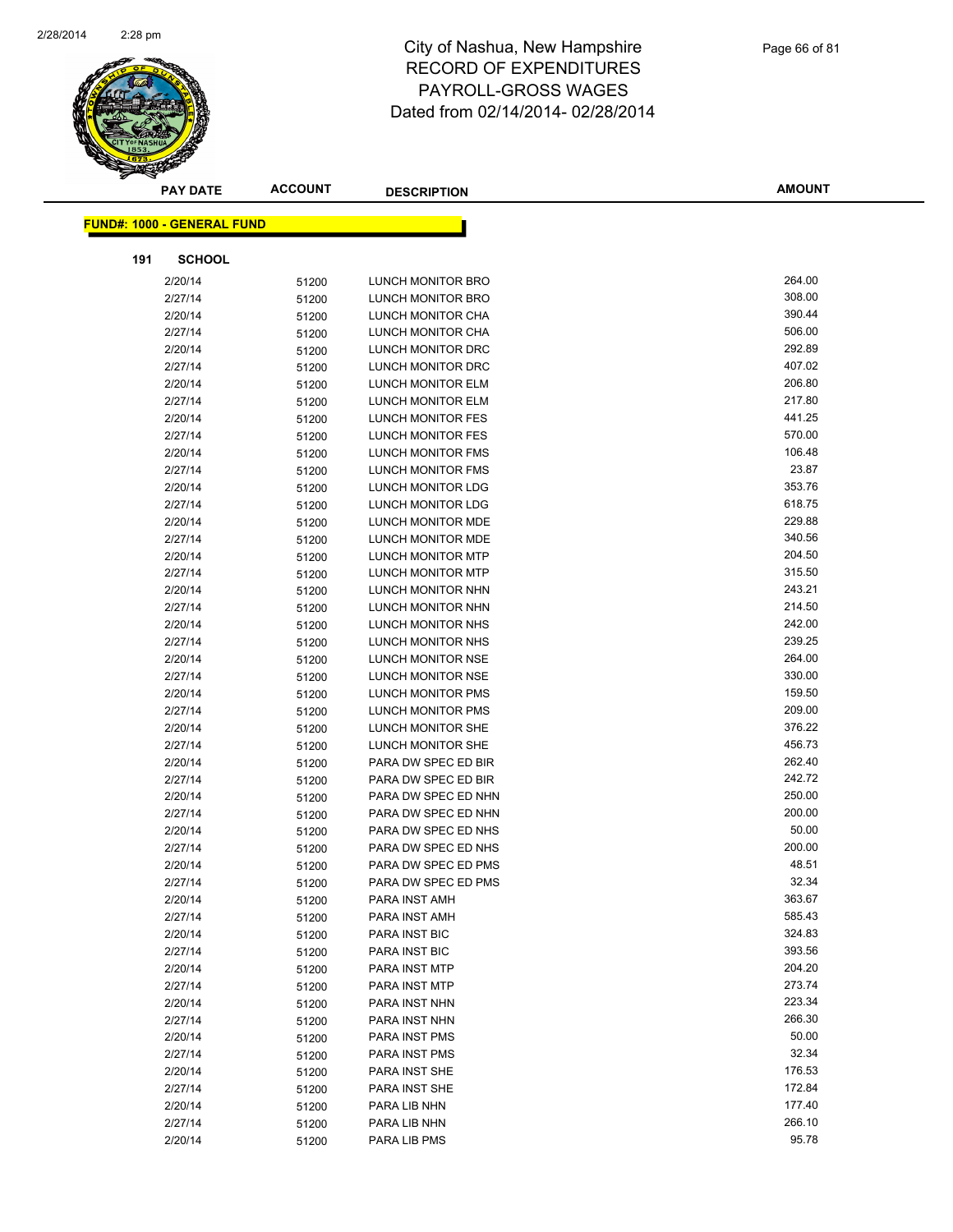

|     | <b>PAY DATE</b>                   | <b>ACCOUNT</b> | <b>DESCRIPTION</b>                                       | <b>AMOUNT</b>    |
|-----|-----------------------------------|----------------|----------------------------------------------------------|------------------|
|     |                                   |                |                                                          |                  |
|     | <b>FUND#: 1000 - GENERAL FUND</b> |                |                                                          |                  |
| 191 | <b>SCHOOL</b>                     |                |                                                          |                  |
|     | 2/27/14                           | 51200          | PARA LIB PMS                                             | 201.46           |
|     | 2/20/14                           | 51200          | PARA MEDIA NHS                                           | 108.46           |
|     | 2/27/14                           | 51200          | PARA MEDIA NHS                                           | 191.40           |
|     | 2/20/14                           | 51200          | PARA PRE SCH BIC                                         | 2,058.26         |
|     | 2/27/14                           | 51200          | PARA PRE SCH BIC                                         | 1,952.52         |
|     | 2/20/14                           | 51200          | PARA PRE SCH BRO                                         | 1,248.79         |
|     | 2/27/14                           | 51200          | PARA PRE SCH BRO                                         | 1,157.37         |
|     | 2/20/14                           | 51200          | PARA PRE SCH DRC                                         | 809.64           |
|     | 2/27/14                           | 51200          | PARA PRE SCH DRC                                         | 583.30           |
|     | 2/20/14                           | 51200          | PARA PRE SCH MTP                                         | 1,600.79         |
|     | 2/27/14                           | 51200          | PARA PRE SCH MTP                                         | 1,378.62         |
|     | 2/20/14                           | 51200          | PARA PRE SCH NSE                                         | 2,499.00         |
|     | 2/27/14                           | 51200          | <b>PARA PRE SCH NSE</b>                                  | 2,210.54         |
|     | 2/20/14                           | 51200          | PARA TECH ELM                                            | 162.69           |
|     | 2/27/14                           | 51200          | PARA TECH ELM                                            | 165.88           |
|     | 2/20/14                           | 51200          | PARA TTI DRC                                             | 161.82           |
|     | 2/27/14                           | 51200          | PARA TTI DRC                                             | 201.46           |
|     | 2/20/14                           | 51200          | PARA TTI LDG                                             | 45.00            |
|     | 2/27/14                           | 51200          | PARA TTI LDG                                             | 60.00            |
|     | 2/27/14                           | 51200          | SCHOOL PSYCHOLOGIST WID                                  | 4,510.95         |
|     | 2/20/14                           | 51200          | <b>SCOREKEEPER NHN</b>                                   | 180.00           |
|     | 2/20/14                           | 51200          | <b>SCOREKEEPER NHS</b>                                   | 30.00            |
|     | 2/27/14                           | 51200          | <b>SCOREKEEPER NHS</b>                                   | 90.00            |
|     | 2/20/14                           | 51200          | SPECIAL EDUCATION TUTOR                                  | 950.00           |
|     | 2/27/14                           | 51200          | SPECIAL EDUCATION TUTOR                                  | 587.50           |
|     | 2/27/14                           | 51200          | SPEECH LANG PATHOLOGIST WID                              | 11,432.43        |
|     | 2/20/14                           | 51200          | <b>SUB CLERICAL</b>                                      | 62.90            |
|     | 2/27/14                           | 51200          | <b>SUB CLERICAL</b>                                      | 347.42           |
|     | 2/27/14                           | 51200          | <b>SUB TEACHER</b>                                       | 350.00           |
|     | 2/27/14                           | 51200          | <b>TEACHER ART NHS</b>                                   | 1,250.91         |
|     | 2/27/14                           | 51200          | <b>TEACHER ENGLISH NHN</b>                               | 150.00           |
|     | 2/27/14                           | 51200          | <b>TEACHER ENGLISH NHS</b>                               | 292.88           |
|     | 2/27/14                           | 51200          | <b>TEACHER FOREIGN LANG FMS</b>                          | 918.39           |
|     | 2/27/14                           | 51200          | <b>TEACHER FOREIGN LANG NHN</b>                          | 1,185.41         |
|     | 2/27/14                           | 51200          | <b>TEACHER HEALTH NHS</b>                                | 300.00           |
|     | 2/27/14                           | 51200          | TEACHER HVAC NHS                                         | 1,188.49         |
|     | 2/27/14                           | 51200          | <b>TEACHER KIND BIR</b>                                  | 847.29           |
|     | 2/27/14                           | 51200          | <b>TEACHER MUSIC AMH</b>                                 | 125.00           |
|     | 2/27/14                           | 51200          | <b>TEACHER MUSIC DRC</b>                                 | 225.00           |
|     | 2/27/14                           | 51200          | <b>TEACHER MUSIC ELM</b>                                 | 932.89           |
|     | 2/27/14                           | 51200          | <b>TEACHER SCIENCE ELM</b>                               | 400.00<br>412.50 |
|     | 2/27/14                           | 51200          | <b>TEACHER SCIENCE NHS</b><br>TEACHER SOCIAL STUDIES NHN | 400.00           |
|     | 2/20/14                           | 51200          |                                                          | 687.50           |
|     | 2/27/14<br>2/27/14                | 51200          | TEACHER SOCIAL STUDIES NHN<br><b>TEACHER SPED NHN</b>    | 2,101.89         |
|     | 2/27/14                           | 51200<br>51200 | TEACHER TECHED NHS                                       | 497.20           |
|     | 2/20/14                           |                | <b>TEACHER TTI LDG</b>                                   | 170.00           |
|     | 2/27/14                           | 51200<br>51200 | <b>TEACHER TTI LDG</b>                                   | 1,262.79         |
|     | 2/27/14                           | 51200          | <b>TEACHER TTI MTP</b>                                   | 2,657.45         |
|     | 2/27/14                           | 51200          | <b>TEACHER TTIDRC</b>                                    | 1,262.78         |
|     | 2/27/14                           | 51200          | <b>TEACHER VISION WIDE</b>                               | 1,337.42         |
|     |                                   |                |                                                          |                  |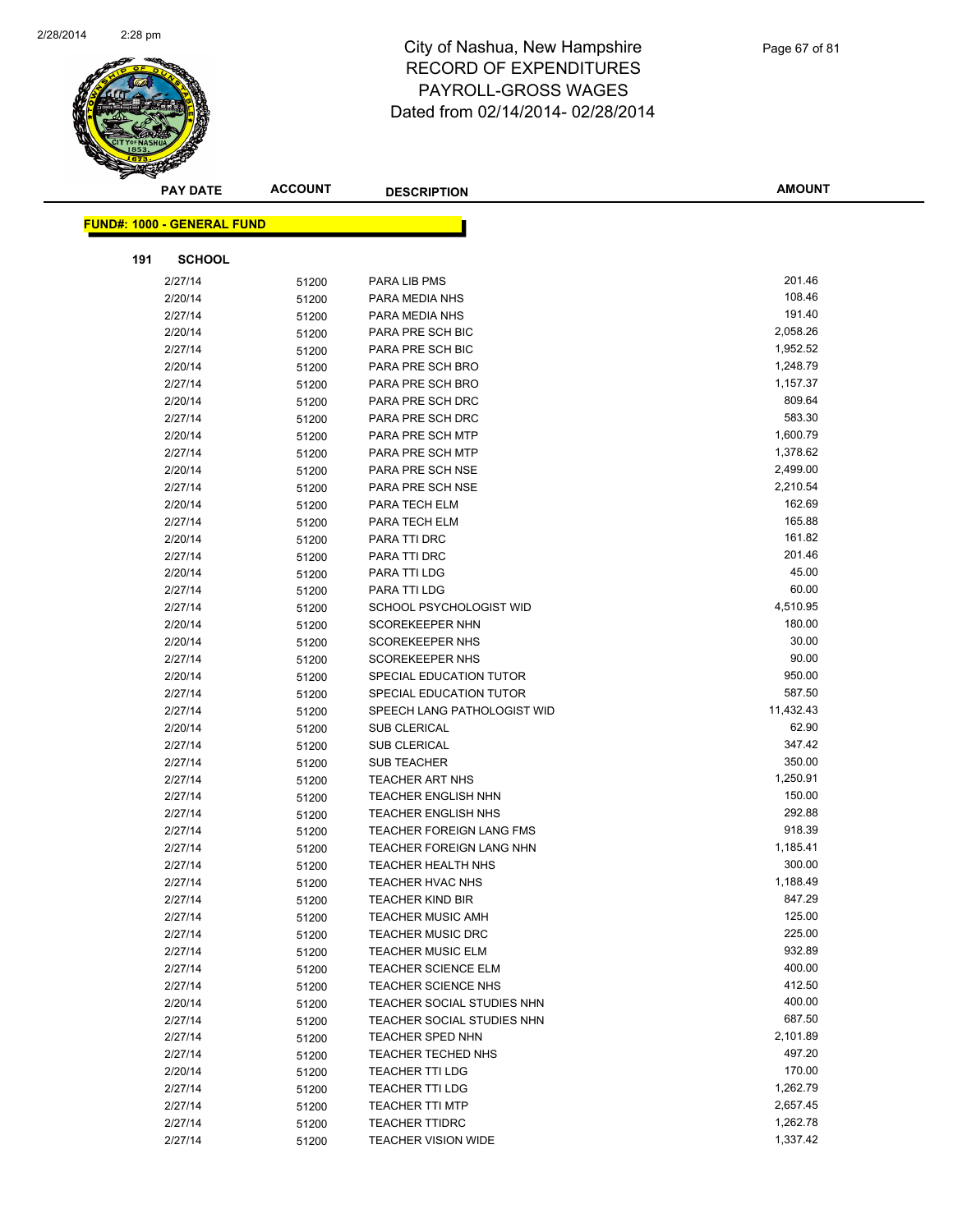

|     | <b>PAY DATE</b>                   | <b>ACCOUNT</b> | <b>DESCRIPTION</b>                | <b>AMOUNT</b>  |
|-----|-----------------------------------|----------------|-----------------------------------|----------------|
|     | <b>FUND#: 1000 - GENERAL FUND</b> |                |                                   |                |
| 191 | <b>SCHOOL</b>                     |                |                                   |                |
|     | 2/20/14                           | 51200          | TECH INTERGRATION ASST NHN        | 374.64         |
|     | 2/27/14                           | 51200          | <b>TECH INTERGRATION ASST NHN</b> | 249.76         |
|     | 2/20/14                           | 51300          | OVERTIME-REGULAR                  | 12,236.13      |
|     | 2/27/14                           | 51300          | OVERTIME-REGULAR                  | 13,729.61      |
|     | 2/20/14                           | 51400          | <b>WAGES TEMP-SEASONAL</b>        | 292.22         |
|     | 2/27/14                           | 51400          | <b>WAGES TEMP-SEASONAL</b>        | 315.30         |
|     | 2/20/14                           | 51412          | <b>WAGES PER DIEM</b>             | 25,503.59      |
|     | 2/27/14                           | 51412          | <b>WAGES PER DIEM</b>             | 33,501.45      |
|     | 2/20/14                           | 51600          | <b>LONGEVITY</b>                  | 2,992.99       |
|     | 2/27/14                           | 51600          | <b>LONGEVITY</b>                  | 3,020.01       |
|     | 2/20/14                           | 51650          | <b>ADDITIONAL HOURS</b>           | 624.32         |
|     | 2/27/14                           | 51650          | ADDITIONAL HOURS                  | 3,095.21       |
|     | 2/27/14                           | 51700          | <b>STIPENDS</b>                   | 2,809.86       |
|     | 2/27/14                           | 55118          | TELEPHONE-CELLULAR                | 2,560.00       |
|     | <b>TOTAL 191 - SCHOOL</b>         |                |                                   | \$2,968,264.48 |

**TOTAL FUND 1000 - GENERAL FUND \$4,914,673.18** 

| 161<br><b>STREETS-CAP IMP</b> |       |                      |          |
|-------------------------------|-------|----------------------|----------|
|                               |       |                      | 9,187.72 |
| 2/22/14                       | 81100 | CAPITAL IMPROVEMENTS |          |

**TOTAL FUND 1001 - GF-CAPITAL IMPROVEMENTS \$9,187.72** 

| <b>FUND#: 2100 - FOOD SERVICES</b> |       |                               |          |
|------------------------------------|-------|-------------------------------|----------|
| 2/20/14                            | 51100 | CLERICAL FOOD SERVICE NHS     | 679.15   |
| 2/27/14                            | 51100 | CLERICAL FOOD SERVICE NHS     | 679.15   |
| 2/20/14                            | 51100 | DELIVERY DRIVER FOOD SERVICE  | 718.12   |
| 2/27/14                            | 51100 | DELIVERY DRIVER FOOD SERVICE  | 617.58   |
| 2/27/14                            | 51100 | DIRECTOR FOOD SERVICE         | 2,972.70 |
| 2/27/14                            | 51100 | FOOD SERVICE BUSINESS MANAGER | 2,030.50 |
| 2/20/14                            | 51100 | FOOD SERVICE COOK AMH         | 284.13   |
| 2/27/14                            | 51100 | FOOD SERVICE COOK AMH         | 456.64   |
| 2/20/14                            | 51100 | FOOD SERVICE COOK BIC         | 284.13   |
| 2/27/14                            | 51100 | FOOD SERVICE COOK BIC         | 470.17   |
| 2/20/14                            | 51100 | FOOD SERVICE COOK BIR         | 284.13   |
| 2/27/14                            | 51100 | FOOD SERVICE COOK BIR         | 473.55   |
| 2/20/14                            | 51100 | <b>FOOD SERVICE COOK BRO</b>  | 261.45   |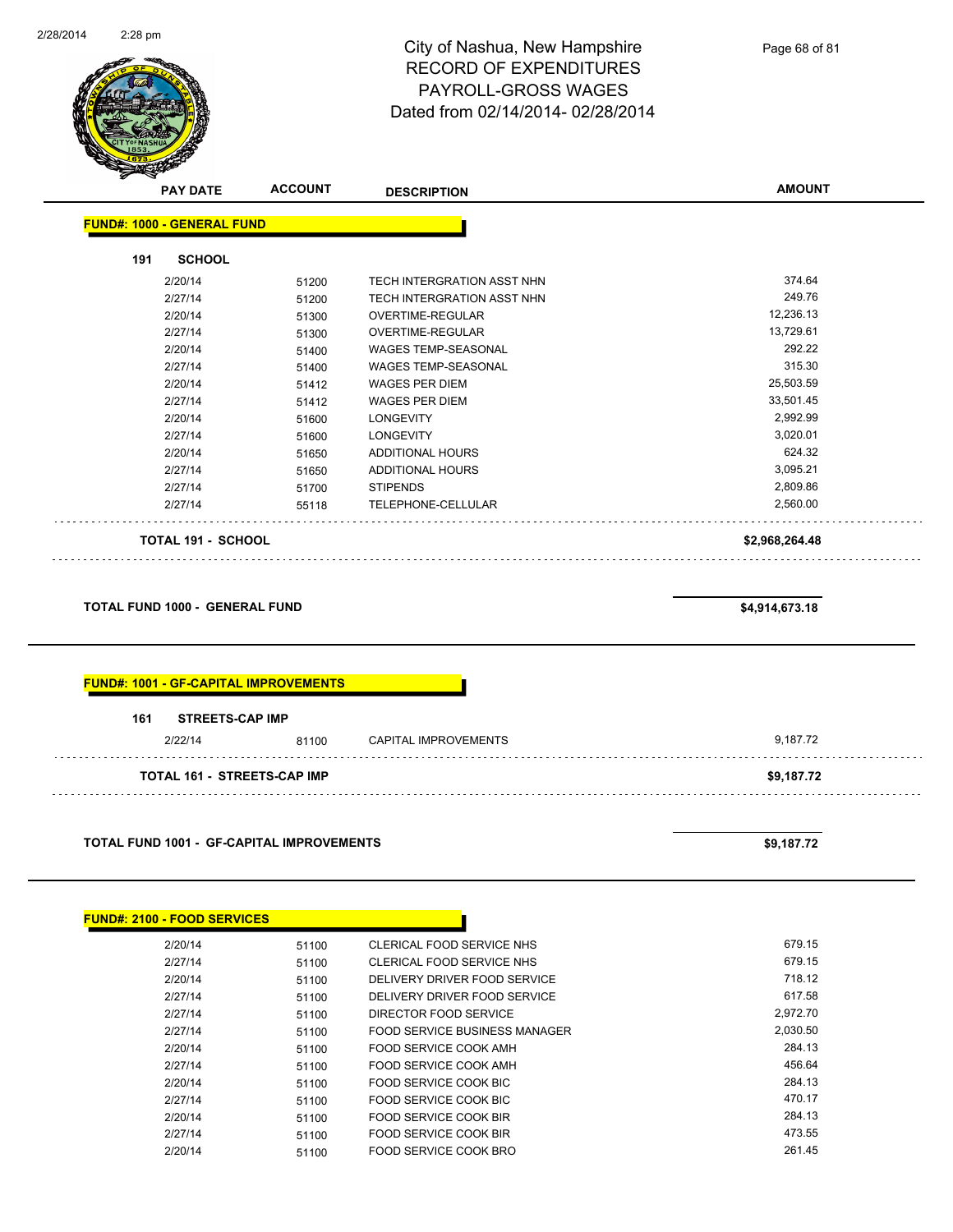

| <b>PAY DATE</b>                    | <b>ACCOUNT</b> | <b>DESCRIPTION</b>                                           | <b>AMOUNT</b>    |
|------------------------------------|----------------|--------------------------------------------------------------|------------------|
| <b>FUND#: 2100 - FOOD SERVICES</b> |                |                                                              |                  |
|                                    |                |                                                              |                  |
| 2/27/14                            | 51100          | FOOD SERVICE COOK BRO                                        | 423.30<br>284.13 |
| 2/20/14                            | 51100          | FOOD SERVICE COOK CHA                                        | 463.40           |
| 2/27/14                            | 51100          | FOOD SERVICE COOK CHA                                        |                  |
| 2/20/14                            | 51100          | FOOD SERVICE COOK DRC                                        | 273.63           |
| 2/27/14                            | 51100          | FOOD SERVICE COOK DRC                                        | 443.02           |
| 2/20/14                            | 51100          | FOOD SERVICE COOK ELM                                        | 580.44<br>939.76 |
| 2/27/14                            | 51100          | FOOD SERVICE COOK ELM                                        |                  |
| 2/20/14                            | 51100          | <b>FOOD SERVICE COOK FES</b><br><b>FOOD SERVICE COOK FES</b> | 249.48<br>397.98 |
| 2/27/14                            | 51100          |                                                              |                  |
| 2/20/14                            | 51100          | <b>FOOD SERVICE COOK FMS</b>                                 | 290.22<br>469.88 |
| 2/27/14                            | 51100          | FOOD SERVICE COOK FMS<br>FOOD SERVICE COOK LDG               | 273.63           |
| 2/20/14                            | 51100          |                                                              | 446.28           |
| 2/27/14                            | 51100          | FOOD SERVICE COOK LDG                                        | 284.13           |
| 2/20/14                            | 51100          | FOOD SERVICE COOK MDE                                        | 473.55           |
| 2/27/14                            | 51100          | FOOD SERVICE COOK MDE                                        | 598.71           |
| 2/20/14                            | 51100          | FOOD SERVICE COOK NHN                                        | 972.80           |
| 2/27/14                            | 51100          | FOOD SERVICE COOK NHN                                        | 598.92           |
| 2/20/14                            | 51100          | FOOD SERVICE COOK NHS<br><b>FOOD SERVICE COOK NHS</b>        | 980.63           |
| 2/27/14                            | 51100          |                                                              | 271.95           |
| 2/20/14                            | 51100          | FOOD SERVICE COOK NSE                                        | 450.01           |
| 2/27/14                            | 51100          | <b>FOOD SERVICE COOK NSE</b>                                 | 304.04           |
| 2/20/14                            | 51100          | FOOD SERVICE COOK PMS                                        | 462.97           |
| 2/27/14                            | 51100          | <b>FOOD SERVICE COOK PMS</b>                                 | 273.63           |
| 2/20/14                            | 51100          | FOOD SERVICE COOK SHE                                        |                  |
| 2/27/14                            | 51100          | FOOD SERVICE COOK SHE                                        | 452.79           |
| 2/27/14                            | 51100          | <b>FOOD SERVICE SITE CORD</b>                                | 11,366.16        |
| 2/20/14                            | 51100          | <b>FOOD SERVICECOOK MTP</b>                                  | 249.48           |
| 2/27/14                            | 51100          | <b>FOOD SERVICECOOK MTP</b>                                  | 403.92<br>285.60 |
| 2/20/14                            | 51200          | FOOD SERVICE ASST PT AMH                                     | 443.11           |
| 2/27/14                            | 51200          | FOOD SERVICE ASST PT AMH                                     | 308.79           |
| 2/20/14                            | 51200          | FOOD SERVICE ASST PT BIC                                     | 511.74           |
| 2/27/14<br>2/20/14                 | 51200          | FOOD SERVICE ASST PT BIC<br>FOOD SERVICE ASST PT BIR         | 348.12           |
|                                    | 51200          |                                                              | 596.58           |
| 2/27/14                            | 51200          | <b>FOOD SERVICE ASST PT BIR</b><br>FOOD SERVICE ASST PT BRO  | 200.34           |
| 2/20/14                            | 51200          | <b>FOOD SERVICE ASST PT BRO</b>                              | 319.99           |
| 2/27/14<br>2/20/14                 | 51200          | FOOD SERVICE ASST PT CHA                                     | 372.09           |
|                                    | 51200          | FOOD SERVICE ASST PT CHA                                     | 602.86           |
| 2/27/14<br>2/20/14                 | 51200          | FOOD SERVICE ASST PT DRC                                     | 505.54           |
| 2/27/14                            | 51200          | FOOD SERVICE ASST PT DRC                                     | 840.68           |
| 2/20/14                            | 51200          | FOOD SERVICE ASST PT ELM                                     | 1,550.22         |
| 2/27/14                            | 51200          | FOOD SERVICE ASST PT ELM                                     | 2,545.33         |
| 2/20/14                            | 51200          | FOOD SERVICE ASST PT FES                                     | 517.11           |
| 2/27/14                            | 51200          | FOOD SERVICE ASST PT FES                                     | 836.70           |
|                                    | 51200          |                                                              | 1,447.62         |
| 2/20/14<br>2/27/14                 | 51200          | FOOD SERVICE ASST PT FMS<br>FOOD SERVICE ASST PT FMS         | 2,352.17         |
|                                    | 51200          | FOOD SERVICE ASST PT LDG                                     | 332.13           |
| 2/20/14<br>2/27/14                 | 51200          | FOOD SERVICE ASST PT LDG                                     | 554.91           |
|                                    | 51200          | FOOD SERVICE ASST PT MDE                                     | 387.60           |
| 2/20/14<br>2/27/14                 | 51200          | FOOD SERVICE ASST PT MDE                                     | 671.79           |
|                                    | 51200          |                                                              | 242.07           |
| 2/20/14<br>2/27/14                 | 51200          | FOOD SERVICE ASST PT MTP<br>FOOD SERVICE ASST PT MTP         | 464.68           |
|                                    | 51200          |                                                              | 2,717.82         |
| 2/20/14                            | 51200          | FOOD SERVICE ASST PT NHN                                     |                  |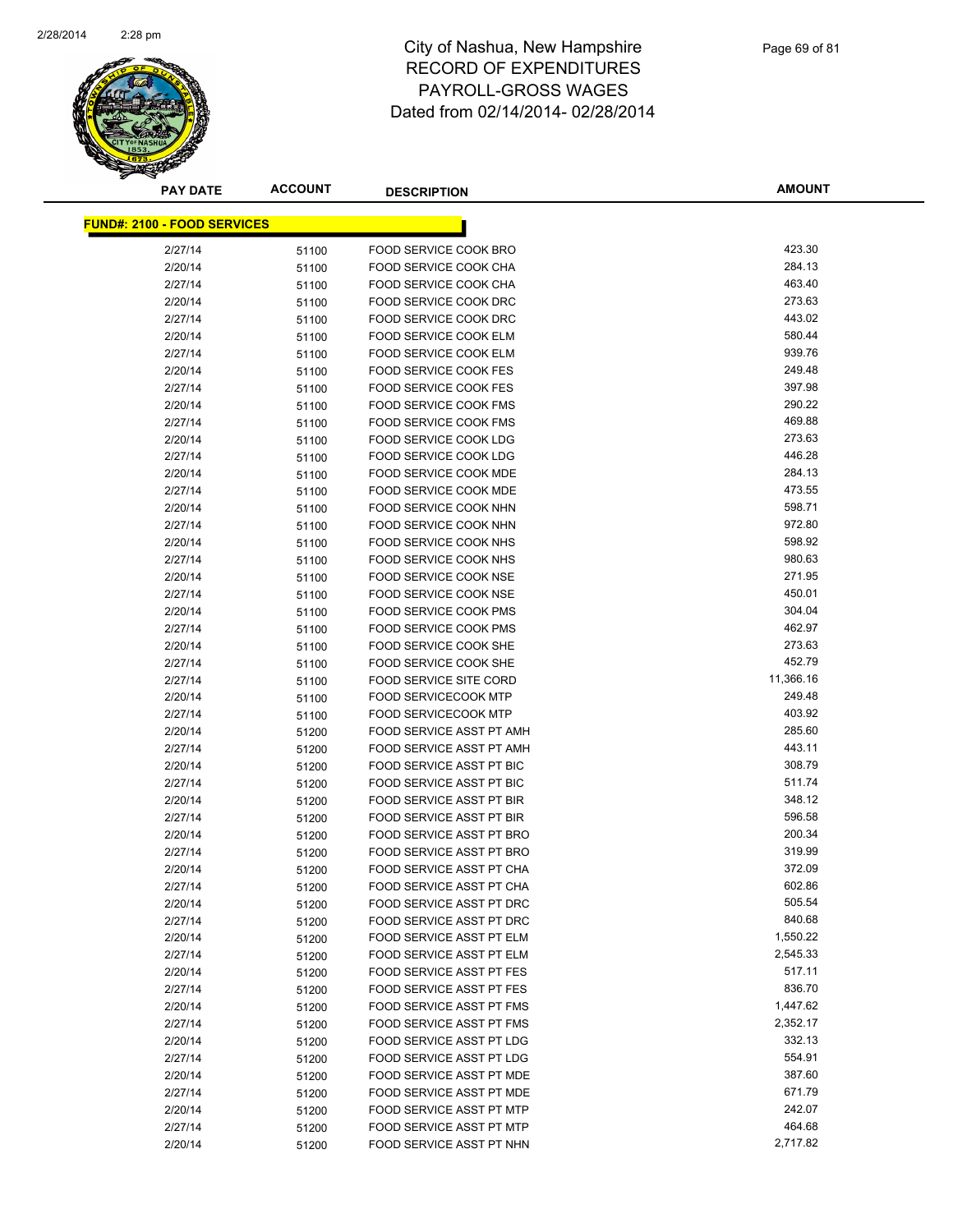

| <b>PAY DATE</b>                        | <b>ACCOUNT</b> | <b>DESCRIPTION</b>        | <b>AMOUNT</b> |
|----------------------------------------|----------------|---------------------------|---------------|
| <b>FUND#: 2100 - FOOD SERVICES</b>     |                |                           |               |
| 2/27/14                                | 51200          | FOOD SERVICE ASST PT NHN  | 4,412.28      |
| 2/20/14                                | 51200          | FOOD SERVICE ASST PT NHS  | 2,655.75      |
| 2/27/14                                | 51200          | FOOD SERVICE ASST PT NHS  | 4,360.05      |
| 2/20/14                                | 51200          | FOOD SERVICE ASST PT PMS  | 1,280.39      |
| 2/27/14                                | 51200          | FOOD SERVICE ASST PT PMS  | 1,980.24      |
| 2/20/14                                | 51200          | FOOD SERVICE ASST PT SHE  | 301.74        |
| 2/27/14                                | 51200          | FOOD SERVICE ASST PT SHE  | 497.33        |
| 2/20/14                                | 51300          | OVERTIME-REGULAR          | 42.57         |
| 2/27/14                                | 51300          | OVERTIME-REGULAR          | 202.59        |
| 2/20/14                                | 51412          | <b>WAGES PER DIEM</b>     | 1,345.89      |
| 2/27/14                                | 51412          | <b>WAGES PER DIEM</b>     | 2,104.83      |
| 2/27/14                                | 55118          | <b>TELEPHONE-CELLULAR</b> | 80.00         |
| <b>TOTAL FUND 2100 - FOOD SERVICES</b> |                |                           | \$73,109.49   |

| 2/27/14 | 51200 | ADULT ED DIPOLMA INST     | 325.00 |
|---------|-------|---------------------------|--------|
| 2/20/14 | 51200 | ADULT ED DRIVERS ED INST  | 125.00 |
| 2/27/14 | 51200 | ADULT ED DRIVERS ED INST  | 125.00 |
| 2/20/14 | 51200 | DRIVER INSTRUCTOR         | 300.00 |
| 2/27/14 | 51200 | DRIVER INSTRUCTOR         | 275.00 |
| 2/27/14 | 51200 | <b>TEACHER TECHED ELM</b> | 300.00 |
| 2/27/14 | 51200 | TEACHER TECHED FMS        | 350.00 |
| 2/27/14 | 51300 | OVERTIME-REGULAR          | 57.03  |

| \$1,857.03 |
|------------|
|            |

| 2/27/14 | 51200 | ADULT ED DIPOLMA TEACHER     | 25.00  |
|---------|-------|------------------------------|--------|
| 2/20/14 | 51200 | ADULT ED ENRICHMENT INST     | 75.00  |
| 2/27/14 | 51200 | ADULT ED ENRICHMENT INST     | 75.00  |
| 2/27/14 | 51200 | ASST SYSTEMS ADMIN FULL YEAR | 50.00  |
| 2/20/14 | 51200 | CLERICAL PRINCIPAL NHN       | 37.50  |
| 2/20/14 | 51200 | <b>SUB TEACHER</b>           | 225.00 |
| 2/27/14 | 51200 | <b>SUB TEACHER</b>           | 75.00  |

**FUND#: 2222 - AFTER SCHOOL PROGRAM**

2/27/14 51100 DIRECTOR 21 CENTURY 2,196.71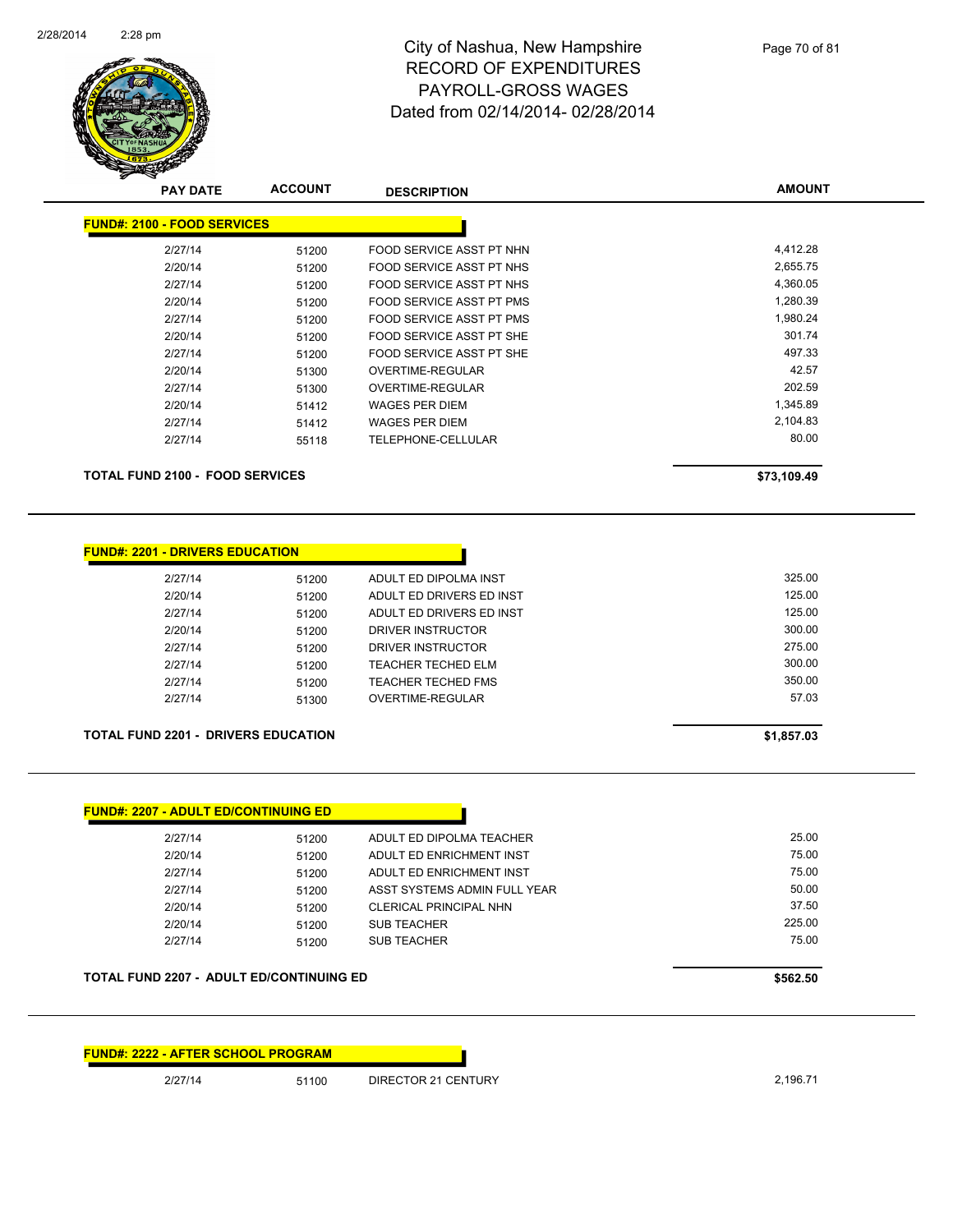|                                             |                                                             | City of Nashua, New Hampshire<br><b>RECORD OF EXPENDITURES</b><br><b>PAYROLL-GROSS WAGES</b><br>Dated from 02/14/2014-02/28/2014 | Page 71 of 81        |
|---------------------------------------------|-------------------------------------------------------------|----------------------------------------------------------------------------------------------------------------------------------|----------------------|
| <b>PAY DATE</b>                             | <b>ACCOUNT</b>                                              | <b>DESCRIPTION</b>                                                                                                               | <b>AMOUNT</b>        |
| TOTAL FUND 2222 - AFTER SCHOOL PROGRAM      | \$2,196.71                                                  |                                                                                                                                  |                      |
| <b>FUND#: 2252 - DAY CARE</b>               |                                                             |                                                                                                                                  |                      |
| 2/27/14                                     | 51100                                                       | PANTHER PRESCHOOL DIRECTOR                                                                                                       | 1,000.00             |
| <b>TOTAL FUND 2252 - DAY CARE</b>           |                                                             |                                                                                                                                  | \$1,000.00           |
|                                             | <b>FUND#: 2503 - PARKS &amp; REC PROGRAMS FUND</b>          |                                                                                                                                  |                      |
| 2/20/14                                     | 51100                                                       | PROGRAM COORDINATOR                                                                                                              | 347.90               |
| 2/27/14                                     | 51100                                                       | PROGRAM COORDINATOR                                                                                                              | 347.90               |
|                                             | <b>TOTAL FUND 2503 - PARKS &amp; REC PROGRAMS FUND</b>      |                                                                                                                                  | \$695.80             |
|                                             | <b>FUND#: 2505 - GOVT &amp; EDUCATION CHANNELS FUND</b>     |                                                                                                                                  |                      |
| 2/20/14                                     | 51100                                                       | ECHANNEL ACCESS ADMINISTRATOR                                                                                                    | 1,014.70             |
| 2/27/14                                     | 51100                                                       | ECHANNEL ACCESS ADMINISTRATOR                                                                                                    | 1,014.70             |
| 2/20/14                                     | 51100                                                       | PEG PROGRAM MANAGER                                                                                                              | 1,139.74<br>1,139.75 |
| 2/27/14<br>2/27/14                          | 51100<br>55118                                              | PEG PROGRAM MANAGER<br>TELEPHONE-CELLULAR                                                                                        | 100.00               |
|                                             | <b>TOTAL FUND 2505 - GOVT &amp; EDUCATION CHANNELS FUND</b> |                                                                                                                                  | \$4,408.89           |
| <b>FUND#: 3050 - POLICE GRANTS FUND</b>     |                                                             |                                                                                                                                  |                      |
| 2/20/14                                     | 51100                                                       | DOMESTIC VIOLENCE ADVOCATE                                                                                                       | 788.05               |
| 2/27/14                                     | 51100                                                       | DOMESTIC VIOLENCE ADVOCATE                                                                                                       | 788.05               |
| 2/20/14                                     | 51100                                                       | PATROLMAN ALL RANKS                                                                                                              | 1,173.90             |
| 2/27/14                                     | 51100                                                       | PATROLMAN ALL RANKS                                                                                                              | 1,173.90             |
| 2/20/14                                     | 51300                                                       | <b>OVERTIME-REGULAR</b>                                                                                                          | 474.17               |
| 2/27/14                                     | 51300                                                       | OVERTIME-REGULAR                                                                                                                 | 190.05               |
| 2/27/14                                     | 51628                                                       | <b>EXTRA HOLIDAY</b>                                                                                                             | 234.78               |
| <b>TOTAL FUND 3050 - POLICE GRANTS FUND</b> |                                                             |                                                                                                                                  | \$4,822.90           |
|                                             | <b>FUND#: 3068 - COMMUNITY SERVICES GRANTS</b>              |                                                                                                                                  |                      |
|                                             |                                                             | <b>EPIDEMIOLOGIST</b>                                                                                                            | 1,302.65             |
|                                             | 51100                                                       |                                                                                                                                  |                      |
| 2/20/14                                     |                                                             |                                                                                                                                  |                      |
| 2/27/14                                     | 51100                                                       | <b>EPIDEMIOLOGIST</b>                                                                                                            | 1,302.65             |
| 2/20/14<br>2/27/14                          | 51100<br>51100                                              | INTAKE SPECIALIST PROGRAM ASST<br>INTAKE SPECIALIST PROGRAM ASST                                                                 | 366.50<br>366.50     |

2/20/14 51100 PROGRAM ASSISTANT 419.85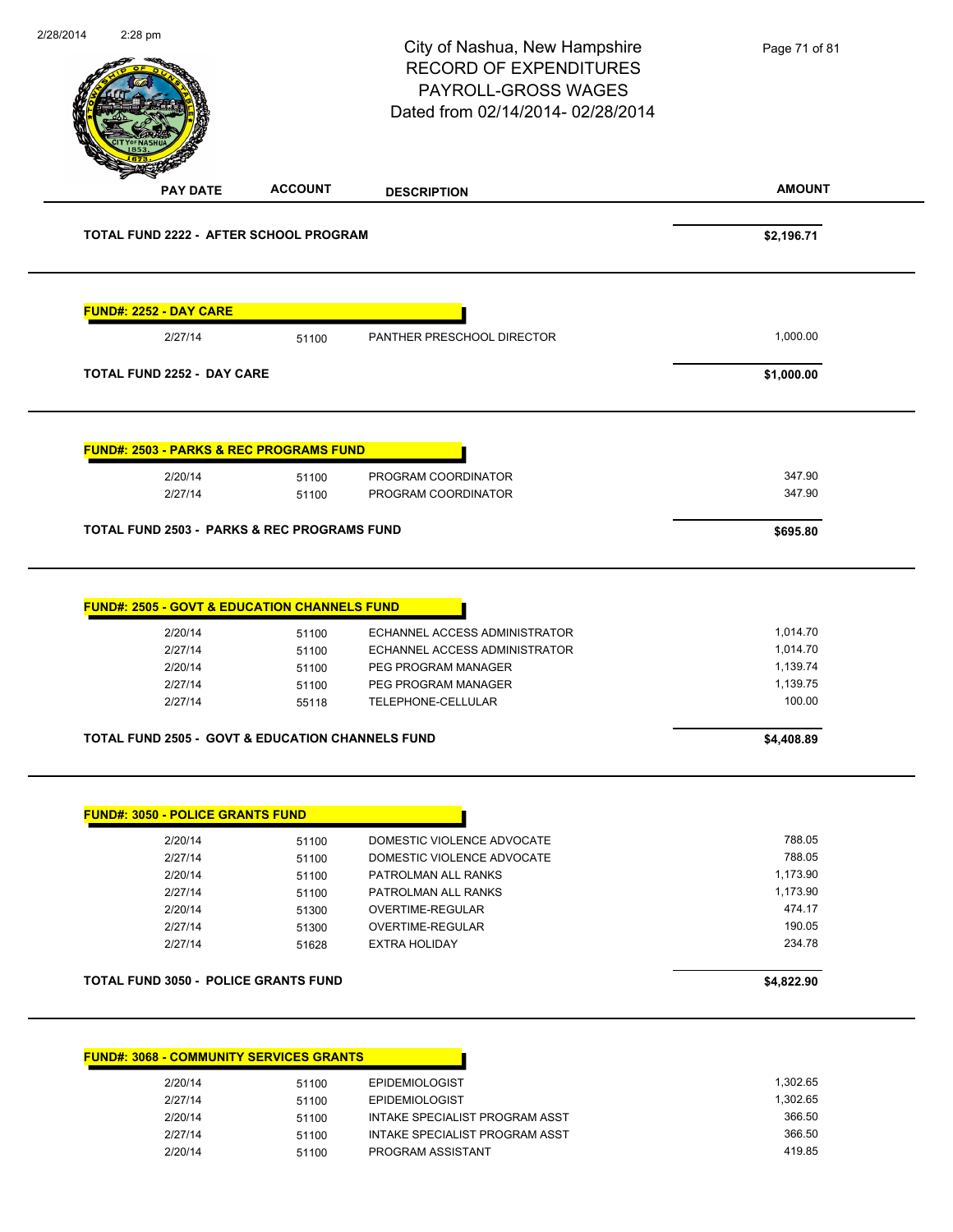

| <b>PAY DATE</b>                                                                                                                                          | <b>ACCOUNT</b>          | <b>DESCRIPTION</b>                        | <b>AMOUNT</b>    |
|----------------------------------------------------------------------------------------------------------------------------------------------------------|-------------------------|-------------------------------------------|------------------|
| <b>FUND#: 3068 - COMMUNITY SERVICES GRANTS</b>                                                                                                           |                         |                                           |                  |
| 2/27/14                                                                                                                                                  | 51100                   | PROGRAM ASSISTANT                         | 419.85           |
| 2/20/14                                                                                                                                                  | 51100                   | PUB HEALTH NURSE                          | 132.25           |
| 2/27/14                                                                                                                                                  | 51100                   | PUB HEALTH NURSE                          | 132.25           |
| 2/20/14                                                                                                                                                  | 51100                   | PUB HEALTH PREPAREDNESS COORD             | 1,117.45         |
| 2/27/14                                                                                                                                                  | 51100                   | PUB HEALTH PREPAREDNESS COORD             | 1,117.45         |
| 2/27/14                                                                                                                                                  | 55118                   | TELEPHONE-CELLULAR                        | 100.00           |
| <b>TOTAL FUND 3068 - COMMUNITY SERVICES GRANTS</b>                                                                                                       |                         |                                           | \$6,777.40       |
| 2/20/14                                                                                                                                                  |                         | PUB HEALTH NURSE                          | 885.15           |
| 2/27/14<br>2/27/14                                                                                                                                       | 51100<br>51100<br>51412 | PUB HEALTH NURSE<br><b>WAGES PER DIEM</b> | 885.15<br>133.00 |
|                                                                                                                                                          |                         |                                           | \$1,903.30       |
| <b>FUND#: 3070 - COMMUNITY HEALTH GRANTS FUND</b><br>TOTAL FUND 3070 - COMMUNITY HEALTH GRANTS FUND<br><b>FUND#: 3080 - COMMUNITY DEVELOPMENT GRANTS</b> |                         |                                           |                  |
| 2/20/14                                                                                                                                                  | 51100                   | OED PROGRAM COORDINATOR                   | 154.00           |
| 2/27/14                                                                                                                                                  | 51100                   | OED PROGRAM COORDINATOR                   | 154.00           |

| 2/20/14 | 51100 | <b>GRANT MGMT SPECIALIST</b>       | 961.60   |
|---------|-------|------------------------------------|----------|
| 2/27/14 | 51100 | <b>GRANT MGMT SPECIALIST</b>       | 961.60   |
| 2/20/14 | 51100 | INTAKE SPECIALIST PROGRAM ASST     | 549.71   |
| 2/27/14 | 51100 | INTAKE SPECIALIST PROGRAM ASST     | 549.70   |
| 2/20/14 | 51100 | <b>MANAGER URBAN PROGRAMS</b>      | 1,408.20 |
| 2/27/14 | 51100 | MANAGER URBAN PROGRAMS             | 1,408.20 |
| 2/20/14 | 51100 | PROGRAM COORDINATOR LP&HH          | 1,073.90 |
| 2/27/14 | 51100 | PROGRAM COORDINATOR LP&HH          | 1,073.90 |
| 2/20/14 | 51100 | PROJECT ADMINISTRATOR              | 1,162.45 |
| 2/27/14 | 51100 | PROJECT ADMINISTRATOR              | 1,162.45 |
| 2/20/14 | 51100 | PROJECT ADMINISTRATOR LP&HH        | 1,000.40 |
| 2/27/14 | 51100 | PROJECT ADMINISTRATOR LP&HH        | 800.32   |
| 2/20/14 | 51200 | <b>CODE ENFORCEMENT OFFICER II</b> | 647.13   |
| 2/27/14 | 51200 | <b>CODE ENFORCEMENT OFFICER II</b> | 559.68   |
| 2/27/14 | 55118 | TELEPHONE-CELLULAR                 | 34.00    |

**TOTAL FUND 3090 - URBAN PROGRAM GRANTS \$13,353.24**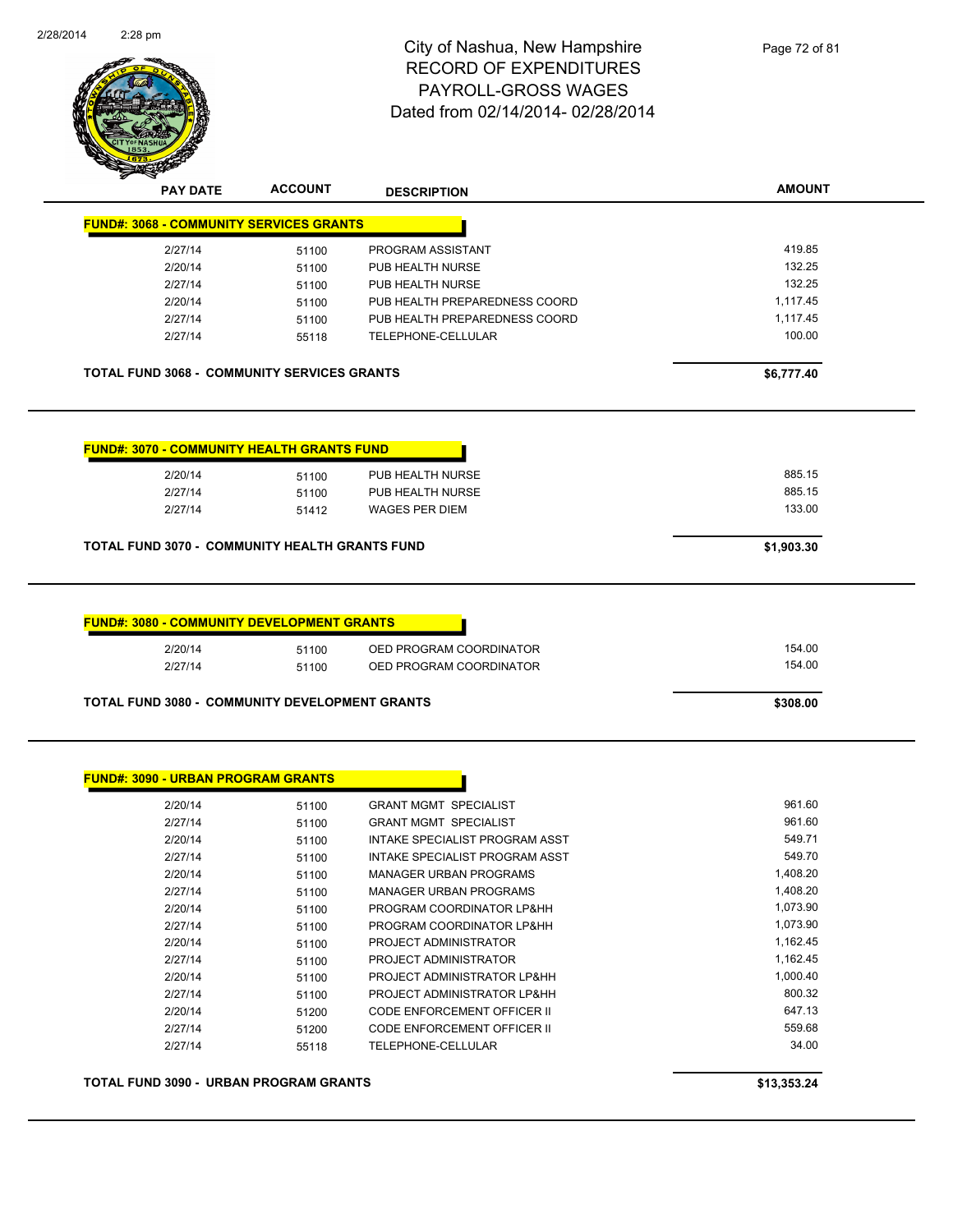

| <b>PAY DATE</b>                     | <b>ACCOUNT</b> | <b>DESCRIPTION</b>                    | <b>AMOUNT</b> |
|-------------------------------------|----------------|---------------------------------------|---------------|
| <b>FUND#: 3120 - TRANSIT GRANTS</b> |                |                                       |               |
| 2/20/14                             | 51100          | OED PROGRAM COORDINATOR               | 154.00        |
| 2/27/14                             | 51100          | OED PROGRAM COORDINATOR               | 154.00        |
| 2/20/14                             | 51100          | <b>TRANSIT FINANCE COORDINATOR</b>    | 1,139.65      |
| 2/27/14                             | 51100          | <b>TRANSIT FINANCE COORDINATOR</b>    | 1,139.65      |
| 2/20/14                             | 51100          | <b>TRANSIT FLEET FACILITIES SUPV</b>  | 961.60        |
| 2/27/14                             | 51100          | <b>TRANSIT FLEET FACILITIES SUPV</b>  | 961.60        |
| 2/20/14                             | 51100          | <b>TRANSIT MECHANICS</b>              | 1,744.00      |
| 2/27/14                             | 51100          | <b>TRANSIT MECHANICS</b>              | 1,744.01      |
| 2/20/14                             | 51100          | <b>TRANSIT OPER MKTG SUPV</b>         | 985.15        |
| 2/27/14                             | 51100          | <b>TRANSIT OPER MKTG SUPV</b>         | 985.15        |
| 2/20/14                             | 51100          | <b>TRANSIT OPERATIONS COORDINATOR</b> | 863.35        |
| 2/27/14                             | 51100          | <b>TRANSIT OPERATIONS COORDINATOR</b> | 863.35        |
| 2/20/14                             | 51100          | <b>TRANSIT UTILITY SERVICE WORKER</b> | 869.92        |
| 2/27/14                             | 51100          | <b>TRANSIT UTILITY SERVICE WORKER</b> | 790.47        |
| 2/20/14                             | 51100          | <b>TRANSPORTATION DEPT MANAGER</b>    | 1,460.55      |
| 2/27/14                             | 51100          | <b>TRANSPORTATION DEPT MANAGER</b>    | 1,460.55      |
| 2/20/14                             | 51300          | <b>OVERTIME-REGULAR</b>               | 392.07        |
| 2/27/14                             | 51300          | OVERTIME-REGULAR                      | 766.58        |

#### **TOTAL FUND 3120 - TRANSIT GRANTS \$17,435.65**

**FUND#: 3800 - SCHOOL GRANTS FUND**

| 2/22/14 | 51100 | 21 CENTURY ELEM MFAM RES COORD | 12,159.72 |
|---------|-------|--------------------------------|-----------|
| 2/27/14 | 51100 | 21 CENTURY ELEM MFAM RES COORD | 5,767.92  |
| 2/27/14 | 51100 | 21 CENTURY MIDL FAM RES COORD  | 2,088.30  |
| 2/27/14 | 51100 | ASSISTANT PRINCIPAL BRO        | 1,403.89  |
| 2/27/14 | 51100 | ASSISTANT PRINCIPAL MDE        | 1,406.20  |
| 2/27/14 | 51100 | AYP FACILITATOR DRC            | 2,193.70  |
| 2/27/14 | 51100 | <b>AYP FACILITATOR FES</b>     | 1,955.79  |
| 2/27/14 | 51100 | AYP FACILITATOR LDG            | 3,365.79  |
| 2/20/14 | 51100 | <b>CLERICAL 21 CENTURY</b>     | 579.82    |
| 2/27/14 | 51100 | <b>CLERICAL 21 CENTURY</b>     | 703.39    |
| 2/27/14 | 51100 | <b>DIRECTOR TITLE 1</b>        | 3,153.80  |
| 2/27/14 | 51100 | DW TECHNOLOGY PEER COACH       | 1,264.48  |
| 2/27/14 | 51100 | JOB DEVELOPER SPED NHS         | 2,214.09  |
| 2/27/14 | 51100 | <b>OFFICE MANAGER TITLE 1</b>  | 1,494.60  |
| 2/20/14 | 51100 | PARA TTI AMH                   | 323.76    |
| 2/27/14 | 51100 | PARA TTI AMH                   | 425.76    |
| 2/20/14 | 51100 | PARA TTI DRC                   | 515.31    |
| 2/27/14 | 51100 | <b>PARA TTI DRC</b>            | 718.13    |
| 2/20/14 | 51100 | PARA TTI LDG                   | 1,250.54  |
| 2/27/14 | 51100 | PARA TTI LDG                   | 1,277.03  |
| 2/20/14 | 51100 | PARA TTI NURSERY               | 631.15    |
| 2/27/14 | 51100 | PARA TTI NURSERY               | 837.10    |
| 2/22/14 | 51100 | PARA VOC NHS                   | 8,944.81  |
| 2/27/14 | 51100 | PARA VOC NHS                   | 281.61    |
| 2/27/14 | 51100 | SYSTEMS ADMIN SCH YEAR         | 2,143.49  |
| 2/27/14 | 51100 | <b>TEACHER COMPUTER FMS</b>    | 1,752.30  |
| 2/27/14 | 51100 | <b>TEACHER DWSE BIR</b>        | 1,694.51  |
| 2/27/14 | 51100 | <b>TEACHER DWSE BRO</b>        | 1,832.90  |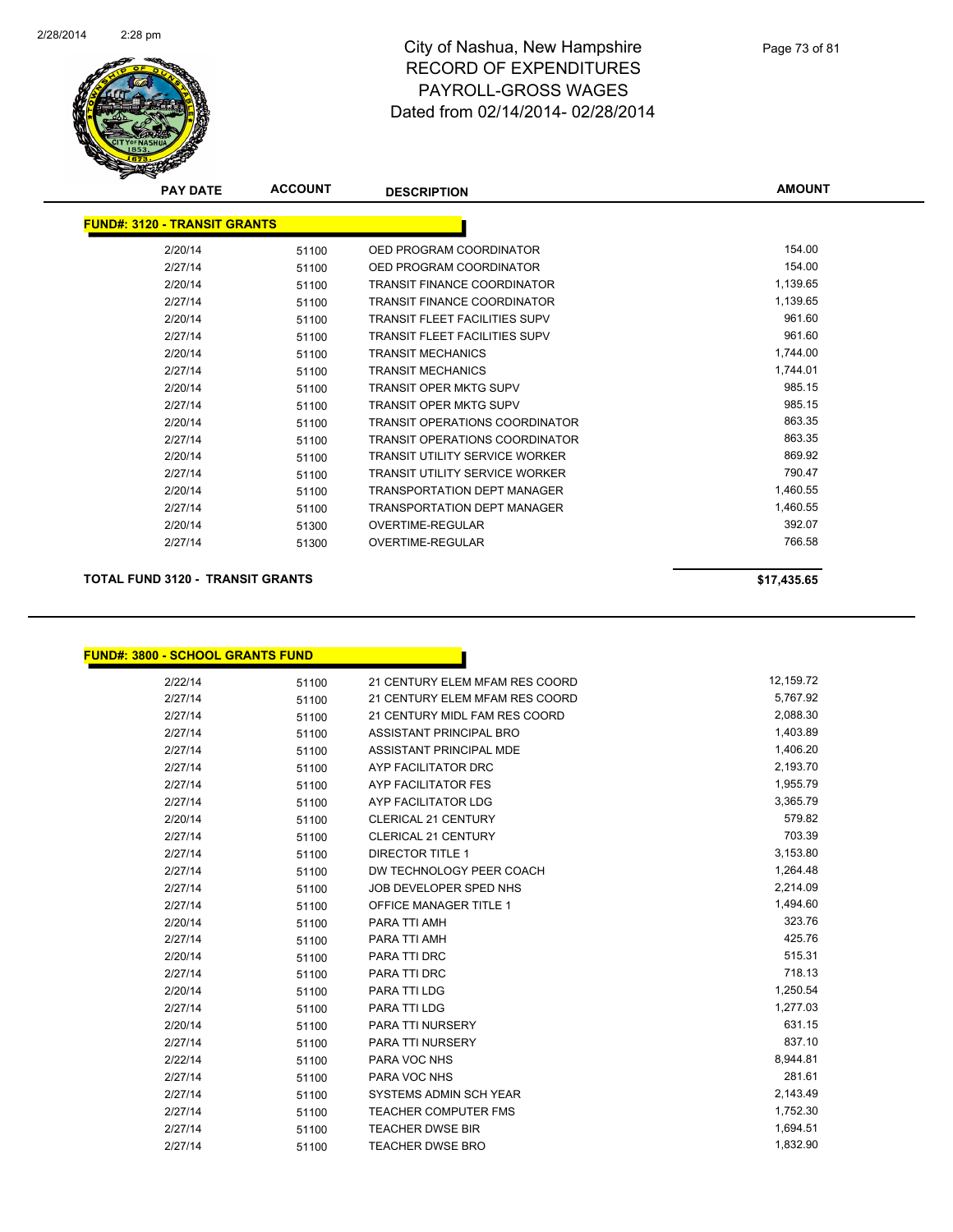

| <b>PAY DATE</b>                         | <b>ACCOUNT</b> | <b>DESCRIPTION</b>             | <b>AMOUNT</b> |
|-----------------------------------------|----------------|--------------------------------|---------------|
| <b>FUND#: 3800 - SCHOOL GRANTS FUND</b> |                |                                |               |
|                                         |                |                                |               |
| 2/27/14                                 | 51100          | TEACHER DWSE CHA               | 1,858.10      |
| 2/27/14                                 | 51100          | <b>TEACHER DWSE ELM</b>        | 1,554.79      |
| 2/27/14                                 | 51100          | <b>TEACHER DWSE MDE</b>        | 1,762.10      |
| 2/27/14                                 | 51100          | TEACHER DWSE SHE               | 1,554.79      |
| 2/27/14                                 | 51100          | <b>TEACHER GR3 BIC</b>         | 3,249.30      |
| 2/27/14                                 | 51100          | <b>TEACHER KIND FES</b>        | 1,686.41      |
| 2/27/14                                 | 51100          | TEACHER PRESCHOOL NHS          | 1,877.78      |
| 2/27/14                                 | 51100          | <b>TEACHER SPED AMH</b>        | 3,377.88      |
| 2/27/14                                 | 51100          | <b>TEACHER SPED DRC</b>        | 3,378.00      |
| 2/22/14                                 | 51100          | TEACHER SPED ELM               | 23,699.84     |
| 2/27/14                                 | 51100          | <b>TEACHER SPED ELM</b>        | 3,377.88      |
| 2/27/14                                 | 51100          | <b>TEACHER SPED FES</b>        | 2,295.91      |
| 2/27/14                                 | 51100          | <b>TEACHER SPED FMS</b>        | 3,575.39      |
| 2/27/14                                 | 51100          | TEACHER SPED LDG               | 3,506.57      |
| 2/27/14                                 | 51100          | <b>TEACHER SPED MDE</b>        | 1,554.79      |
| 2/27/14                                 | 51100          | <b>TEACHER SPED NHN</b>        | 6,694.89      |
| 2/27/14                                 | 51100          | TEACHER SPED NHS               | 5,072.51      |
| 2/27/14                                 | 51100          | <b>TEACHER SPED NSE</b>        | 1,622.41      |
| 2/27/14                                 | 51100          | <b>TEACHER SPED PMS</b>        | 1,554.79      |
| 2/27/14                                 | 51100          | <b>TEACHER SPED SHE</b>        | 1,823.09      |
| 2/27/14                                 | 51100          | TEACHER TEAM FACILITATOR MTP   | 1,337.79      |
| 2/27/14                                 | 51100          | TEACHER TEAM FACILITATOR NHS   | 2,501.81      |
| 2/27/14                                 | 51200          | 21 CENTURY ELEM MFAM RES COORD | 90.03         |
| 2/20/14                                 | 51200          | 21ST CENTURY INSTRUCTOR        | 1,473.93      |
| 2/27/14                                 | 51200          | 21ST CENTURY INSTRUCTOR        | 1,139.00      |
| 2/20/14                                 | 51200          | ADULT ED DIPOLMA TEACHER       | 150.00        |
| 2/27/14                                 | 51200          | ADULT ED DIPOLMA TEACHER       | 125.00        |
| 2/20/14                                 | 51200          | ADULT ED ENRICHMENT INST       | 125.00        |
| 2/27/14                                 | 51200          | ADULT ED ENRICHMENT INST       | 162.50        |
| 2/20/14                                 | 51200          | ADULT ED INSTRUCTOR            | 300.00        |
| 2/27/14                                 | 51200          | ADULT ED INSTRUCTOR            | 275.00        |
| 2/20/14                                 | 51200          | CLERICAL GUIDANCE NHN          | 151.90        |
| 2/22/14                                 | 51200          | DW TECHNOLOGY PEER COACH       | 16,438.13     |
| 2/27/14                                 | 51200          | <b>ELL TUTOR</b>               | 375.00        |
| 2/20/14                                 | 51200          | <b>FAMILY LIAISON</b>          | 318.75        |
| 2/27/14                                 | 51200          | FOCUS MONITORING DATA ANALYST  | 1,721.30      |
| 2/20/14                                 | 51200          | FOOD SERVICE COOK LDG          | 35.00         |
| 2/27/14                                 | 51200          | <b>FOOD SERVICE COOK LDG</b>   | 35.00         |
| 2/27/14                                 | 51200          | <b>GUIDANCE COUNSELOR FES</b>  | 48.35         |
| 2/20/14                                 | 51200          | HOME SCHOOL CORD TTI           | 2,086.69      |
| 2/27/14                                 | 51200          | HOME SCHOOL CORD TTI           | 2,891.43      |
| 2/20/14                                 | 51200          | <b>INTERPRETER</b>             | 75.00         |
| 2/27/14                                 | 51200          | <b>LIBRARIAN FMS</b>           | 50.00         |
| 2/27/14                                 | 51200          | LIBRARIAN NHN                  | 75.00         |
| 2/20/14                                 | 51200          | LUNCH MONITOR DRC              | 125.03        |
| 2/27/14                                 | 51200          | LUNCH MONITOR DRC              | 105.90        |
| 2/20/14                                 | 51200          | LUNCH MONITOR SHE              | 80.01         |
| 2/27/14                                 | 51200          | LUNCH MONITOR SHE              | 109.60        |
| 2/20/14                                 | 51200          | PARA DW SPEC ED AMH            | 110.05        |
| 2/27/14                                 | 51200          | PARA DW SPEC ED AMH            | 163.45        |
| 2/27/14                                 | 51200          | PARA DW SPEC ED NHN            | 75.00         |
| 2/20/14                                 | 51200          | PARA DW SPEC ED PMS            | 105.00        |
| 2/27/14                                 | 51200          | PARA DW SPEC ED PMS            | 48.13         |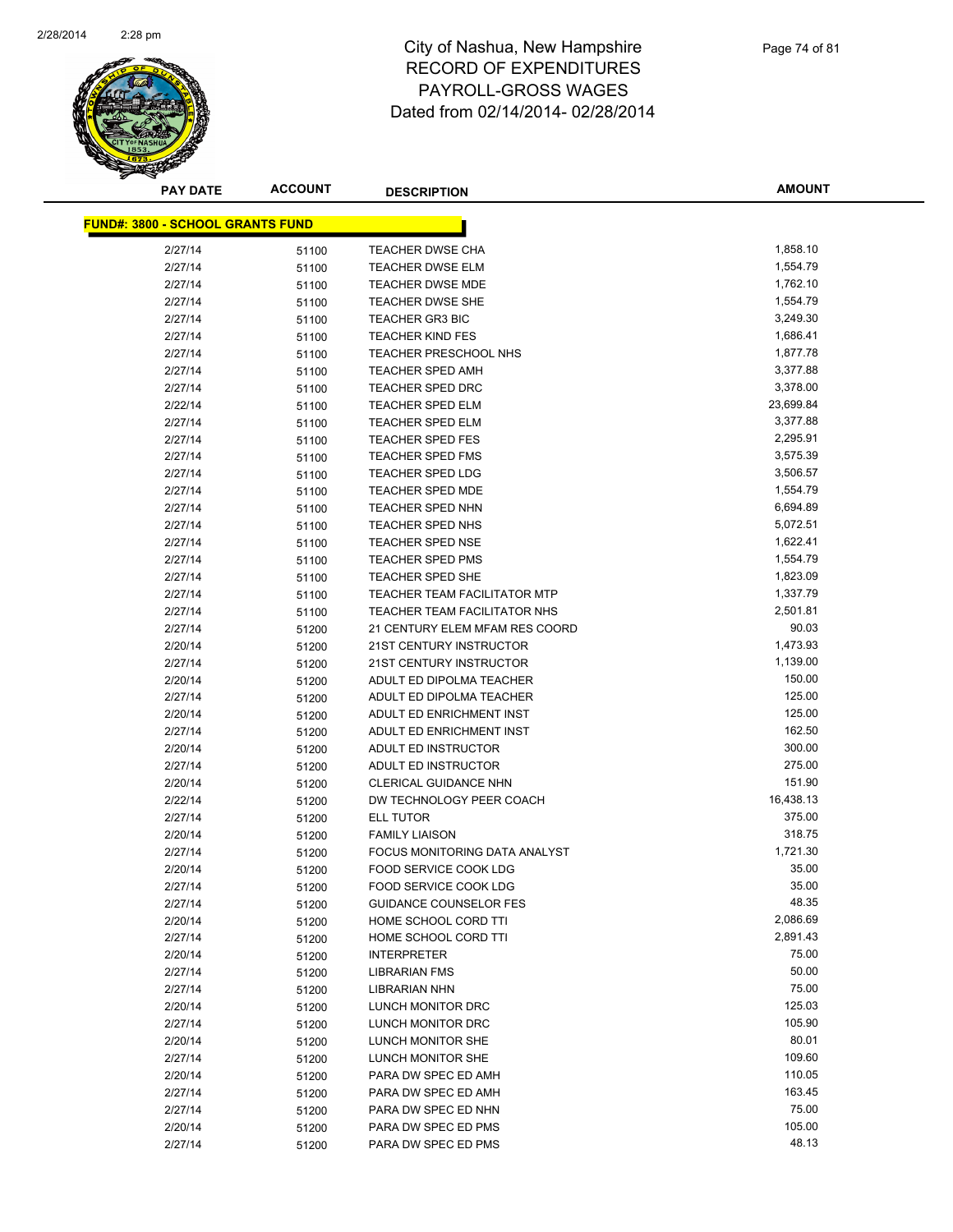

| <b>PAY DATE</b>                         | <b>ACCOUNT</b> | <b>DESCRIPTION</b>                                    | <b>AMOUNT</b>    |
|-----------------------------------------|----------------|-------------------------------------------------------|------------------|
| <b>FUND#: 3800 - SCHOOL GRANTS FUND</b> |                |                                                       |                  |
|                                         |                | PARA DW SPEC ED WID                                   | 41.68            |
| 2/27/14                                 | 51200          |                                                       | 140.00           |
| 2/20/14                                 | 51200          | PARA DW SPEC ELM                                      |                  |
| 2/27/14                                 | 51200          | PARA DW SPEC ELM                                      | 188.13<br>132.60 |
| 2/20/14                                 | 51200          | PARA ELL MTP                                          |                  |
| 2/27/14                                 | 51200          | PARA ELL MTP                                          | 92.55            |
| 2/27/14                                 | 51200          | PARA INST AMH                                         | 39.41<br>303.46  |
| 2/20/14                                 | 51200          | PARA INST DRC                                         |                  |
| 2/27/14                                 | 51200          | PARA INST DRC                                         | 123.40<br>240.04 |
| 2/20/14                                 | 51200          | PARA INST FES<br>PARA INST FES                        | 166.71           |
| 2/27/14                                 | 51200          |                                                       | 105.00           |
| 2/20/14                                 | 51200          | <b>PARA INST FMS</b>                                  | 35.00            |
| 2/27/14                                 | 51200          | <b>PARA INST FMS</b>                                  |                  |
| 2/20/14                                 | 51200          | PARA INST LDG                                         | 491.81           |
| 2/27/14                                 | 51200          | PARA INST LDG                                         | 302.78<br>45.01  |
| 2/20/14                                 | 51200          | PARA INST NHN                                         |                  |
| 2/27/14                                 | 51200          | PARA INST NHN                                         | 45.01<br>73.34   |
| 2/20/14                                 | 51200          | PARA INST PMS                                         |                  |
| 2/27/14                                 | 51200          | PARA INST PMS                                         | 129.18           |
| 2/20/14                                 | 51200          | PARA KIND AMH                                         | 105.00           |
| 2/27/14                                 | 51200          | PARA KIND AMH                                         | 35.00<br>41.68   |
| 2/20/14                                 | 51200          | PARA KIND LDG                                         | 83.35            |
| 2/27/14                                 | 51200          | PARA KIND LDG                                         |                  |
| 2/20/14                                 | 51200          | PARA MEDIA NHN                                        | 80.01<br>80.01   |
| 2/27/14                                 | 51200          | PARA MEDIA NHN                                        |                  |
| 2/20/14                                 | 51200          | PARA PRE SCH MTP                                      | 105.00<br>96.70  |
| 2/27/14                                 | 51200          | PARA PRE SCH MTP                                      |                  |
| 2/20/14                                 | 51200          | PARA TTI DRC                                          | 70.00            |
| 2/27/14                                 | 51200          | PARA TTI DRC                                          | 70.00            |
| 2/20/14                                 | 51200          | PARA TTI LDG                                          | 70.00            |
| 2/27/14                                 | 51200          | PARA TTI LDG                                          | 105.00           |
| 2/27/14                                 | 51200          | SOCIAL WORKER FMS                                     | 122.50<br>117.50 |
| 2/20/14                                 | 51200          | <b>SUB TEACHER</b>                                    | 75.00            |
| 2/27/14                                 | 51200          | <b>SUB TEACHER</b>                                    | 12.50            |
| 2/20/14                                 | 51200          | SUB TEACHER LONG TERM                                 | 50.00            |
| 2/27/14                                 | 51200          | SUB TEACHER LONG TERM<br><b>TEACHER ART PMS</b>       | 35.00            |
| 2/27/14                                 | 51200          |                                                       | 17.50            |
| 2/27/14                                 | 51200          | <b>TEACHER DEAF WID</b>                               | 26.25            |
| 2/27/14                                 | 51200          | TEACHER DWSE AMH                                      | 35.00            |
| 2/27/14                                 | 51200          | <b>TEACHER DWSE ELM</b><br><b>TEACHER ENGLISH ELM</b> | 25.00            |
| 2/27/14                                 | 51200          |                                                       | 330.02           |
| 2/27/14                                 | 51200          | <b>TEACHER ENGLISH FMS</b>                            | 150.00           |
| 2/27/14                                 | 51200          | <b>TEACHER ENGLISH NHN</b>                            | 75.00            |
| 2/27/14                                 | 51200          | <b>TEACHER ENGLISH NHS</b><br><b>TEACHER GR3 DRC</b>  |                  |
| 2/27/14                                 | 51200          |                                                       | 50.00<br>17.50   |
| 2/27/14                                 | 51200          | <b>TEACHER GR3 SHE</b>                                | 35.00            |
| 2/27/14                                 | 51200          | <b>TEACHER GR4 FES</b>                                | 42.50            |
| 2/27/14                                 | 51200          | <b>TEACHER GR4 LDG</b>                                | 42.50            |
| 2/27/14                                 | 51200          | <b>TEACHER GR5 MTP</b>                                |                  |
| 2/27/14                                 | 51200          | <b>TEACHER GR6 ELM</b>                                | 102.50           |
| 2/27/14                                 | 51200          | <b>TEACHER GR6 FMS</b>                                | 259.18           |
| 2/27/14                                 | 51200          | <b>TEACHER GR6 PMS</b>                                | 58.75            |
| 2/27/14                                 | 51200          | <b>TEACHER KIND DRC</b>                               | 1,700.70         |
| 2/27/14                                 | 51200          | TEACHER MATH NHS                                      | 225.00           |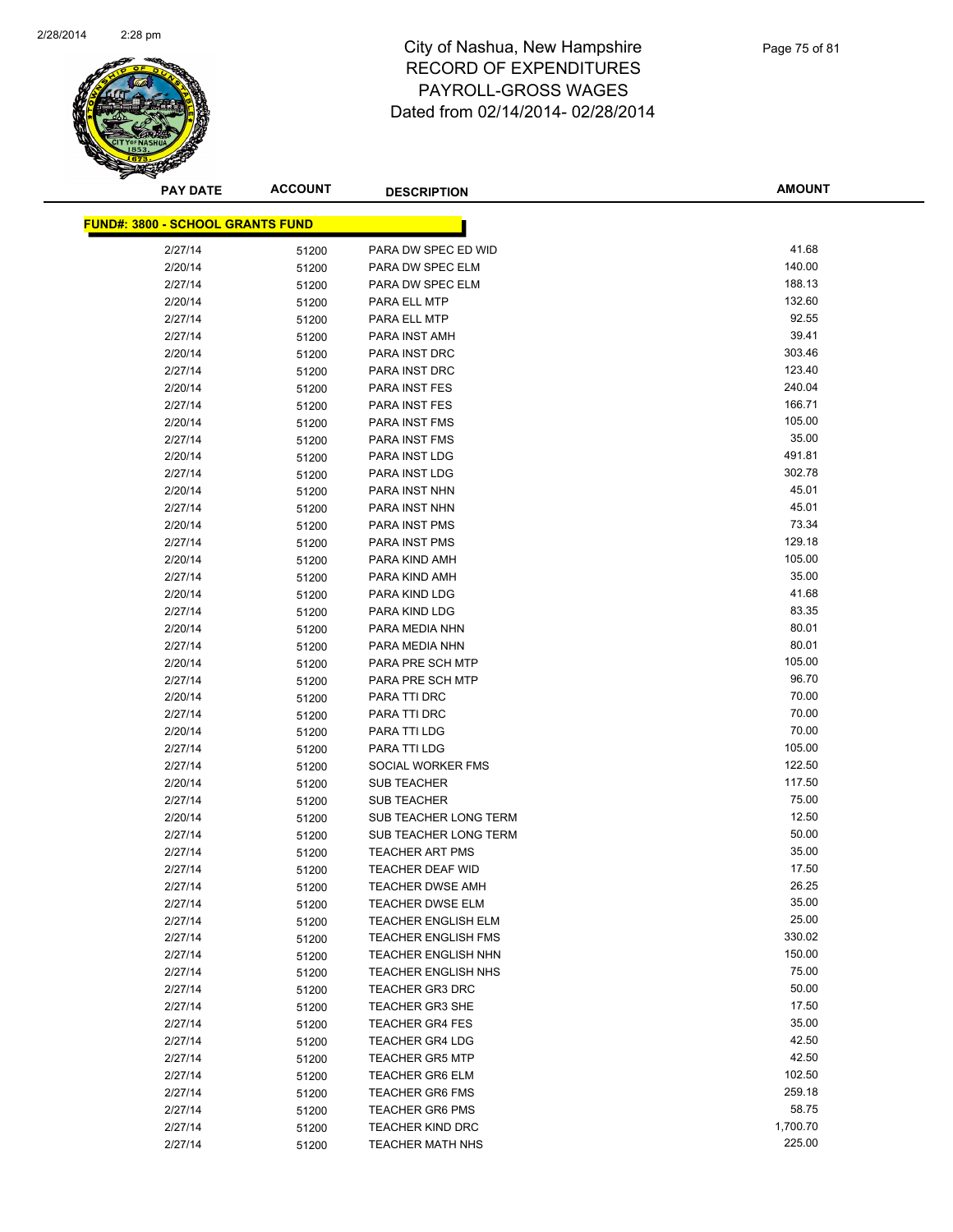

Page 76 of 81

| <b>PAY DATE</b>                             | <b>ACCOUNT</b> | <b>DESCRIPTION</b>                | <b>AMOUNT</b> |
|---------------------------------------------|----------------|-----------------------------------|---------------|
| <b>FUND#: 3800 - SCHOOL GRANTS FUND</b>     |                |                                   |               |
| 2/27/14                                     | 51200          | <b>TEACHER MUSIC PMS</b>          | 78.75         |
| 2/27/14                                     | 51200          | <b>TEACHER READ PMS</b>           | 17.50         |
| 2/27/14                                     | 51200          | <b>TEACHER SCIENCE ELM</b>        | 153.13        |
| 2/27/14                                     | 51200          | <b>TEACHER SCIENCE NHN</b>        | 75.00         |
| 2/27/14                                     | 51200          | <b>TEACHER SCIENCE NHS</b>        | 75.00         |
| 2/27/14                                     | 51200          | TEACHER SOCIAL STUDIES NHN        | 350.00        |
| 2/27/14                                     | 51200          | TEACHER SOCIAL STUDIES NHS        | 150.00        |
| 2/27/14                                     | 51200          | <b>TEACHER SOCIAL STUDIES PMS</b> | 125.00        |
| 2/27/14                                     | 51200          | <b>TEACHER SPED FMS</b>           | 175.00        |
| 2/27/14                                     | 51200          | <b>TEACHER SPED LDG</b>           | 298.35        |
| 2/27/14                                     | 51200          | <b>TEACHER TECHED ELM</b>         | 17.50         |
| 2/27/14                                     | 51200          | <b>TEACHER TTI AMH</b>            | 7,142.02      |
| 2/27/14                                     | 51200          | <b>TEACHER TTI FES</b>            | 14,528.37     |
| 2/18/14                                     | 51200          | <b>TEACHER TTI LDG</b>            | (362.93)      |
| 2/27/14                                     | 51200          | <b>TEACHER TTI LDG</b>            | 9,347.59      |
| 2/27/14                                     | 51200          | <b>TEACHER TTI MTP</b>            | 5,033.99      |
| 2/27/14                                     | 51200          | <b>TEACHER TTI NURSERY</b>        | 4,497.99      |
| 2/27/14                                     | 51200          | <b>TEACHER TTIDRC</b>             | 8,154.64      |
| 2/20/14                                     | 51412          | <b>WAGES PER DIEM</b>             | 25.00         |
| 2/27/14                                     | 51412          | <b>WAGES PER DIEM</b>             | 133.52        |
| 2/22/14                                     | 51650          | ADDITIONAL HOURS                  | 437.50        |
| 2/27/14                                     | 51650          | ADDITIONAL HOURS                  | 11,516.08     |
| 2/27/14                                     | 55118          | TELEPHONE-CELLULAR                | 80.00         |
| <b>TOTAL FUND 3800 - SCHOOL GRANTS FUND</b> |                |                                   | \$239,651.65  |

| 2/20/14 | 51300 | OVERTIME-REGULAR | 433.16   |
|---------|-------|------------------|----------|
| 2/27/14 | 51300 | OVERTIME-REGULAR | 1.210.17 |

| <b>FUND#: 4005 - TRAFFIC VIOLATIONS FUND</b> |       |                                   |          |
|----------------------------------------------|-------|-----------------------------------|----------|
| 2/20/14                                      | 51100 | LICENSED SCALE OPERATOR           | 72.26    |
| 2/20/14                                      | 51100 | PARKING ENFORCEMENT SPEC          | 3,055.61 |
| 2/27/14                                      | 51100 | PARKING ENFORCEMENT SPEC          | 3,055.62 |
| 2/20/14                                      | 51100 | <b>PV/MV COORDINATOR</b>          | 844.03   |
| 2/27/14                                      | 51100 | <b>PV/MV COORDINATOR</b>          | 844.05   |
| 2/20/14                                      | 51100 | RESOURCE COORDINATOR              | 113.10   |
| 2/27/14                                      | 51100 | <b>RESOURCE COORDINATOR</b>       | 113.10   |
| 2/20/14                                      | 51100 | <b>VEHICLE REGISTRATION CLERK</b> | 787.41   |
| 2/27/14                                      | 51100 | <b>VEHICLE REGISTRATION CLERK</b> | 787.40   |
| 2/20/14                                      | 51300 | OVERTIME-REGULAR                  | 932.03   |
| 2/27/14                                      | 51300 | OVERTIME-REGULAR                  | 984.39   |
| 2/20/14                                      | 51390 | <b>OVERTIME-OTHER</b>             | 520.33   |
| 2/27/14                                      | 51390 | <b>OVERTIME-OTHER</b>             | 115.16   |
| 2/20/14                                      | 51600 | <b>LONGEVITY</b>                  | 200.00   |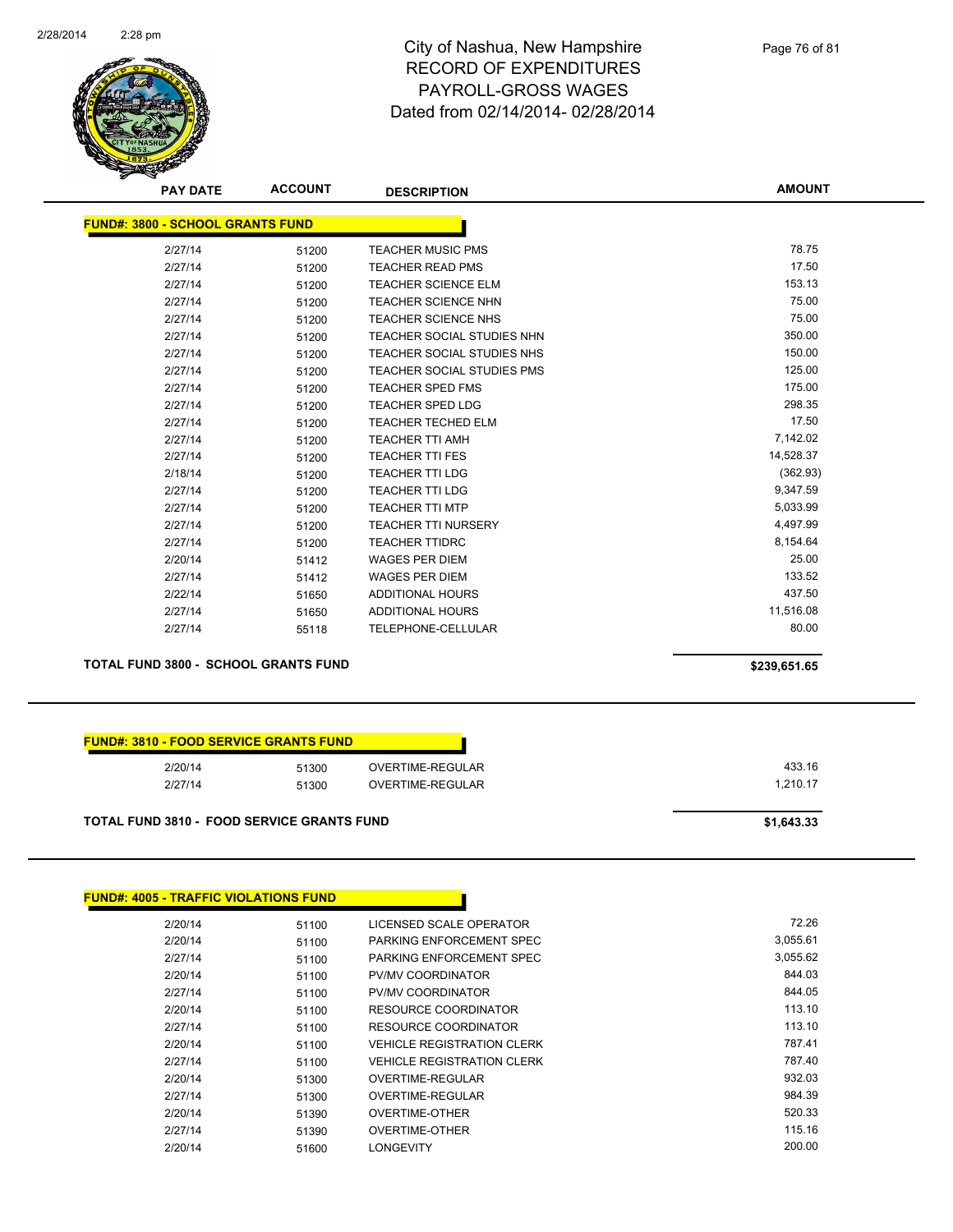|                                                  |                | City of Nashua, New Hampshire<br><b>RECORD OF EXPENDITURES</b><br>PAYROLL-GROSS WAGES<br>Dated from 02/14/2014-02/28/2014 | Page 77 of 81        |
|--------------------------------------------------|----------------|---------------------------------------------------------------------------------------------------------------------------|----------------------|
| <b>PAY DATE</b>                                  | <b>ACCOUNT</b> | <b>DESCRIPTION</b>                                                                                                        | <b>AMOUNT</b>        |
| <b>TOTAL FUND 4005 - TRAFFIC VIOLATIONS FUND</b> |                |                                                                                                                           | \$12,424.49          |
| <b>FUND#: 4010 - MOTOR VEHICLE ADMIN FUND</b>    |                |                                                                                                                           |                      |
| 2/7/14                                           | 51100          | <b>VEHICLE REGISTRATION CLERK</b>                                                                                         | 521.35               |
| 2/20/14                                          | 51100          | <b>VEHICLE REGISTRATION CLERK</b>                                                                                         | 787.39               |
| 2/27/14                                          | 51100          | <b>VEHICLE REGISTRATION CLERK</b>                                                                                         | 787.40               |
| 2/7/14                                           | 51300          | OVERTIME-REGULAR                                                                                                          | 14.67                |
| 2/20/14                                          | 51300          | OVERTIME-REGULAR                                                                                                          | 19.74                |
| 2/27/14                                          | 51300          | OVERTIME-REGULAR                                                                                                          | 2.49                 |
| TOTAL FUND 4010 - MOTOR VEHICLE ADMIN FUND       |                |                                                                                                                           | \$2,133.04           |
| 2/27/14                                          | 51200          | <b>OUTSIDE DETAIL SPEC PT</b>                                                                                             | 588.28               |
| 2/20/14<br>2/27/14                               | 51712<br>51712 | SPECIAL DETAIL<br><b>SPECIAL DETAIL</b>                                                                                   | 4,475.66<br>4,204.39 |
| <b>TOTAL FUND 4030 - POLICE SPECIAL DETAILS</b>  |                |                                                                                                                           | \$9,856.61           |
| FUND#: 4035 - POLICE OT BILLING                  |                |                                                                                                                           |                      |
| 2/20/14                                          | 51300          | OVERTIME-REGULAR                                                                                                          | 996.90               |
| 2/27/14                                          | 51300          | OVERTIME-REGULAR                                                                                                          | 598.09               |
| <b>TOTAL FUND 4035 - POLICE OT BILLING</b>       |                |                                                                                                                           | \$1,594.99           |
| <b>FUND#: 4065 - FIRE WATCHGUARDS FUND</b>       |                |                                                                                                                           |                      |
|                                                  |                |                                                                                                                           |                      |
| 2/20/14                                          | 51712          | SPECIAL DETAIL                                                                                                            | 480.72               |
| 2/27/14                                          | 51712          | SPECIAL DETAIL                                                                                                            | 378.95               |
| <b>TOTAL FUND 4065 - FIRE WATCHGUARDS FUND</b>   |                |                                                                                                                           | \$859.67             |
|                                                  |                |                                                                                                                           |                      |
| <b>FUND#: 4600 - ECON DEV-GREATER NASHUA RLF</b> |                |                                                                                                                           |                      |
| 2/20/14                                          | 51100          | OED PROGRAM COORDINATOR                                                                                                   | 76.95                |
| 2/27/14                                          | 51100          | OED PROGRAM COORDINATOR                                                                                                   | 76.95                |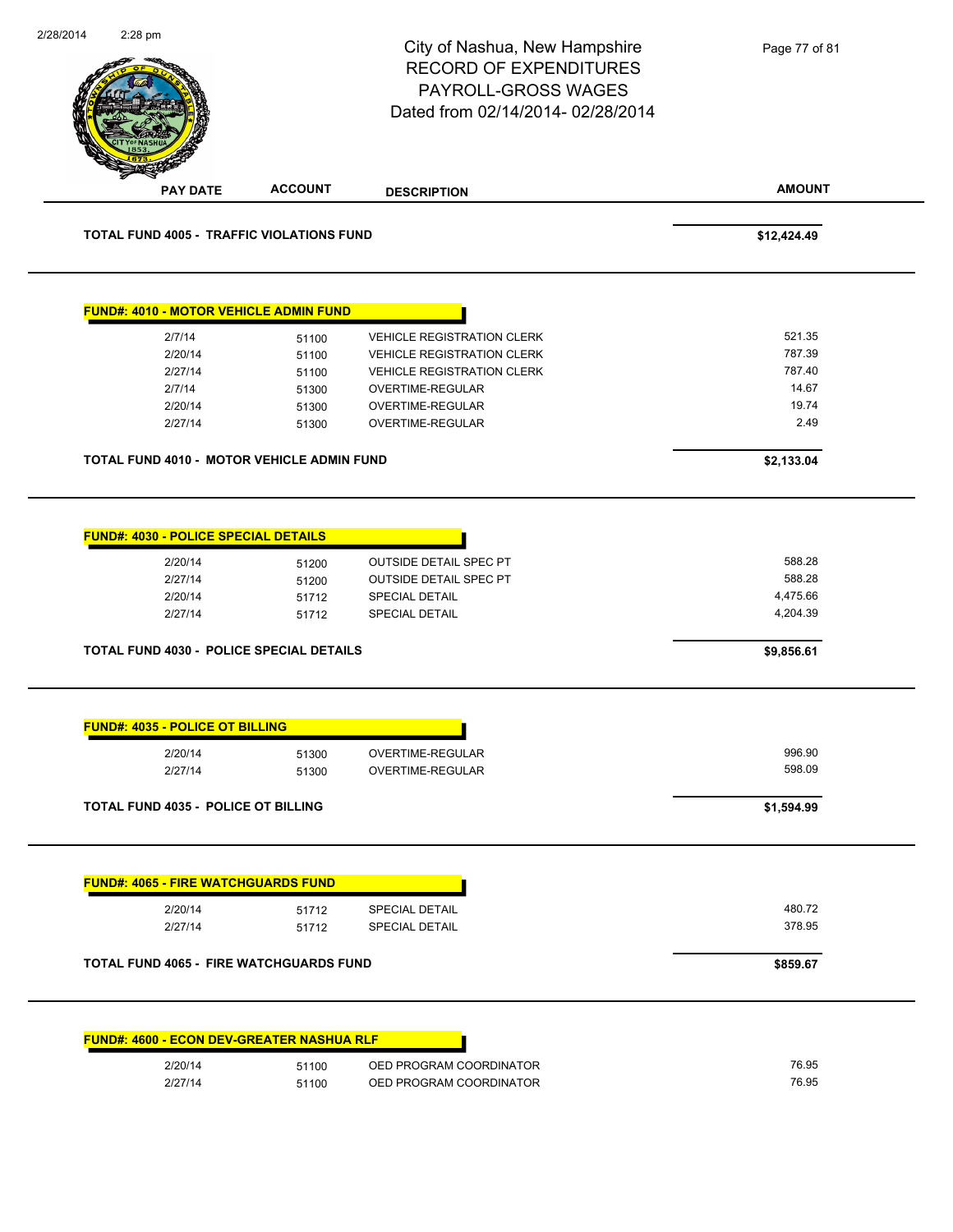

| \$693.96 |
|----------|
|          |

2/27/14 51400 WAGES TEMP-SEASONAL

| <b>FUND#: 6000 - SOLID WASTE FUND</b> |       |                                      |          |
|---------------------------------------|-------|--------------------------------------|----------|
| 2/20/14                               | 51100 | ACCOUNTING COMPLIANCE MGR            | 153.40   |
| 2/27/14                               | 51100 | ACCOUNTING COMPLIANCE MGR            | 153.40   |
| 2/20/14                               | 51100 | ADMINISTRATIVE ASSISTANT I           | 616.20   |
| 2/27/14                               | 51100 | ADMINISTRATIVE ASSISTANT I           | 632.00   |
| 2/20/14                               | 51100 | ADMINISTRATIVE ASSISTANT II          | 665.60   |
| 2/27/14                               | 51100 | ADMINISTRATIVE ASSISTANT II          | 665.60   |
| 2/14/14                               | 51100 | AUTOMATIC COLLECTION EQUIP OPR       | 181.84   |
| 2/20/14                               | 51100 | AUTOMATIC COLLECTION EQUIP OPR       | 3,631.12 |
| 2/27/14                               | 51100 | AUTOMATIC COLLECTION EQUIP OPR       | 3,637.60 |
| 2/20/14                               | 51100 | <b>CITY ENGINEER</b>                 | 298.00   |
| 2/27/14                               | 51100 | <b>CITY ENGINEER</b>                 | 298.00   |
| 2/14/14                               | 51100 | <b>COLLECTION EQUIP OPR</b>          | 370.90   |
| 2/20/14                               | 51100 | <b>COLLECTION EQUIP OPR</b>          | 8,589.27 |
| 2/27/14                               | 51100 | <b>COLLECTION EQUIP OPR</b>          | 8,663.57 |
| 2/14/14                               | 51100 | <b>COLLECTION EQUIP OPR LANDFILL</b> | 73.19    |
| 2/20/14                               | 51100 | <b>COLLECTION EQUIP OPR LANDFILL</b> | 900.80   |
| 2/27/14                               | 51100 | <b>COLLECTION EQUIP OPR LANDFILL</b> | 900.80   |
| 2/20/14                               | 51100 | DEP TREASURER TAX COLLECTOR          | 230.60   |
| 2/27/14                               | 51100 | DEP TREASURER TAX COLLECTOR          | 230.60   |
| 2/20/14                               | 51100 | DEPUTY MANAGER OF ENGINEERING        | 74.50    |
| 2/27/14                               | 51100 | DEPUTY MANAGER OF ENGINEERING        | 74.49    |
| 2/20/14                               | 51100 | <b>DIRECTOR PUBLIC WORKS</b>         | 205.85   |
| 2/27/14                               | 51100 | <b>DIRECTOR PUBLIC WORKS</b>         | 205.85   |
| 2/20/14                               | 51100 | DIVISION OPERATIONS MANAGER          | 171.55   |
| 2/27/14                               | 51100 | <b>DIVISION OPERATIONS MANAGER</b>   | 171.55   |
| 2/20/14                               | 51100 | DPW BILLING ACCOUNTANT               | 438.30   |
| 2/27/14                               | 51100 | DPW BILLING ACCOUNTANT               | 438.30   |
| 2/20/14                               | 51100 | DPW COLLECTIONS SPEC III             | 364.59   |
| 2/27/14                               | 51100 | DPW COLLECTIONS SPEC III             | 364.60   |
| 2/20/14                               | 51100 | DPW CONTRACT ADMINISTRATOR           | 108.35   |
| 2/27/14                               | 51100 | DPW CONTRACT ADMINISTRATOR           | 108.35   |
| 2/20/14                               | 51100 | <b>ENVIRONMENTAL ENGINEER</b>        | 1,255.85 |
| 2/27/14                               | 51100 | <b>ENVIRONMENTAL ENGINEER</b>        | 1,255.85 |
| 2/14/14                               | 51100 | <b>EQUIPMENT OPR LANDFILL</b>        | 45.66    |
| 2/20/14                               | 51100 | <b>EQUIPMENT OPR LANDFILL</b>        | 4,566.01 |
| 2/27/14                               | 51100 | <b>EQUIPMENT OPR LANDFILL</b>        | 4,566.00 |
| 2/20/14                               | 51100 | <b>EXECUTIVE ADMINISTRATOR</b>       | 144.25   |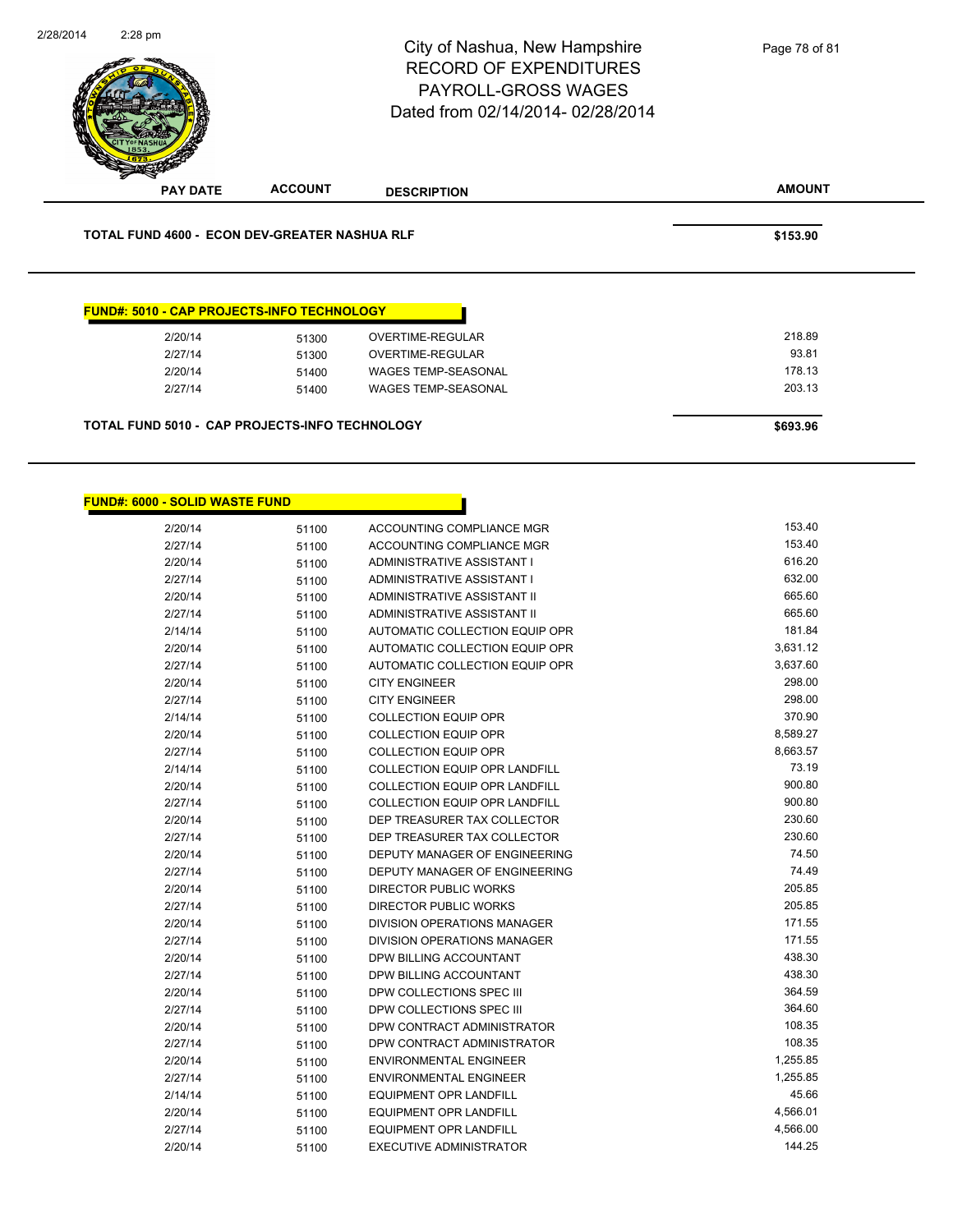

| <b>PAY DATE</b>                       | <b>ACCOUNT</b> | <b>DESCRIPTION</b>            | <b>AMOUNT</b> |
|---------------------------------------|----------------|-------------------------------|---------------|
| <b>FUND#: 6000 - SOLID WASTE FUND</b> |                |                               |               |
| 2/27/14                               | 51100          | EXECUTIVE ADMINISTRATOR       | 144.25        |
| 2/20/14                               | 51100          | FINANCE AND ADMIN MANAGER     | 372.35        |
| 2/27/14                               | 51100          | FINANCE AND ADMIN MANAGER     | 372.35        |
| 2/20/14                               | 51100          | LICENSED SCALE OPERATOR       | 603.59        |
| 2/27/14                               | 51100          | LICENSED SCALE OPERATOR       | 680.10        |
| 2/20/14                               | 51100          | RECYCLING COORDINATOR         | 1,061.70      |
| 2/27/14                               | 51100          | RECYCLING COORDINATOR         | 1,061.70      |
| 2/20/14                               | 51100          | SOLID WASTE ATTENDANT         | 806.00        |
| 2/27/14                               | 51100          | SOLID WASTE ATTENDANT         | 848.24        |
| 2/14/14                               | 51100          | <b>SOLID WASTE FOREMAN</b>    | 194.76        |
| 2/20/14                               | 51100          | <b>SOLID WASTE FOREMAN</b>    | 1,962.04      |
| 2/27/14                               | 51100          | SOLID WASTE FOREMAN           | 2,063.02      |
| 2/20/14                               | 51100          | SUPERINTENDENT OF SOLID WASTE | 1,529.80      |
| 2/27/14                               | 51100          | SUPERINTENDENT OF SOLID WASTE | 1,529.80      |
| 2/20/14                               | 51300          | <b>OVERTIME-REGULAR</b>       | 2,240.43      |
| 2/27/14                               | 51300          | OVERTIME-REGULAR              | 7,051.26      |
| 2/27/14                               | 55118          | TELEPHONE-CELLULAR            | 67.00         |

#### **TOTAL FUND 6000 - SOLID WASTE FUND \$68,040.78**

**FUND#: 6200 - WASTEWATER FUND**

| 2/20/14 | 51100 | ACCOUNTING COMPLIANCE MGR            | 306.70   |
|---------|-------|--------------------------------------|----------|
| 2/27/14 | 51100 | ACCOUNTING COMPLIANCE MGR            | 306.70   |
| 2/20/14 | 51100 | ADMINISTRATIVE ASSISTANT II          | 811.25   |
| 2/27/14 | 51100 | ADMINISTRATIVE ASSISTANT II          | 968.06   |
| 2/20/14 | 51100 | ANALYTICAL CHEMIST                   | 853.70   |
| 2/27/14 | 51100 | <b>ANALYTICAL CHEMIST</b>            | 853.70   |
| 2/20/14 | 51100 | <b>CITY ENGINEER</b>                 | 695.35   |
| 2/27/14 | 51100 | <b>CITY ENGINEER</b>                 | 695.35   |
| 2/20/14 | 51100 | <b>COLLECTION SYSTEM FOREMAN</b>     | 1,087.55 |
| 2/27/14 | 51100 | <b>COLLECTION SYSTEM FOREMAN</b>     | 1,087.55 |
| 2/14/14 | 51100 | <b>COLLECTION SYSTEMS OPERATOR</b>   | 1,170.61 |
| 2/20/14 | 51100 | <b>COLLECTION SYSTEMS OPERATOR</b>   | 2,403.70 |
| 2/27/14 | 51100 | <b>COLLECTION SYSTEMS OPERATOR</b>   | 2,727.60 |
| 2/20/14 | 51100 | <b>COLLECTION SYSTEMS TECHNICIAN</b> | 1,952.00 |
| 2/27/14 | 51100 | <b>COLLECTION SYSTEMS TECHNICIAN</b> | 1,952.00 |
| 2/20/14 | 51100 | <b>COLLECTIONS SPEC II</b>           | 791.45   |
| 2/27/14 | 51100 | <b>COLLECTIONS SPEC II</b>           | 791.45   |
| 2/20/14 | 51100 | <b>CSO STORM WATER ENGINEER</b>      | 1,200.50 |
| 2/27/14 | 51100 | <b>CSO STORM WATER ENGINEER</b>      | 1,200.50 |
| 2/20/14 | 51100 | <b>CSO TECHNICIAN INSPECTOR</b>      | 993.73   |
| 2/27/14 | 51100 | CSO TECHNICIAN INSPECTOR             | 993.73   |
| 2/20/14 | 51100 | DEP TREASURER TAX COLLECTOR          | 230.60   |
| 2/27/14 | 51100 | DEP TREASURER TAX COLLECTOR          | 230.60   |
| 2/20/14 | 51100 | DEPUTY MANAGER OF ENGINEERING        | 744.65   |
| 2/27/14 | 51100 | DEPUTY MANAGER OF ENGINEERING        | 744.66   |
| 2/20/14 | 51100 | <b>DIRECTOR PUBLIC WORKS</b>         | 411.90   |
| 2/27/14 | 51100 | <b>DIRECTOR PUBLIC WORKS</b>         | 411.90   |
| 2/20/14 | 51100 | DIVISION OPERATIONS MANAGER          | 171.60   |
| 2/27/14 | 51100 | <b>DIVISION OPERATIONS MANAGER</b>   | 171.60   |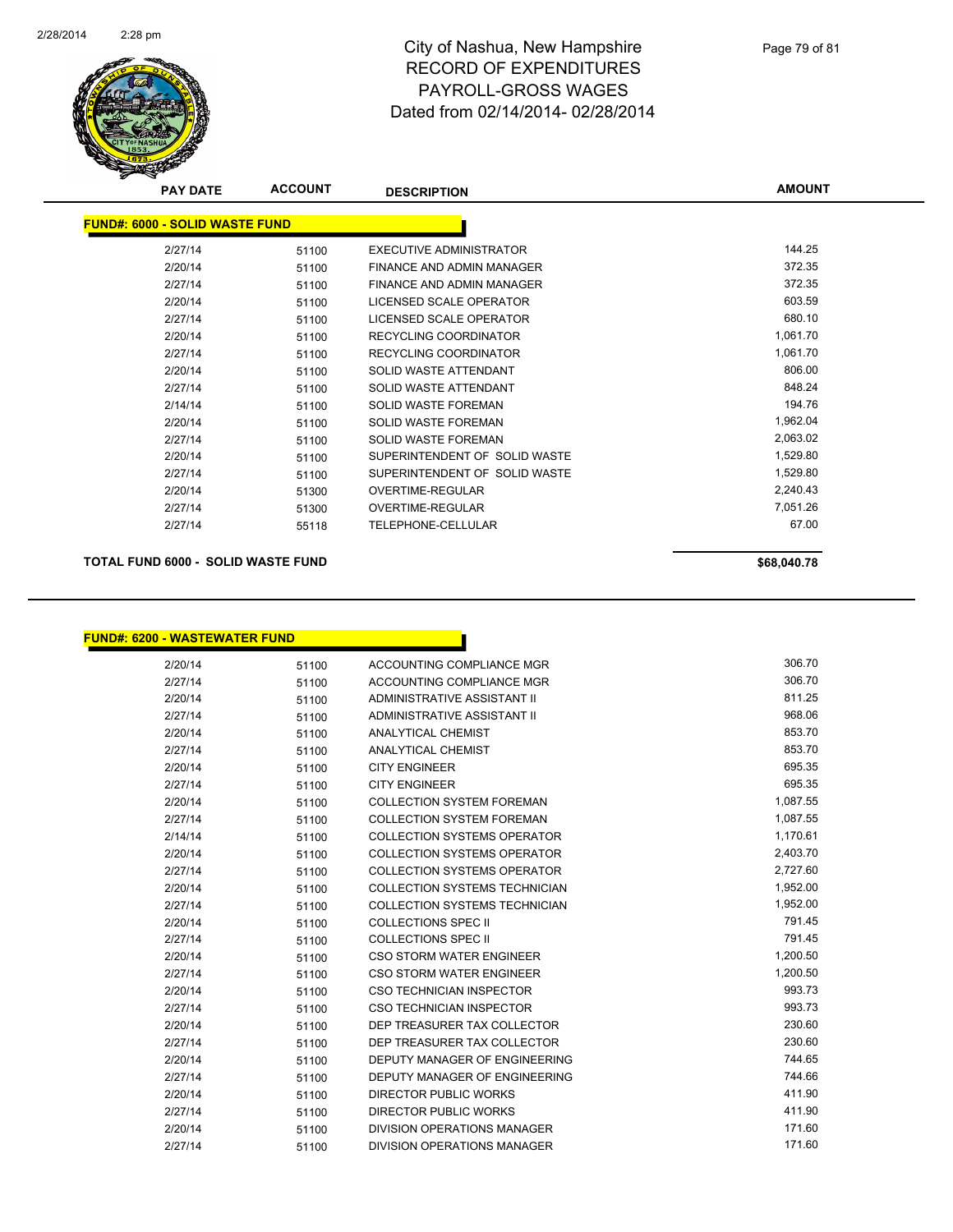

| <b>PAY DATE</b>                      | <b>ACCOUNT</b> | <b>DESCRIPTION</b>               | <b>AMOUNT</b> |
|--------------------------------------|----------------|----------------------------------|---------------|
| <b>FUND#: 6200 - WASTEWATER FUND</b> |                |                                  |               |
| 2/20/14                              | 51100          | DPW BILLING ACCOUNTANT           | 438.25        |
| 2/27/14                              | 51100          | DPW BILLING ACCOUNTANT           | 438.25        |
| 2/20/14                              | 51100          | DPW COLLECTIONS SPEC III         | 364.61        |
| 2/27/14                              | 51100          | DPW COLLECTIONS SPEC III         | 364.60        |
| 2/20/14                              | 51100          | DPW CONTRACT ADMINISTRATOR       | 649.70        |
| 2/27/14                              | 51100          | DPW CONTRACT ADMINISTRATOR       | 649.70        |
| 2/20/14                              | 51100          | ELECTRICAL DIAGNOSTIC TECH I     | 2,079.20      |
| 2/27/14                              | 51100          | ELECTRICAL DIAGNOSTIC TECH I     | 2,079.20      |
| 2/20/14                              | 51100          | <b>ENGINEERING DESIGNER INSP</b> | 228.19        |
| 2/27/14                              | 51100          | ENGINEERING DESIGNER INSP        | 228.20        |
| 2/20/14                              | 51100          | <b>ENGINEERING INSPECTORS</b>    | (39.97)       |
| 2/20/14                              | 51100          | <b>EXECUTIVE ADMINISTRATOR</b>   | 144.25        |
| 2/27/14                              | 51100          | <b>EXECUTIVE ADMINISTRATOR</b>   | 144.25        |
| 2/20/14                              | 51100          | FINANCE AND ADMIN MANAGER        | 372.35        |
| 2/27/14                              | 51100          | FINANCE AND ADMIN MANAGER        | 372.35        |
| 2/20/14                              | 51100          | FLEET MANAGER STREET DEPT        | 352.05        |
| 2/27/14                              | 51100          | FLEET MANAGER STREET DEPT        | 352.05        |
| 2/20/14                              | 51100          | INDUSTRIAL PRETREATMENT COORD    | 1,154.10      |
| 2/27/14                              | 51100          | INDUSTRIAL PRETREATMENT COORD    | 1,154.10      |
| 2/20/14                              | 51100          | <b>MECHANIC WWTP 1ST CLASS</b>   | 4,004.80      |
| 2/27/14                              | 51100          | <b>MECHANIC WWTP 1ST CLASS</b>   | 4,004.80      |
| 2/14/14                              | 51100          | OPERATOR II WWTP                 | 180.02        |
| 2/20/14                              | 51100          | OPERATOR II WWTP                 | 3,778.16      |
| 2/27/14                              | 51100          | OPERATOR II WWTP                 | 3,976.80      |
| 2/20/14                              | 51100          | OPERATOR II WWTP 2nd             | 1,009.20      |
| 2/27/14                              | 51100          | OPERATOR II WWTP 2nd             | 1,009.20      |
| 2/14/14                              | 51100          | OPERATOR II WWTP 3rd             | 4.70          |
| 2/20/14                              | 51100          | OPERATOR II WWTP 3rd             | 2,023.60      |
| 2/27/14                              | 51100          | OPERATOR II WWTP 3rd             | 2,222.44      |
| 2/14/14                              | 51100          | OPERATOR III WWTP                | 352.36        |
| 2/20/14                              | 51100          | OPERATOR III WWTP                | 3,179.85      |
| 2/27/14                              | 51100          | <b>OPERATOR III WWTP</b>         | 2,971.03      |
| 2/20/14                              | 51100          | PLANT OPERATIONS SUPERVISOR      | 1,405.05      |
| 2/27/14                              | 51100          | PLANT OPERATIONS SUPERVISOR      | 1,405.05      |
| 2/20/14                              | 51100          | PROCESS CHEMIST                  | 1,073.90      |
| 2/27/14                              | 51100          | PROCESS CHEMIST                  | 1,073.90      |
| 2/20/14                              | 51100          | SUPERINTENDENT OF WASTEWATER     | 1,720.00      |
| 2/27/14                              | 51100          | SUPERINTENDENT OF WASTEWATER     | 1,720.00      |
| 2/20/14                              | 51100          | <b>SUPV LABORATORY</b>           | 1,154.10      |
| 2/27/14                              | 51100          | <b>SUPV LABORATORY</b>           | 1,154.10      |
| 2/14/14                              | 51100          | TRUCK DRIVER STREET REPAIR       | 166.40        |
| 2/20/14                              | 51100          | TRUCK DRIVER STREET REPAIR       | 837.60        |
| 2/27/14                              | 51100          | TRUCK DRIVER STREET REPAIR       | 832.00        |
| 2/20/14                              | 51100          | WASTEWATER PROJECT ENGINEER      | 1,293.10      |
| 2/27/14                              | 51100          | WASTEWATER PROJECT ENGINEER      | 1,293.10      |
| 2/20/14                              | 51300          | OVERTIME-REGULAR                 | 2,962.11      |
| 2/27/14                              | 51300          | <b>OVERTIME-REGULAR</b>          | 4,616.83      |
| 2/27/14                              | 55118          | TELEPHONE-CELLULAR               | 51.00         |

**TOTAL FUND 6200 - WASTEWATER FUND \$89,961.32**